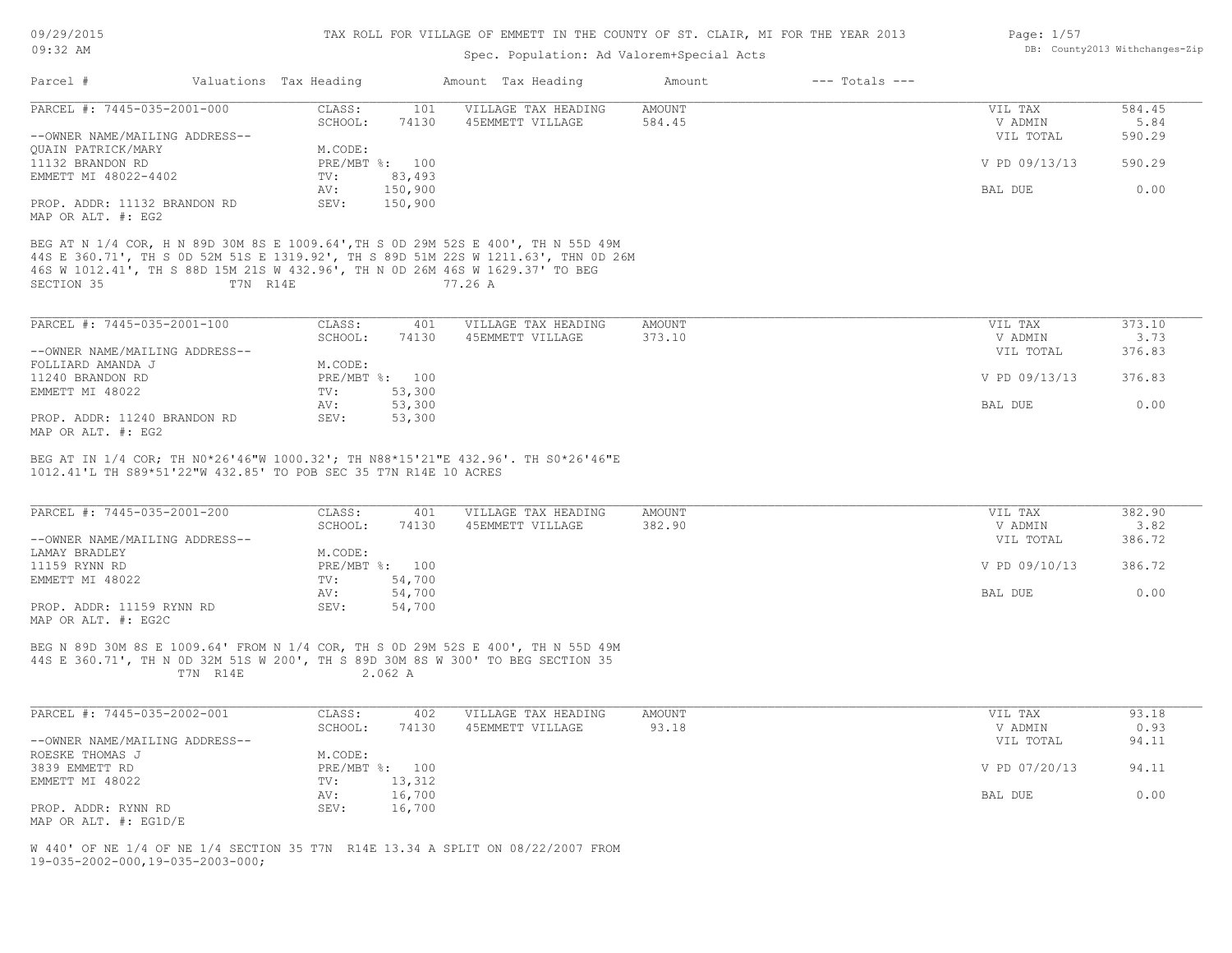| 09/29/2015 |  |
|------------|--|
| $09:32$ AM |  |

# Spec. Population: Ad Valorem+Special Acts

| Page: $2/57$ |                                |
|--------------|--------------------------------|
|              | DB: County2013 Withchanges-Zip |

| Parcel #                                                                                    | Valuations Tax Heading |                           |                  | Amount Tax Heading                                                                           | Amount           | $---$ Totals $---$ |                                 |                          |
|---------------------------------------------------------------------------------------------|------------------------|---------------------------|------------------|----------------------------------------------------------------------------------------------|------------------|--------------------|---------------------------------|--------------------------|
| PARCEL #: 7445-035-2005-000<br>--OWNER NAME/MAILING ADDRESS--                               |                        | CLASS:<br>SCHOOL:         | 401<br>74130     | VILLAGE TAX HEADING<br>45EMMETT VILLAGE                                                      | AMOUNT<br>263.23 |                    | VIL TAX<br>V ADMIN<br>VIL TOTAL | 263.23<br>2.63<br>265.86 |
| BRANDON ELLEN L.LIV.TRUST<br>11041 RYNN RD                                                  |                        | M.CODE:<br>PRE/MBT %: 100 |                  |                                                                                              |                  |                    | V PD 09/05/13                   | 265.86                   |
| EMMETT MI 48022                                                                             |                        | TV:<br>AV:                | 37,605<br>51,300 |                                                                                              |                  |                    | BAL DUE                         | 0.00                     |
| PROP. ADDR: 11041 RYNN RD<br>MAP OR ALT. #: EG1A                                            |                        | SEV:                      | 51,300           |                                                                                              |                  |                    |                                 |                          |
| N 300' OF W 150' SECTION 35                                                                 |                        |                           | T7N R14E         | BEG 220' W OF NE SEC COR, THE S 1320', TH W 440', TH N 1320', TH E 440' TO BEG EXC<br>12.3 A |                  |                    |                                 |                          |
| PARCEL #: 7445-035-2005-100                                                                 |                        | CLASS:                    | 402              | VILLAGE TAX HEADING                                                                          | AMOUNT           |                    | VIL TAX                         | 98.00                    |
| --OWNER NAME/MAILING ADDRESS--                                                              |                        | SCHOOL:                   | 74130            | 45EMMETT VILLAGE                                                                             | 98.00            |                    | V ADMIN<br>VIL TOTAL            | 0.98<br>98.98            |
| BRANDON ELLEN/PHELPS NANCY MAE                                                              |                        | M.CODE:                   |                  |                                                                                              |                  |                    |                                 |                          |
| 11041 RYNN RD                                                                               |                        | $PRE/MBT$ $\div$ 0        |                  |                                                                                              |                  |                    | V PD 09/05/13                   | 98.98                    |
| EMMETT MI 48022                                                                             |                        | TV:<br>AV:                | 14,000<br>14,000 |                                                                                              |                  |                    | BAL DUE                         | 0.00                     |
| PROP. ADDR: RYNN RD<br>MAP OR ALT. #: EG1F                                                  |                        | SEV:                      | 14,000           |                                                                                              |                  |                    |                                 |                          |
| PARCEL #: $7445-035-2005-200$                                                               |                        | CLASS:                    | 402              | VILLAGE TAX HEADING                                                                          | AMOUNT           |                    | VIL TAX                         | 51.10                    |
| --OWNER NAME/MAILING ADDRESS--                                                              |                        | SCHOOL:                   | 74130            | 45EMMETT VILLAGE                                                                             | 51.10            |                    | V ADMIN<br>VIL TOTAL            | 0.51<br>51.61            |
| BRANDON ELLEN L. LIV. TRUST                                                                 |                        | M.CODE:                   |                  |                                                                                              |                  |                    |                                 |                          |
| 11041 RYNN RD<br>EMMETT MI 48022                                                            |                        | PRE/MBT %: 100<br>TV:     | 7,300            |                                                                                              |                  |                    | V PD 09/05/13                   | 51.61                    |
|                                                                                             |                        | AV:                       | 7,300            |                                                                                              |                  |                    | BAL DUE                         | 0.00                     |
| PROP. ADDR: RYNN RD<br>MAP OR ALT. #: EG1A2                                                 |                        | SEV:                      | 7,300            |                                                                                              |                  |                    |                                 |                          |
| BEG W 510' FROM NE SEC COR, TH W 150', TH S 300', TH E 150', TH N 300' TO BEG<br>SECTION 35 |                        | T7N R14E                  |                  | 1.03 A                                                                                       |                  |                    |                                 |                          |
| PARCEL #: 7445-035-2005-500                                                                 |                        | CLASS:                    | 401              | VILLAGE TAX HEADING                                                                          | AMOUNT           |                    | VIL TAX                         | 191.10                   |
|                                                                                             |                        | SCHOOL:                   | 74130            | 45EMMETT VILLAGE                                                                             | 191.10           |                    | V ADMIN                         | 1.91                     |
| --OWNER NAME/MAILING ADDRESS--<br>BRANDON ELLEN/PHELPS NANCY MAE                            |                        | M.CODE:                   |                  |                                                                                              |                  |                    | VIL TOTAL                       | 193.01                   |
| 11041 RYNN RD                                                                               |                        | PRE/MBT %: 0              |                  |                                                                                              |                  |                    | V PD 09/05/13                   | 193.01                   |
| EMMETT MI 48022                                                                             |                        | TV:<br>AV:                | 27,300<br>27,300 |                                                                                              |                  |                    | BAL DUE                         | 0.00                     |
| PROP. ADDR: 11013 RYNN RD<br>MAP OR ALT. #: EG1B                                            |                        | SEV:                      | 27,300           |                                                                                              |                  |                    |                                 |                          |
|                                                                                             |                        |                           |                  |                                                                                              |                  |                    |                                 |                          |

E220' OF NE 1/4 OF NE 1/4 SEC 35 T7N R14E 6.67 A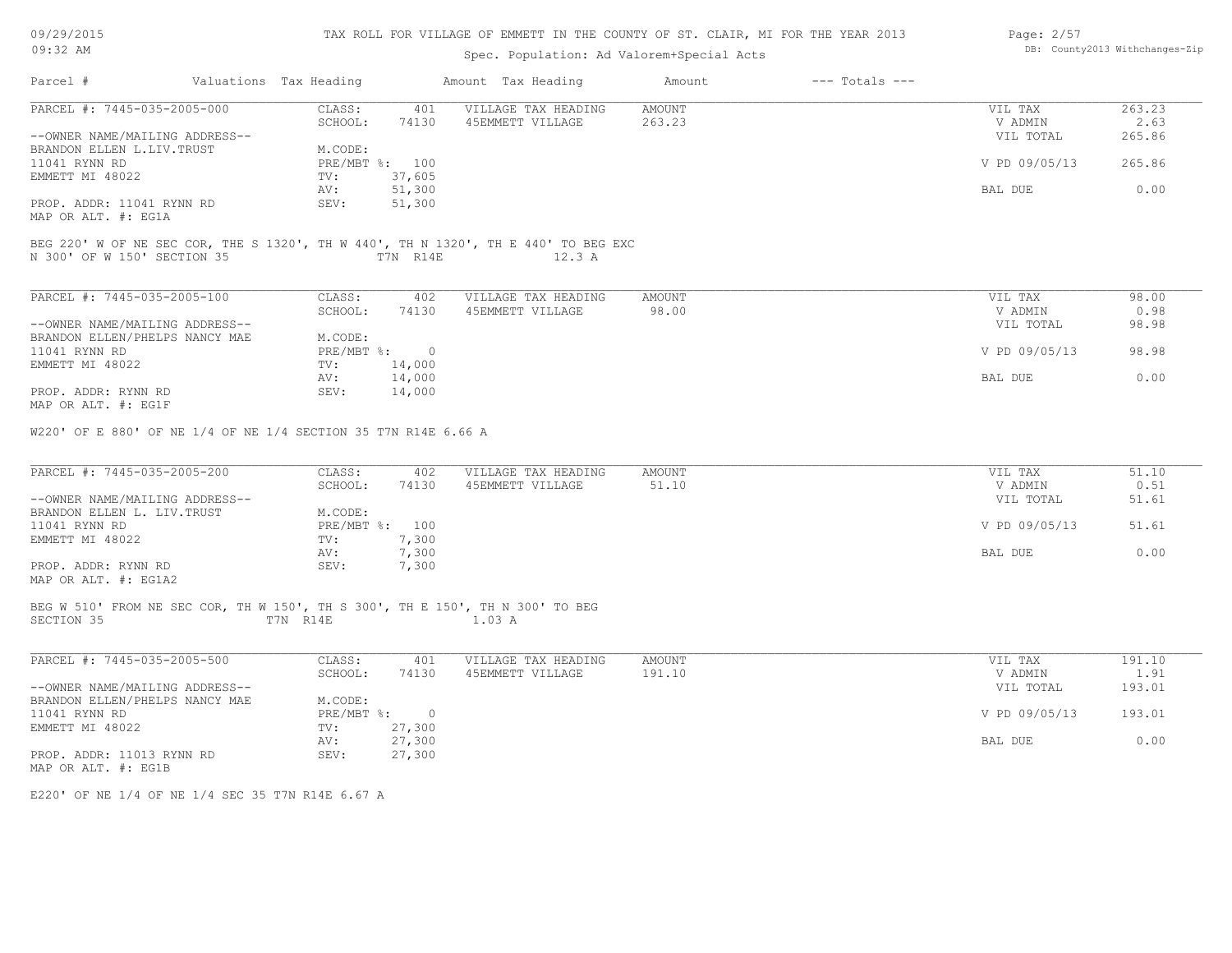| 09/29/2015                                                                                                                                                                                            |                        |                  | TAX ROLL FOR VILLAGE OF EMMETT IN THE COUNTY OF ST. CLAIR, MI FOR THE YEAR 2013 |               |                    | Page: 3/57    |                                |
|-------------------------------------------------------------------------------------------------------------------------------------------------------------------------------------------------------|------------------------|------------------|---------------------------------------------------------------------------------|---------------|--------------------|---------------|--------------------------------|
| $09:32$ AM                                                                                                                                                                                            |                        |                  | Spec. Population: Ad Valorem+Special Acts                                       |               |                    |               | DB: County2013 Withchanges-Zip |
| Parcel #                                                                                                                                                                                              | Valuations Tax Heading |                  | Amount Tax Heading                                                              | Amount        | $---$ Totals $---$ |               |                                |
| PARCEL #: 7445-035-2007-000                                                                                                                                                                           | CLASS:                 | 402              | VILLAGE TAX HEADING                                                             | AMOUNT        |                    | VIL TAX       | 105.00                         |
|                                                                                                                                                                                                       | SCHOOL:                | 74130            | 45EMMETT VILLAGE                                                                | 105.00        |                    | V ADMIN       | 1.05                           |
| --OWNER NAME/MAILING ADDRESS--                                                                                                                                                                        |                        |                  |                                                                                 |               |                    | VIL TOTAL     | 106.05                         |
| QUAIN MICHAEL                                                                                                                                                                                         | M.CODE:                |                  |                                                                                 |               |                    |               |                                |
| 11006 BRANDON RD                                                                                                                                                                                      | PRE/MBT %: 100         |                  |                                                                                 |               |                    | V PD 09/13/13 | 106.05                         |
| EMMETT MI 48022-4400                                                                                                                                                                                  | TV:<br>AV:             | 15,000<br>15,000 |                                                                                 |               |                    | BAL DUE       | 0.00                           |
| PROP. ADDR: 11006 BRANDON RD<br>MAP OR ALT. #: EG3A                                                                                                                                                   | SEV:                   | 15,000           |                                                                                 |               |                    |               |                                |
| BEG S89*51'22"W 650' FROM E 1/4 COR, TH S89*51'22"W 334.17'; TH N0*32'51"W<br>1319.92'; TH N89*40'45"E 331.85'; TH S0*38'52"E 1320.96' TO POB. SECTION 35 T7N<br>R14E 10.09 A                         |                        |                  |                                                                                 |               |                    |               |                                |
| PARCEL #: 7445-035-2007-100                                                                                                                                                                           | CLASS:                 | 401              | VILLAGE TAX HEADING                                                             | AMOUNT        |                    | VIL TAX       | 387.10                         |
|                                                                                                                                                                                                       | SCHOOL:                | 74130            | 45EMMETT VILLAGE                                                                | 387.10        |                    | V ADMIN       | 3.87                           |
| --OWNER NAME/MAILING ADDRESS--                                                                                                                                                                        |                        |                  |                                                                                 |               |                    | VIL TOTAL     | 390.97                         |
| QUAIN MICHAEL J.                                                                                                                                                                                      | M.CODE:                |                  |                                                                                 |               |                    |               |                                |
| 11030 BRANDON RD                                                                                                                                                                                      | PRE/MBT %: 100         |                  |                                                                                 |               |                    | BAL DUE       | 390.97                         |
| EMMETT MI 48022                                                                                                                                                                                       | TV:                    | 55,300           |                                                                                 |               |                    |               |                                |
| PROP. ADDR: 11030 BRANDON RD<br>MAP OR ALT. #: EG3B                                                                                                                                                   | AV:<br>SEV:            | 55,300<br>55,300 |                                                                                 |               |                    |               |                                |
| 9.8 A                                                                                                                                                                                                 |                        |                  |                                                                                 |               |                    |               |                                |
| PARCEL #: 7445-035-2007-200                                                                                                                                                                           | CLASS:                 | 401              | VILLAGE TAX HEADING                                                             | <b>AMOUNT</b> |                    | VIL TAX       | 395.03                         |
|                                                                                                                                                                                                       | SCHOOL:                | 74130            | 45EMMETT VILLAGE                                                                | 395.03        |                    | V ADMIN       | 3.95                           |
| --OWNER NAME/MAILING ADDRESS--                                                                                                                                                                        |                        |                  |                                                                                 |               |                    | VIL TOTAL     | 398.98                         |
| QUAIN ROBERT/DONNA                                                                                                                                                                                    | M.CODE:                |                  |                                                                                 |               |                    |               |                                |
| 11006 BRANDON RD                                                                                                                                                                                      | PRE/MBT %: 100         |                  |                                                                                 |               |                    | V PD 09/03/13 | 398.98                         |
| EMMETT MI 48022-4400                                                                                                                                                                                  | TV:                    | 56,433           |                                                                                 |               |                    |               |                                |
|                                                                                                                                                                                                       | AV:                    | 57,800           |                                                                                 |               |                    | BAL DUE       | 0.00                           |
| PROP. ADDR: 11006 BRANDON RD<br>MAP OR ALT. #: EG3C                                                                                                                                                   | SEV:                   | 57,800           |                                                                                 |               |                    |               |                                |
| E325' OF SE 1/4 OF NE 1/4 SECTION 35 T7N R14E 9.8 A                                                                                                                                                   |                        |                  |                                                                                 |               |                    |               |                                |
| PARCEL #: 7445-035-3001-000                                                                                                                                                                           | CLASS:                 | 402              | VILLAGE TAX HEADING                                                             | <b>AMOUNT</b> |                    | VIL TAX       | 444.10                         |
|                                                                                                                                                                                                       | SCHOOL:                | 74130            | 45EMMETT VILLAGE                                                                | 444.10        |                    | V ADMIN       | 4.44                           |
| --OWNER NAME/MAILING ADDRESS--                                                                                                                                                                        |                        |                  |                                                                                 |               |                    | VIL TOTAL     | 448.54                         |
| KILIAN EDWARD M/ANNA                                                                                                                                                                                  | M.CODE:                |                  |                                                                                 |               |                    |               |                                |
| 11141 BRANDON RD                                                                                                                                                                                      | PRE/MBT %: 100         |                  |                                                                                 |               |                    | V PD 09/05/13 | 448.54                         |
| EMMETT MI 48022                                                                                                                                                                                       | TV: 63,443             |                  |                                                                                 |               |                    |               |                                |
|                                                                                                                                                                                                       | AV:<br>SEV:            | 70,700           |                                                                                 |               |                    | BAL DUE       | 0.00                           |
| PROP. ADDR: 11141 BRANDON RD<br>MAP OR ALT. #: EG5                                                                                                                                                    |                        | 70,700           |                                                                                 |               |                    |               |                                |
| BEG N 89D 59M 53S E 534.45' FROM INT 1/4 COR, TH N 89D 59M 53S E 779.84', TH S OD<br>32M 54S E 1325.15', TH S 89D 58M 19S W 779.84', TH N 0D 32M 54S W 1325.51' TO BEG<br>EXC G.T.R.R. ROW SECTION 35 | T7N R14E               |                  | 22.94 A                                                                         |               |                    |               |                                |
|                                                                                                                                                                                                       |                        |                  |                                                                                 |               |                    |               |                                |
|                                                                                                                                                                                                       |                        |                  |                                                                                 |               |                    |               |                                |
|                                                                                                                                                                                                       |                        |                  |                                                                                 |               |                    |               |                                |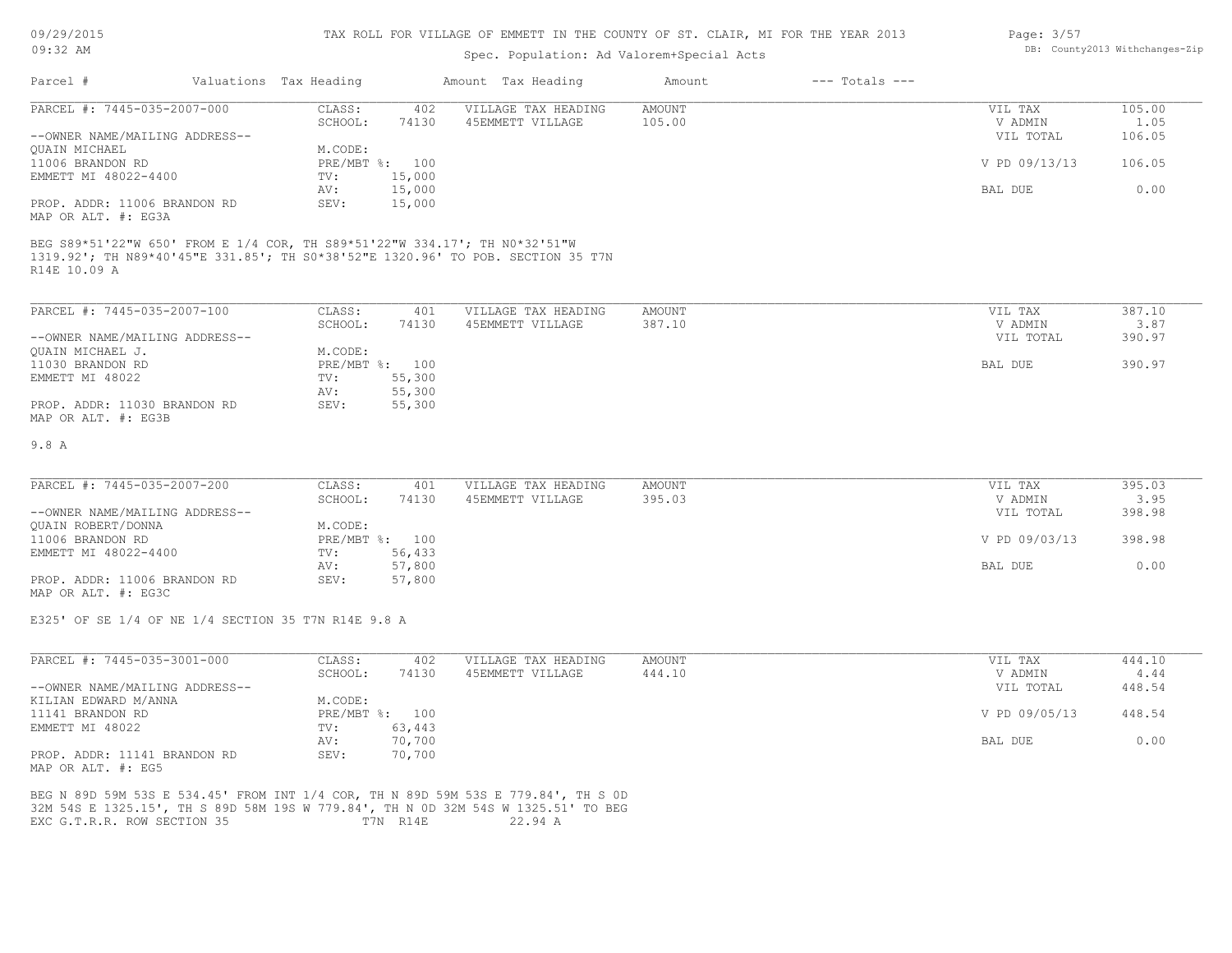| 09/29/2015 |  |
|------------|--|
| $09:32$ AM |  |

# Spec. Population: Ad Valorem+Special Acts

| Page: 4/57 |                                |
|------------|--------------------------------|
|            | DB: County2013 Withchanges-Zip |

|                                                                     |                        |                |                | spec. ropulation. Ad valorem special Acts                                                     |               |                    |                |        |
|---------------------------------------------------------------------|------------------------|----------------|----------------|-----------------------------------------------------------------------------------------------|---------------|--------------------|----------------|--------|
| Parcel #                                                            | Valuations Tax Heading |                |                | Amount Tax Heading                                                                            | Amount        | $---$ Totals $---$ |                |        |
| PARCEL #: 7445-035-3001-100                                         |                        | CLASS:         | 402            | VILLAGE TAX HEADING                                                                           | <b>AMOUNT</b> |                    | VIL TAX        | 116.83 |
|                                                                     |                        | SCHOOL:        | 74130          | 45EMMETT VILLAGE                                                                              | 116.83        |                    | V ADMIN        | 1.16   |
| --OWNER NAME/MAILING ADDRESS--                                      |                        |                |                |                                                                                               |               |                    | VIL TOTAL      | 117.99 |
| KILIAN JOHN T/MAUREEN                                               |                        | M.CODE:        |                |                                                                                               |               |                    |                |        |
| 1584 WESTBROOK                                                      |                        | PRE/MBT %: 100 |                |                                                                                               |               |                    | V PD 09/13/13  | 117.99 |
| MADISON HEIGHTS MI 48071                                            |                        | TV:            | 16,691         |                                                                                               |               |                    |                |        |
|                                                                     |                        | AV:            | 17,000         |                                                                                               |               |                    | BAL DUE        | 0.00   |
| PROP. ADDR: BRANDON RD                                              |                        | SEV:           | 17,000         |                                                                                               |               |                    |                |        |
| MAP OR ALT. #: EG58                                                 |                        |                |                |                                                                                               |               |                    |                |        |
|                                                                     |                        |                |                |                                                                                               |               |                    |                |        |
| 538.98', TH NO^21'9"W TO BEG EXC G.T.R.R. ROW SECTION 35<br>14.06 A |                        |                |                | BEG AT INT 1/4 COR, TH N89^59'53"E 534.45', TH S0^32'54"E 1325.51', TH S89^58'19W<br>T7N R14E |               |                    |                |        |
| PARCEL #: 7445-035-3002-000                                         |                        | CLASS:         | 401            | VILLAGE TAX HEADING                                                                           | AMOUNT        |                    | VIL TAX        | 350.00 |
|                                                                     |                        | SCHOOL:        | 74130          | 45EMMETT VILLAGE                                                                              | 350.00        |                    | V ADMIN        | 3.50   |
| --OWNER NAME/MAILING ADDRESS--                                      |                        |                |                |                                                                                               |               |                    | VIL TOTAL      | 353.50 |
| LA MAY DANIEL/HELEN                                                 |                        | M.CODE:        |                |                                                                                               |               |                    |                |        |
| 11007 BRANDON RD                                                    |                        | PRE/MBT %: 100 |                |                                                                                               |               |                    | V PD 07/20/13  | 353.50 |
|                                                                     |                        |                |                |                                                                                               |               |                    |                |        |
| EMMETT MI 48022-4401                                                |                        | TV:            | 50,000         |                                                                                               |               |                    |                |        |
|                                                                     |                        | AV:            | 50,000         |                                                                                               |               |                    | BAL DUE        | 0.00   |
| PROP. ADDR: 11007 BRANDON RD                                        |                        | SEV:           | 50,000         |                                                                                               |               |                    |                |        |
| MAP OR ALT. #: EG4                                                  |                        |                |                |                                                                                               |               |                    |                |        |
| N233 FT OF E 139 FT OF SE 1/4 0.74 A SEC 35 T7N R14E                |                        |                |                |                                                                                               |               |                    |                |        |
| PARCEL #: 7445-035-3003-000                                         |                        | CLASS:         | 102            | VILLAGE TAX HEADING                                                                           | AMOUNT        |                    | VIL TAX        | 157.80 |
|                                                                     |                        | SCHOOL:        | 74130          | 45EMMETT VILLAGE                                                                              | 157.80        |                    | V ADMIN        | 1.57   |
| --OWNER NAME/MAILING ADDRESS--                                      |                        |                |                |                                                                                               |               |                    | VIL TOTAL      | 159.37 |
| QUAIN PATRICK/MARY                                                  |                        | M.CODE:        |                |                                                                                               |               |                    |                |        |
| 11132 BRANDON RD                                                    |                        | PRE/MBT %: 100 |                |                                                                                               |               |                    | V PD 09/13/13  | 159.37 |
| EMMETT MI 48022-4402                                                |                        | TV:            | 22,543         |                                                                                               |               |                    |                |        |
|                                                                     |                        | AV:            | 74,000         |                                                                                               |               |                    | <b>BAL DUE</b> | 0.00   |
| PROP. ADDR: BRANDON RD                                              |                        | SEV:           | 74,000         |                                                                                               |               |                    |                |        |
| MAP OR ALT. #: EG8A                                                 |                        |                |                |                                                                                               |               |                    |                |        |
|                                                                     |                        |                |                | NE 1/4 OF SE 1/4 EXC GTRR R/W & EXC N 233 FT OF E 139 FT & N 1/2 OF SE 1/4 OF SE              |               |                    |                |        |
| 1/4 EXC W 150' OF E 499' OF N 415' SECTION 35 T7N R14E 55.84 A      |                        |                |                |                                                                                               |               |                    |                |        |
|                                                                     |                        |                |                |                                                                                               |               |                    |                |        |
| PARCEL #: 7445-035-3003-100                                         |                        | CLASS:         | 401            | VILLAGE TAX HEADING                                                                           | AMOUNT        |                    | VIL TAX        | 331.80 |
|                                                                     |                        | SCHOOL:        | 74130          | 45EMMETT VILLAGE                                                                              | 331.80        |                    | V ADMIN        | 3.31   |
| --OWNER NAME/MAILING ADDRESS--                                      |                        |                |                |                                                                                               |               |                    | VIL TOTAL      | 335.11 |
| ARCHAMBAULT HOLLY M.                                                |                        | M.CODE:        |                |                                                                                               |               |                    |                |        |
| 11043 BRANDON RD                                                    |                        |                | PRE/MBT %: 100 |                                                                                               |               |                    | V PD 09/03/13  | 335.11 |
| Emmett MI 48022                                                     |                        | TV:            | 47,400         |                                                                                               |               |                    |                |        |
|                                                                     |                        | AV:            | 47,400         |                                                                                               |               |                    | <b>BAL DUE</b> | 0.00   |

AV: 47,400 and  $\sim$  0.00 and  $\sim$  0.00 and  $\sim$  0.00 and  $\sim$  0.00 and  $\sim$  0.00 and  $\sim$  0.00 and  $\sim$  0.00 and  $\sim$ 

MAP OR ALT. #: EG8B PROP. ADDR: 11043 BRANDON RD SEV: 47,400

W150' OF E 499' OF N 415' OF SE 1/4 SECTION 35 T7N R14E 1.42 A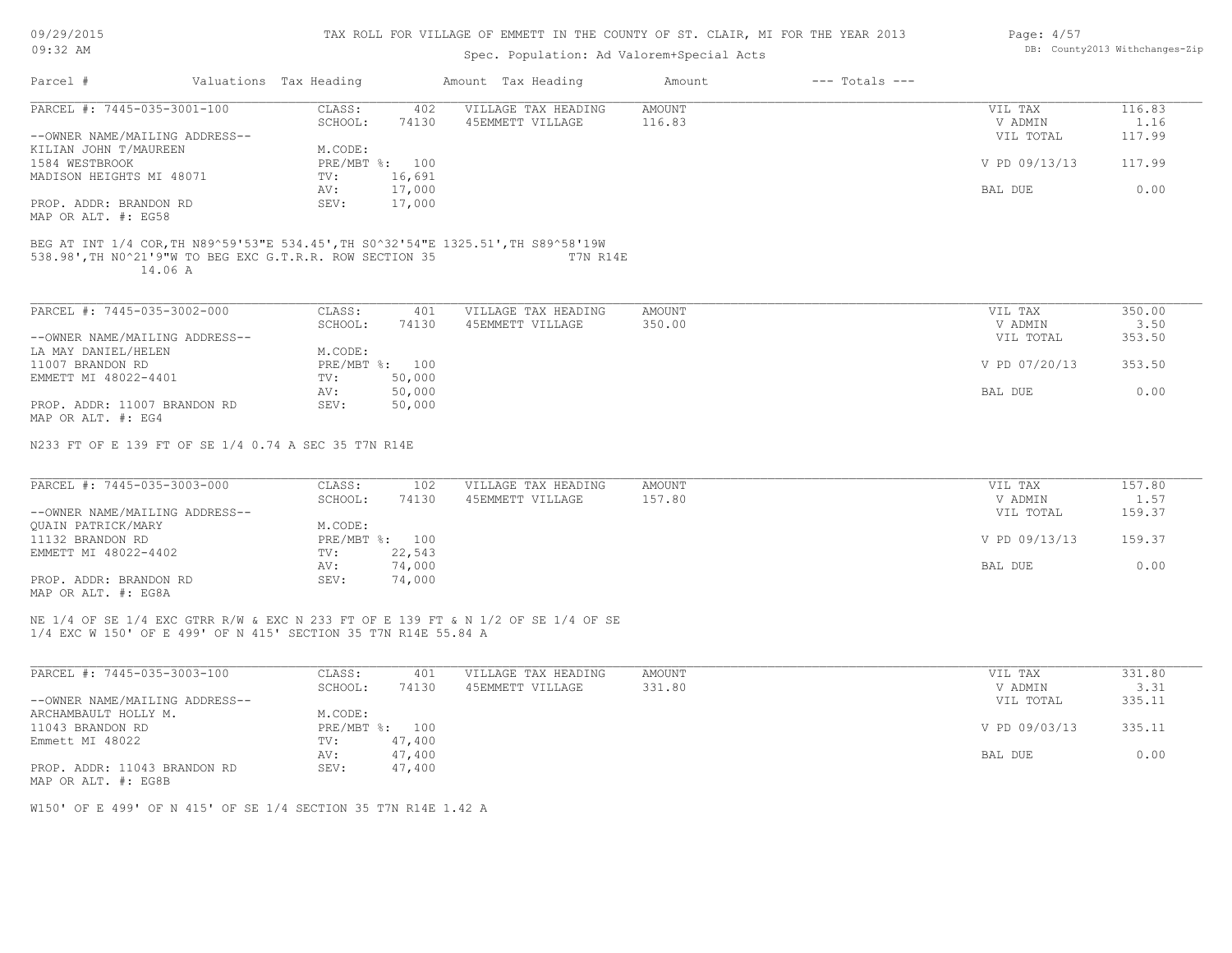09/29/2015 09:32 AM

#### TAX ROLL FOR VILLAGE OF EMMETT IN THE COUNTY OF ST. CLAIR, MI FOR THE YEAR 2013

## Spec. Population: Ad Valorem+Special Acts

| Page: 5/57 |                                |
|------------|--------------------------------|
|            | DB: County2013 Withchanges-Zip |

|                                                        | Valuations Tax Heading |        | Amount Tax Heading  | Amount | $---$ Totals $---$ |               |        |
|--------------------------------------------------------|------------------------|--------|---------------------|--------|--------------------|---------------|--------|
| Parcel #<br>PARCEL #: 7445-035-3004-000<br>36516 SAMOA | CLASS:                 | 402    | VILLAGE TAX HEADING | AMOUNT |                    | VIL TAX       | 105.00 |
|                                                        | SCHOOL:                | 74130  | 45EMMETT VILLAGE    | 105.00 |                    | V ADMIN       | 1.05   |
| --OWNER NAME/MAILING ADDRESS--                         |                        |        |                     |        |                    | VIL TOTAL     | 106.05 |
| R & R PROPERTY ENTERPRISES, LLC                        | M.CODE:                |        |                     |        |                    |               |        |
|                                                        | $PRE/MBT$ %:           |        |                     |        |                    | V PD 09/18/13 | 106.05 |
| STERLING HEIGHTS MI 48312                              | TV:                    | 15,000 |                     |        |                    |               |        |
|                                                        | AV:                    | 15,000 |                     |        |                    | BAL DUE       | 0.00   |
| PROP. ADDR: BURT RD                                    | SEV:                   | 15,000 |                     |        |                    |               |        |
|                                                        |                        |        |                     |        |                    |               |        |

MAP OR ALT. #: EG7A

S041'25"E 651.06' TO BEG SECTION 35 T7N R14E 10.006 A BEG W 648.38' FROM SE SEC COR,TH W 675',TH N028'16"W 648',TH N8944'24"E 667.13' TH

| PARCEL #: 7445-035-3004-100       | CLASS:     | 302      | VILLAGE TAX HEADING | AMOUNT | VIL TAX       | 86.80 |
|-----------------------------------|------------|----------|---------------------|--------|---------------|-------|
|                                   | SCHOOL:    | 74130    | 45EMMETT VILLAGE    | 86.80  | V ADMIN       | 0.86  |
| --OWNER NAME/MAILING ADDRESS--    |            |          |                     |        | VIL TOTAL     | 87.66 |
| DORSEY DANNY W H/W, DORSEY MARY A | M.CODE:    |          |                     |        |               |       |
| 4518 EMMETT RD                    | PRE/MBT %: | $\Omega$ |                     |        | V PD 08/30/13 | 87.66 |
| EMMETT MI 48022                   | TV:        | 12,400   |                     |        |               |       |
|                                   | AV:        | 12,400   |                     |        | BAL DUE       | 0.00  |
| PROP. ADDR: 11118 BURT RD         | SEV:       | 12,400   |                     |        |               |       |
| MAP OR ALT. #: EG7B               |            |          |                     |        |               |       |

24S E 318.38', TH S 0D 41M 25S E 652.5' TO BEG SECTION 35 T7N R14E 4.76 A BEG W 330' FROM SE SEC COR, TH W 318.38', TH N 0D 41M 25S W 651.06', TH N 89D 44M

| PARCEL #: 7445-035-3004-200            | CLASS:     | 201    | VILLAGE TAX HEADING | AMOUNT | VIL TAX       | 558.30 |
|----------------------------------------|------------|--------|---------------------|--------|---------------|--------|
|                                        | SCHOOL:    | 74130  | 45EMMETT VILLAGE    | 558.30 | V ADMIN       | 5.58   |
| --OWNER NAME/MAILING ADDRESS--         |            |        |                     |        | VIL TOTAL     | 563.88 |
| REEVES KENNETH A. / JASON S. / CHELSEA | M.CODE:    |        |                     |        |               |        |
| 3961 HITCHINGS                         | PRE/MBT %: |        |                     |        | V PD 09/13/13 | 563.88 |
| Fort Gratiot MI 48059                  | TV:        | 79,758 |                     |        |               |        |
|                                        | AV:        | 98,600 |                     |        | BAL DUE       | 0.00   |
| PROP. ADDR: 11116 BURT RD              | SEV:       | 98,600 |                     |        |               |        |
|                                        |            |        |                     |        |               |        |

MAP OR ALT. #: EG7C

654' TO BEG SECTION 35 T7N R14E 4.94 A BEG AT SE SEC COR,TH W 330',TH N041'25"W 652.5',TH N89 44'24"E 330',TH S041'25"E

| PARCEL #: 7445-035-3005-000    | CLASS:  | 401            | VILLAGE TAX HEADING | AMOUNT | VIL TAX       | 494.20 |
|--------------------------------|---------|----------------|---------------------|--------|---------------|--------|
|                                | SCHOOL: | 74130          | 45EMMETT VILLAGE    | 494.20 | V ADMIN       | 4.94   |
| --OWNER NAME/MAILING ADDRESS-- |         |                |                     |        | VIL TOTAL     | 499.14 |
| GUDME BRAD                     | M.CODE: |                |                     |        |               |        |
| 305 FITZ RD                    |         | PRE/MBT %: 100 |                     |        | V PD 09/03/13 | 499.14 |
| GOODELLS MI 48027              | TV:     | 70,600         |                     |        |               |        |
|                                | AV:     | 70,600         |                     |        | BAL DUE       | 0.00   |
| PROP. ADDR: 11172 BURT RD      | SEV:    | 70,600         |                     |        |               |        |
| MAP OR ALT. #: EG6C            |         |                |                     |        |               |        |

5.41 A S0^15'9"E 1325.13',TH W 177.95' TO BEG SECTION 35 T7N R14E BEG E 964.94' FROM S 1/4 COR,TH N0^15'9"W 1325.21',TH S 89^58'24"E 177.95',TH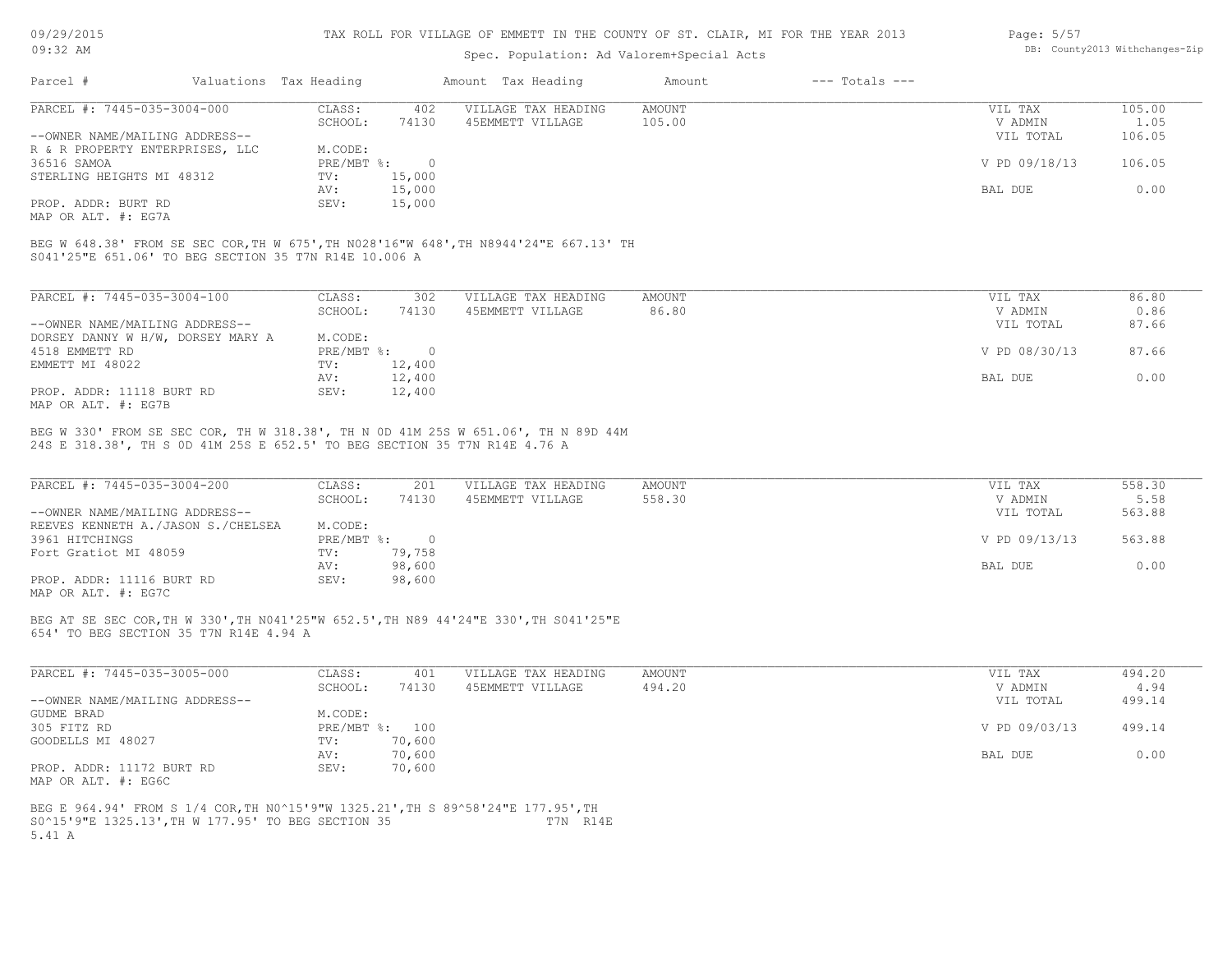# Spec. Population: Ad Valorem+Special Acts

#### Page: 6/57 DB: County2013 Withchanges-Zip

| Parcel #                                                                       | Valuations Tax Heading |                         |                 | Amount Tax Heading                                                                    | Amount                  | $---$ Totals $---$ |                                 |                        |
|--------------------------------------------------------------------------------|------------------------|-------------------------|-----------------|---------------------------------------------------------------------------------------|-------------------------|--------------------|---------------------------------|------------------------|
| PARCEL #: 7445-035-3005-100<br>--OWNER NAME/MAILING ADDRESS--                  |                        | CLASS:<br>SCHOOL:       | 402<br>74130    | VILLAGE TAX HEADING<br>45EMMETT VILLAGE                                               | <b>AMOUNT</b><br>61.56  |                    | VIL TAX<br>V ADMIN<br>VIL TOTAL | 61.56<br>0.61<br>62.17 |
| QUAIN GALIA L/TUCKER A/FRANKLIN J<br>410 N. BATCHEWANA                         |                        | M.CODE:<br>$PRE/MBT$ %: | $\overline{0}$  |                                                                                       |                         |                    | V PD 08/13/13                   | 62.17                  |
| Clawson MI 48017                                                               |                        | TV:<br>AV:              | 8,795<br>11,700 |                                                                                       |                         |                    | BAL DUE                         | 0.00                   |
| PROP. ADDR: BURT RD<br>MAP OR ALT. #: EG6D                                     |                        | SEV:                    | 11,700          |                                                                                       |                         |                    |                                 |                        |
| BEG E 1142.89' FROM S 1/4 COR, TH N015'9"W 1325.13', TH S8958'24"E 175.43', TH |                        |                         |                 |                                                                                       |                         |                    |                                 |                        |
| S028'16"E 1325.08', TH W 180.49' TO BEG SECTION 35 T7N R14E 5.14 A             |                        |                         |                 |                                                                                       |                         |                    |                                 |                        |
| PARCEL #: 7445-035-3005-200                                                    |                        | CLASS:                  | 401             | VILLAGE TAX HEADING                                                                   | <b>AMOUNT</b>           |                    | VIL TAX                         | 469.00                 |
|                                                                                |                        | SCHOOL:                 | 74130           | 45EMMETT VILLAGE                                                                      | 469.00                  |                    | V ADMIN                         | 4.69                   |
| --OWNER NAME/MAILING ADDRESS--                                                 |                        |                         |                 |                                                                                       |                         |                    | VIL TOTAL                       | 473.69                 |
| MC CLELLAND LARRY                                                              |                        | M.CODE:                 |                 |                                                                                       |                         |                    |                                 |                        |
| 11176 BURT RD                                                                  |                        | PRE/MBT %: 100          |                 |                                                                                       |                         |                    | V PD 09/10/13                   | 473.69                 |
| EMMETT MI 48022                                                                |                        | TV:                     | 67,000          |                                                                                       |                         |                    |                                 |                        |
|                                                                                |                        | AV:                     | 67,000          |                                                                                       |                         |                    | BAL DUE                         | 0.00                   |
| PROP. ADDR: 11176 BURT RD<br>MAP OR ALT. #: EG6E                               |                        | SEV:                    | 67,000          |                                                                                       |                         |                    |                                 |                        |
|                                                                                |                        |                         |                 | BEG E 787' FROM S 1/4 COR, TH NO^15'9"W 13325.29', TH S89^58'24"E 177.94'TH SO^15'9"E |                         |                    |                                 |                        |
| 1325.21', TH W 177.94' TO BEG SECTION 35                                       |                        |                         |                 | T7N R14E 5.41 A                                                                       |                         |                    |                                 |                        |
|                                                                                |                        |                         |                 |                                                                                       |                         |                    |                                 |                        |
| PARCEL #: 7445-035-3006-000                                                    |                        | CLASS:                  | 401             | VILLAGE TAX HEADING                                                                   | <b>AMOUNT</b><br>293.30 |                    | VIL TAX                         | 293.30                 |
|                                                                                |                        | SCHOOL:                 | 74130           | 45EMMETT VILLAGE                                                                      |                         |                    | V ADMIN                         | 2.93                   |
|                                                                                |                        |                         |                 |                                                                                       |                         |                    | VIL TOTAL                       | 296.23                 |
| --OWNER NAME/MAILING ADDRESS--                                                 |                        |                         |                 |                                                                                       |                         |                    |                                 |                        |
| WALENTY DANIEL/BETTE TRUSTEE                                                   |                        | M.CODE:                 |                 |                                                                                       |                         |                    |                                 |                        |
| 11188 BURT RD                                                                  |                        | PRE/MBT %: 100          |                 |                                                                                       |                         |                    | V PD 09/05/13                   | 296.23                 |
| EMMETT MI 48022-4407                                                           |                        | TV:                     | 41,900          |                                                                                       |                         |                    |                                 |                        |
|                                                                                |                        | AV:                     | 41,900          |                                                                                       |                         |                    | BAL DUE                         | 0.00                   |
| PROP. ADDR: 11188 BURT RD<br>MAP OR ALT. #: EG6B                               |                        | SEV:                    | 41,900          |                                                                                       |                         |                    |                                 |                        |
|                                                                                |                        |                         |                 |                                                                                       |                         |                    |                                 |                        |
|                                                                                |                        |                         |                 | E324 FT MEAS ON S SEC LINE OF W 787 FT OF SW 1/4 OF SE 1/4 9.82 A SEC 35 T7N R14E     |                         |                    |                                 |                        |

| PARCEL #: 7445-035-3007-000    | CLASS:     | 402    | VILLAGE TAX HEADING | AMOUNT | VIL TAX       | 32.23 |
|--------------------------------|------------|--------|---------------------|--------|---------------|-------|
|                                | SCHOOL:    | 74130  | 45EMMETT VILLAGE    | 32.23  | V ADMIN       | 0.32  |
| --OWNER NAME/MAILING ADDRESS-- |            |        |                     |        | VIL TOTAL     | 32.55 |
| GRACE JOSEPH/MARY              | M.CODE:    |        |                     |        |               |       |
| PO BOX 92                      | PRE/MBT %: |        |                     |        | V PD 08/30/13 | 32.55 |
| 10715 BRANDON RD               | TV:        | 4,605  |                     |        |               |       |
| EMMETT MI 48022                | AV:        | 17,000 |                     |        | BAL DUE       | 0.00  |
|                                | SEV:       | 17,000 |                     |        |               |       |
| PROP. ADDR: BURT RD            |            |        |                     |        |               |       |

MAP OR ALT. #: EG6A

W463 FT MEAS ON S SEC LINE, OF SW 1/4 OF SE 1/4 14.03 A SEC 35 T7N R14E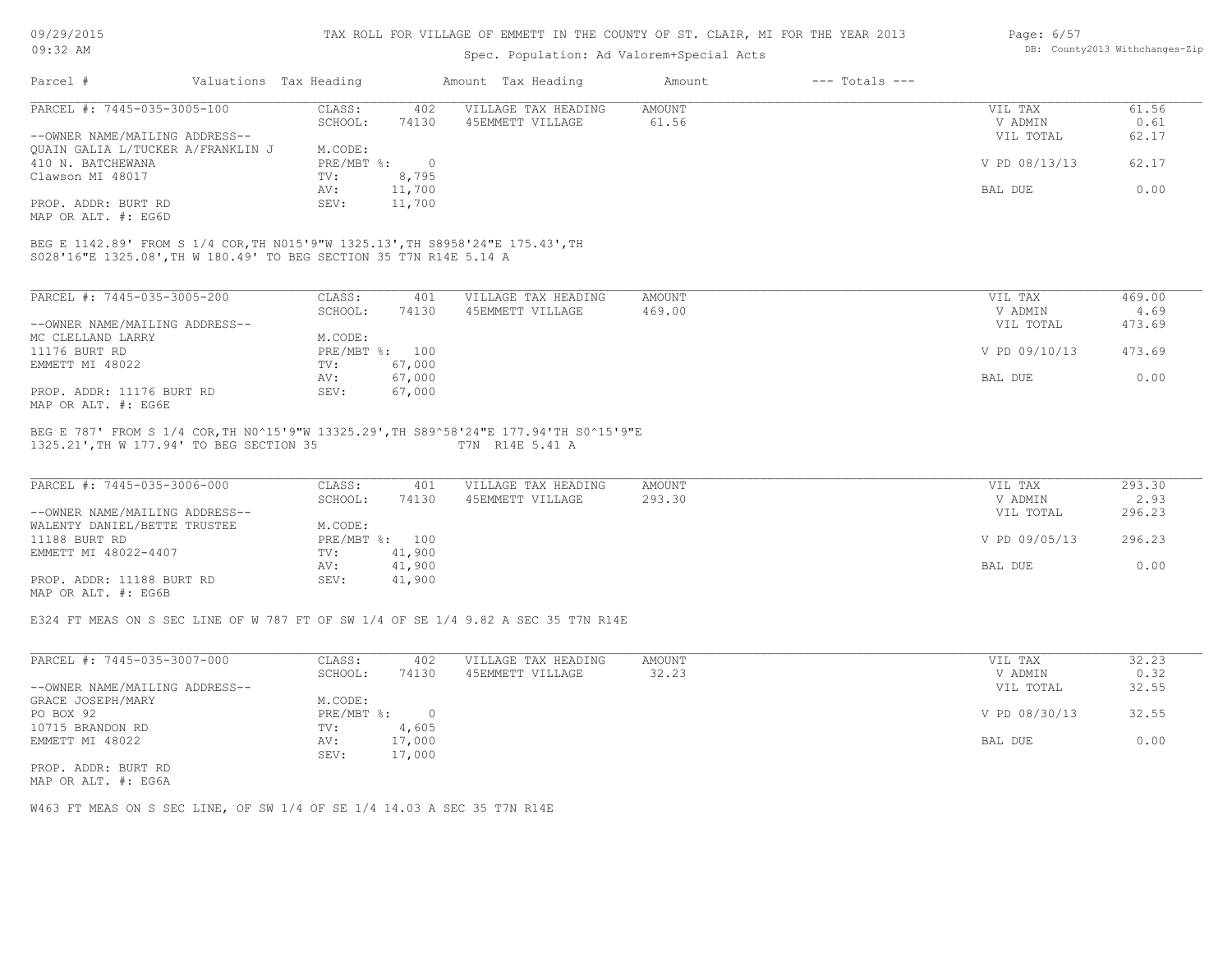## Spec. Population: Ad Valorem+Special Acts

| Page: $7/57$ |                                |
|--------------|--------------------------------|
|              | DB: County2013 Withchanges-Zip |

 $\sim$  7/5 $\sim$ 

| Parcel #                       | Valuations Tax Heading |        | Amount Tax Heading  | Amount | $---$ Totals $---$ |               |       |
|--------------------------------|------------------------|--------|---------------------|--------|--------------------|---------------|-------|
| PARCEL #: 7445-035-3007-100    | CLASS:                 | 402    | VILLAGE TAX HEADING | AMOUNT |                    | VIL TAX       | 32.24 |
|                                | SCHOOL:                | 74130  | 45EMMETT VILLAGE    | 32.24  |                    | V ADMIN       | 0.32  |
| --OWNER NAME/MAILING ADDRESS-- |                        |        |                     |        |                    | VIL TOTAL     | 32.56 |
| GRACE JOSEPH/MARY TRUST        | M.CODE:                |        |                     |        |                    |               |       |
| 10715 BRANDON RD               | $PRE/MBT$ %:           |        |                     |        |                    | V PD 08/30/13 | 32.56 |
| P.O. BOX 92                    | TV:                    | 4,606  |                     |        |                    |               |       |
| EMMETT MI 48022                | AV:                    | 11,200 |                     |        |                    | BAL DUE       | 0.00  |
|                                | SEV:                   | 11,200 |                     |        |                    |               |       |
| PROP, ADDR: BURT RD            |                        |        |                     |        |                    |               |       |

MAP OR ALT. #: EG6A2

S0^15'9"E 1325.52',TH W 154.33' TO BEG SECTION 35 T7N R14E 4.70 A BEG E 154.33' FROM S 1/4 COR,TH N0^15'9"W 1325.59',TH S89^58'24"E 154.33',TH

| PARCEL #: 7445-035-3007-200    | CLASS:     | 402    | VILLAGE TAX HEADING | AMOUNT | VIL TAX       | 32.24 |
|--------------------------------|------------|--------|---------------------|--------|---------------|-------|
|                                | SCHOOL:    | 74130  | 45EMMETT VILLAGE    | 32.24  | V ADMIN       | 0.32  |
| --OWNER NAME/MAILING ADDRESS-- |            |        |                     |        | VIL TOTAL     | 32.56 |
| GRACE JOSEPH/MARY TRUST        | M.CODE:    |        |                     |        |               |       |
| 10715 BRANDON RD               | PRE/MBT %: |        |                     |        | V PD 08/30/13 | 32.56 |
| P.O. BOX 92                    | TV:        | 4,606  |                     |        |               |       |
| EMMETT MI 48022                | AV:        | 11,200 |                     |        | BAL DUE       | 0.00  |
|                                | SEV:       | 11,200 |                     |        |               |       |
| PROP. ADDR: BURT RD            |            |        |                     |        |               |       |

MAP OR ALT. #: EG6A3

#### 4.70 A S0^15'9"E 1325.44;,TH W 154.34' TO BEG SECTION 35 T7N R14E BEG E 308.66' FROM S 1/4 COR,TH N0^15'9"W 1325.52',TH S89^58'24"E 154.34',TH

MAP OR ALT. #: EG16A PROP. ADDR: 2775 BRICKER RD SEV: 82,700 AV: 82,700 BAL DUE 0.00 GOODELLS MI 48027 TV: 45,813<br>
AV: 82,700 2775 BRICKER RD PRE/MBT %: 100 V PD 08/06/13 323.89 CENTENNIAL PINES FARMS, INC<br>2775 BRICKER RD<br>PRE/MBT %: 100 --OWNER NAME/MAILING ADDRESS-- VIL TOTAL 323.89 SCHOOL: 74130 45EMMETT VILLAGE 320.69 320.00 320 320 5 320 320 5 320 5 320 5 320 5 320 5 320 5 320 5 320 5 320 PARCEL #: 7445-036-1001-001 CLASS: 102 VILLAGE TAX HEADING AMOUNT VIL TAX 320.69  $\mathcal{L}_\mathcal{L} = \mathcal{L}_\mathcal{L} = \mathcal{L}_\mathcal{L} = \mathcal{L}_\mathcal{L} = \mathcal{L}_\mathcal{L} = \mathcal{L}_\mathcal{L} = \mathcal{L}_\mathcal{L} = \mathcal{L}_\mathcal{L} = \mathcal{L}_\mathcal{L} = \mathcal{L}_\mathcal{L} = \mathcal{L}_\mathcal{L} = \mathcal{L}_\mathcal{L} = \mathcal{L}_\mathcal{L} = \mathcal{L}_\mathcal{L} = \mathcal{L}_\mathcal{L} = \mathcal{L}_\mathcal{L} = \mathcal{L}_\mathcal{L}$ 

 T7N R14E 76.37 A SPLIT ON 10/14/2005 FROM 0S W 454.62', TH S 2D 24M 40S W 454.81', TH N 87D 5M 0S W 921.01' TO BEG SECTION 36 OF A 1482.39' RADIUS CV TO THE LEFT, L.C. BEARS S 24D 33M 40S W 82.72', TH N 75D 8M 40S W 2191.29', TH S 75D 8M 0S E 76.94' TO W'LY LINE OF M-19, SW'LY 82.73' ALG ARC BEG W 1/4 COR, TH N 2D 33M 5S E 2646.05', TH S 87D 1M 35S E 1315.31', TH S 2D 25M

74-19-036-1001-000;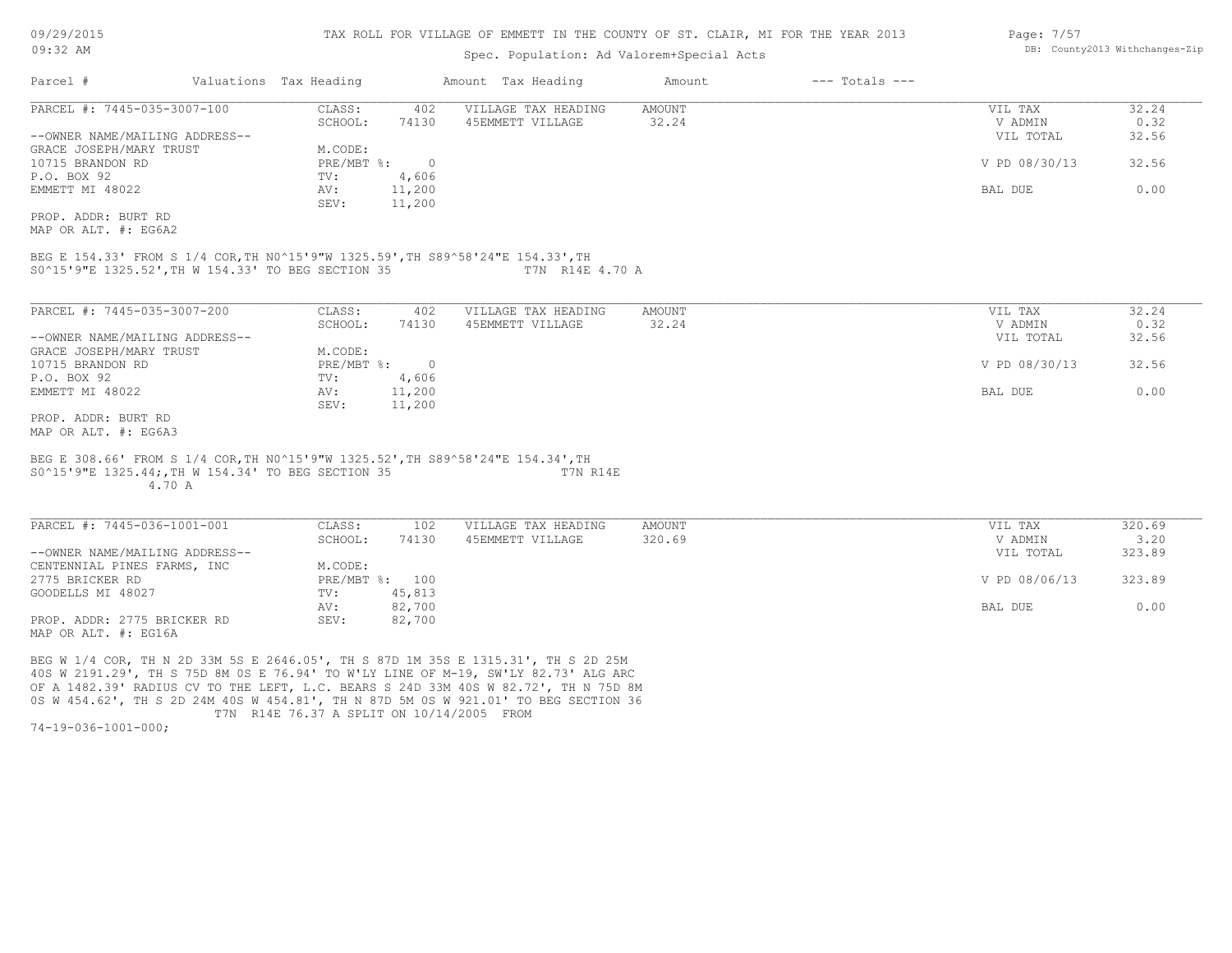## Spec. Population: Ad Valorem+Special Acts

| Page: 8/57 |                                |
|------------|--------------------------------|
|            | DB: County2013 Withchanges-Zip |

| Parcel #                       | Valuations Tax Heading |        | Amount Tax Heading  | Amount | $---$ Totals $---$ |               |        |
|--------------------------------|------------------------|--------|---------------------|--------|--------------------|---------------|--------|
| PARCEL #: 7445-036-1001-101    | CLASS:                 | 401    | VILLAGE TAX HEADING | AMOUNT |                    | VIL TAX       | 413.00 |
|                                | SCHOOL:                | 74130  | 45EMMETT VILLAGE    | 413.00 |                    | V ADMIN       | 4.13   |
| --OWNER NAME/MAILING ADDRESS-- |                        |        |                     |        |                    | VIL TOTAL     | 417.13 |
| OLEJNIK ROBERT                 | M.CODE:                |        |                     |        |                    |               |        |
| 3257 KINNEY RD                 | PRE/MBT %:             |        |                     |        |                    | V PD 08/30/13 | 417.13 |
| EMMETT MI 48022                | TV:                    | 59,000 |                     |        |                    |               |        |
|                                | AV:                    | 59,000 |                     |        |                    | BAL DUE       | 0.00   |
| PROP. ADDR: 3257 KINNEY RD     | SEV:                   | 59,000 |                     |        |                    |               |        |
| MAP OR ALT. #: EG16B           |                        |        |                     |        |                    |               |        |

10/14/2005 FROM 74-19-036-1001-100, 74-19-036-1001-000; W 222.92', TH N 87D 5M 0S W 400' TO BEG SECTION 36 T7N R14E 3.85 A SPLIT 1482.39' RADIUS CV TO THE LEFT, L.C. BEARS S 20D 10M 25S W 144.24' TH S 2D 25M 40S E 454.62' TO W'LY LNE OF M-19, TH SW'LY 144.3' ALG W'LY LINE OF M-19 & THE ARC OF A BEG S 87D 5M 0S E 921.01' FROM W 1/4 COR, TH N 2D 25M 40S E 454.81', TH S 75D 8M 0S

| PARCEL #: 7445-036-1002-000    | CLASS:       | 201    | VILLAGE TAX HEADING | AMOUNT | VIL TAX       | 425.13 |
|--------------------------------|--------------|--------|---------------------|--------|---------------|--------|
|                                | SCHOOL:      | 74130  | 45EMMETT VILLAGE    | 425.13 | V ADMIN       | 4.25   |
| --OWNER NAME/MAILING ADDRESS-- |              |        |                     |        | VIL TOTAL     | 429.38 |
| GREENIA DANIEL                 | M.CODE:      |        |                     |        |               |        |
| P.O. BOX 155                   | $PRE/MBT$ %: |        |                     |        | V PD 09/13/13 | 429.38 |
| 10820 DUNNIGAN RD              | TV:          | 60,733 |                     |        |               |        |
| EMMETT MI 48022                | AV:          | 74,200 |                     |        | BAL DUE       | 0.00   |
|                                | SEV:         | 74,200 |                     |        |               |        |
| PROP. ADDR: 10820 DUNNIGAN RD  |              |        |                     |        |               |        |

MAP OR ALT. #: EG14K1

T7N R14E 7.53 A 385.43', TH S 29D 9M W 240.92', TH N 50D 39M W 428.02' TO BEG SECTION 36 708.45' & S 50D 39M E 310.7' FROM N 1/4 COR, TH N 39D 21M E 250', TH S 48D 43M E 310.7', TH N 2D 22M E 408.45' TO BEG; AND BEG N 87D 8M W 1349.35' & S 2D 22M W S 2D 22M W 250', TH S 42D 50M 48S W 185.55', TH S 39D 21M W 250', TH N 50D 39M W BEG N 87D 8M W 1349.35' & S 2D 22M W 300' FROM N 1/4 COR, TH S 87D 8M E 519.05' TH

| PARCEL #: 7445-036-1002-100    | CLASS:     | 201   | VILLAGE TAX HEADING | AMOUNT | VIL TAX       | 40.55 |
|--------------------------------|------------|-------|---------------------|--------|---------------|-------|
|                                | SCHOOL:    | 74130 | 45EMMETT VILLAGE    | 40.55  | V ADMIN       | 0.40  |
| --OWNER NAME/MAILING ADDRESS-- |            |       |                     |        | VIL TOTAL     | 40.95 |
| GREENIA DANIEL                 | M.CODE:    |       |                     |        |               |       |
| P.O. BOX 155                   | PRE/MBT %: |       |                     |        | V PD 09/13/13 | 40.95 |
| 10820 DUNNIGAN RD              | TV:        | 5,793 |                     |        |               |       |
| EMMETT MI 48022                | AV:        | 6,000 |                     |        | BAL DUE       | 0.00  |
|                                | SEV:       | 6,000 |                     |        |               |       |
| PROP. ADDR: RYNN RD            |            |       |                     |        |               |       |

MAP OR ALT. #: EG14K2

TH N 2D 22M E 300', TH S 87D 3M E 219.05' TO BEG SECTION 36 T7N R14E 1.50 A BEG N 87D 8M W 1130.3' FROM N 1/4 COR, TH S 2D 22M W 300', TH N 87D 3M W 219.05',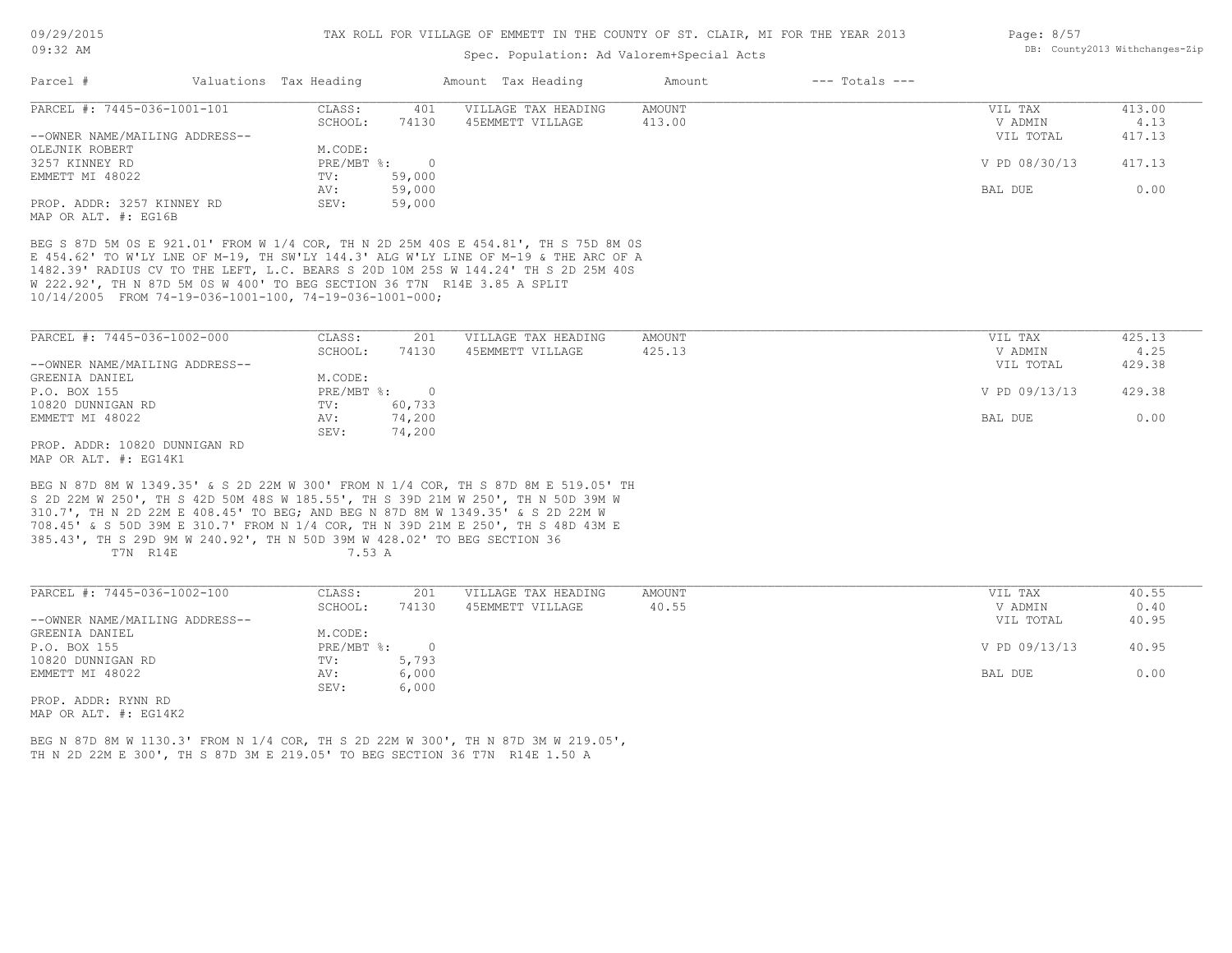## Spec. Population: Ad Valorem+Special Acts

| Page: 9/57 |                                |
|------------|--------------------------------|
|            | DB: County2013 Withchanges-Zip |

| Parcel #                       |                                   | Valuations Tax Heading |                | Amount Tax Heading                                                                  | Amount | $---$ Totals $---$ |               |        |
|--------------------------------|-----------------------------------|------------------------|----------------|-------------------------------------------------------------------------------------|--------|--------------------|---------------|--------|
| PARCEL #: 7445-036-1003-000    |                                   | CLASS:                 | 401            | VILLAGE TAX HEADING                                                                 | AMOUNT |                    | VIL TAX       | 487.74 |
|                                |                                   | SCHOOL:                | 74130          | 45EMMETT VILLAGE                                                                    | 487.74 |                    | V ADMIN       | 4.87   |
| --OWNER NAME/MAILING ADDRESS-- |                                   |                        |                |                                                                                     |        |                    | VIL TOTAL     | 492.61 |
| LEVIN PAUL/MICHELLE            |                                   | M.CODE:                |                |                                                                                     |        |                    |               |        |
| 10835 RYNN RD                  |                                   |                        | PRE/MBT %: 100 |                                                                                     |        |                    | V PD 09/10/13 | 492.61 |
| EMMETT MI 48022                |                                   | TV:                    | 69,678         |                                                                                     |        |                    |               |        |
|                                |                                   | AV:                    | 86,400         |                                                                                     |        |                    | BAL DUE       | 0.00   |
| PROP. ADDR: 10835 RYNN RD      |                                   | SEV:                   | 86,400         |                                                                                     |        |                    |               |        |
| MAP OR ALT. $\#$ : EG14C/F     |                                   |                        |                |                                                                                     |        |                    |               |        |
|                                |                                   |                        |                |                                                                                     |        |                    |               |        |
|                                |                                   |                        |                | BEG ON N SEC LINE N 87 DEG 8 MIN W 680.3 FT FROM N 1/4 COR, TH S 2 DEG 22 MIN W 300 |        |                    |               |        |
|                                | FT TO BEG. 3.09 A SEC 36 T7N R14E |                        |                | FT, TH N 87 DEG 8 MIN W 450 FT, TH N 2 DEG 22 MIN E 300 FT, TH S 87 DEG 8 MIN E 450 |        |                    |               |        |
|                                |                                   |                        |                |                                                                                     |        |                    |               |        |

| PARCEL #: 7445-036-1006-000        | CLASS:       | 401    | VILLAGE TAX HEADING | AMOUNT | VIL TAX   | 441.70 |
|------------------------------------|--------------|--------|---------------------|--------|-----------|--------|
|                                    | SCHOOL:      | 74130  | 45EMMETT VILLAGE    | 441.70 | V ADMIN   | 4.41   |
| --OWNER NAME/MAILING ADDRESS--     |              |        |                     |        | VIL TOTAL | 446.11 |
| STEMM DAVID/LRURA/REYNOLDS CRYSTEL | M.CODE:      |        |                     |        |           |        |
| 3405 KINNEY RD                     | $PRE/MBT$ %: | 100    |                     |        | BAL DUE   | 446.11 |
| Emmett MI 48022                    | TV:          | 63,100 |                     |        |           |        |
|                                    | AV:          | 63,100 |                     |        |           |        |
| PROP. ADDR: 3405 KINNEY RD         | SEV:         | 63,100 |                     |        |           |        |
| MAP OR ALT. #: EG14H/J             |              |        |                     |        |           |        |

185.55',TH N222'E 250',TH S878'E 497.03' TO BEG SECTION 36 T7N R14E 7.71 A TO W'LY LINE M-19 FROM N 1/4 COR,TH S299'W 704.51' TH N4843'W 385.43',TH N4250'48"E W OF N 1/4 COR,TH S222'W 300',TH S878'E TO M-19 & BEG N878'W 330.65' & S252'W 300' THAT PART OF NW 1/4 LYING W OF NEW M-19 & N & E OF A LINE, BEG ON N SEC LINE 680.3'

| PARCEL #: 7445-036-1008-001         | CLASS:     | 401    | VILLAGE TAX HEADING | AMOUNT | VIL TAX       | 91.00 |
|-------------------------------------|------------|--------|---------------------|--------|---------------|-------|
|                                     | SCHOOL:    | 74130  | 45EMMETT VILLAGE    | 91.00  | V ADMIN       | 0.91  |
| --OWNER NAME/MAILING ADDRESS--      |            |        |                     |        | VIL TOTAL     | 91.91 |
| BIRKENSHAW ROBERT                   | M.CODE:    |        |                     |        |               |       |
| P.O. BOX 188                        | PRE/MBT %: |        |                     |        | V PD 09/25/13 | 91.91 |
| EMMETT MI 48022                     | TV:        | 13,000 |                     |        |               |       |
|                                     | AV:        | 13,000 |                     |        | BAL DUE       | 0.00  |
| PROP. ADDR: 3301 EMMETT RD          | SEV:       | 13,000 |                     |        |               |       |
| MAP OR ALT. $\#$ : EG14A/B/24/25/26 |            |        |                     |        |               |       |

19-036-1009-000, 19-036-1010-000; R14E 3.63 A SPLIT ON 11/21/2007 FROM 19-036-1008-000, 19-036-1007-000, PART OF N 1/2 OF SE 1/4 OF NW 1/4 LYING SW OF M-21 & E OF EMMETT RD SECTION 36 T7N 1/4 ALSO W 99' OF E 231' OF N 99' OF S 660' OF SE 1/4 OF NW 1/4 & E 393 FT OF THAT 594' OF THE E 132' OF THE SE 1/4 & N 66' OF THE S 660' OF E 132' OF SE 1/4 OF NW THE N 66' OF THE S 458' OF THE E 132' OF THE SE 1/4 OF NW 1/4 & THE N 136' OF THE S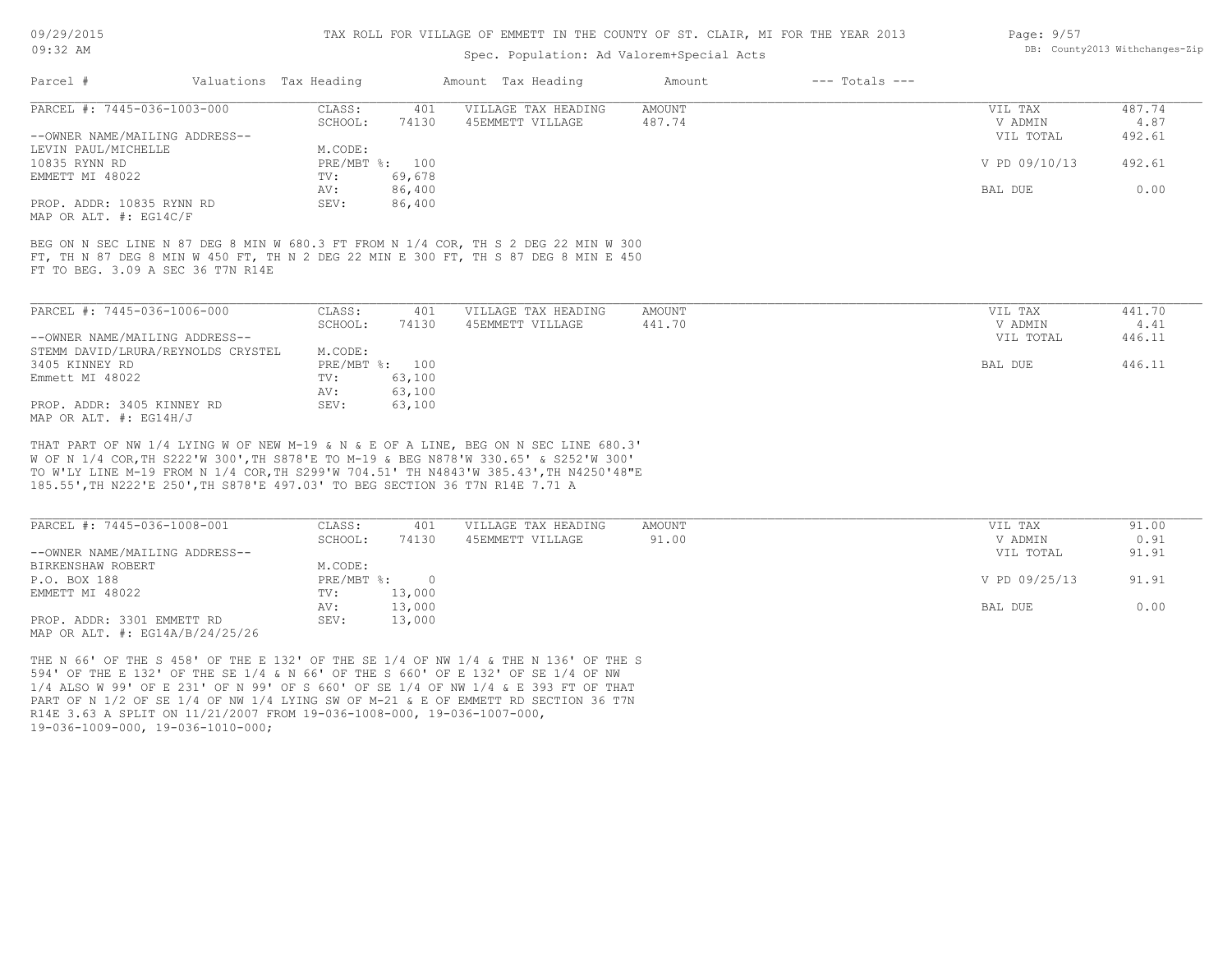| 09/29/2015               |  |
|--------------------------|--|
| $^{\circ}$<br>$\cdot$ 32 |  |

## Spec. Population: Ad Valorem+Special Acts

| Page: 10/57 |                                |
|-------------|--------------------------------|
|             | DB: County2013 Withchanges-Zip |

| Parcel #                       | Valuations Tax Heading |        | Amount Tax Heading  | Amount | $---$ Totals $---$ |           |        |
|--------------------------------|------------------------|--------|---------------------|--------|--------------------|-----------|--------|
| PARCEL #: 7445-036-1011-000    | CLASS:                 | 201    | VILLAGE TAX HEADING | AMOUNT |                    | VIL TAX   | 216.49 |
|                                | SCHOOL:                | 74130  | 45EMMETT VILLAGE    | 216.49 |                    | V ADMIN   | 2.16   |
| --OWNER NAME/MAILING ADDRESS-- |                        |        |                     |        |                    | VIL TOTAL | 218.65 |
| FULLERTON JAMES/S ET-AL        | M.CODE:                |        |                     |        |                    |           |        |
| 21735 GREGORY                  | $PRE/MBT$ %:           |        |                     |        |                    | BAL DUE   | 218.65 |
| DEARBORN MI 48124              | TV:                    | 30,928 |                     |        |                    |           |        |
|                                | AV:                    | 32,400 |                     |        |                    |           |        |
| PROP. ADDR: 3279 EMMETT RD     | SEV:                   | 32,400 |                     |        |                    |           |        |
| MAP OR ALT. #: EG23            |                        |        |                     |        |                    |           |        |

|          |  |  |  |  |  | THE N 227 FT OF THE S 392 FT OF THE E 132 FT OF THE SE 1/4 OF NW 1/4 .69 A SEC 36 |  |  |  |  |  |  |  |
|----------|--|--|--|--|--|-----------------------------------------------------------------------------------|--|--|--|--|--|--|--|
| T7N R14E |  |  |  |  |  |                                                                                   |  |  |  |  |  |  |  |

| PARCEL #: 7445-036-1012-000    | CLASS:       | 401    | VILLAGE TAX HEADING | AMOUNT | VIL TAX   | 340.20 |
|--------------------------------|--------------|--------|---------------------|--------|-----------|--------|
|                                | SCHOOL:      | 74130  | 45EMMETT VILLAGE    | 340.20 | V ADMIN   | 3.40   |
| --OWNER NAME/MAILING ADDRESS-- |              |        |                     |        | VIL TOTAL | 343.60 |
| BECK DAVID J/GAIL R.           | M.CODE:      |        |                     |        |           |        |
| 10772 BRANDON RD               | $PRE/MBT$ %: | 100    |                     |        | BAL DUE   | 343.60 |
| EMMETT MI 48022                | TV:          | 48,600 |                     |        |           |        |
|                                | AV:          | 48,600 |                     |        |           |        |
| PROP. ADDR: 10772 BRANDON RD   | SEV:         | 48,600 |                     |        |           |        |
| MAP OR ALT. #: EG22            |              |        |                     |        |           |        |

THEREOF. 3.63 A SEC 36 T7N R14E 946.9 FT & EXC E 132 FT OF N 495 FT THEREOF & EXC W 99 FT OF E 231 FT OF N 99 FT THAT PART OF S 1/2 OF SE 1/4 OF NW 1/4 LYING N & W OF BRANDON & EMMETT RDS, EXC W

| PARCEL #: 7445-036-1012-100    | CLASS:         | 402   | VILLAGE TAX HEADING | AMOUNT | VIL TAX       | 61.60 |
|--------------------------------|----------------|-------|---------------------|--------|---------------|-------|
|                                | SCHOOL:        | 74130 | 45EMMETT VILLAGE    | 61.60  | V ADMIN       | 0.61  |
| --OWNER NAME/MAILING ADDRESS-- |                |       |                     |        | VIL TOTAL     | 62.21 |
| PIERCE DENNIS R.TRUST          | M.CODE:        |       |                     |        |               |       |
| 10895 BRANDON RD               | PRE/MBT %: 100 |       |                     |        | V PD 09/10/13 | 62.21 |
| EMMETT MI 48022                | TV:            | 8,800 |                     |        |               |       |
|                                | AV:            | 8,800 |                     |        | BAL DUE       | 0.00  |
| PROP. ADDR: BRANDON RD         | SEV:           | 8,800 |                     |        |               |       |
| MAP OR ALT. #: EG22B           |                |       |                     |        |               |       |

N2^34'25"E 396',TH N87^4'W 99',TH N2^34'25"E 99' TO BEG SECTION 36 T7N R14E 2.80 A 214.43', RADIUS 263.43', CHORD BEARING N56^10'54"E 208.56',TH N87^4'E 63.04',TH S2^34'25"W 429.17',TH S87^4'W E 161',TH S4^1'50"W 190.65',TH ALG CURV TO LEFT BEG S2^34'25"W 1983.26' & N87^4'W 231' FROM N 1/4 COR, TH N87^4'W 162',TH

| PARCEL #: 7445-036-1013-000    | CLASS:  | 401            | VILLAGE TAX HEADING | AMOUNT | VIL TAX       | 215.43 |
|--------------------------------|---------|----------------|---------------------|--------|---------------|--------|
|                                | SCHOOL: | 74130          | 45EMMETT VILLAGE    | 215.43 | V ADMIN       | 2.15   |
| --OWNER NAME/MAILING ADDRESS-- |         |                |                     |        | VIL TOTAL     | 217.58 |
| HAZELMAN JACK E/MATILDA        | M.CODE: |                |                     |        |               |        |
| 10782 BRANDON RD               |         | PRE/MBT %: 100 |                     |        | V PD 09/09/13 | 217.58 |
| EMMETT MI 48022-4506           | TV:     | 30,776         |                     |        |               |        |
|                                | AV:     | 30,800         |                     |        | BAL DUE       | 0.00   |
| PROP. ADDR: 10782 BRANDON RD   | SEV:    | 30,800         |                     |        |               |        |
| MAP OR ALT. #: EG21A           |         |                |                     |        |               |        |

THE E 100 FT OF W 946.9 FT OF S 1/2 OF SE 1/4 OF NW 1/4 1.51 A SEC 36 T7N R14E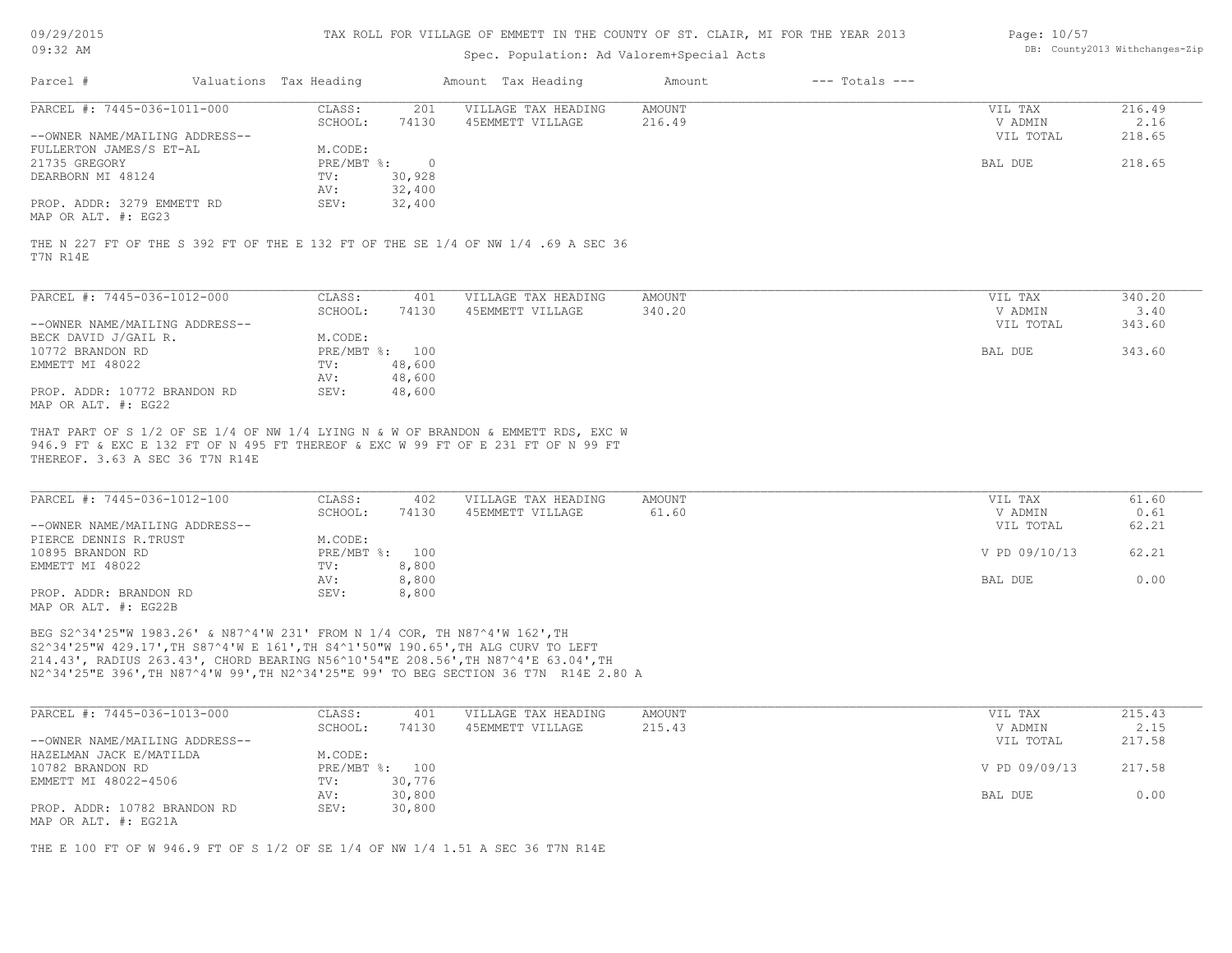## Spec. Population: Ad Valorem+Special Acts

#### Page: 11/57 DB: County2013 Withchanges-Zip

| Parcel #                       | Valuations Tax Heading |        | Amount Tax Heading  | Amount | $---$ Totals $---$ |               |        |
|--------------------------------|------------------------|--------|---------------------|--------|--------------------|---------------|--------|
| PARCEL #: 7445-036-1014-000    | CLASS:                 | 401    | VILLAGE TAX HEADING | AMOUNT |                    | VIL TAX       | 145.60 |
|                                | SCHOOL:                | 74130  | 45EMMETT VILLAGE    | 145.60 |                    | V ADMIN       | 1.45   |
| --OWNER NAME/MAILING ADDRESS-- |                        |        |                     |        |                    | VIL TOTAL     | 147.05 |
| PRATT MARIAN A TRUST           | M.CODE:                |        |                     |        |                    |               |        |
| 3900 ASPEN DR APT.305          | PRE/MBT %: 100         |        |                     |        |                    | V PD 08/30/13 | 147.05 |
| Port Huron MI 48060            | TV:                    | 20,800 |                     |        |                    |               |        |
|                                | AV:                    | 20,800 |                     |        |                    | BAL DUE       | 0.00   |
| PROP. ADDR: 10786 BRANDON RD   | SEV:                   | 20,800 |                     |        |                    |               |        |
|                                |                        |        |                     |        |                    |               |        |

MAP OR ALT. #: EG21C

E70 FT OF W 846.9 FT OF S 1/2 OF SE 1/4 OF NW 1/4 1.06 A SEC 36 T7N R14E

| PARCEL #: 7445-036-1016-001    | CLASS:     | 401    | VILLAGE TAX HEADING | AMOUNT | VIL TAX       | 283.50 |
|--------------------------------|------------|--------|---------------------|--------|---------------|--------|
|                                | SCHOOL:    | 74130  | 45EMMETT VILLAGE    | 283.50 | V ADMIN       | 2.83   |
| --OWNER NAME/MAILING ADDRESS-- |            |        |                     |        | VIL TOTAL     | 286.33 |
| KEEGAN PATRICK V               | M.CODE:    |        |                     |        |               |        |
| 3207 QUAIN RD                  | PRE/MBT %: |        |                     |        | V PD 08/30/13 | 286.33 |
| Emmett MI 48022                | TV:        | 40,500 |                     |        |               |        |
|                                | AV:        | 40,500 |                     |        | BAL DUE       | 0.00   |
| PROP. ADDR: 10806 BRANDON RD   | SEV:       | 40,500 |                     |        |               |        |
| MAP OR ALT. $\#$ : EG20/21B    |            |        |                     |        |               |        |

11/08/2007 FROM 19-036-1016-000, 19-036-1015-000; E 235' OF W 776.9' OF S 1/2 OF SE 1/4 OF NW 1/4 SECTION 36 T7N R14E 3.51 A SPLIT ON

| PARCEL #: 7445-036-1017-000    | CLASS:     | 708   | VILLAGE TAX HEADING | AMOUNT | VIL TAX   | 0.00 |
|--------------------------------|------------|-------|---------------------|--------|-----------|------|
|                                | SCHOOL:    | 74130 | 45EMMETT VILLAGE    | 0.00   | V ADMIN   | 0.00 |
| --OWNER NAME/MAILING ADDRESS-- |            |       |                     |        | VIL TOTAL | 0.00 |
| ARCHBISHOP OF DET CHURCH       | M.CODE:    |       |                     |        |           |      |
| 1234 WASHINGTON BLVD           | PRE/MBT %: |       |                     |        | BAL DUE   | 0.00 |
| DETROIT MI 48226-1825          | TV:        |       |                     |        |           |      |
|                                | AV:        |       |                     |        |           |      |
| PROP. ADDR: 10828 BRANDON RD   | SEV:       |       |                     |        |           |      |
| MAP OR ALT. #: EG19A           |            |       |                     |        |           |      |

SECTION 36 T7N R14E 3.7 A S874'E 1356.82' & N239'E 378.97' FROM W 1/4 COR,TH S716'E 285',TH S8016'E 103.31' ALL THAT PART OF THE W 541.9' OF SE 1/4 OF NW 1/4 LYING E OF M-19 & S OF A LINE BEG

| PARCEL #: 7445-036-1017-100    | CLASS:       | 704   | VILLAGE TAX HEADING | AMOUNT | VIL TAX   | 0.00 |
|--------------------------------|--------------|-------|---------------------|--------|-----------|------|
|                                | SCHOOL:      | 74130 | 45EMMETT VILLAGE    | 0.00   | V ADMIN   | 0.00 |
| --OWNER NAME/MAILING ADDRESS-- |              |       |                     |        | VIL TOTAL | 0.00 |
| YALE PUBLIC SCHOOLS            | M.CODE:      |       |                     |        |           |      |
| 198 SCHOOL DR                  | $PRE/MBT$ %: |       |                     |        | BAL DUE   | 0.00 |
| YALE MI 48097-3342             | TV:          |       |                     |        |           |      |
|                                | AV:          |       |                     |        |           |      |
| PROP. ADDR: BRANDON RD         | SEV:         |       |                     |        |           |      |
| MAP OR ALT. #: EG19B           |              |       |                     |        |           |      |

393.98',TH N8016'W 103.31',TH N716'W 285' TO BEG. SECTION 36 T7N R14E 7.84 A TH S3925'W 18',TH S5035'E 13.49',TH S234'W 373.72',TH N874'W 400.11',TH S312'30"W 23.53',TH N2912'E 550.15',TH N7921'E 228.45',TH S5035'E 217.85',TH S234'W 21.24', BEG S874'E 1356.82' & N239'E 378.97' FROM W 1/4 COR,TH N239'E 323.25',TH S874'E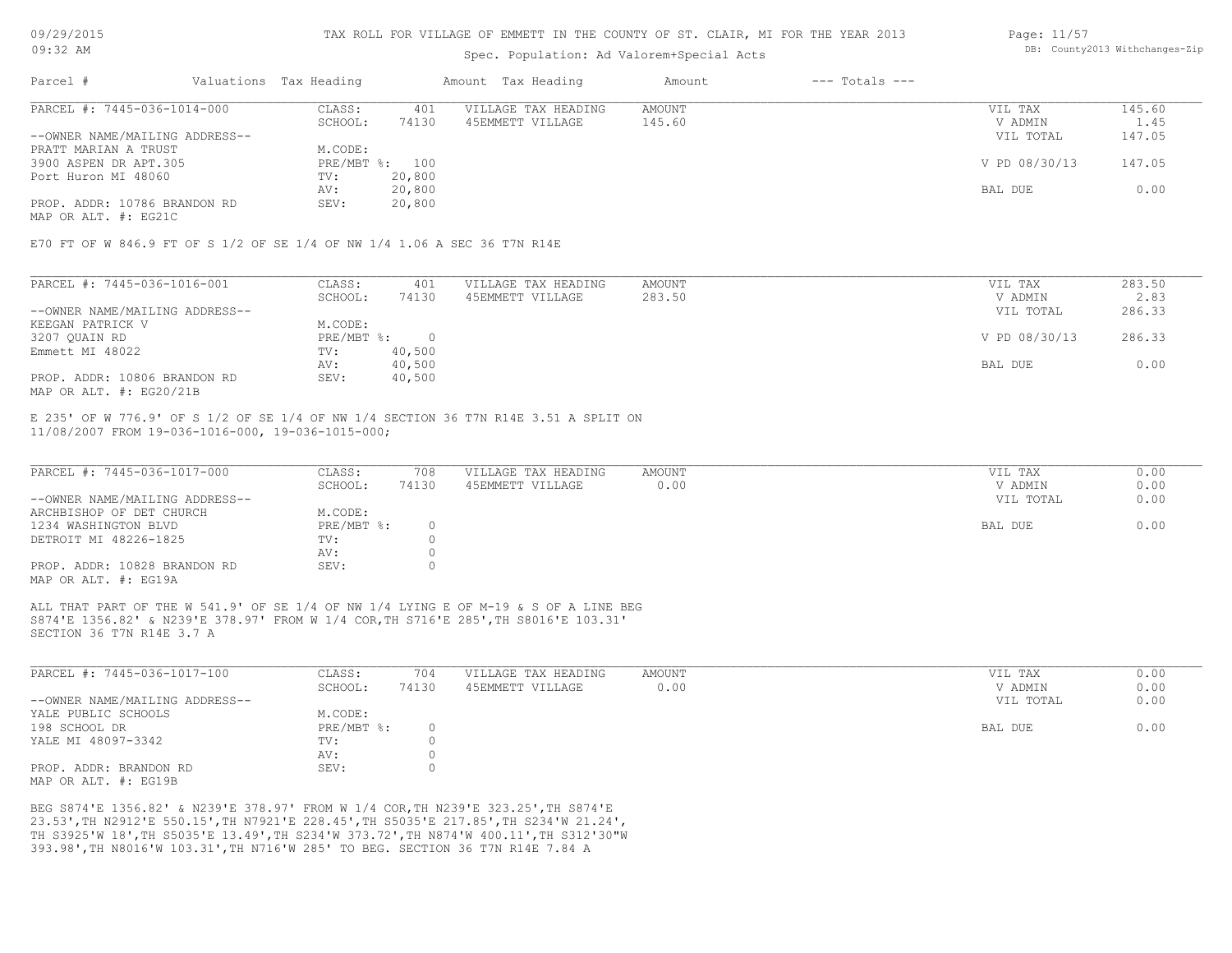## Spec. Population: Ad Valorem+Special Acts

| Page: 12/57 |                                |
|-------------|--------------------------------|
|             | DB: County2013 Withchanges-Zip |

| PARCEL #: 7445-036-1018-000<br>CLASS:<br>401<br>VILLAGE TAX HEADING<br>AMOUNT<br>VIL TAX<br>SCHOOL:<br>74130<br>45EMMETT VILLAGE<br>V ADMIN<br>273.00<br>--OWNER NAME/MAILING ADDRESS--<br>VIL TOTAL<br>SCOTT EARNSTINE G/ROSE EDWARD F.<br>M.CODE:<br>V PD 07/20/13<br>PRE/MBT %: 100<br>3301 KINNEY RD<br>EMMETT MI 48022<br>39,000<br>TV:<br>39,000<br>BAL DUE<br>AV:<br>39,000<br>PROP. ADDR: 3301 KINNEY RD<br>SEV:<br>MAP OR ALT. #: EG17A<br>THAT PART OF N 241.75 FT OF S 695.25 FT OF E 1/2 OF NW 1/4 LYING S OF A LINE, BEG<br>ON W LINE 1172.84 FT S OF C.L. M-21, TH S 79 DEG 37 MIN E TO M-19, & LYING W OF | Parcel #                    | Valuations Tax Heading | Amount Tax Heading | Amount | $---$ Totals $---$ |        |
|--------------------------------------------------------------------------------------------------------------------------------------------------------------------------------------------------------------------------------------------------------------------------------------------------------------------------------------------------------------------------------------------------------------------------------------------------------------------------------------------------------------------------------------------------------------------------------------------------------------------------|-----------------------------|------------------------|--------------------|--------|--------------------|--------|
|                                                                                                                                                                                                                                                                                                                                                                                                                                                                                                                                                                                                                          |                             |                        |                    |        |                    | 273.00 |
|                                                                                                                                                                                                                                                                                                                                                                                                                                                                                                                                                                                                                          |                             |                        |                    |        |                    | 2.73   |
|                                                                                                                                                                                                                                                                                                                                                                                                                                                                                                                                                                                                                          |                             |                        |                    |        |                    | 275.73 |
|                                                                                                                                                                                                                                                                                                                                                                                                                                                                                                                                                                                                                          |                             |                        |                    |        |                    |        |
|                                                                                                                                                                                                                                                                                                                                                                                                                                                                                                                                                                                                                          |                             |                        |                    |        |                    | 275.73 |
|                                                                                                                                                                                                                                                                                                                                                                                                                                                                                                                                                                                                                          |                             |                        |                    |        |                    |        |
|                                                                                                                                                                                                                                                                                                                                                                                                                                                                                                                                                                                                                          |                             |                        |                    |        |                    | 0.00   |
|                                                                                                                                                                                                                                                                                                                                                                                                                                                                                                                                                                                                                          |                             |                        |                    |        |                    |        |
|                                                                                                                                                                                                                                                                                                                                                                                                                                                                                                                                                                                                                          |                             |                        |                    |        |                    |        |
|                                                                                                                                                                                                                                                                                                                                                                                                                                                                                                                                                                                                                          | M-19 1.08 A SEC 36 T7N R14E |                        |                    |        |                    |        |

| PARCEL #: 7445-036-1019-000    | CLASS:       | 401    | VILLAGE TAX HEADING | AMOUNT | VIL TAX       | 295.40 |
|--------------------------------|--------------|--------|---------------------|--------|---------------|--------|
|                                | SCHOOL:      | 74130  | 45EMMETT VILLAGE    | 295.40 | V ADMIN       | 2.95   |
| --OWNER NAME/MAILING ADDRESS-- |              |        |                     |        | VIL TOTAL     | 298.35 |
| SCHEIBLE GERALD/AGNES          | M.CODE:      |        |                     |        |               |        |
| 3319 KINNEY RD                 | $PRE/MBT$ %: | 100    |                     |        | V PD 08/12/13 | 298.35 |
| EMMETT MI 48022-3507           | TV:          | 42,200 |                     |        |               |        |
|                                | AV:          | 42,200 |                     |        | BAL DUE       | 0.00   |
| PROP. ADDR: 3319 KINNEY RD     | SEV:         | 42,200 |                     |        |               |        |
| MAP OR ALT. #: EG17B           |              |        |                     |        |               |        |

TH N 2 DEG 31 MIN E 146 FT TO BEG. 0.70 A SEC 36 T7N R14E 253.97 FT TH S 29 DEG 09 MIN W ALG M-19 152.74 FT, TH N 79 DEG 37 MIN W 184.85 FT BEG ON W LINE OF E 1/2 OF NW 1/4, 1026.84 FT S OF C.L. M-21, TH S 79 DEG 37 MIN E

| PARCEL #: 7445-036-1020-000    | CLASS:  | 401            | VILLAGE TAX HEADING | AMOUNT | VIL TAX       | 270.90 |
|--------------------------------|---------|----------------|---------------------|--------|---------------|--------|
|                                | SCHOOL: | 74130          | 45EMMETT VILLAGE    | 270.90 | V ADMIN       | 2.70   |
| --OWNER NAME/MAILING ADDRESS-- |         |                |                     |        | VIL TOTAL     | 273.60 |
| PERRY LEONARD/MARG TRUST       | M.CODE: |                |                     |        |               |        |
| 3323 KINNEY RD                 |         | PRE/MBT %: 100 |                     |        | V PD 09/09/13 | 273.60 |
| EMMETT MI 48022-3507           | TV:     | 38,700         |                     |        |               |        |
|                                | AV:     | 38,700         |                     |        | BAL DUE       | 0.00   |
| PROP. ADDR: 3323 KINNEY RD     | SEV:    | 38,700         |                     |        |               |        |
| MAP OR ALT. #: EG18            |         |                |                     |        |               |        |

DEG 9 MIN E TO BEG. 1.25 A SEC 36 T7N R14E W 370.84 FT, TH S 2 DEG 27 MIN E 132 FT, TH S 79 DEG 37 MIN E TO RD C.L. TH N 29 BEG ON C.L. M-19 S 29 DEG 9 MIN W 544.8 FT FROM INT WITH C.L. M-21, TH N 79 1/2 DEG

| PARCEL #: 7445-036-1021-000    | CLASS:     | 201     | VILLAGE TAX HEADING | AMOUNT | VIL TAX       | 644.98 |
|--------------------------------|------------|---------|---------------------|--------|---------------|--------|
|                                | SCHOOL:    | 74130   | 45EMMETT VILLAGE    | 644.98 | V ADMIN       | 6.44   |
| --OWNER NAME/MAILING ADDRESS-- |            |         |                     |        | VIL TOTAL     | 651.42 |
| GREENIA DANIEL/DEBRA           | M.CODE:    |         |                     |        |               |        |
| PO BOX 155                     | PRE/MBT %: |         |                     |        | V PD 09/13/13 | 651.42 |
| EMMETT MI 48022                | TV:        | 92,141  |                     |        |               |        |
|                                | AV:        | 101,700 |                     |        | BAL DUE       | 0.00   |
| PROP. ADDR: DUNNIGAN RD        | SEV:       | 101,700 |                     |        |               |        |
| MAP OR ALT. #: EG14G           |            |         |                     |        |               |        |

A SEC 36 T7N R14E 544.8 FT, TH N 79 DEG 30 MIN W 370.84 FT, TH N 2 DEG 27 MIN E 894.84 FT TO BEG. 8.5 FT ON C.L. OF M-21 TO INT OF C.L. OF RE-LOC M-19, TH S 29 DEG 9 MIN W ON SAID C.L. BEG AT INT OF W LINE OF E 1/2 OF NW 1/4 & C.L. OF M-21, TH S 50 DEG 39 MIN E 765.3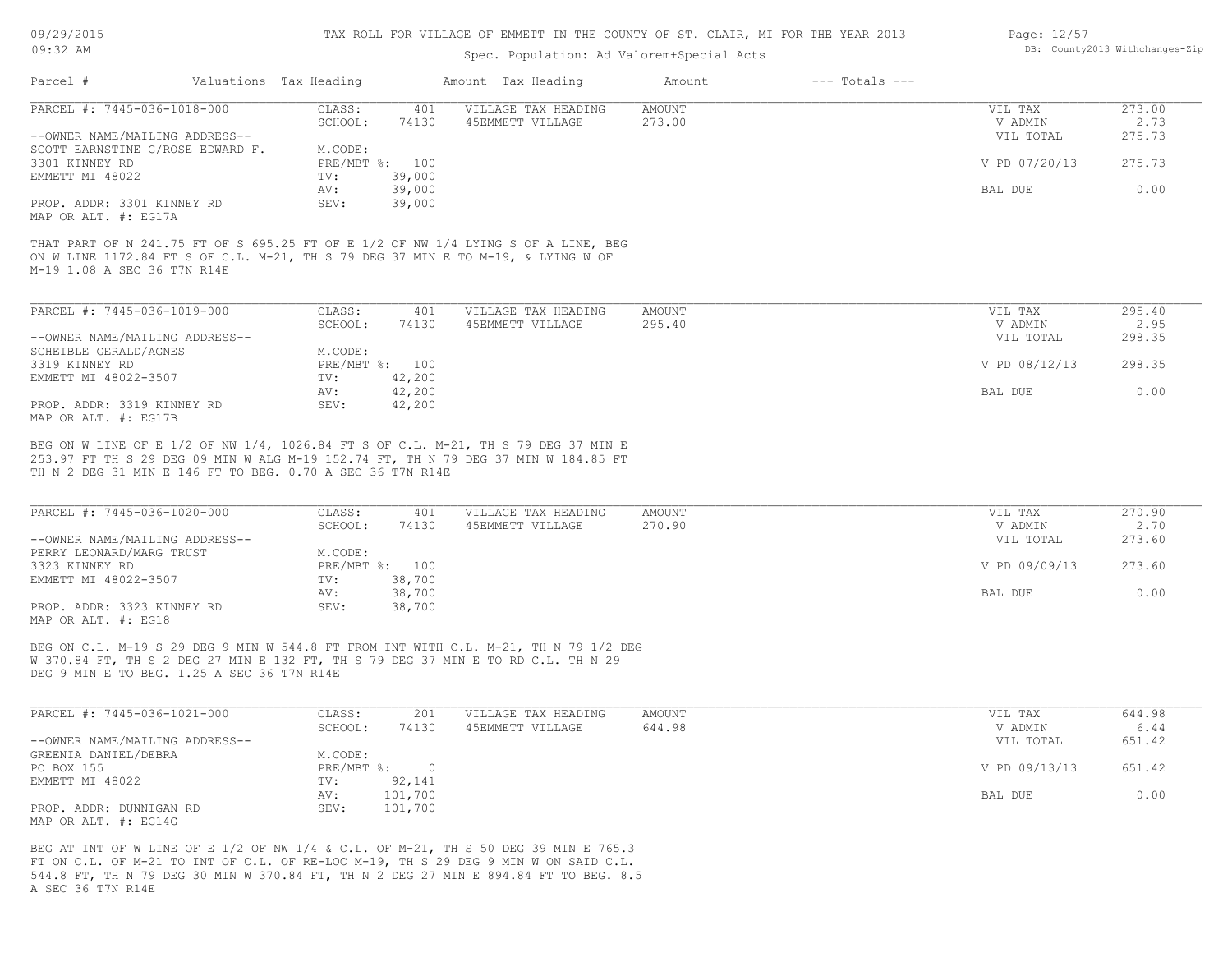## Spec. Population: Ad Valorem+Special Acts

### Page: 13/57 DB: County2013 Withchanges-Zip

| VIL TAX       | 142.20 |
|---------------|--------|
| V ADMIN       | 1.42   |
| VIL TOTAL     | 143.62 |
|               |        |
| V PD 08/30/13 | 143.62 |
|               |        |
| BAL DUE       | 0.00   |
|               |        |
|               |        |
|               |        |

NW 1/4 OF NE 1/4 40 A SEC 36 T7N R14E

| PARCEL #: 7445-036-2002-000    | CLASS:  | 402            | VILLAGE TAX HEADING | AMOUNT | VIL TAX       | 140.00 |
|--------------------------------|---------|----------------|---------------------|--------|---------------|--------|
|                                | SCHOOL: | 74130          | 45EMMETT VILLAGE    | 140.00 | V ADMIN       | 1.40   |
| --OWNER NAME/MAILING ADDRESS-- |         |                |                     |        | VIL TOTAL     | 141.40 |
| KEEGAN JAMES L./NANCY J.       | M.CODE: |                |                     |        |               |        |
| 3516 EMMETT RD                 |         | PRE/MBT %: 100 |                     |        | V PD 08/30/13 | 141.40 |
| Emmett MI 48022                | TV:     | 20,000         |                     |        |               |        |
|                                | AV:     | 20,000         |                     |        | BAL DUE       | 0.00   |
| PROP. ADDR: BRANDON RD         | SEV:    | 20,000         |                     |        |               |        |
| MAP OR ALT. #: EG9C            |         |                |                     |        |               |        |

W330 FT OF E 1/2 OF NE 1/4 20 A SEC 36 T7N R14E

| PARCEL #: 7445-036-2003-000    | CLASS:  | 401            | VILLAGE TAX HEADING | AMOUNT | VIL TAX       | 369.60 |
|--------------------------------|---------|----------------|---------------------|--------|---------------|--------|
|                                | SCHOOL: | 74130          | 45EMMETT VILLAGE    | 369.60 | V ADMIN       | 3.69   |
| --OWNER NAME/MAILING ADDRESS-- |         |                |                     |        | VIL TOTAL     | 373.29 |
| SIWAK JOSEPH/MELANIE           | M.CODE: |                |                     |        |               |        |
| 10580 BRANDON RD               |         | PRE/MBT %: 100 |                     |        | V PD 09/10/13 | 373.29 |
| EMMETT MI 48022                | TV:     | 52,800         |                     |        |               |        |
|                                | AV:     | 52,800         |                     |        | BAL DUE       | 0.00   |
| PROP. ADDR: 10580 BRANDON RD   | SEV:    | 52,800         |                     |        |               |        |
| MAP OR ALT. #: EG9D            |         |                |                     |        |               |        |

SECTION 36 T7N R14E 17.50 A N8958'27"E 330',TH S015'35"E 1979.69',TH S8952'W 165',TH S015'35"E 660' TO BEG BEG S8952'W 812.28' FROM E 1/4 COR,TH S8952'W 165',TH N015'35"W 2640.31',TH

| PARCEL #: 7445-036-2003-100    | CLASS:       | 401    | VILLAGE TAX HEADING | AMOUNT | VIL TAX   | 345.49 |
|--------------------------------|--------------|--------|---------------------|--------|-----------|--------|
|                                | SCHOOL:      | 74130  | 45EMMETT VILLAGE    | 345.49 | V ADMIN   | 3.45   |
| --OWNER NAME/MAILING ADDRESS-- |              |        |                     |        | VIL TOTAL | 348.94 |
| DAENZER EDWARD/LISA            | M.CODE:      |        |                     |        |           |        |
| 10560 BRANDON RD               | $PRE/MBT$ %: | 100    |                     |        | BAL DUE   | 348.94 |
| EMMETT MI 48022                | TV:          | 49,356 |                     |        |           |        |
|                                | AV:          | 83,700 |                     |        |           |        |
| PROP. ADDR: 10560 BRANDON RD   | SEV:         | 83,700 |                     |        |           |        |
| MAP OR ALT. #: EG9E            |              |        |                     |        |           |        |

165',TH S015'35"E 660' TO BEG SECTION 36 T7N R14E 2.5 A BEG S8952'W 647.28' FROM E 1/4 COR,TH S8952'W 165',TH N015'35"W 660',TH N8952'E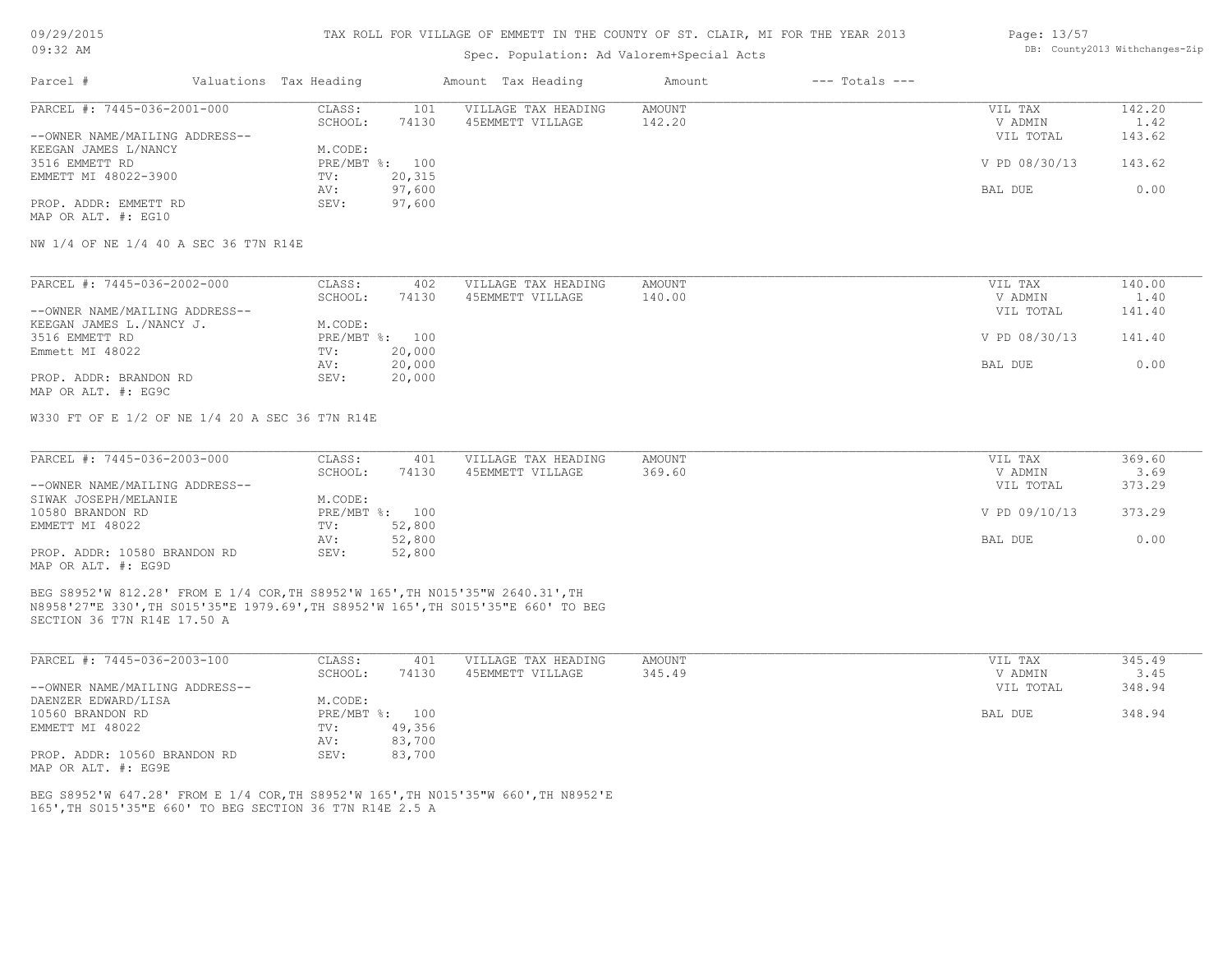## Spec. Population: Ad Valorem+Special Acts

| Page: 14/57 |                                |
|-------------|--------------------------------|
|             | DB: County2013 Withchanges-Zip |

| Parcel #                       |  | Valuations Tax Heading |                | Amount Tax Heading  | Amount | $---$ Totals $---$ |               |        |
|--------------------------------|--|------------------------|----------------|---------------------|--------|--------------------|---------------|--------|
| PARCEL #: 7445-036-2004-000    |  | CLASS:                 | 401            | VILLAGE TAX HEADING | AMOUNT |                    | VIL TAX       | 386.40 |
|                                |  | SCHOOL:                | 74130          | 45EMMETT VILLAGE    | 386.40 |                    | V ADMIN       | 3.86   |
| --OWNER NAME/MAILING ADDRESS-- |  |                        |                |                     |        |                    | VIL TOTAL     | 390.26 |
| SMIGELSKI PAUL/DIANE           |  | M.CODE:                |                |                     |        |                    |               |        |
| 10534 BRANDON RD               |  |                        | PRE/MBT %: 100 |                     |        |                    | V PD 09/10/13 | 390.26 |
| EMMETT MI 48022-4500           |  | TV:                    | 55,200         |                     |        |                    |               |        |
|                                |  | AV:                    | 55,200         |                     |        |                    | BAL DUE       | 0.00   |
| PROP. ADDR: 10534 BRANDON RD   |  | SEV:                   | 55,200         |                     |        |                    |               |        |
| MAP OR ALT. #: EG9A            |  |                        |                |                     |        |                    |               |        |
|                                |  |                        |                |                     |        |                    |               |        |

E1/2 OF NE 1/4 EXC W 660' & EXC E 265' SECTION 36 T7N R14E 23.94 A

| PARCEL #: 7445-036-2005-000    | CLASS:  | 401            | VILLAGE TAX HEADING | AMOUNT | VIL TAX       | 501.09 |
|--------------------------------|---------|----------------|---------------------|--------|---------------|--------|
|                                | SCHOOL: | 74130          | 45EMMETT VILLAGE    | 501.09 | V ADMIN       | 5.01   |
| --OWNER NAME/MAILING ADDRESS-- |         |                |                     |        | VIL TOTAL     | 506.10 |
| DONNELLON JOHN/SHIRLEY         | M.CODE: |                |                     |        |               |        |
| 10502 BRANDON RD               |         | PRE/MBT %: 100 |                     |        | V PD 09/03/13 | 506.10 |
| EMMETT MI 48022-4500           | TV:     | 71,585         |                     |        |               |        |
|                                | AV:     | 77,000         |                     |        | BAL DUE       | 0.00   |
| PROP. ADDR: 10502 BRANDON RD   | SEV:    | 77,000         |                     |        |               |        |
| MAP OR ALT. #: EG9B            |         |                |                     |        |               |        |

E265' OF NE 1/4 OF SECTION 36 SECTION 36 T7N R14E 16.06 A

| PARCEL #: 7445-036-2006-001    | CLASS:  | 401            | VILLAGE TAX HEADING | AMOUNT | VIL TAX       | 764.40 |
|--------------------------------|---------|----------------|---------------------|--------|---------------|--------|
|                                | SCHOOL: | 74130          | 45EMMETT VILLAGE    | 764.40 | V ADMIN       | 7.64   |
| --OWNER NAME/MAILING ADDRESS-- |         |                |                     |        | VIL TOTAL     | 772.04 |
| MAISON MICHAEL D/DIANA L       | M.CODE: |                |                     |        |               |        |
| 10616 DUNNIGAN RD              |         | PRE/MBT %: 100 |                     |        | V PD 09/09/13 | 772.04 |
| EMMETT MI 48022                | TV:     | 109,200        |                     |        |               |        |
|                                | AV:     | 109,200        |                     |        | BAL DUE       | 0.00   |
| PROP. ADDR: 10616 DUNNIGAN RD  | SEV:    | 109,200        |                     |        |               |        |
| MAP OR ALT. #: EG11E           |         |                |                     |        |               |        |

EXC. THAT OF REMAINDER LYING S OF M-21 23.89 A SEC 36 T7N R14E SW 1/4 OF NE 1/4 EXC. W660 FT,OF S 825 FT, & EXC. N 132 FT,OF THE W 660 FT, &

| PARCEL #: 7445-036-2007-000    | CLASS:  | 401            | VILLAGE TAX HEADING | AMOUNT | VIL TAX       | 241.86 |
|--------------------------------|---------|----------------|---------------------|--------|---------------|--------|
|                                | SCHOOL: | 74130          | 45EMMETT VILLAGE    | 241.86 | V ADMIN       | 2.41   |
| --OWNER NAME/MAILING ADDRESS-- |         |                |                     |        | VIL TOTAL     | 244.27 |
| O'CONNOR PATRICK/LINDA         | M.CODE: |                |                     |        |               |        |
| 10676 BRANDON RD               |         | PRE/MBT %: 100 |                     |        | V PD 09/13/13 | 244.27 |
| EMMETT MI 48022-4502           | TV:     | 34,552         |                     |        |               |        |
|                                | AV:     | 42,100         |                     |        | BAL DUE       | 0.00   |
| PROP. ADDR: 10676 BRANDON RD   | SEV:    | 42,100         |                     |        |               |        |
| MAP OR ALT. #: EG11G           |         |                |                     |        |               |        |

SEC 36 T7N R14E THAT PART OF SW 1/4 OF NE 1/4 LYING S OF M-21 EXC E 330 FT & EXC W 660 FT. 1.52 A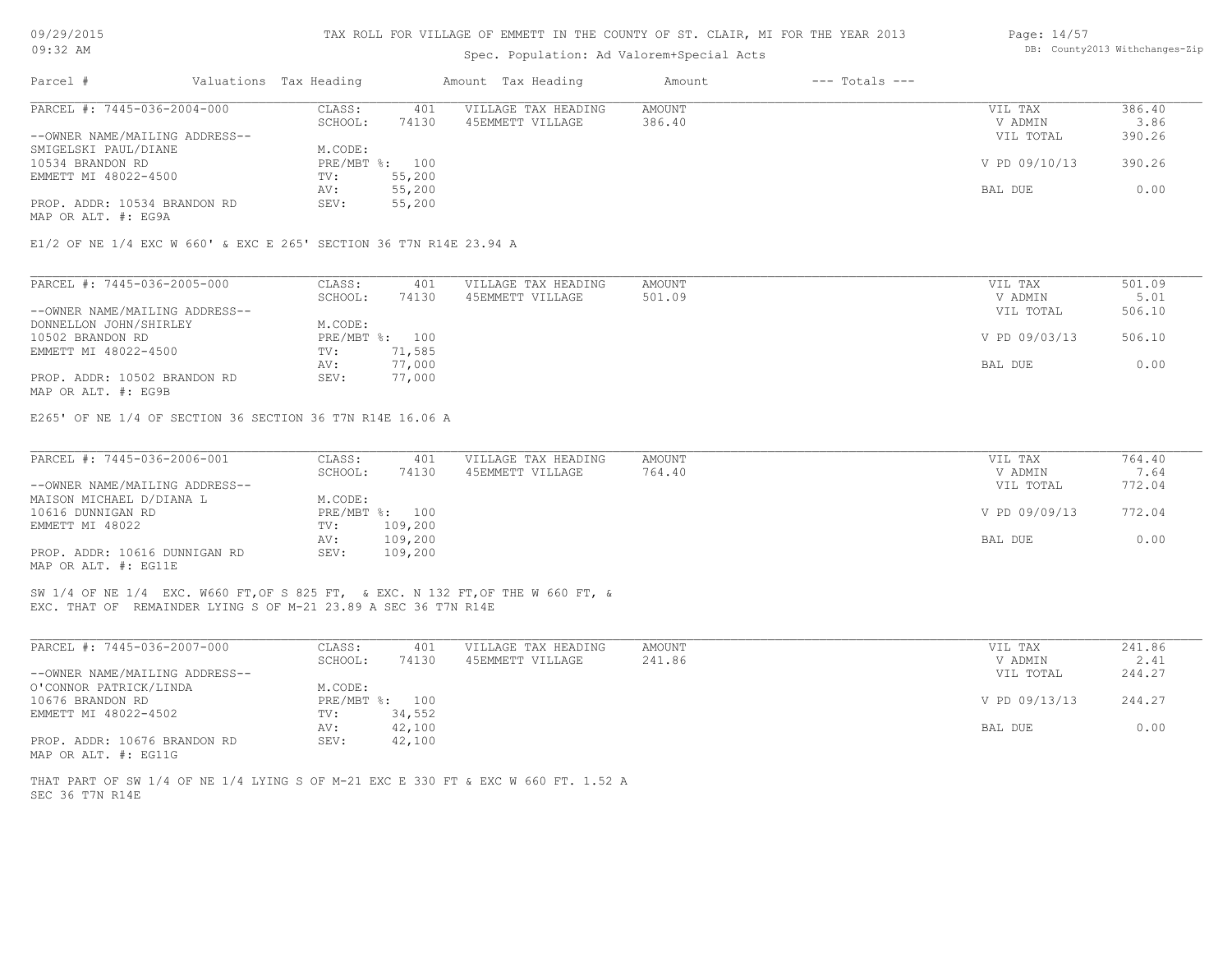# Spec. Population: Ad Valorem+Special Acts

| Page: 15/57 |                                |
|-------------|--------------------------------|
|             | DB: County2013 Withchanges-Zip |

| Parcel #                                                                    | Valuations Tax Heading |                                              | Amount Tax Heading                                                                                                                                                                                                                                                                                                                                                                                                                                                 | Amount          | $---$ Totals $---$ |                            |                |
|-----------------------------------------------------------------------------|------------------------|----------------------------------------------|--------------------------------------------------------------------------------------------------------------------------------------------------------------------------------------------------------------------------------------------------------------------------------------------------------------------------------------------------------------------------------------------------------------------------------------------------------------------|-----------------|--------------------|----------------------------|----------------|
| PARCEL #: 7445-036-2008-001                                                 |                        | CLASS:<br>SCHOOL:<br>74130                   | VILLAGE TAX HEADING<br>402<br>45EMMETT VILLAGE                                                                                                                                                                                                                                                                                                                                                                                                                     | AMOUNT<br>47.66 |                    | VIL TAX<br>V ADMIN         | 47.66<br>0.47  |
| --OWNER NAME/MAILING ADDRESS--<br>COLLINS JAMES/JOSEPHI<br>10692 BRANDON RD |                        | M.CODE:<br>PRE/MBT %: 100                    |                                                                                                                                                                                                                                                                                                                                                                                                                                                                    |                 |                    | VIL TOTAL<br>V PD 07/19/13 | 48.13<br>48.13 |
| EMMETT MI 48022                                                             |                        | 6,809<br>TV:<br>AV:<br>14,700                |                                                                                                                                                                                                                                                                                                                                                                                                                                                                    |                 |                    | BAL DUE                    | 0.00           |
| PROP. ADDR: BRANDON RD<br>MAP OR ALT. #: EG11D1                             |                        | SEV:<br>14,700                               |                                                                                                                                                                                                                                                                                                                                                                                                                                                                    |                 |                    |                            |                |
| 20M 37S E 209' TO BEG SECTION 36<br>01/19/2006 FROM 19-036-2008-000;        |                        |                                              | BEG S 89D 52M 0S W 2163.57' FROM E 1/4 COR, TH 89D 52M 0S W 451', TH N 0D 20M 37S W<br>331.2', TH N 89D 55M 14S E 133', TH N 0D 20M 37S W 300', TH S 89D 55M 14S W 133',<br>TH N OD 20M 37S W 193.8', TH N 89D 52M OS E 146.88', TH S 53D 33M 29S E 562.52' TO<br>A CURVE LEFT RADIUS = 2232.01' & CHORD BEARS S 54D 32M 56S E 77.18', TH ALG SAID<br>CURVE TO LEFT 77.18', TH S OD 20M 37S E 235.89', TH S 89D 52M OS W 209', TH S OD<br>T7N R14E 8.34 A SPLIT ON |                 |                    |                            |                |
| PARCEL #: 7445-036-2008-010                                                 |                        | CLASS:                                       | 401<br>VILLAGE TAX HEADING                                                                                                                                                                                                                                                                                                                                                                                                                                         | AMOUNT          |                    | VIL TAX                    | 252.00         |
| --OWNER NAME/MAILING ADDRESS--<br>PRINGLE MARK/IRENE                        |                        | SCHOOL:<br>74130<br>M.CODE:                  | 45EMMETT VILLAGE                                                                                                                                                                                                                                                                                                                                                                                                                                                   | 252.00          |                    | V ADMIN<br>VIL TOTAL       | 2.52<br>254.52 |
| 10692 BRANDON RD                                                            |                        | PRE/MBT %: 100                               |                                                                                                                                                                                                                                                                                                                                                                                                                                                                    |                 |                    | V PD 09/13/13              | 254.52         |
| EMMETT MI 48022                                                             |                        | 36,000<br>TV:<br>AV:<br>36,000               |                                                                                                                                                                                                                                                                                                                                                                                                                                                                    |                 |                    | BAL DUE                    | 0.00           |
| PROP. ADDR: 10692 BRANDON RD<br>MAP OR ALT. #: EG11D2                       |                        | SEV:<br>36,000                               |                                                                                                                                                                                                                                                                                                                                                                                                                                                                    |                 |                    |                            |                |
|                                                                             |                        | 1A SPLIT ON 01/19/2006 FROM 19-036-2008-000; | BEG S 89D 52M 0S W 1954.57' FROM E 1/4 COR, TH S 89D 52M 0S W 209', TH N 0D 20M 37S<br>W 209', TH N 89D 52M 0S E 209', TH S 0D 20M 37S E 209' TO BEG SECTION 36 T7N R14E                                                                                                                                                                                                                                                                                           |                 |                    |                            |                |
| PARCEL #: 7445-036-2009-000                                                 |                        | CLASS:<br>SCHOOL:<br>74130                   | 402<br>VILLAGE TAX HEADING<br>45EMMETT VILLAGE                                                                                                                                                                                                                                                                                                                                                                                                                     | AMOUNT<br>7.70  |                    | VIL TAX<br>V ADMIN         | 7.70<br>0.07   |
| --OWNER NAME/MAILING ADDRESS--<br>ARKIN CHARLOTTE TRUST                     |                        | M.CODE:                                      |                                                                                                                                                                                                                                                                                                                                                                                                                                                                    |                 |                    | VIL TOTAL                  | 7.77           |
| 10015 DALRYMPLE ST                                                          |                        | $\sim$ 0<br>$PRE/MBT$ $\div$                 |                                                                                                                                                                                                                                                                                                                                                                                                                                                                    |                 |                    | BAL DUE                    | 7.77           |
| DETROIT MI 48204-1728                                                       |                        | 1,101<br>TV:<br>1,600<br>AV:                 |                                                                                                                                                                                                                                                                                                                                                                                                                                                                    |                 |                    |                            |                |
| PROP. ADDR: EMMETT RD<br>MAP OR ALT. #: EG11F                               |                        | SEV:<br>1,600                                |                                                                                                                                                                                                                                                                                                                                                                                                                                                                    |                 |                    |                            |                |
| R14E                                                                        |                        |                                              | S50 FT OF N 990.5 FT OF E 100 FT OF W 133 FT OF SW 1/4 OF NE 1/4 0.15 A SEC 36 T7N                                                                                                                                                                                                                                                                                                                                                                                 |                 |                    |                            |                |
| PARCEL #: 7445-036-2010-000                                                 |                        | CLASS:                                       | VILLAGE TAX HEADING<br>401                                                                                                                                                                                                                                                                                                                                                                                                                                         | AMOUNT          |                    | VIL TAX                    | 126.00         |
| --OWNER NAME/MAILING ADDRESS--                                              |                        | SCHOOL:<br>74130                             | 45EMMETT VILLAGE                                                                                                                                                                                                                                                                                                                                                                                                                                                   | 126.00          |                    | V ADMIN<br>VIL TOTAL       | 1.26<br>127.26 |
| REID WILLIAM J/SAMANTHA<br>3288 EMMETT RD                                   |                        | M.CODE:<br>PRE/MBT %: 0                      |                                                                                                                                                                                                                                                                                                                                                                                                                                                                    |                 |                    | V PD 09/10/13              | 127.26         |
| EMMETT MI 48022                                                             |                        | 18,000<br>TV:                                |                                                                                                                                                                                                                                                                                                                                                                                                                                                                    |                 |                    |                            |                |
| PROP. ADDR: 3288 EMMETT<br>MAP OR ALT. #: EG11C                             |                        | 18,000<br>AV:<br>SEV:<br>18,000              |                                                                                                                                                                                                                                                                                                                                                                                                                                                                    |                 |                    | BAL DUE                    | 0.00           |
| R14E                                                                        |                        |                                              | S50 FT OF N 940.5 FT OF E 100 FT OF W 133 FT OF SW 1/4 OF NE 1/4 0.11 A SEC 36 T7N                                                                                                                                                                                                                                                                                                                                                                                 |                 |                    |                            |                |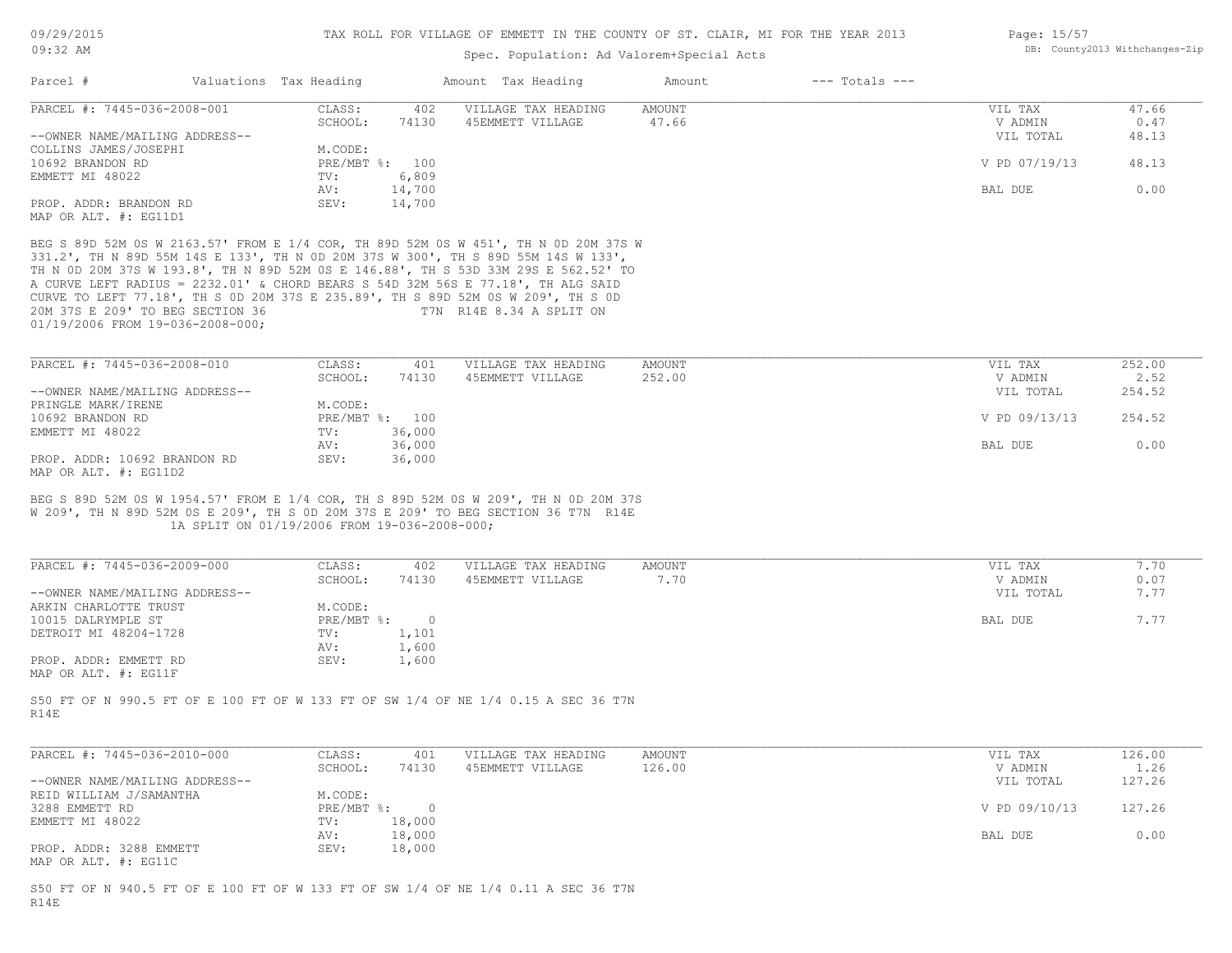| DB: County2013 Withchanges-Zip<br>Spec. Population: Ad Valorem+Special Acts<br>Valuations Tax Heading<br>Amount Tax Heading<br>$---$ Totals $---$<br>Parcel #<br>Amount<br>PARCEL #: 7445-036-2011-000<br>CLASS:<br>VILLAGE TAX HEADING<br>6.30<br>402<br>AMOUNT<br>VIL TAX<br>V ADMIN<br>SCHOOL:<br>74130<br>45EMMETT VILLAGE<br>6.30<br>0.06<br>6.36<br>--OWNER NAME/MAILING ADDRESS--<br>VIL TOTAL<br>SWAMBA JOHN T./PAULINE<br>M.CODE:<br>2687 MILLER RD<br>PRE/MBT %:<br>BAL DUE<br>6.36<br>$\circ$<br>Allenton MI 48002<br>TV:<br>900<br>900<br>AV:<br>PROP. ADDR: 3294 EMMETT RD<br>SEV:<br>900<br>MAP OR ALT. #: EG13<br>THE S 30 FT OF THE N 890.5 FT OF THE E 100 FT OF THE W 133 FT OF SW 1/4 OF NE 1/4<br>0.07 A SEC 36 T7N R14E<br>PARCEL #: 7445-036-2012-000<br>CLASS:<br>401<br>VILLAGE TAX HEADING<br>AMOUNT<br>VIL TAX<br>79.80<br>SCHOOL:<br>74130<br>45EMMETT VILLAGE<br>79.80<br>V ADMIN<br>0.79<br>--OWNER NAME/MAILING ADDRESS--<br>VIL TOTAL<br>80.59<br>SWAMBA JOHN T. / PAULINE<br>M.CODE:<br>BAL DUE<br>80.59<br>2687 MILLER RD<br>PRE/MBT %:<br>$\overline{0}$<br>Allenton MI 48002<br>TV:<br>11,400<br>11,400<br>AV:<br>PROP. ADDR: 3300 EMMETT RD<br>11,400<br>SEV:<br>MAP OR ALT. #: EG12A<br>S45' OF THE N 860.5' OF THE E 100' OF THE W 133' OF SW 1/4 OF NE 1/4 SECTION 36 T7N<br>R14E 0.10 A<br>PARCEL #: 7445-036-2013-000<br>CLASS:<br>VILLAGE TAX HEADING<br>AMOUNT<br>119.70<br>401<br>VIL TAX<br>74130<br>119.70<br>SCHOOL:<br>45EMMETT VILLAGE<br>V ADMIN<br>1.19<br>--OWNER NAME/MAILING ADDRESS--<br>VIL TOTAL<br>120.89<br>DICKSON ALAN/SUSAN<br>M.CODE:<br>120.89<br>3304 EMMETT RD<br>PRE/MBT %: 100<br>BAL DUE<br>17,100<br>EMMETT MI 48022-4511<br>TV:<br>17,100<br>AV:<br>17,100<br>PROP. ADDR: 3304 EMMETT RD<br>SEV:<br>MAP OR ALT. #: EG12B<br>S75 FT OF N 815.5 FT OF E 100 FT OF W 133 FT OF SW 1/4 OF NE 1/4 0.17 A SEC 36 T7N<br>R14E<br>PARCEL #: 7445-036-2014-000<br>CLASS:<br>VILLAGE TAX HEADING<br>9.89<br>401<br>AMOUNT<br>VIL TAX<br>9.89<br>SCHOOL:<br>74130<br>45EMMETT VILLAGE<br>V ADMIN<br>0.09<br>9.98<br>--OWNER NAME/MAILING ADDRESS--<br>VIL TOTAL<br>M.CODE:<br>DICKSON ALAN/SUSAN<br>3304 EMMETT RD<br>PRE/MBT %: 100<br>BAL DUE<br>9.98<br>EMMETT MI 48022<br>1,413<br>TV:<br>1,600<br>AV:<br>SEV:<br>1,600<br>PROP. ADDR: EMMETT RD<br>S50 FT OF N 740.5 FT OF E 100 FT OF W 133 FT OF SW 1/4 OF NE 1/4 0.11 A SEC 36 T7N | 09/29/2015 |  | TAX ROLL FOR VILLAGE OF EMMETT IN THE COUNTY OF ST. CLAIR, MI FOR THE YEAR 2013 |  | Page: 16/57 |  |
|--------------------------------------------------------------------------------------------------------------------------------------------------------------------------------------------------------------------------------------------------------------------------------------------------------------------------------------------------------------------------------------------------------------------------------------------------------------------------------------------------------------------------------------------------------------------------------------------------------------------------------------------------------------------------------------------------------------------------------------------------------------------------------------------------------------------------------------------------------------------------------------------------------------------------------------------------------------------------------------------------------------------------------------------------------------------------------------------------------------------------------------------------------------------------------------------------------------------------------------------------------------------------------------------------------------------------------------------------------------------------------------------------------------------------------------------------------------------------------------------------------------------------------------------------------------------------------------------------------------------------------------------------------------------------------------------------------------------------------------------------------------------------------------------------------------------------------------------------------------------------------------------------------------------------------------------------------------------------------------------------------------------------------------------------------------------------------------------------------------------------------------------------------------------------------------------------------------------------------------------------------------------------------------------------------------------------------------------------------------------------------------------------------|------------|--|---------------------------------------------------------------------------------|--|-------------|--|
| MAP OR ALT. #: EG11B<br>R14E                                                                                                                                                                                                                                                                                                                                                                                                                                                                                                                                                                                                                                                                                                                                                                                                                                                                                                                                                                                                                                                                                                                                                                                                                                                                                                                                                                                                                                                                                                                                                                                                                                                                                                                                                                                                                                                                                                                                                                                                                                                                                                                                                                                                                                                                                                                                                                           | 09:32 AM   |  |                                                                                 |  |             |  |
|                                                                                                                                                                                                                                                                                                                                                                                                                                                                                                                                                                                                                                                                                                                                                                                                                                                                                                                                                                                                                                                                                                                                                                                                                                                                                                                                                                                                                                                                                                                                                                                                                                                                                                                                                                                                                                                                                                                                                                                                                                                                                                                                                                                                                                                                                                                                                                                                        |            |  |                                                                                 |  |             |  |
|                                                                                                                                                                                                                                                                                                                                                                                                                                                                                                                                                                                                                                                                                                                                                                                                                                                                                                                                                                                                                                                                                                                                                                                                                                                                                                                                                                                                                                                                                                                                                                                                                                                                                                                                                                                                                                                                                                                                                                                                                                                                                                                                                                                                                                                                                                                                                                                                        |            |  |                                                                                 |  |             |  |
|                                                                                                                                                                                                                                                                                                                                                                                                                                                                                                                                                                                                                                                                                                                                                                                                                                                                                                                                                                                                                                                                                                                                                                                                                                                                                                                                                                                                                                                                                                                                                                                                                                                                                                                                                                                                                                                                                                                                                                                                                                                                                                                                                                                                                                                                                                                                                                                                        |            |  |                                                                                 |  |             |  |
|                                                                                                                                                                                                                                                                                                                                                                                                                                                                                                                                                                                                                                                                                                                                                                                                                                                                                                                                                                                                                                                                                                                                                                                                                                                                                                                                                                                                                                                                                                                                                                                                                                                                                                                                                                                                                                                                                                                                                                                                                                                                                                                                                                                                                                                                                                                                                                                                        |            |  |                                                                                 |  |             |  |
|                                                                                                                                                                                                                                                                                                                                                                                                                                                                                                                                                                                                                                                                                                                                                                                                                                                                                                                                                                                                                                                                                                                                                                                                                                                                                                                                                                                                                                                                                                                                                                                                                                                                                                                                                                                                                                                                                                                                                                                                                                                                                                                                                                                                                                                                                                                                                                                                        |            |  |                                                                                 |  |             |  |
|                                                                                                                                                                                                                                                                                                                                                                                                                                                                                                                                                                                                                                                                                                                                                                                                                                                                                                                                                                                                                                                                                                                                                                                                                                                                                                                                                                                                                                                                                                                                                                                                                                                                                                                                                                                                                                                                                                                                                                                                                                                                                                                                                                                                                                                                                                                                                                                                        |            |  |                                                                                 |  |             |  |
|                                                                                                                                                                                                                                                                                                                                                                                                                                                                                                                                                                                                                                                                                                                                                                                                                                                                                                                                                                                                                                                                                                                                                                                                                                                                                                                                                                                                                                                                                                                                                                                                                                                                                                                                                                                                                                                                                                                                                                                                                                                                                                                                                                                                                                                                                                                                                                                                        |            |  |                                                                                 |  |             |  |
|                                                                                                                                                                                                                                                                                                                                                                                                                                                                                                                                                                                                                                                                                                                                                                                                                                                                                                                                                                                                                                                                                                                                                                                                                                                                                                                                                                                                                                                                                                                                                                                                                                                                                                                                                                                                                                                                                                                                                                                                                                                                                                                                                                                                                                                                                                                                                                                                        |            |  |                                                                                 |  |             |  |
|                                                                                                                                                                                                                                                                                                                                                                                                                                                                                                                                                                                                                                                                                                                                                                                                                                                                                                                                                                                                                                                                                                                                                                                                                                                                                                                                                                                                                                                                                                                                                                                                                                                                                                                                                                                                                                                                                                                                                                                                                                                                                                                                                                                                                                                                                                                                                                                                        |            |  |                                                                                 |  |             |  |
|                                                                                                                                                                                                                                                                                                                                                                                                                                                                                                                                                                                                                                                                                                                                                                                                                                                                                                                                                                                                                                                                                                                                                                                                                                                                                                                                                                                                                                                                                                                                                                                                                                                                                                                                                                                                                                                                                                                                                                                                                                                                                                                                                                                                                                                                                                                                                                                                        |            |  |                                                                                 |  |             |  |
|                                                                                                                                                                                                                                                                                                                                                                                                                                                                                                                                                                                                                                                                                                                                                                                                                                                                                                                                                                                                                                                                                                                                                                                                                                                                                                                                                                                                                                                                                                                                                                                                                                                                                                                                                                                                                                                                                                                                                                                                                                                                                                                                                                                                                                                                                                                                                                                                        |            |  |                                                                                 |  |             |  |
|                                                                                                                                                                                                                                                                                                                                                                                                                                                                                                                                                                                                                                                                                                                                                                                                                                                                                                                                                                                                                                                                                                                                                                                                                                                                                                                                                                                                                                                                                                                                                                                                                                                                                                                                                                                                                                                                                                                                                                                                                                                                                                                                                                                                                                                                                                                                                                                                        |            |  |                                                                                 |  |             |  |
|                                                                                                                                                                                                                                                                                                                                                                                                                                                                                                                                                                                                                                                                                                                                                                                                                                                                                                                                                                                                                                                                                                                                                                                                                                                                                                                                                                                                                                                                                                                                                                                                                                                                                                                                                                                                                                                                                                                                                                                                                                                                                                                                                                                                                                                                                                                                                                                                        |            |  |                                                                                 |  |             |  |
|                                                                                                                                                                                                                                                                                                                                                                                                                                                                                                                                                                                                                                                                                                                                                                                                                                                                                                                                                                                                                                                                                                                                                                                                                                                                                                                                                                                                                                                                                                                                                                                                                                                                                                                                                                                                                                                                                                                                                                                                                                                                                                                                                                                                                                                                                                                                                                                                        |            |  |                                                                                 |  |             |  |
|                                                                                                                                                                                                                                                                                                                                                                                                                                                                                                                                                                                                                                                                                                                                                                                                                                                                                                                                                                                                                                                                                                                                                                                                                                                                                                                                                                                                                                                                                                                                                                                                                                                                                                                                                                                                                                                                                                                                                                                                                                                                                                                                                                                                                                                                                                                                                                                                        |            |  |                                                                                 |  |             |  |
|                                                                                                                                                                                                                                                                                                                                                                                                                                                                                                                                                                                                                                                                                                                                                                                                                                                                                                                                                                                                                                                                                                                                                                                                                                                                                                                                                                                                                                                                                                                                                                                                                                                                                                                                                                                                                                                                                                                                                                                                                                                                                                                                                                                                                                                                                                                                                                                                        |            |  |                                                                                 |  |             |  |
|                                                                                                                                                                                                                                                                                                                                                                                                                                                                                                                                                                                                                                                                                                                                                                                                                                                                                                                                                                                                                                                                                                                                                                                                                                                                                                                                                                                                                                                                                                                                                                                                                                                                                                                                                                                                                                                                                                                                                                                                                                                                                                                                                                                                                                                                                                                                                                                                        |            |  |                                                                                 |  |             |  |
|                                                                                                                                                                                                                                                                                                                                                                                                                                                                                                                                                                                                                                                                                                                                                                                                                                                                                                                                                                                                                                                                                                                                                                                                                                                                                                                                                                                                                                                                                                                                                                                                                                                                                                                                                                                                                                                                                                                                                                                                                                                                                                                                                                                                                                                                                                                                                                                                        |            |  |                                                                                 |  |             |  |
|                                                                                                                                                                                                                                                                                                                                                                                                                                                                                                                                                                                                                                                                                                                                                                                                                                                                                                                                                                                                                                                                                                                                                                                                                                                                                                                                                                                                                                                                                                                                                                                                                                                                                                                                                                                                                                                                                                                                                                                                                                                                                                                                                                                                                                                                                                                                                                                                        |            |  |                                                                                 |  |             |  |
|                                                                                                                                                                                                                                                                                                                                                                                                                                                                                                                                                                                                                                                                                                                                                                                                                                                                                                                                                                                                                                                                                                                                                                                                                                                                                                                                                                                                                                                                                                                                                                                                                                                                                                                                                                                                                                                                                                                                                                                                                                                                                                                                                                                                                                                                                                                                                                                                        |            |  |                                                                                 |  |             |  |
|                                                                                                                                                                                                                                                                                                                                                                                                                                                                                                                                                                                                                                                                                                                                                                                                                                                                                                                                                                                                                                                                                                                                                                                                                                                                                                                                                                                                                                                                                                                                                                                                                                                                                                                                                                                                                                                                                                                                                                                                                                                                                                                                                                                                                                                                                                                                                                                                        |            |  |                                                                                 |  |             |  |
|                                                                                                                                                                                                                                                                                                                                                                                                                                                                                                                                                                                                                                                                                                                                                                                                                                                                                                                                                                                                                                                                                                                                                                                                                                                                                                                                                                                                                                                                                                                                                                                                                                                                                                                                                                                                                                                                                                                                                                                                                                                                                                                                                                                                                                                                                                                                                                                                        |            |  |                                                                                 |  |             |  |
|                                                                                                                                                                                                                                                                                                                                                                                                                                                                                                                                                                                                                                                                                                                                                                                                                                                                                                                                                                                                                                                                                                                                                                                                                                                                                                                                                                                                                                                                                                                                                                                                                                                                                                                                                                                                                                                                                                                                                                                                                                                                                                                                                                                                                                                                                                                                                                                                        |            |  |                                                                                 |  |             |  |
|                                                                                                                                                                                                                                                                                                                                                                                                                                                                                                                                                                                                                                                                                                                                                                                                                                                                                                                                                                                                                                                                                                                                                                                                                                                                                                                                                                                                                                                                                                                                                                                                                                                                                                                                                                                                                                                                                                                                                                                                                                                                                                                                                                                                                                                                                                                                                                                                        |            |  |                                                                                 |  |             |  |
|                                                                                                                                                                                                                                                                                                                                                                                                                                                                                                                                                                                                                                                                                                                                                                                                                                                                                                                                                                                                                                                                                                                                                                                                                                                                                                                                                                                                                                                                                                                                                                                                                                                                                                                                                                                                                                                                                                                                                                                                                                                                                                                                                                                                                                                                                                                                                                                                        |            |  |                                                                                 |  |             |  |
|                                                                                                                                                                                                                                                                                                                                                                                                                                                                                                                                                                                                                                                                                                                                                                                                                                                                                                                                                                                                                                                                                                                                                                                                                                                                                                                                                                                                                                                                                                                                                                                                                                                                                                                                                                                                                                                                                                                                                                                                                                                                                                                                                                                                                                                                                                                                                                                                        |            |  |                                                                                 |  |             |  |
|                                                                                                                                                                                                                                                                                                                                                                                                                                                                                                                                                                                                                                                                                                                                                                                                                                                                                                                                                                                                                                                                                                                                                                                                                                                                                                                                                                                                                                                                                                                                                                                                                                                                                                                                                                                                                                                                                                                                                                                                                                                                                                                                                                                                                                                                                                                                                                                                        |            |  |                                                                                 |  |             |  |
|                                                                                                                                                                                                                                                                                                                                                                                                                                                                                                                                                                                                                                                                                                                                                                                                                                                                                                                                                                                                                                                                                                                                                                                                                                                                                                                                                                                                                                                                                                                                                                                                                                                                                                                                                                                                                                                                                                                                                                                                                                                                                                                                                                                                                                                                                                                                                                                                        |            |  |                                                                                 |  |             |  |
|                                                                                                                                                                                                                                                                                                                                                                                                                                                                                                                                                                                                                                                                                                                                                                                                                                                                                                                                                                                                                                                                                                                                                                                                                                                                                                                                                                                                                                                                                                                                                                                                                                                                                                                                                                                                                                                                                                                                                                                                                                                                                                                                                                                                                                                                                                                                                                                                        |            |  |                                                                                 |  |             |  |
|                                                                                                                                                                                                                                                                                                                                                                                                                                                                                                                                                                                                                                                                                                                                                                                                                                                                                                                                                                                                                                                                                                                                                                                                                                                                                                                                                                                                                                                                                                                                                                                                                                                                                                                                                                                                                                                                                                                                                                                                                                                                                                                                                                                                                                                                                                                                                                                                        |            |  |                                                                                 |  |             |  |
|                                                                                                                                                                                                                                                                                                                                                                                                                                                                                                                                                                                                                                                                                                                                                                                                                                                                                                                                                                                                                                                                                                                                                                                                                                                                                                                                                                                                                                                                                                                                                                                                                                                                                                                                                                                                                                                                                                                                                                                                                                                                                                                                                                                                                                                                                                                                                                                                        |            |  |                                                                                 |  |             |  |
|                                                                                                                                                                                                                                                                                                                                                                                                                                                                                                                                                                                                                                                                                                                                                                                                                                                                                                                                                                                                                                                                                                                                                                                                                                                                                                                                                                                                                                                                                                                                                                                                                                                                                                                                                                                                                                                                                                                                                                                                                                                                                                                                                                                                                                                                                                                                                                                                        |            |  |                                                                                 |  |             |  |
|                                                                                                                                                                                                                                                                                                                                                                                                                                                                                                                                                                                                                                                                                                                                                                                                                                                                                                                                                                                                                                                                                                                                                                                                                                                                                                                                                                                                                                                                                                                                                                                                                                                                                                                                                                                                                                                                                                                                                                                                                                                                                                                                                                                                                                                                                                                                                                                                        |            |  |                                                                                 |  |             |  |
|                                                                                                                                                                                                                                                                                                                                                                                                                                                                                                                                                                                                                                                                                                                                                                                                                                                                                                                                                                                                                                                                                                                                                                                                                                                                                                                                                                                                                                                                                                                                                                                                                                                                                                                                                                                                                                                                                                                                                                                                                                                                                                                                                                                                                                                                                                                                                                                                        |            |  |                                                                                 |  |             |  |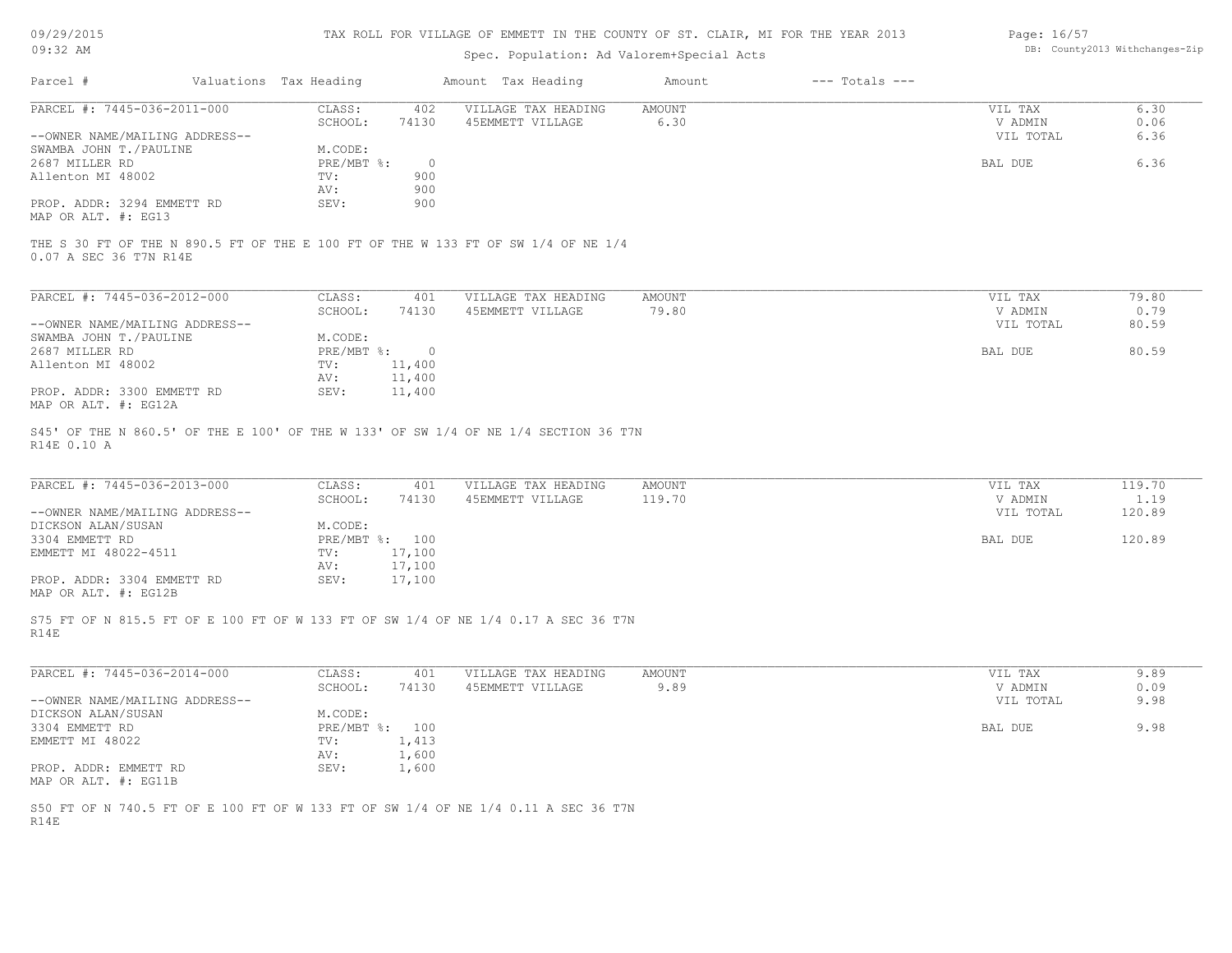## Spec. Population: Ad Valorem+Special Acts

#### Page: 17/57 DB: County2013 Withchanges-Zip

| Parcel #                                                                                                        | Valuations Tax Heading |       | Amount Tax Heading  | Amount | $---$ Totals $---$ |               |       |
|-----------------------------------------------------------------------------------------------------------------|------------------------|-------|---------------------|--------|--------------------|---------------|-------|
| PARCEL #: 7445-036-2015-000                                                                                     | CLASS:                 | 201   | VILLAGE TAX HEADING | AMOUNT |                    | VIL TAX       | 46.20 |
|                                                                                                                 | SCHOOL:                | 74130 | 45EMMETT VILLAGE    | 46.20  |                    | V ADMIN       | 0.46  |
| --OWNER NAME/MAILING ADDRESS--                                                                                  |                        |       |                     |        |                    | VIL TOTAL     | 46.66 |
| BELL HELEN M/JOHN                                                                                               | M.CODE:                |       |                     |        |                    |               |       |
| 3841 COGLEY RD                                                                                                  | $PRE/MBT$ %:           |       |                     |        |                    | V PD 09/16/13 | 46.66 |
| AVOCA MI 48006                                                                                                  | TV:                    | 6,600 |                     |        |                    |               |       |
|                                                                                                                 | AV:                    | 6,600 |                     |        |                    | BAL DUE       | 0.00  |
| PROP. ADDR: 10696 DUNNIGAN RD                                                                                   | SEV:                   | 6,600 |                     |        |                    |               |       |
| the contract of the contract of the contract of the contract of the contract of the contract of the contract of |                        |       |                     |        |                    |               |       |

MAP OR ALT. #: EG11I

PART OF S 825 FT OF W 660 FT OF NE 1/4 LYING N OF M-21 2.12 A SEC 36 T7N R14E

| PARCEL #: 7445-036-2017-000    | CLASS:         | 401    | VILLAGE TAX HEADING | AMOUNT | VIL TAX       | 301.70 |
|--------------------------------|----------------|--------|---------------------|--------|---------------|--------|
|                                | SCHOOL:        | 74130  | 45EMMETT VILLAGE    | 301.70 | V ADMIN       | 3.01   |
| --OWNER NAME/MAILING ADDRESS-- |                |        |                     |        | VIL TOTAL     | 304.71 |
| FRISBIE BRIAN                  | M.CODE:        |        |                     |        |               |        |
| 3320 EMMETT RD                 | PRE/MBT %: 100 |        |                     |        | V PD 09/10/13 | 304.71 |
| EMMETT MI 48022                | TV:            | 43,100 |                     |        |               |        |
|                                | AV:            | 43,100 |                     |        | BAL DUE       | 0.00   |
| PROP. ADDR: 3320 EMMETT RD     | SEV:           | 43,100 |                     |        |               |        |
|                                |                |        |                     |        |               |        |

MAP OR ALT. #: EG11H

N132 FT OF W 660 FT OF SW 1/4 OF NE 1/4 2 A SEC 36 T7N R14E

| PARCEL #: 7445-036-3001-000      | CLASS:  | 101            | VILLAGE TAX HEADING | AMOUNT | VIL TAX       | 211.25 |
|----------------------------------|---------|----------------|---------------------|--------|---------------|--------|
|                                  | SCHOOL: | 74130          | 45EMMETT VILLAGE    | 211.25 | V ADMIN       | 2.11   |
| --OWNER NAME/MAILING ADDRESS--   |         |                |                     |        | VIL TOTAL     | 213.36 |
| EASTERN MICHIGAN GRAIN LLC       | M.CODE: |                |                     |        |               |        |
| THE STAR OF THE WEST MILLING CO. |         | PRE/MBT %: 100 |                     |        | V PD 09/10/13 | 213.36 |
| P.O. BOX 146                     | TV:     | 30,179         |                     |        |               |        |
| FRANKENMUTH MI 48734             | AV:     | 71,200         |                     |        | BAL DUE       | 0.00   |
|                                  | SEV:    | 71,200         |                     |        |               |        |
| PROP. ADDR: BRANDON RD           |         |                |                     |        |               |        |

MAP OR ALT. #: EG61A

R14E 29.19 A 1307.26' & S330'46"W 1059.99' FROM E 1/4 COR,TH N8629' 14"W 1017.71' SECTION 36 T7N 380', TH N 2 30' E 475', TH W 100' TO BEG EXC THAT PART S OF A LINE, BEG N8713'20"W 242' TH W 66', TH S 242', TH W 441.95', TH S 2 30' W 231.81', TH N 87 13' 20" W LINE, TH S 2 DEG 28 MIN W 50 FT, TH N 87 DEG 05 MIN W 150 FT, TH N 2 DEG 28 MIN E LINE, TH N TO PTE 192 FT S OF E & W 1/4 LINE, TH W TO PTE 1153.45 FT E OF N & S 1/4 TH S 77 DEG 32 MIN E 618.45 FT, TH S 243.45 FT TO RR R/W, TH SE ON R/W TO E 1/8TH BEG 12.1 FT E OF INT 1/4 COR, TH S 178 FT, TH W 346 FT, TH S 2 DEG 30 MIN W 765 FT,

| PARCEL #: 7445-036-3001-100    | CLASS:  | 401            | VILLAGE TAX HEADING | AMOUNT | VIL TAX       | 311.17 |
|--------------------------------|---------|----------------|---------------------|--------|---------------|--------|
|                                | SCHOOL: | 74130          | 45EMMETT VILLAGE    | 311.17 | V ADMIN       | 3.11   |
| --OWNER NAME/MAILING ADDRESS-- |         |                |                     |        | VIL TOTAL     | 314.28 |
| TOTON ANTHONY/LILLIAN          | M.CODE: |                |                     |        |               |        |
| 10729 BRANDON RD               |         | PRE/MBT %: 100 |                     |        | V PD 09/10/13 | 314.28 |
| EMMETT MI 48022-4508           | TV:     | 44,454         |                     |        |               |        |
|                                | AV:     | 56,500         |                     |        | BAL DUE       | 0.00   |
| PROP. ADDR: 10729 BRANDON RD   | SEV:    | 56,500         |                     |        |               |        |
| MAP OR ALT. #: EG61H           |         |                |                     |        |               |        |

380', TH N 2 30' E 475' TO BEG. SEC 36 T7N R14E 2.97 A 2 30' W 242.68', TH S 87 5' E 210.85', TH S 2 30' W 231.81', TH N 87 13' 20" W BEG AT INT/SEC 1/4 COR, TH S 87 13' 20" E 112.10', TH S 87 13' 20" E 169.15', TH S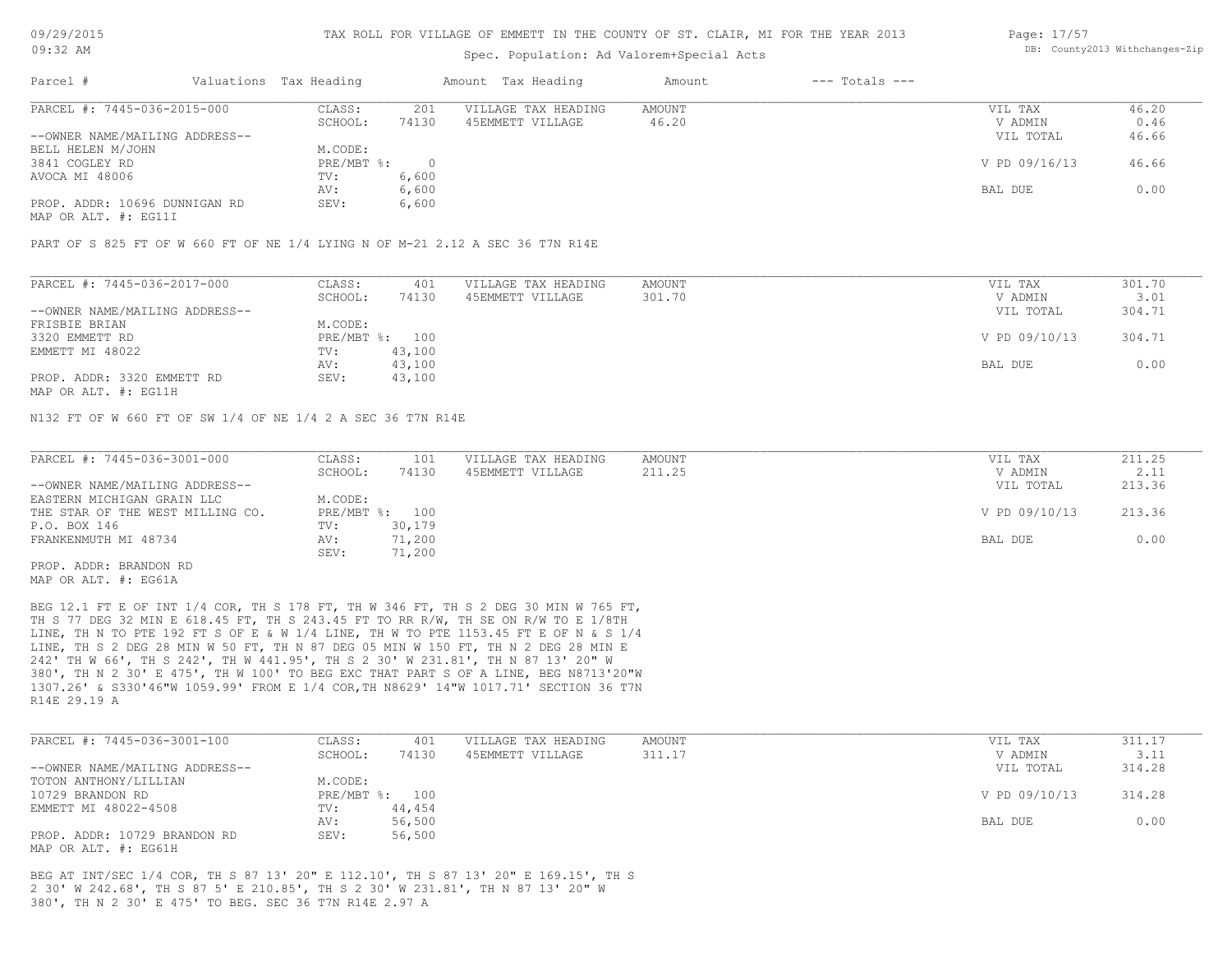# Spec. Population: Ad Valorem+Special Acts

| Page: 18/57 |                                |
|-------------|--------------------------------|
|             | DB: County2013 Withchanges-Zip |

| Parcel #                                                                                                                                                                               | Valuations Tax Heading    |              | Amount Tax Heading                                                                                                                                                       | Amount                  | $---$ Totals $---$              |                          |
|----------------------------------------------------------------------------------------------------------------------------------------------------------------------------------------|---------------------------|--------------|--------------------------------------------------------------------------------------------------------------------------------------------------------------------------|-------------------------|---------------------------------|--------------------------|
| PARCEL #: 7445-036-3002-000                                                                                                                                                            | CLASS:                    | 401          | VILLAGE TAX HEADING                                                                                                                                                      | AMOUNT                  | VIL TAX                         | 367.46                   |
|                                                                                                                                                                                        | SCHOOL:                   | 74130        | 45EMMETT VILLAGE                                                                                                                                                         | 367.46                  | V ADMIN                         | 3.67                     |
| --OWNER NAME/MAILING ADDRESS--                                                                                                                                                         |                           |              |                                                                                                                                                                          |                         | VIL TOTAL                       | 371.13                   |
| GRACE JOSEPH/MARY                                                                                                                                                                      | M.CODE:                   |              |                                                                                                                                                                          |                         |                                 |                          |
| PO BOX 92                                                                                                                                                                              | PRE/MBT %: 100            |              |                                                                                                                                                                          |                         | V PD 08/30/13                   | 371.13                   |
| 10715 BRANDON RD                                                                                                                                                                       | TV:                       | 52,495       |                                                                                                                                                                          |                         |                                 |                          |
| EMMETT MI 48022                                                                                                                                                                        | AV:                       | 60,700       |                                                                                                                                                                          |                         | BAL DUE                         | 0.00                     |
|                                                                                                                                                                                        | SEV:                      | 60,700       |                                                                                                                                                                          |                         |                                 |                          |
| PROP. ADDR: 10715 BRANDON RD                                                                                                                                                           |                           |              |                                                                                                                                                                          |                         |                                 |                          |
| MAP OR ALT. #: EG61B                                                                                                                                                                   |                           |              |                                                                                                                                                                          |                         |                                 |                          |
|                                                                                                                                                                                        |                           |              |                                                                                                                                                                          |                         |                                 |                          |
|                                                                                                                                                                                        |                           |              | BEG ON E & W 1/4 LINE S 87 DEG 5 MIN E 284.65 FT FROM NW COR OF SE 1/4, TH S 87 DEG<br>5 MIN E 200 FT TH S 3 DEG 22 MIN W 242 FT, TH N 87 DEG 5 MIN W 200 FT, TH N 3 DEG |                         |                                 |                          |
| 22 MIN E 242 FT TO BEG. 1.11 A SEC 36 T7N R14E                                                                                                                                         |                           |              |                                                                                                                                                                          |                         |                                 |                          |
|                                                                                                                                                                                        |                           |              |                                                                                                                                                                          |                         |                                 |                          |
|                                                                                                                                                                                        |                           |              |                                                                                                                                                                          |                         |                                 |                          |
| PARCEL #: 7445-036-3003-000                                                                                                                                                            | CLASS:                    | 401          | VILLAGE TAX HEADING                                                                                                                                                      | <b>AMOUNT</b>           | VIL TAX                         | 300.63                   |
|                                                                                                                                                                                        | SCHOOL:                   | 74130        | 45EMMETT VILLAGE                                                                                                                                                         | 300.63                  | V ADMIN                         | 3.00                     |
| --OWNER NAME/MAILING ADDRESS--                                                                                                                                                         |                           |              |                                                                                                                                                                          |                         | VIL TOTAL                       | 303.63                   |
| PIERCE MICHAEL/VICI                                                                                                                                                                    | M.CODE:                   |              |                                                                                                                                                                          |                         |                                 |                          |
| 10711 BRANDON RD                                                                                                                                                                       | PRE/MBT %: 100            |              |                                                                                                                                                                          |                         | V PD 08/20/13                   | 303.63                   |
| EMMETT MI 48022-4508                                                                                                                                                                   | TV:                       | 42,948       |                                                                                                                                                                          |                         |                                 |                          |
|                                                                                                                                                                                        | AV:                       | 50,500       |                                                                                                                                                                          |                         | BAL DUE                         | 0.00                     |
| PROP. ADDR: 10711 BRANDON RD                                                                                                                                                           | SEV:                      | 50,500       |                                                                                                                                                                          |                         |                                 |                          |
| MAP OR ALT. #: EG61C                                                                                                                                                                   |                           |              |                                                                                                                                                                          |                         |                                 |                          |
| PARCEL #: 7445-036-3004-000<br>--OWNER NAME/MAILING ADDRESS--                                                                                                                          | CLASS:<br>SCHOOL:         | 401<br>74130 | VILLAGE TAX HEADING<br>45EMMETT VILLAGE                                                                                                                                  | <b>AMOUNT</b><br>289.49 | VIL TAX<br>V ADMIN<br>VIL TOTAL | 289.49<br>2.89<br>292.38 |
| COWHY PATRICK/BRENDA<br>10695 BRANDON RD                                                                                                                                               | M.CODE:<br>PRE/MBT %: 100 |              |                                                                                                                                                                          |                         | V PD 09/13/13                   | 292.38                   |
| EMMETT MI 48022-4503                                                                                                                                                                   | TV:                       | 41,356       |                                                                                                                                                                          |                         |                                 |                          |
|                                                                                                                                                                                        | AV:                       | 45,200       |                                                                                                                                                                          |                         | BAL DUE                         | 0.00                     |
| PROP. ADDR: 10695 BRANDON RD                                                                                                                                                           | SEV:                      | 45,200       |                                                                                                                                                                          |                         |                                 |                          |
| MAP OR ALT. #: EG61F                                                                                                                                                                   |                           |              |                                                                                                                                                                          |                         |                                 |                          |
|                                                                                                                                                                                        |                           |              |                                                                                                                                                                          |                         |                                 |                          |
|                                                                                                                                                                                        |                           |              |                                                                                                                                                                          |                         |                                 |                          |
|                                                                                                                                                                                        |                           |              | BEG ON E & W 1/4 LINE S 87 DEG 5 MIN E 634.65 FT FROM NW COR OF SE 1/4 TH S 2 DEG                                                                                        |                         |                                 |                          |
|                                                                                                                                                                                        |                           |              |                                                                                                                                                                          |                         |                                 |                          |
|                                                                                                                                                                                        |                           |              |                                                                                                                                                                          |                         |                                 |                          |
|                                                                                                                                                                                        |                           |              |                                                                                                                                                                          |                         |                                 |                          |
|                                                                                                                                                                                        | CLASS:                    | 402          | VILLAGE TAX HEADING                                                                                                                                                      | <b>AMOUNT</b>           | VIL TAX                         | 16.63                    |
|                                                                                                                                                                                        | SCHOOL:                   | 74130        | 45EMMETT VILLAGE                                                                                                                                                         | 16.63                   | V ADMIN                         | 0.16                     |
|                                                                                                                                                                                        |                           |              |                                                                                                                                                                          |                         | VIL TOTAL                       | 16.79                    |
|                                                                                                                                                                                        | M.CODE:                   |              |                                                                                                                                                                          |                         |                                 |                          |
|                                                                                                                                                                                        | PRE/MBT %:                | $\circ$      |                                                                                                                                                                          |                         | V PD 09/05/13                   | 16.79                    |
|                                                                                                                                                                                        | TV:                       | 2,377        |                                                                                                                                                                          |                         |                                 |                          |
|                                                                                                                                                                                        | AV:                       | 7,100        |                                                                                                                                                                          |                         | BAL DUE                         | 0.00                     |
|                                                                                                                                                                                        | SEV:                      | 7,100        |                                                                                                                                                                          |                         |                                 |                          |
|                                                                                                                                                                                        |                           |              |                                                                                                                                                                          |                         |                                 |                          |
| 28 MIN W 242 FT TH S 87 DEG 05 MIN E 150 FT, TH N 2 DEG 28 MIN E 242 FT, TH N 87<br>--OWNER NAME/MAILING ADDRESS--<br>2496 STAPLETON RD<br>GOODELLS MI 48027<br>PROP. ADDR: BRANDON RD |                           |              |                                                                                                                                                                          |                         |                                 |                          |
| DEG 05 MIN W 150 FT TO PLACE OF BEG. 0.83 A SEC 36 T7N R14E<br>PARCEL #: 7445-036-3005-000<br>MORGAN GEORGE J<br>MAP OR ALT. #: EG61D                                                  |                           |              | BEG ON E & W 1/4 LINE S 87 DEG 5 MIN E 784.65 FT FROM NW COR OF SE 1/4, TH N 87 DEG                                                                                      |                         |                                 |                          |
| DEG 22 MIN E 242 FT TO BEG. 0.85 A SEC 36 T7N R14E                                                                                                                                     |                           |              | 5 MIN E 152.8 FT, TH S 3 DEG 22 MIN W 242 FT, TH S 87 DEG 5 MIN W 152.8 FT, TH N 3                                                                                       |                         |                                 |                          |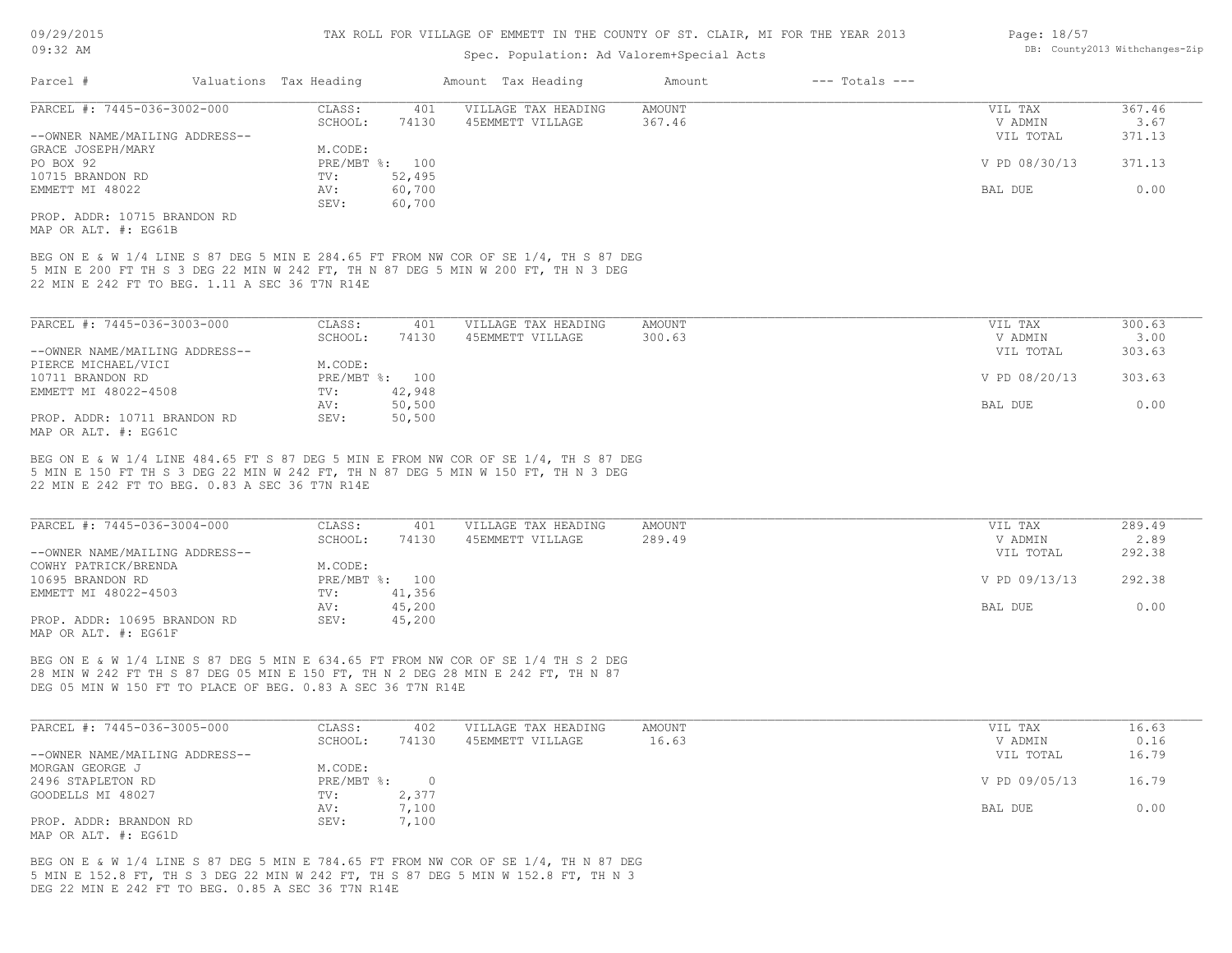## Spec. Population: Ad Valorem+Special Acts

### Page: 19/57 DB: County2013 Withchanges-Zip

| Parcel #                       | Valuations Tax Heading |        | Amount Tax Heading  | Amount | $---$ Totals $---$ |               |        |
|--------------------------------|------------------------|--------|---------------------|--------|--------------------|---------------|--------|
| PARCEL #: 7445-036-3006-000    | CLASS:                 | 401    | VILLAGE TAX HEADING | AMOUNT |                    | VIL TAX       | 258.30 |
|                                | SCHOOL:                | 74130  | 45EMMETT VILLAGE    | 258.30 |                    | V ADMIN       | 2.58   |
| --OWNER NAME/MAILING ADDRESS-- |                        |        |                     |        |                    | VIL TOTAL     | 260.88 |
| ELSEY TIMOTHY K                | M.CODE:                |        |                     |        |                    |               |        |
| 10643 BRANDON RD               | PRE/MBT %: 100         |        |                     |        |                    | V PD 09/10/13 | 260.88 |
| EMMETT MI 48022                | TV:                    | 36,900 |                     |        |                    |               |        |
|                                | AV:                    | 36,900 |                     |        |                    | BAL DUE       | 0.00   |
| PROP. ADDR: 10643 BRANDON RD   | SEV:                   | 36,900 |                     |        |                    |               |        |
|                                |                        |        |                     |        |                    |               |        |

MAP OR ALT. #: EG61E

#### E150 FT OF W 1153.45 FT OF N 242 FT OF SE 1/4 .84 A SEC 36 T7N R14E

| PARCEL #: 7445-036-3007-000    | CLASS:     | 201    | VILLAGE TAX HEADING | AMOUNT | VIL TAX       | 30.59 |
|--------------------------------|------------|--------|---------------------|--------|---------------|-------|
|                                | SCHOOL:    | 74130  | 45EMMETT VILLAGE    | 30.59  | V ADMIN       | 0.30  |
| --OWNER NAME/MAILING ADDRESS-- |            |        |                     |        | VIL TOTAL     | 30.89 |
| SOUTHEASTERN MICH GAS CO       | M.CODE:    |        |                     |        |               |       |
| PO BOX 5004                    | PRE/MBT %: |        |                     |        | V PD 09/09/13 | 30.89 |
| PORT HURON MI 48060            | TV:        | 4,370  |                     |        |               |       |
|                                | AV:        | 14,300 |                     |        | BAL DUE       | 0.00  |
| PROP. ADDR: BRANDON RD         | SEV:       | 14,300 |                     |        |               |       |
|                                |            |        |                     |        |               |       |

MAP OR ALT. #: EG61G

N192 FT OF W 1/2 OF SE 1/4 EXC W 1153.45 FT. 0.66 A SEC 36 T7N R14E

| PARCEL #: 7445-036-3008-001    | CLASS:  | 401            | VILLAGE TAX HEADING | AMOUNT | VIL TAX       | 362.60 |
|--------------------------------|---------|----------------|---------------------|--------|---------------|--------|
|                                | SCHOOL: | 74130          | 45EMMETT VILLAGE    | 362.60 | V ADMIN       | 3.62   |
| --OWNER NAME/MAILING ADDRESS-- |         |                |                     |        | VIL TOTAL     | 366.22 |
| WAITKUS MARTIN/JEAN            | M.CODE: |                |                     |        |               |        |
| 10597 BRANDON RD               |         | PRE/MBT %: 100 |                     |        | V PD 07/19/13 | 366.22 |
| EMMETT MI 48022                | TV:     | 51,800         |                     |        |               |        |
|                                | AV:     | 51,800         |                     |        | BAL DUE       | 0.00   |
| PROP. ADDR: 10597 BRANDON RD   | SEV:    | 51,800         |                     |        |               |        |
| MAP OR ALT. #: EG60B/C         |         |                |                     |        |               |        |

FROM 19-036-3008-000,19-036,3009-000; N 1320' OF W 330' OF E 1/2 OF SE 1/4 SECTION 36 T7N R14E 10 A SPLIT ON 08/22/2007

| PARCEL #: 7445-036-3010-001    | CLASS:       | 101     | VILLAGE TAX HEADING | AMOUNT | VIL TAX       | 272.60 |
|--------------------------------|--------------|---------|---------------------|--------|---------------|--------|
|                                | SCHOOL:      | 74130   | 45EMMETT VILLAGE    | 272.60 | V ADMIN       | 2.72   |
| --OWNER NAME/MAILING ADDRESS-- |              |         |                     |        | VIL TOTAL     | 275.32 |
| VANDERBOSSCHE ROBERT/JOA       | M.CODE:      |         |                     |        |               |        |
| 10541 BRANDON RD               | $PRE/MBT$ %: | 100     |                     |        | V PD 07/20/13 | 275.32 |
| EMMETT MI 48022                | TV:          | 38,944  |                     |        |               |        |
|                                | AV:          | 101,400 |                     |        | BAL DUE       | 0.00   |
| PROP. ADDR: 10541 BRANDON RD   | SEV:         | 101,400 |                     |        |               |        |
| MAP OR ALT. #: EG60D/E         |              |         |                     |        |               |        |

 $\mathcal{L}_\mathcal{L} = \mathcal{L}_\mathcal{L} = \mathcal{L}_\mathcal{L} = \mathcal{L}_\mathcal{L} = \mathcal{L}_\mathcal{L} = \mathcal{L}_\mathcal{L} = \mathcal{L}_\mathcal{L} = \mathcal{L}_\mathcal{L} = \mathcal{L}_\mathcal{L} = \mathcal{L}_\mathcal{L} = \mathcal{L}_\mathcal{L} = \mathcal{L}_\mathcal{L} = \mathcal{L}_\mathcal{L} = \mathcal{L}_\mathcal{L} = \mathcal{L}_\mathcal{L} = \mathcal{L}_\mathcal{L} = \mathcal{L}_\mathcal{L}$ 

R14E 50 A SPLIT ON 08/22/2007 FROM 19-036-3010-000, 19-036-3010-250; E 1/2 OF SE 1/4 AS MEAS ALG RD EXC E 330'AND EXC W 330' OF N 1320' SECTION 36 T7N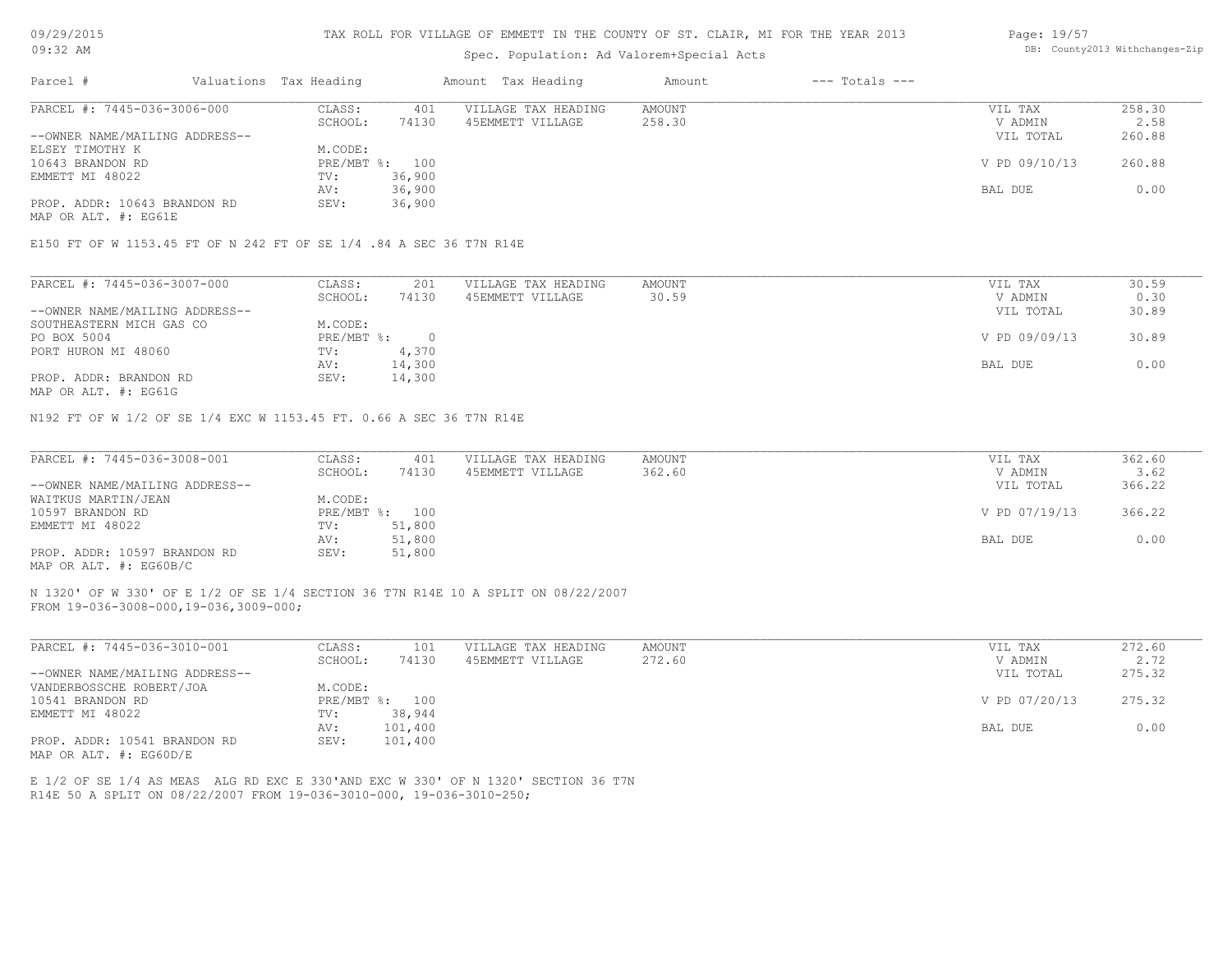## Spec. Population: Ad Valorem+Special Acts

#### Page: 20/57 DB: County2013 Withchanges-Zip

| Parcel #                       | Valuations Tax Heading |                | Amount Tax Heading  | Amount | $---$ Totals $---$ |               |        |
|--------------------------------|------------------------|----------------|---------------------|--------|--------------------|---------------|--------|
| PARCEL #: 7445-036-3011-000    | CLASS:                 | 402            | VILLAGE TAX HEADING | AMOUNT |                    | VIL TAX       | 410.33 |
|                                | SCHOOL:                | 74130          | 45EMMETT VILLAGE    | 410.33 |                    | V ADMIN       | 4.10   |
| --OWNER NAME/MAILING ADDRESS-- |                        |                |                     |        |                    | VIL TOTAL     | 414.43 |
| KESSLER CLAIR/IRENE TRUST      | M.CODE:                |                |                     |        |                    |               |        |
| 10535 BRANDON RD               |                        | PRE/MBT %: 100 |                     |        |                    | V PD 09/13/13 | 414.43 |
| EMMETT MI 48022-4501           | TV:                    | 58,619         |                     |        |                    |               |        |
|                                | AV:                    | 74,800         |                     |        |                    | BAL DUE       | 0.00   |
| PROP. ADDR: 10535 BRANDON RD   | SEV:                   | 74,800         |                     |        |                    |               |        |
| MAP OR ALT, #: EG60A           |                        |                |                     |        |                    |               |        |

E330 FT OF SE 1/4 20 A SEC 36 T7N R14E

| PARCEL #: 7445-036-4001-000    | CLASS:     | 401    | VILLAGE TAX HEADING | AMOUNT | VIL TAX       | 196.70 |
|--------------------------------|------------|--------|---------------------|--------|---------------|--------|
|                                | SCHOOL:    | 74130  | 45EMMETT VILLAGE    | 196.70 | V ADMIN       | 1.96   |
| --OWNER NAME/MAILING ADDRESS-- |            |        |                     |        | VIL TOTAL     | 198.66 |
| MULLALLY MARY ALICE            | M.CODE:    |        |                     |        |               |        |
| 2924 SHENANDOAH                | PRE/MBT %: |        |                     |        | V PD 08/06/13 | 198.66 |
| ROYAL OAK MI 48073             | TV:        | 28,100 |                     |        |               |        |
|                                | AV:        | 28,100 |                     |        | BAL DUE       | 0.00   |
| PROP. ADDR: 10991 BRANDON RD   | SEV:       | 28,100 |                     |        |               |        |
| MAP OR ALT. #: EG43/44         |            |        |                     |        |               |        |

1.65 A S2^18'43"W 50',TH N87^0'W 9',TH N2^18'43"E 50' TO BEG SECTION 36 T7N R14E 291.37' & BEG S87^0'E 99' & S2^18'43"W 446.50' FROM W 1/4 COR,TH S87^0'E 9',TH FROM W 1/4 COR,TH S87^0'E 4.96', TH S1^31'4"W 291.45',TH N87^0'W 9',TH N2^18'43"E THE W 99' OF THE N 495' OF W 1/2 OF SW 1/4 & BEG S87^0'E 99' & S2^18'43"W 155.13'

| PARCEL #: 7445-036-4002-000    | CLASS:  | 401            | VILLAGE TAX HEADING | AMOUNT | VIL TAX       | 382.20 |
|--------------------------------|---------|----------------|---------------------|--------|---------------|--------|
|                                | SCHOOL: | 74130          | 45EMMETT VILLAGE    | 382.20 | V ADMIN       | 3.82   |
| --OWNER NAME/MAILING ADDRESS-- |         |                |                     |        | VIL TOTAL     | 386.02 |
| WYLIN MICHAEL A                | M.CODE: |                |                     |        |               |        |
| 10975 BRANDON RD               |         | PRE/MBT %: 100 |                     |        | V PD 07/19/13 | 386.02 |
| EMMETT MI 48022-4507           | TV:     | 54,600         |                     |        |               |        |
|                                | AV:     | 54,600         |                     |        | BAL DUE       | 0.00   |
| PROP. ADDR: 10975 BRANDON RD   | SEV:    | 54,600         |                     |        |               |        |
| MAP OR ALT. #: EG42            |         |                |                     |        |               |        |

R14E 1.54 A S1^31'4"W 291.45',TH N87^0'W 9',TH N2^18'43"E 291.37' TO BEG SECTION 36 T7N EXC BEG S87^0'E 99' & S2^18'43"W 155.13' FROM W 1/4 COR, TH S87^0'E 4.96',TH N0^4'13"E 158', TH N89^19'25"W 2.74', TH N0^4'13"E 287', TH N89^19'25"W 155' TO BEG BEG S89^19'25"E 99' FROM W 1/4 COR, TH S0^4'13"W 445' TH S89^19'25"E 157.74', TH

| PARCEL #: 7445-036-4003-000    | CLASS:  | 401            | VILLAGE TAX HEADING | AMOUNT | VIL TAX       | 261.65 |
|--------------------------------|---------|----------------|---------------------|--------|---------------|--------|
|                                | SCHOOL: | 74130          | 45EMMETT VILLAGE    | 261.65 | V ADMIN       | 2.61   |
| --OWNER NAME/MAILING ADDRESS-- |         |                |                     |        | VIL TOTAL     | 264.26 |
| RYAN JOSEPH/ROSEMARY           | M.CODE: |                |                     |        |               |        |
| 10965 BRANDON RD               |         | PRE/MBT %: 100 |                     |        | V PD 07/19/13 | 264.26 |
| EMMETT MI 48022-4507           | TV:     | 37,379         |                     |        |               |        |
|                                | AV:     | 39,900         |                     |        | BAL DUE       | 0.00   |
| PROP. ADDR: 10965 BRANDON RD   | SEV:    | 39,900         |                     |        |               |        |
| MAP OR ALT. #: EG41            |         |                |                     |        |               |        |

TH N 281.82'; TH W 2.74' TO POB .57 A SEC 36 T7N R14E S89\*19'25"E 254' FROM W 1/4 COR; TH S 287'; TH E 86.06'; TH N 5/18'; TH W 83.32'; THE E 83.32 FT OF THE W 340.06 FT OF THE N 281.82 FT OF THE W 1/2 OF SW 1/4 & BEG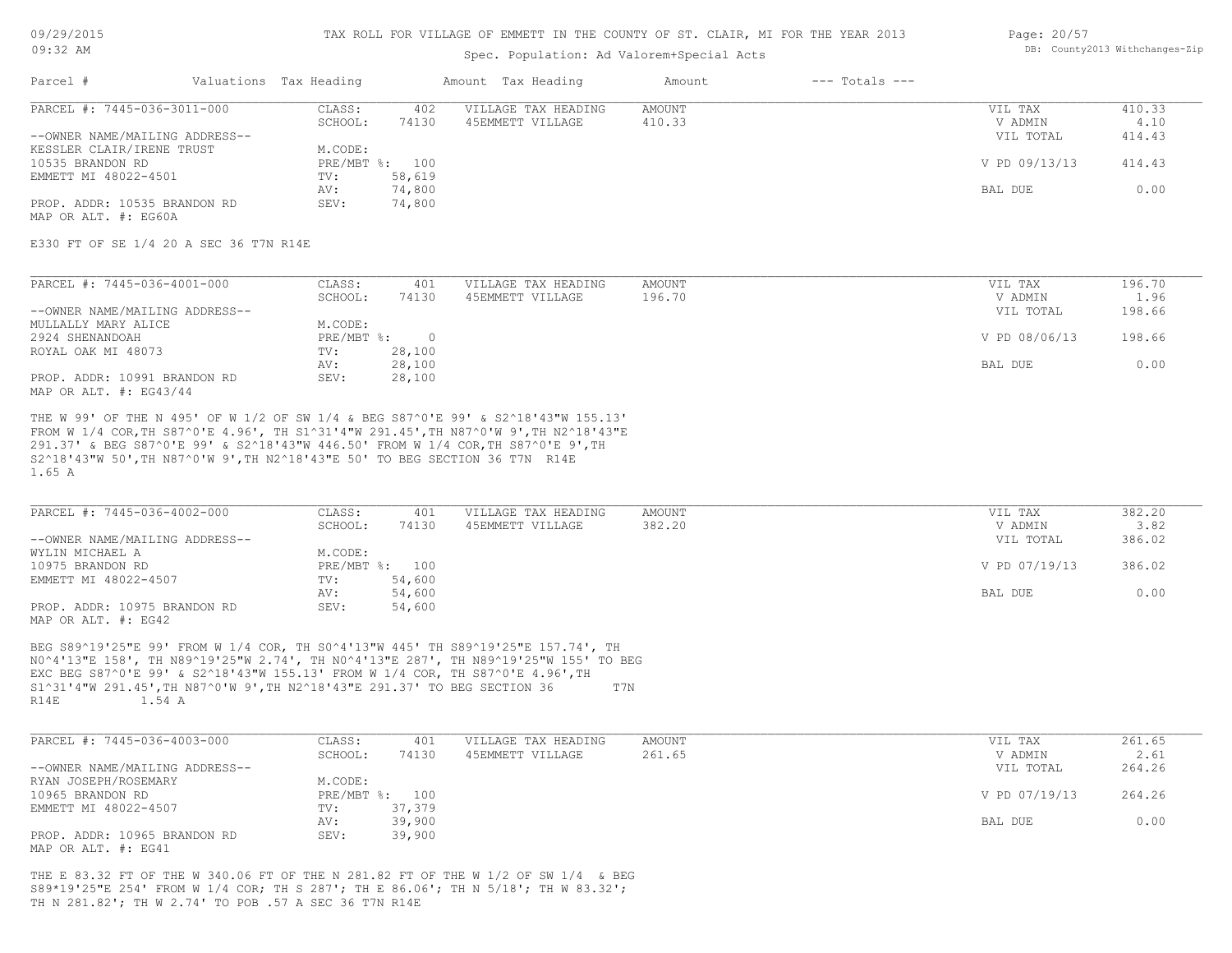## Spec. Population: Ad Valorem+Special Acts

| Parcel #                           | Valuations Tax Heading |                | Amount Tax Heading  | Amount | $---$ Totals $---$ |               |        |
|------------------------------------|------------------------|----------------|---------------------|--------|--------------------|---------------|--------|
| PARCEL #: 7445-036-4004-000        | CLASS:                 | 401            | VILLAGE TAX HEADING | AMOUNT |                    | VIL TAX       | 683.20 |
|                                    | SCHOOL:                | 74130          | 45EMMETT VILLAGE    | 683.20 |                    | V ADMIN       | 6.83   |
| --OWNER NAME/MAILING ADDRESS--     |                        |                |                     |        |                    | VIL TOTAL     | 690.03 |
| PIERCE DENNIS R./CECILIA REV.TRUST | M.CODE:                |                |                     |        |                    |               |        |
| PIERCE PATRICK R.                  |                        | PRE/MBT %: 100 |                     |        |                    | V PD 09/10/13 | 690.03 |
| 10895 BRANDON RD                   | TV:                    | 97,600         |                     |        |                    |               |        |
| Emmett MI 48022                    | AV:                    | 97,600         |                     |        |                    | BAL DUE       | 0.00   |
|                                    | SEV:                   | 97,600         |                     |        |                    |               |        |
| PROP. ADDR: 10895 BRANDON RD       |                        |                |                     |        |                    |               |        |
| MAP OR ALT. #: EG40A               |                        |                |                     |        |                    |               |        |

N0\*14'8"E 236.67' TO POB. 4.12 A 158', TH S89\*19'25"E 438.44', TH N0\*14'8"E 50.32', TH S 89\*19'25"E 20', TH TH N89\*19'25"W 99.31', TH S0\*19'1'"W 16.27', TH N89\*19'25"W 600.28', TH N0\*4'13"E BEG S 89\*19'25"E 716' FROM W 1/4 COR, TH S89\*19'25"E 241.63', TH S0\*14'8"W 428.72,

| PARCEL #: 7445-036-4004-100    | CLASS:  | 401            | VILLAGE TAX HEADING | AMOUNT | VIL TAX       | 492.80 |
|--------------------------------|---------|----------------|---------------------|--------|---------------|--------|
|                                | SCHOOL: | 74130          | 45EMMETT VILLAGE    | 492.80 | V ADMIN       | 4.92   |
| --OWNER NAME/MAILING ADDRESS-- |         |                |                     |        | VIL TOTAL     | 497.72 |
| PIERCE PATRICK/NANCY           | M.CODE: |                |                     |        |               |        |
| 10951 BRANDON RD               |         | PRE/MBT %: 100 |                     |        | V PD 09/10/13 | 497.72 |
| EMMETT MI 48022                | TV:     | 70,400         |                     |        |               |        |
|                                | AV:     | 70,400         |                     |        | BAL DUE       | 0.00   |
| PROP. ADDR: 10951 BRANDON RD   | SEV:    | 70,400         |                     |        |               |        |
| MAP OR ALT. #: EG40B           |         |                |                     |        |               |        |

W200' OF E 979.68' OF N 287' OF W 1/2 OF SW 1/4 SECTION 36 T7N R14E 1.3 A

| PARCEL #: 7445-036-4004-200    | CLASS:  | 401            | VILLAGE TAX HEADING | AMOUNT | VIL TAX       | 550.20 |
|--------------------------------|---------|----------------|---------------------|--------|---------------|--------|
|                                | SCHOOL: | 74130          | 45EMMETT VILLAGE    | 550.20 | V ADMIN       | 5.50   |
| --OWNER NAME/MAILING ADDRESS-- |         |                |                     |        | VIL TOTAL     | 555.70 |
| PIERCE RICHARD/ELIZABETH       | M.CODE: |                |                     |        |               |        |
| 10925 BRANDON RD               |         | PRE/MBT %: 100 |                     |        | V PD 09/16/13 | 555.70 |
| EMMETT MI 48022                | TV:     | 78,600         |                     |        |               |        |
|                                | AV:     | 78,600         |                     |        | BAL DUE       | 0.00   |
| PROP. ADDR: 10925 BRANDON RD   | SEV:    | 78,600         |                     |        |               |        |
| MAP OR ALT. #: EG40C           |         |                |                     |        |               |        |

175' TO BEG. SEC 36 T7N R14E. 1.13 A. 237', TH N 89\* 32' W 20', TH S 50', TH N 89\* 32' W 155', TH N 287', TH S 89\* 32' E BEG AT INT/SEC OF W 1/8 LN & E & W 1/4 LN, TH N 89\* 32' W 604.68' TO BEG, TH S

| PARCEL #: 7445-036-4005-000    | CLASS:       | 401    | VILLAGE TAX HEADING | AMOUNT | VIL TAX       | 275.80 |
|--------------------------------|--------------|--------|---------------------|--------|---------------|--------|
|                                | SCHOOL:      | 74130  | 45EMMETT VILLAGE    | 275.80 | V ADMIN       | 2.75   |
| --OWNER NAME/MAILING ADDRESS-- |              |        |                     |        | VIL TOTAL     | 278.55 |
| MC CABE BARBARA TRUST          | M.CODE:      |        |                     |        |               |        |
| 8025 JORDAN RD                 | $PRE/MBT$ %: | $\cap$ |                     |        | V PD 07/19/13 | 278.55 |
| Yale MI 48097                  | TV:          | 39,400 |                     |        |               |        |
|                                | AV:          | 39,400 |                     |        | BAL DUE       | 0.00   |
| PROP. ADDR: 3241 MAIN ST       | SEV:         | 39,400 |                     |        |               |        |
| MAP OR ALT. #: EG37            |              |        |                     |        |               |        |

 $\mathcal{L}_\mathcal{L} = \mathcal{L}_\mathcal{L} = \mathcal{L}_\mathcal{L} = \mathcal{L}_\mathcal{L} = \mathcal{L}_\mathcal{L} = \mathcal{L}_\mathcal{L} = \mathcal{L}_\mathcal{L} = \mathcal{L}_\mathcal{L} = \mathcal{L}_\mathcal{L} = \mathcal{L}_\mathcal{L} = \mathcal{L}_\mathcal{L} = \mathcal{L}_\mathcal{L} = \mathcal{L}_\mathcal{L} = \mathcal{L}_\mathcal{L} = \mathcal{L}_\mathcal{L} = \mathcal{L}_\mathcal{L} = \mathcal{L}_\mathcal{L}$ 

THE N 176 FT OF THE E 363 FT OF THE W 1/2 OF SW 1/4 1.33 A SEC 36 T7N R14E

Page: 21/57 DB: County2013 Withchanges-Zip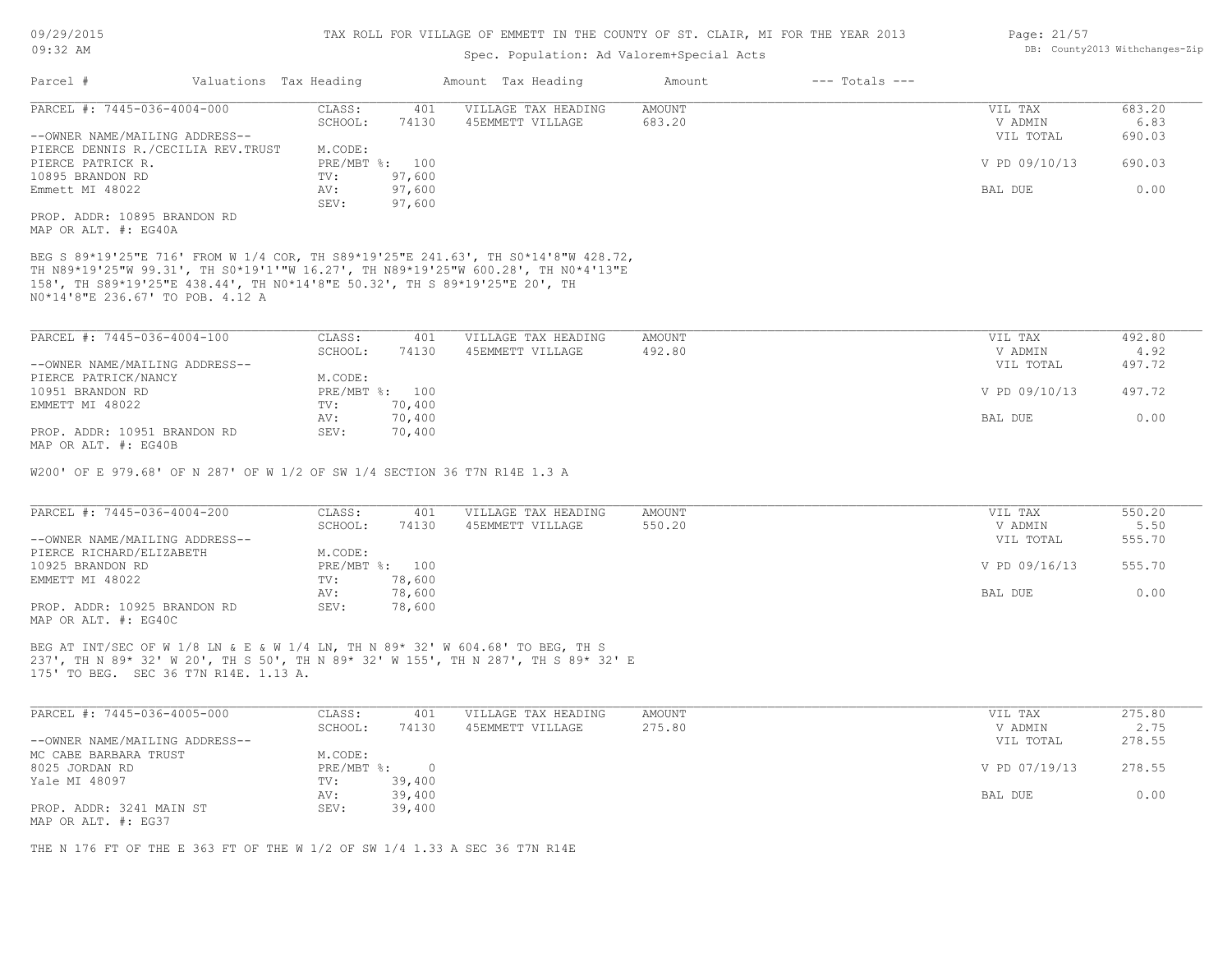| 09/29/2015 |  |
|------------|--|
|------------|--|

| Page: 22/57 |                               |
|-------------|-------------------------------|
|             | DB: County2013 Withchanges-Zi |

|                                |                        |                |                                                                                   |               | TAX ROLL FOR VILLAGE OF EMMETT IN THE COUNTI OF ST. CLAIR, MI FOR THE IEAR 2013 | Page: 22/3/   |                                |
|--------------------------------|------------------------|----------------|-----------------------------------------------------------------------------------|---------------|---------------------------------------------------------------------------------|---------------|--------------------------------|
| $09:32$ AM                     |                        |                | Spec. Population: Ad Valorem+Special Acts                                         |               |                                                                                 |               | DB: County2013 Withchanges-Zip |
| Parcel #                       | Valuations Tax Heading |                | Amount Tax Heading                                                                | Amount        | $---$ Totals $---$                                                              |               |                                |
| PARCEL #: 7445-036-4006-000    | CLASS:                 | 401            | VILLAGE TAX HEADING                                                               | <b>AMOUNT</b> |                                                                                 | VIL TAX       | 229.60                         |
|                                | SCHOOL:                | 74130          | 45EMMETT VILLAGE                                                                  | 229.60        |                                                                                 | V ADMIN       | 2.29                           |
| --OWNER NAME/MAILING ADDRESS-- |                        |                |                                                                                   |               |                                                                                 | VIL TOTAL     | 231.89                         |
| BULAR STEVEN/MAUREEN           | M.CODE:                |                |                                                                                   |               |                                                                                 |               |                                |
| 3235 MAIN ST                   | PRE/MBT %:             | 100            |                                                                                   |               |                                                                                 | V PD 07/19/13 | 231.89                         |
| EMMETT MI 48022                | TV:                    | 32,800         |                                                                                   |               |                                                                                 |               |                                |
|                                | AV:                    | 32,800         |                                                                                   |               |                                                                                 | BAL DUE       | 0.00                           |
| PROP. ADDR: 3235 MAIN ST       | SEV:                   | 32,800         |                                                                                   |               |                                                                                 |               |                                |
| MAP OR ALT. #: EG38            |                        |                |                                                                                   |               |                                                                                 |               |                                |
| T7N R14E                       |                        |                | THE S 111 FT OF THE N 287 FT OF THE E 363 FT OF THE W 1/2 OF SW 1/4 0.92 A SEC 36 |               |                                                                                 |               |                                |
| PARCEL #: 7445-036-4007-000    | CLASS:                 | 401            | VILLAGE TAX HEADING                                                               | <b>AMOUNT</b> |                                                                                 | VIL TAX       | 192.59                         |
|                                | SCHOOL:                | 74130          | 45EMMETT VILLAGE                                                                  | 192.59        |                                                                                 | V ADMIN       | 1.92                           |
| --OWNER NAME/MAILING ADDRESS-- |                        |                |                                                                                   |               |                                                                                 | VIL TOTAL     | 194.51                         |
| MC CELLAND ROGER/G R           | M.CODE:                |                |                                                                                   |               |                                                                                 |               |                                |
| 3227 MAIN ST                   | PRE/MBT %:             | 100            |                                                                                   |               |                                                                                 | V PD 09/16/13 | 194.51                         |
| EMMETT MI 48022-4520           | TV:                    | 27,513         |                                                                                   |               |                                                                                 |               |                                |
|                                | AV:                    | 36,400         |                                                                                   |               |                                                                                 | BAL DUE       | 0.00                           |
| PROP. ADDR: 3227 MAIN ST       | SEV:                   | 36,400         |                                                                                   |               |                                                                                 |               |                                |
| MAP OR ALT. #: EG39            |                        |                |                                                                                   |               |                                                                                 |               |                                |
|                                |                        |                |                                                                                   |               |                                                                                 |               |                                |
|                                |                        |                | THE S 127 FT OF THE N 414 FT OF THE E 363 FT OF W 1/2 OF SW 1/4 1.05 A SEC 36 T7N |               |                                                                                 |               |                                |
| R14E                           |                        |                |                                                                                   |               |                                                                                 |               |                                |
|                                |                        |                |                                                                                   |               |                                                                                 |               |                                |
| PARCEL #: 7445-036-4008-001    | CLASS:                 | 402            | VILLAGE TAX HEADING                                                               | <b>AMOUNT</b> |                                                                                 | VIL TAX       | 30.38                          |
|                                | SCHOOL:                | 74130          | 45EMMETT VILLAGE                                                                  | 30.38         |                                                                                 | V ADMIN       | 0.30                           |
| --OWNER NAME/MAILING ADDRESS-- |                        |                |                                                                                   |               |                                                                                 | VIL TOTAL     | 30.68                          |
| VERNIER PATRICK/DOROTHY        | M.CODE:                |                |                                                                                   |               |                                                                                 |               |                                |
| PO BOX 24                      | PRE/MBT %:             | 100            |                                                                                   |               |                                                                                 | V PD 08/06/13 | 30.68                          |
| 10880 PROSPECT                 | TV:                    |                |                                                                                   |               |                                                                                 |               |                                |
| Emmett MI 48022                | AV:                    | 4,341<br>6,500 |                                                                                   |               |                                                                                 | BAL DUE       | 0.00                           |

MAP OR ALT. #: EG45B/A PROP. ADDR: 3219 MAIN ST

SPLIT ON 11/08/2007 FROM 19-036-4008-000, 19-036-4009-000; N OF WALTER CHILLSON' ADDITION TO VILLAGE OF EMMETT SECTION 36 T7N R14E 1.00 A S 132' OF E 264' & 363' EXC N 414' & EXC 132' OF THAT PART OF W 1/2 OF SW 1/4 LYING

| PARCEL #: 7445-036-4010-000    | CLASS:       | 708   | VILLAGE TAX HEADING | AMOUNT | VIL TAX   | 0.00 |
|--------------------------------|--------------|-------|---------------------|--------|-----------|------|
|                                | SCHOOL:      | 74130 | 45EMMETT VILLAGE    | 0.00   | V ADMIN   | 0.00 |
| --OWNER NAME/MAILING ADDRESS-- |              |       |                     |        | VIL TOTAL | 0.00 |
| OUR LADY OF MT CARMEL CH       | M.CODE:      |       |                     |        |           |      |
| 10817 BRANDON RD               | $PRE/MBT$ %: |       |                     |        | BAL DUE   | 0.00 |
| EMMETT MI 48022                | TV:          |       |                     |        |           |      |
|                                | AV:          |       |                     |        |           |      |
| PROP. ADDR: 10817 BRANDON RD   | SEV:         |       |                     |        |           |      |
| MAP OR ALT. #: EG28A           |              |       |                     |        |           |      |

OF SW 1/4 SECTION 36 T7N R14E 5.94 A 232.6',TH S875'E 618',TH N230'E 232.6' TO BEG & E 150' OF W 543' OF N 178' OF E 1/2 MIN W 178 FT FROM INT 1/4 COR, TH N 87 DEG 5 MIN W 618 FT, TH S 2 DEG 30 MIN W W393 FT OF N 280 FT OF E 1/2 OF SW 1/4 & BEG N 87 DEG 5 MIN W 334.5 FT & S 2 DEG 30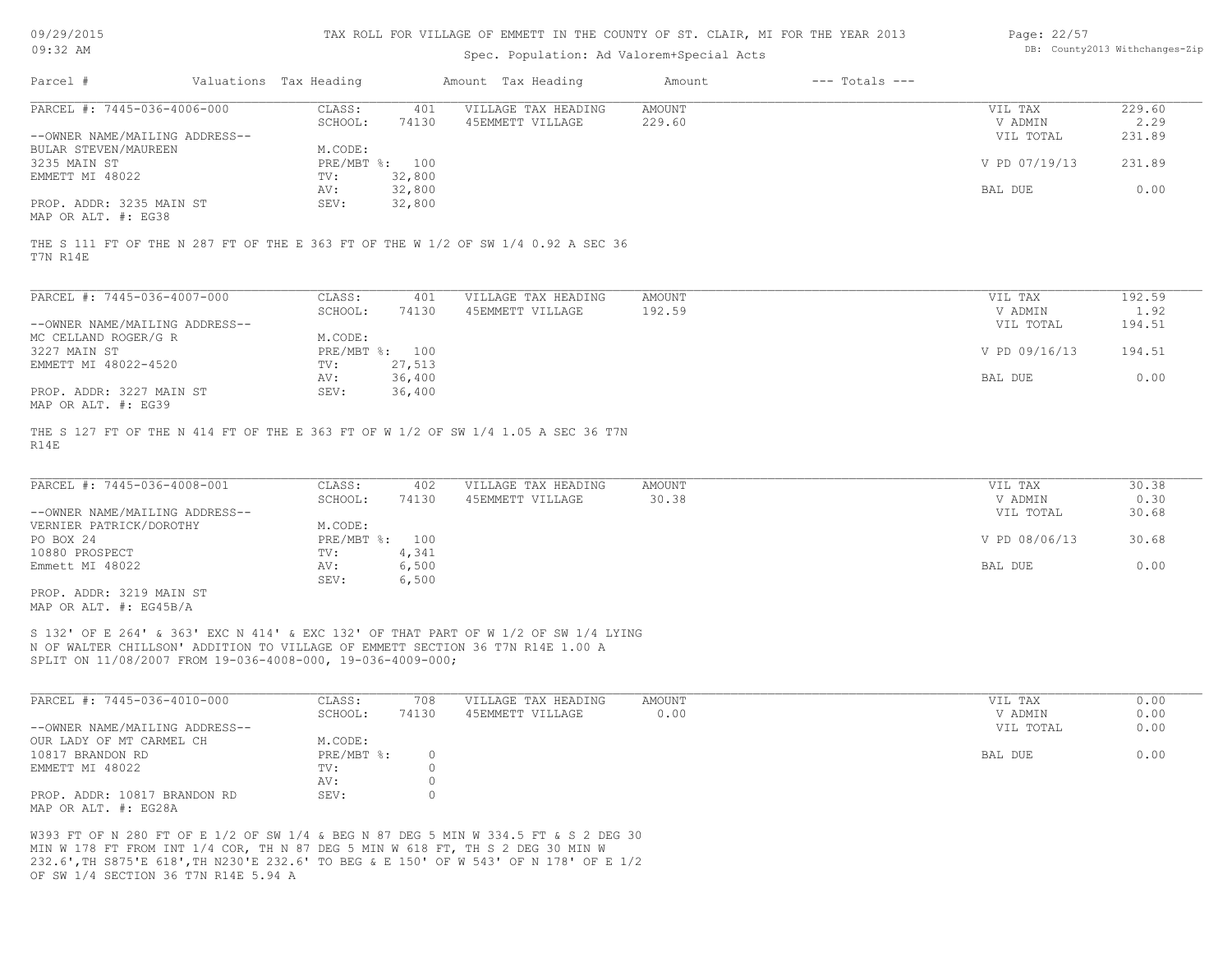## Spec. Population: Ad Valorem+Special Acts

| Page: 23/57 |                                |
|-------------|--------------------------------|
|             | DB: County2013 Withchanges-Zip |

| Parcel #                       | Valuations Tax Heading |       | Amount Tax Heading  | Amount | $---$ Totals $---$ |           |      |
|--------------------------------|------------------------|-------|---------------------|--------|--------------------|-----------|------|
| PARCEL #: 7445-036-4010-100    | CLASS:                 | 703   | VILLAGE TAX HEADING | AMOUNT |                    | VIL TAX   | 0.00 |
|                                | SCHOOL:                | 74130 | 45EMMETT VILLAGE    | 0.00   |                    | V ADMIN   | 0.00 |
| --OWNER NAME/MAILING ADDRESS-- |                        |       |                     |        |                    | VIL TOTAL | 0.00 |
| VILLAGE OF EMMETT              | M.CODE:                |       |                     |        |                    |           |      |
| P.O. BOX 127                   | PRE/MBT %:             |       |                     |        |                    | BAL DUE   | 0.00 |
| EMMETT MI 48022                | TV:                    |       |                     |        |                    |           |      |
|                                | AV:                    |       |                     |        |                    |           |      |
| PROP. ADDR: MAIN ST            | SEV:                   |       |                     |        |                    |           |      |
| MAP OR ALT. #: EG28B           |                        |       |                     |        |                    |           |      |

.00 A 76.39',TH S 2D 4M W 218.57',TH S 82D 14M E 59.12' TO BEG SECTION 36 T7N R14E 7 & N 6D 30M E 155.13', FROM INT. 1/4 COR.,TH N 6D 30M E 211.53',TH N 77D 43M E 532.46' TO BEG AND BEG N 87D 5M W 1342.56',S 2D 30M W 974.74',S 77D 32M E 486.72', 261.05',TH S7820'E 121.60', TH S717'W 166.62',TH S7728'30"E 519.80' TH N230'E BEG N875'W 334.50' & S230'W 410.60' FROM INT 1/4 COR, TH N875'W 618',TH S230'W

| PARCEL #: 7445-036-4011-000    | CLASS:  | 401            | VILLAGE TAX HEADING | AMOUNT | VIL TAX       | 298.90 |
|--------------------------------|---------|----------------|---------------------|--------|---------------|--------|
|                                | SCHOOL: | 74130          | 45EMMETT VILLAGE    | 298.90 | V ADMIN       | 2.98   |
| --OWNER NAME/MAILING ADDRESS-- |         |                |                     |        | VIL TOTAL     | 301.88 |
| PIERCE KATHLEEN/KOPPINGER ELLE | M.CODE: |                |                     |        |               |        |
| 3224 MAIN ST                   |         | PRE/MBT %: 100 |                     |        | V PD 07/19/13 | 301.88 |
| EMMETT MI 48022-4519           | TV:     | 42,700         |                     |        |               |        |
|                                | AV:     | 42,700         |                     |        | BAL DUE       | 0.00   |
| PROP. ADDR: 3224 MAIN ST       | SEV:    | 42,700         |                     |        |               |        |
| MAP OR ALT. #: EG27C           |         |                |                     |        |               |        |

N394.70 FT OF W 390 FT OF E 1/2 OF SW 1/4 EXC N 280 FT THEREOF. 1 A SEC 36 T7N R14E

| PARCEL #: 7445-036-4012-000    | CLASS:  | 401            | VILLAGE TAX HEADING | AMOUNT | VIL TAX       | 312.90 |
|--------------------------------|---------|----------------|---------------------|--------|---------------|--------|
|                                | SCHOOL: | 74130          | 45EMMETT VILLAGE    | 312.90 | V ADMIN       | 3.12   |
| --OWNER NAME/MAILING ADDRESS-- |         |                |                     |        | VIL TOTAL     | 316.02 |
| DONNELLON JAMES/ANN            | M.CODE: |                |                     |        |               |        |
| 3218 MAIN ST                   |         | PRE/MBT %: 100 |                     |        | V PD 09/09/13 | 316.02 |
| EMMETT MI 48022-4519           | TV:     | 44,700         |                     |        |               |        |
|                                | AV:     | 44,700         |                     |        | BAL DUE       | 0.00   |
| PROP. ADDR: 3218 MAIN ST       | SEV:    | 44,700         |                     |        |               |        |
| MAP OR ALT. #: EG29            |         |                |                     |        |               |        |

1/4 LYING N OF GTRR R/W. .91 A SEC 36 T7N R14E THE S 111 FT OF THE N 505.7 FT OF THE W 356.15 FT OF ALL THAT PART OF E 1/2 OF SW

| PARCEL #: 7445-036-4013-000    | CLASS:  | 401            | VILLAGE TAX HEADING | AMOUNT | VIL TAX       | 186.90 |
|--------------------------------|---------|----------------|---------------------|--------|---------------|--------|
|                                | SCHOOL: | 74130          | 45EMMETT VILLAGE    | 186.90 | V ADMIN       | 1.86   |
| --OWNER NAME/MAILING ADDRESS-- |         |                |                     |        | VIL TOTAL     | 188.76 |
| SUSTARICH NOEL L               | M.CODE: |                |                     |        |               |        |
| 3208 MAIN ST                   |         | PRE/MBT %: 100 |                     |        | V PD 08/12/13 | 188.76 |
| EMMETT MI 48022-4519           | TV:     | 26,700         |                     |        |               |        |
|                                | AV:     | 26,700         |                     |        | BAL DUE       | 0.00   |
| PROP. ADDR: 3208 MAIN ST       | SEV:    | 26,700         |                     |        |               |        |
| MAP OR ALT. #: EG30            |         |                |                     |        |               |        |

TO THE PLACE OF BEG. 1.12 A SEC 36 T7N R14E MIN W 173.7 FT, TH N 76 DEG 35 MIN W 363.5 FT TO M-19, TH N 2 DEG 30 MIN E 100 FT M-19 WITH E & W 1/4 LINE OF SEC 36, TH S 88 DEG 18 MIN E 356.15 FT, TH S 2 DEG 17 BEG AT A PTE WHICH LIES S 2 DEG 30 MIN W 505.7 FT FROM THE INT/SEC OF THE E LINE OF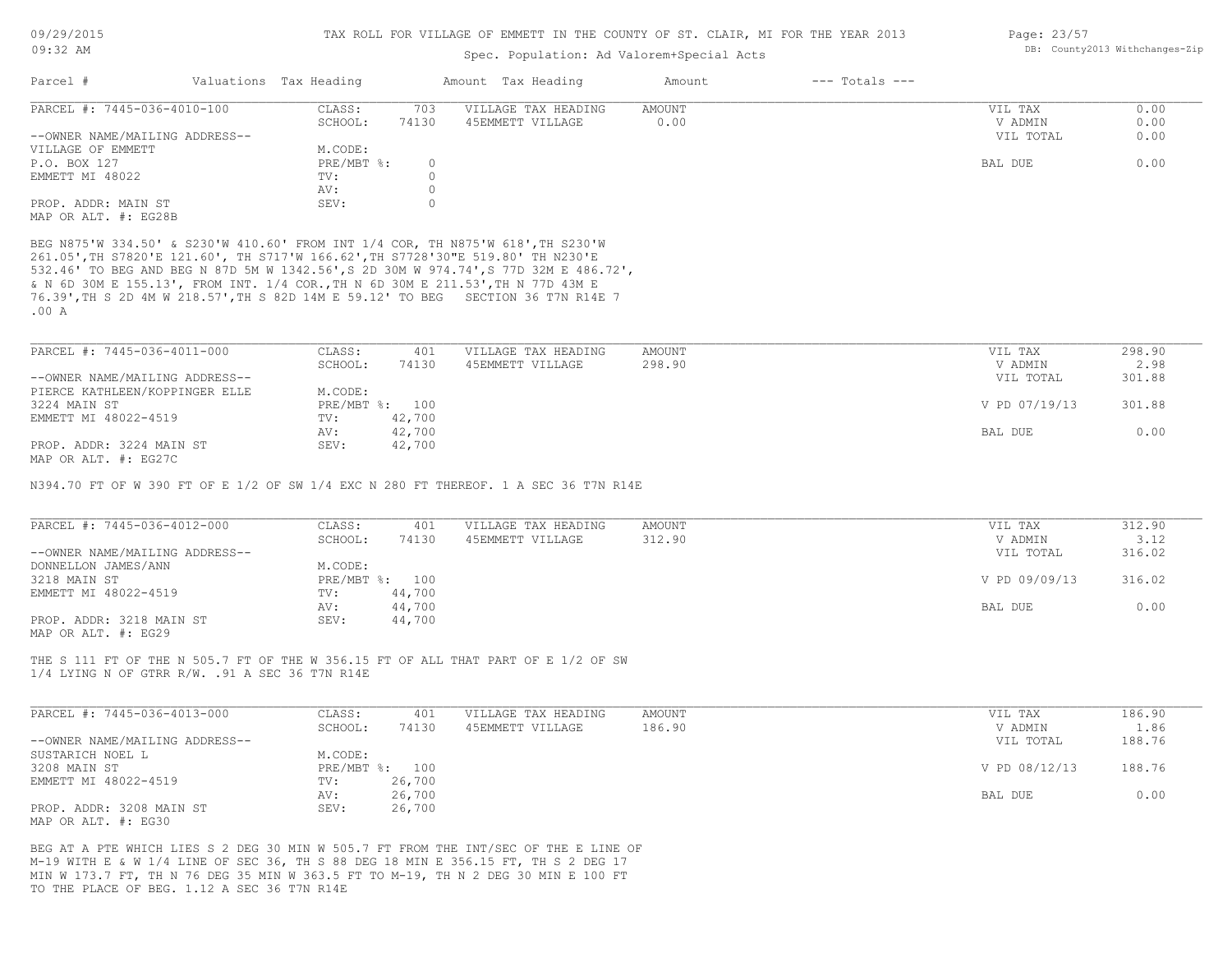## Spec. Population: Ad Valorem+Special Acts

| Page: 24/57 |                                |
|-------------|--------------------------------|
|             | DB: County2013 Withchanges-Zip |

| Parcel #                       | Valuations Tax Heading |        | Amount Tax Heading  | Amount | $---$ Totals $---$ |               |        |
|--------------------------------|------------------------|--------|---------------------|--------|--------------------|---------------|--------|
| PARCEL #: 7445-036-4014-000    | CLASS:                 | 201    | VILLAGE TAX HEADING | AMOUNT |                    | VIL TAX       | 144.20 |
|                                | SCHOOL:                | 74130  | 45EMMETT VILLAGE    | 144.20 |                    | V ADMIN       | 1.44   |
| --OWNER NAME/MAILING ADDRESS-- |                        |        |                     |        |                    | VIL TOTAL     | 145.64 |
| MALLOY WILLIAM                 | M.CODE:                |        |                     |        |                    |               |        |
| 14950 SULLIVAN ROAD            | $PRE/MBT$ %:           |        |                     |        |                    | V PD 08/30/13 | 145.64 |
| CAPAC MI 48014                 | TV:                    | 20,600 |                     |        |                    |               |        |
|                                | AV:                    | 20,600 |                     |        |                    | BAL DUE       | 0.00   |
| PROP. ADDR: 3206 MAIN ST       | SEV:                   | 20,600 |                     |        |                    |               |        |
|                                |                        |        |                     |        |                    |               |        |

MAP OR ALT. #: EG31

35 MIN W 190 FT, TH N 2 DEG 30 MIN E 100 FT TO PLACE OF BEG. .42 A SEC 36 T7N R14E LINE OF SEC 36, TH S 76 DEG 35 MIN E 190 FT, TH S 2 DEG 30 MIN W 100 FT TH N 76 DEG BEG AT A PTE ON THE E LINE OF M-19, S 2 DEG 30 MIN W 605.7 FT FROM THE E & W 1/4

| PARCEL #: 7445-036-4015-000    | CLASS:  | 401            | VILLAGE TAX HEADING | AMOUNT | VIL TAX       | 431.90 |
|--------------------------------|---------|----------------|---------------------|--------|---------------|--------|
|                                | SCHOOL: | 74130          | 45EMMETT VILLAGE    | 431.90 | V ADMIN       | 4.31   |
| --OWNER NAME/MAILING ADDRESS-- |         |                |                     |        | VIL TOTAL     | 436.21 |
| MORAN ROBERT/PATRICIA          | M.CODE: |                |                     |        |               |        |
| PO BOX 16                      |         | PRE/MBT %: 100 |                     |        | V PD 09/10/13 | 436.21 |
| 3188 MAIN ST                   | TV:     | 61,700         |                     |        |               |        |
| EMMETT MI 48022                | AV:     | 61,700         |                     |        | BAL DUE       | 0.00   |
|                                | SEV:    | 61,700         |                     |        |               |        |
| PROP. ADDR: 3188 MAIN ST       |         |                |                     |        |               |        |

MAP OR ALT. #: EG32

OF BEG. 1.4 A SEC 36 T7N R14E FT TH N 81 DEG 30 MIN W 156.3 FT TO M-19, TH N 2 DEG 30 MIN E 142.6 FT TO THE PLACE S 76 DEG 35 MIN E 213.6 FT, TH S 2 DEG 4 MIN W 162.6 FT, TH S 89 DEG 18 MIN W 243.1 & W 1/4 LINE OF SEC 36, TH S 76 DEG 35 MIN E 190 FT, TH N 2 DEG 30 MIN E 100 FT, TH BEG AT A PTE ON THE E LINE OF M-19 WHICH LIES S 2 DEG 30 MIN W 705.7 FT FROM THE E

| PARCEL #: 7445-036-4016-000    | CLASS:     | 201    | VILLAGE TAX HEADING | AMOUNT | VIL TAX       | 160.56 |
|--------------------------------|------------|--------|---------------------|--------|---------------|--------|
|                                | SCHOOL:    | 74130  | 45EMMETT VILLAGE    | 160.56 | V ADMIN       | 1.60   |
| --OWNER NAME/MAILING ADDRESS-- |            |        |                     |        | VIL TOTAL     | 162.16 |
| GRACE PATRICK/JOSEPH           | M.CODE:    |        |                     |        |               |        |
| PO BOX 92                      | PRE/MBT %: | $\Box$ |                     |        | V PD 08/30/13 | 162.16 |
| 3224 MARY ST                   | TV:        | 22,938 |                     |        |               |        |
| EMMETT MI 48022                | AV:        | 41,300 |                     |        | BAL DUE       | 0.00   |
|                                | SEV:       | 41,300 |                     |        |               |        |
| PROP. ADDR: 10842 MARY ST      |            |        |                     |        |               |        |

MAP OR ALT. #: EG33

R14E W 131.5 FT TO M-19, TH N 2 DEG 30 MIN E 132 FT TO PLACE OF BEG. .45 A SEC 36 T7N LINE, TH S 81 DEG 30 MIN E 156.3 FT, TH S 6 DEG 59 MIN W 148 FT, TH N 77 DEG 30 MIN BEG AT A PTE ON E LINE OF M-19 WHICH LIES S 2 DEG 30 MIN W 849.28 FT FROM E & W 1/4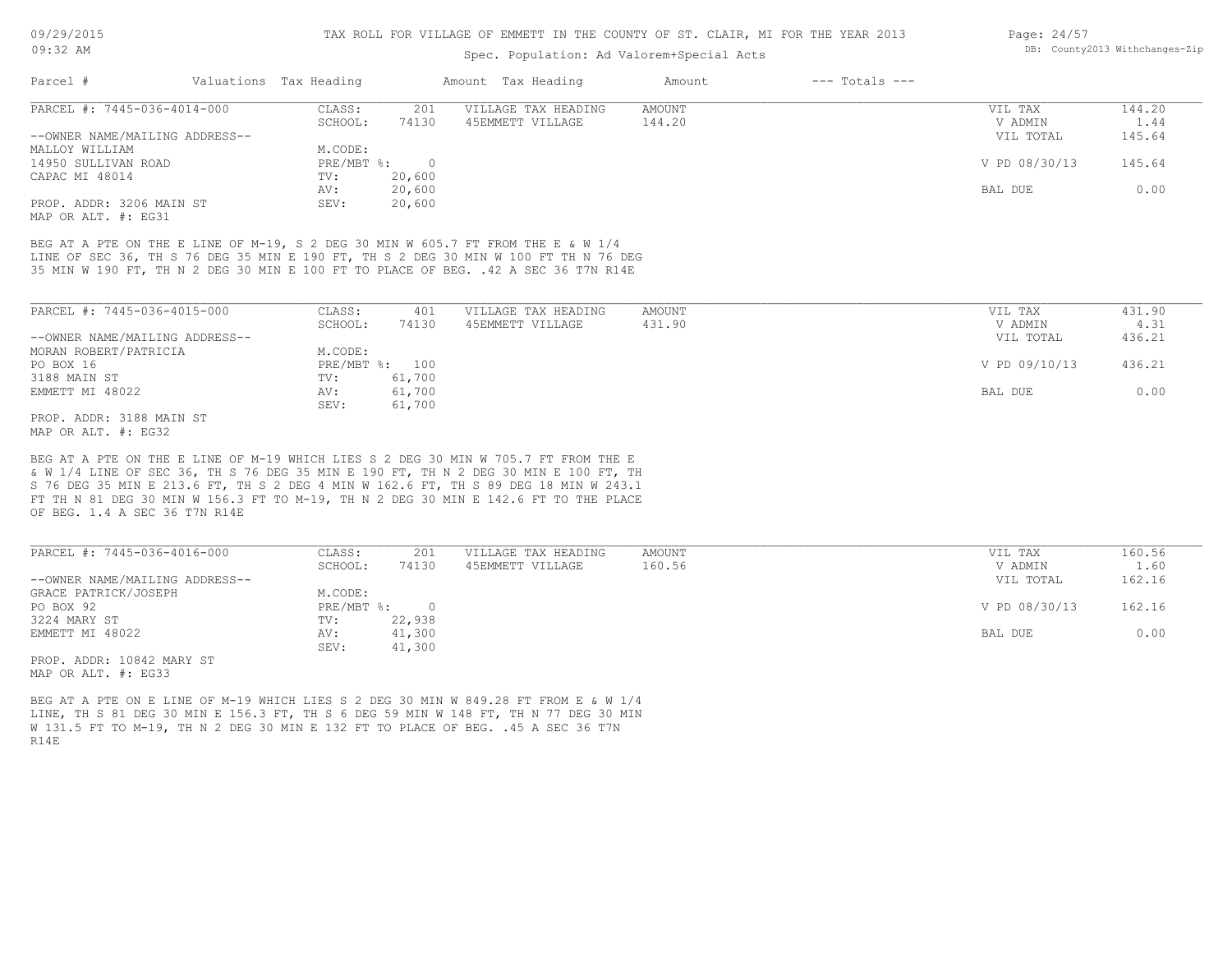## Spec. Population: Ad Valorem+Special Acts

| Parcel #                       | Valuations Tax Heading |        | Amount Tax Heading  | Amount | $---$ Totals $---$ |           |      |
|--------------------------------|------------------------|--------|---------------------|--------|--------------------|-----------|------|
| PARCEL #: 7445-036-4017-000    | CLASS:                 | 705    | VILLAGE TAX HEADING | AMOUNT |                    | VIL TAX   | 0.00 |
|                                | SCHOOL:                | 74130  | 45EMMETT VILLAGE    | 0.00   |                    | V ADMIN   | 0.00 |
| --OWNER NAME/MAILING ADDRESS-- |                        |        |                     |        |                    | VIL TOTAL | 0.00 |
| EMMETT LION'S CLUB INC         | M.CODE:                |        |                     |        |                    |           |      |
| 3481 COGLEY RD                 | PRE/MBT %:             | $\Box$ |                     |        |                    | BAL DUE   | 0.00 |
| AVOCA MI 48006                 | TV:                    |        |                     |        |                    |           |      |
|                                | AV:                    |        |                     |        |                    |           |      |
| PROP. ADDR: MARY ST            | SEV:                   |        |                     |        |                    |           |      |
| MAP OR ALT. #: EG34            |                        |        |                     |        |                    |           |      |

N 77 DEG 30 MIN W 126 FT TO THE PLACE OF BEG. .46 A SEC 36 T7N R14E 6 DEG 59 MIN E 148 FT, TH N 89 DEG 18 MIN E 133 FT, TH S 14 DEG 15 MIN W 170 FT TH 30 MIN W 981.28 FT TH S 77 DEG 33 MIN E 131.5 FT TO PLACE OF BEG OF THIS DESC, TH N FROM THE INT/SEC OF THE E LINE OF M-19 WITH THE E & W 1/4 LINE OF SEC 36, S 2 DEG

| PARCEL #: 7445-036-4018-000    | CLASS:     | 401      | VILLAGE TAX HEADING | AMOUNT | 57.40<br>VIL TAX   |
|--------------------------------|------------|----------|---------------------|--------|--------------------|
|                                | SCHOOL:    | 74130    | 45EMMETT VILLAGE    | 57.40  | 0.57<br>V ADMIN    |
| --OWNER NAME/MAILING ADDRESS-- |            |          |                     |        | 57.97<br>VIL TOTAL |
| BOYER MICHAEL                  | M.CODE:    |          |                     |        |                    |
| MAPLE STREET STATION           | PRE/MBT %: | $\Omega$ |                     |        | 57.97<br>BAL DUE   |
| PO BOX 4385                    | TV:        | 8,200    |                     |        |                    |
| DEARBORN MI 48126              | AV:        | 8,200    |                     |        |                    |
|                                | SEV:       | 8,200    |                     |        |                    |
| PROP. ADDR: MARY ST            |            |          |                     |        |                    |

MAP OR ALT. #: EG35

FT TO THE PLACE OF BEG. . 49 A SEC 36 T7N R14E TH N 82 DEG 14 MIN W 15 FT, TH S 6 DEG 30 MIN W 148 FT TH N 77 DEG 30 MIN W 121.65 TH N 14 DEG 15 MIN E 170 FT TH N 89 DEG 18 MIN E 110 FT TH S 2 DEG 4 MIN W 55.6 FT, 30 MIN W 981.28 FT, TH S 77 DEG 30 MIN E 257.5 FT TO THE PLACE OF BEG OF THIS DESC, FROM THE INT-SEC OF THE E LINE OF M-19 WITH THE E & W 1/4 LINE OF SEC 36, S 2 DEG

| PARCEL #: 7445-036-4019-001       | CLASS:     | 401    | VILLAGE TAX HEADING | AMOUNT | VIL TAX       | 156.80 |
|-----------------------------------|------------|--------|---------------------|--------|---------------|--------|
|                                   | SCHOOL:    | 74130  | 45EMMETT VILLAGE    | 156.80 | V ADMIN       | 1.56   |
| --OWNER NAME/MAILING ADDRESS--    |            |        |                     |        | VIL TOTAL     | 158.36 |
| PIERCE DENNIS R.CECILIA LIV.TRUST | M.CODE:    |        |                     |        |               |        |
| PIERCE PATRICK                    | PRE/MBT %: | $\cap$ |                     |        | V PD 09/10/13 | 158.36 |
| 10895 BRANDON RD                  | TV:        | 22,400 |                     |        |               |        |
| EMMETT MI 48022                   | AV:        | 22,400 |                     |        | BAL DUE       | 0.00   |
|                                   | SEV:       | 22,400 |                     |        |               |        |
| ים את 10000 10000 תמתת המת        |            |        |                     |        |               |        |

 $\mathcal{L}_\mathcal{L} = \mathcal{L}_\mathcal{L} = \mathcal{L}_\mathcal{L} = \mathcal{L}_\mathcal{L} = \mathcal{L}_\mathcal{L} = \mathcal{L}_\mathcal{L} = \mathcal{L}_\mathcal{L} = \mathcal{L}_\mathcal{L} = \mathcal{L}_\mathcal{L} = \mathcal{L}_\mathcal{L} = \mathcal{L}_\mathcal{L} = \mathcal{L}_\mathcal{L} = \mathcal{L}_\mathcal{L} = \mathcal{L}_\mathcal{L} = \mathcal{L}_\mathcal{L} = \mathcal{L}_\mathcal{L} = \mathcal{L}_\mathcal{L}$ 

MAP OR ALT. #: EG36 PROP. ADDR: 10808 MARY ST

74.81' TO THE BEG. 0.26 A SEC 36 T7N R14E N 6D 46M 1S E 148.98', TH S 82D 14M E 73.73', TH S 6D 30M W 155.13',TH N 77D 32M W N 87D 5M W 1342.56',S 2D 30M W 974.74', & S 77D 32M E 411.91',FROM INT. 1/4 COR.,TH Page: 25/57 DB: County2013 Withchanges-Zip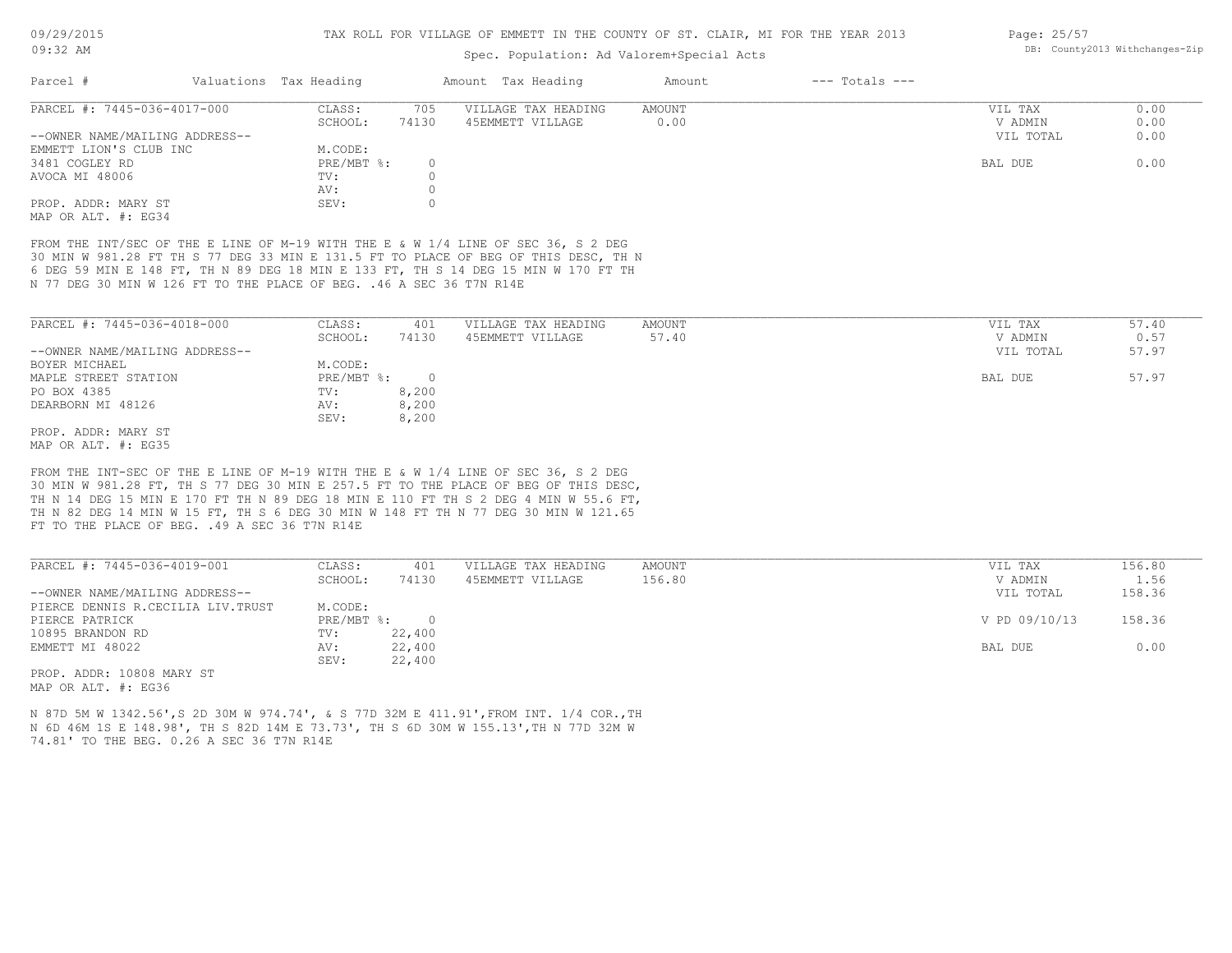# Spec. Population: Ad Valorem+Special Acts

#### Page: 26/57 DB: County2013 Withchanges-Zip

| Parcel #                       | Valuations Tax Heading |        | Amount Tax Heading  | Amount | $---$ Totals $---$ |               |        |
|--------------------------------|------------------------|--------|---------------------|--------|--------------------|---------------|--------|
| PARCEL #: 7445-036-4021-000    | CLASS:                 | 401    | VILLAGE TAX HEADING | AMOUNT |                    | VIL TAX       | 107.10 |
|                                | SCHOOL:                | 74130  | 45EMMETT VILLAGE    | 107.10 |                    | V ADMIN       | 1.07   |
| --OWNER NAME/MAILING ADDRESS-- |                        |        |                     |        |                    | VIL TOTAL     | 108.17 |
| WOOLMAN DAVID T                | M.CODE:                |        |                     |        |                    |               |        |
| 10807 BRANDON RD               | PRE/MBT %: 100         |        |                     |        |                    | V PD 07/20/13 | 108.17 |
| EMMETT MI 48022-4505           | TV:                    | 15,300 |                     |        |                    |               |        |
|                                | AV:                    | 15,300 |                     |        |                    | BAL DUE       | 0.00   |
| PROP. ADDR: 10807 BRANDON RD   | SEV:                   | 15,300 |                     |        |                    |               |        |
| MAP OR ALT. #: EG27E           |                        |        |                     |        |                    |               |        |

E75 FT OF W 618 FT OF N 178 FT OF E 1/2 OF SW 1/4 0.31 A SEC 36 T7N R14E

| PARCEL #: 7445-036-4022-000    | CLASS:         | 401    | VILLAGE TAX HEADING | AMOUNT | VIL TAX   | 165.90 |
|--------------------------------|----------------|--------|---------------------|--------|-----------|--------|
|                                | SCHOOL:        | 74130  | 45EMMETT VILLAGE    | 165.90 | V ADMIN   | 1.65   |
| --OWNER NAME/MAILING ADDRESS-- |                |        |                     |        | VIL TOTAL | 167.55 |
| STELZER EDWARD/MARG            | M.CODE:        |        |                     |        |           |        |
| 10791 BRANDON RD               | PRE/MBT %: 100 |        |                     |        | BAL DUE   | 167.55 |
| EMMETT MI 48022-4508           | TV:            | 23,700 |                     |        |           |        |
|                                | AV:            | 23,700 |                     |        |           |        |
| PROP. ADDR: 10791 BRANDON RD   | SEV:           | 23,700 |                     |        |           |        |

MAP OR ALT. #: EG27I

E115 FT OF W 733 FT OF N 178 FT OF E 1/2 OF SW 1/4 0.47 A SEC 36 T7N R14E

| PARCEL #: 7445-036-4023-000    | CLASS:       | 401    | VILLAGE TAX HEADING | AMOUNT | VIL TAX       | 196.70 |
|--------------------------------|--------------|--------|---------------------|--------|---------------|--------|
|                                | SCHOOL:      | 74130  | 45EMMETT VILLAGE    | 196.70 | V ADMIN       | 1.96   |
| --OWNER NAME/MAILING ADDRESS-- |              |        |                     |        | VIL TOTAL     | 198.66 |
| TWARDY RANDALL G               | M.CODE:      |        |                     |        |               |        |
| P.O. BOX 81                    | $PRE/MBT$ %: |        |                     |        | V PD 07/19/13 | 198.66 |
| MEMPHIS MI 48041               | TV:          | 28,100 |                     |        |               |        |
|                                | AV:          | 28,100 |                     |        | BAL DUE       | 0.00   |
| PROP. ADDR: 10785 BRANDON RD   | SEV:         | 28,100 |                     |        |               |        |
|                                |              |        |                     |        |               |        |

MAP OR ALT. #: EG27F

E125' OF W 858' OF N 178' OF E 1/2 OF SW 1/4 SECTION 36 T7N R14E 0.51 A

| PARCEL #: 7445-036-4024-000    | CLASS:     | 401    | VILLAGE TAX HEADING | AMOUNT | VIL TAX       | 34.30 |
|--------------------------------|------------|--------|---------------------|--------|---------------|-------|
|                                | SCHOOL:    | 74130  | 45EMMETT VILLAGE    | 34.30  | V ADMIN       | 0.34  |
| --OWNER NAME/MAILING ADDRESS-- |            |        |                     |        | VIL TOTAL     | 34.64 |
| GRACE THERESA ANN TRUST        | M.CODE:    |        |                     |        |               |       |
| 2039 N. LINCOLN AVE UNIT F     | PRE/MBT %: | $\Box$ |                     |        | V PD 08/06/13 | 34.64 |
| CHICAGO IL 60614               | TV:        | 4,900  |                     |        |               |       |
|                                | AV:        | 4,900  |                     |        | BAL DUE       | 0.00  |
| PROP. ADDR: 10777 BRANDON RD   | SEV:       | 4,900  |                     |        |               |       |
| MAP OR ALT. #: EG27G           |            |        |                     |        |               |       |

E150 FT OF W 1008 FT OF N 178 FT OF E 1/2 OF SW 1/4 0.61 A SEC 36 T7N R14E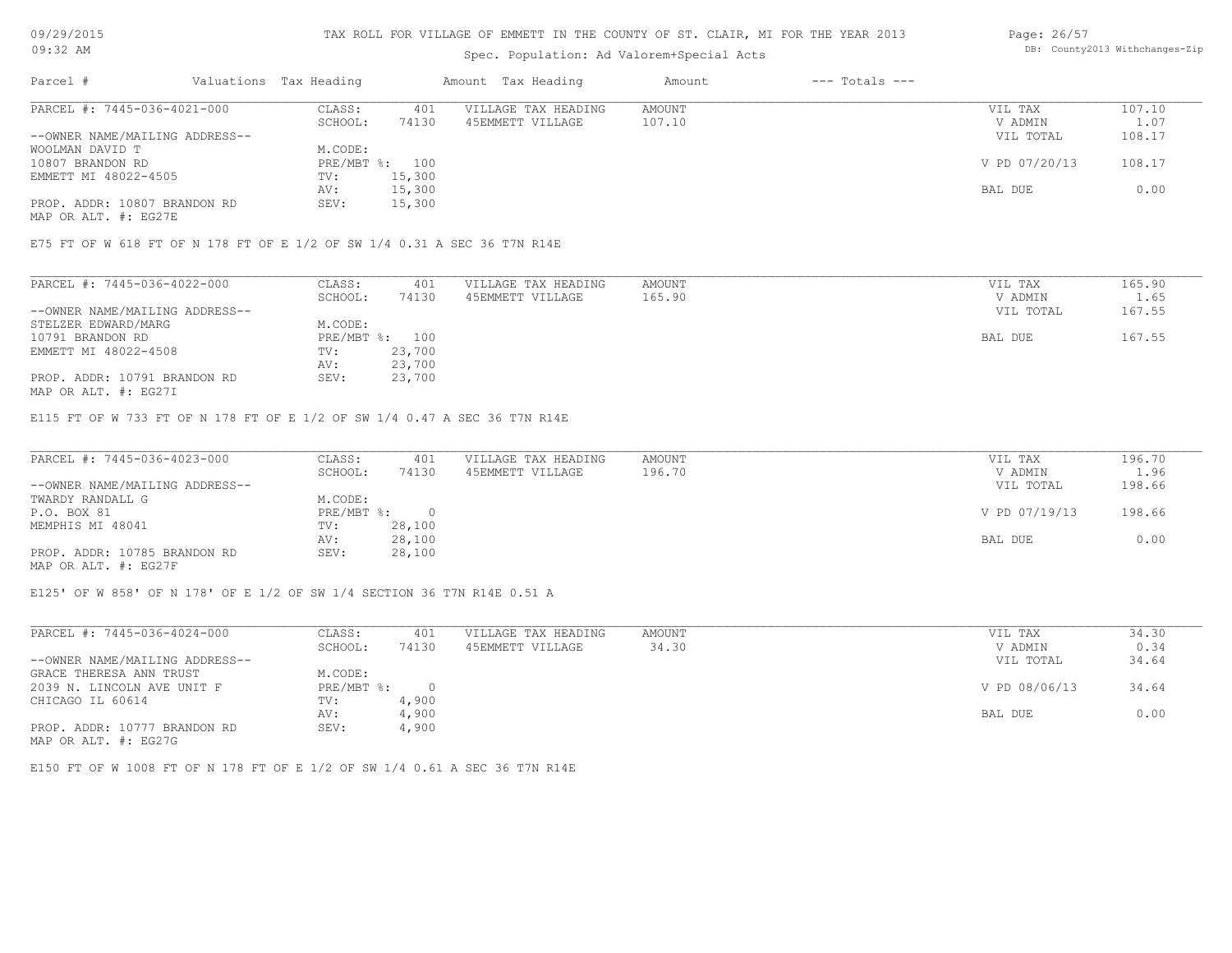## Spec. Population: Ad Valorem+Special Acts

#### Page: 27/57 DB: County2013 Withchanges-Zip

| Parcel #                       | Valuations Tax Heading |       | Amount Tax Heading  | Amount | $---$ Totals $---$ |               |       |
|--------------------------------|------------------------|-------|---------------------|--------|--------------------|---------------|-------|
| PARCEL #: 7445-036-4025-000    | CLASS:                 | 402   | VILLAGE TAX HEADING | AMOUNT |                    | VIL TAX       | 34.30 |
|                                | SCHOOL:                | 74130 | 45EMMETT VILLAGE    | 34.30  |                    | V ADMIN       | 0.34  |
| --OWNER NAME/MAILING ADDRESS-- |                        |       |                     |        |                    | VIL TOTAL     | 34.64 |
| GRACE THERESA ANN REV. TRUST   | M.CODE:                |       |                     |        |                    |               |       |
| 2039 N. LINCOLN AVE UNIT F     | PRE/MBT %:             |       |                     |        |                    | V PD 08/06/13 | 34.64 |
| CHICAGO IL 60614               | TV:                    | 4,900 |                     |        |                    |               |       |
|                                | AV:                    | 4,900 |                     |        |                    | BAL DUE       | 0.00  |
| PROP. ADDR: BRANDON RD         | SEV:                   | 4,900 |                     |        |                    |               |       |
|                                |                        |       |                     |        |                    |               |       |

MAP OR ALT. #: EG27H

E150' OF W 1158' OF N 178' OF E 1/2 OF SW 1/4 SECTION 36 T7N R14E 0.61 A

| PARCEL #: 7445-036-4026-000    | CLASS:  | 401            | VILLAGE TAX HEADING | AMOUNT | VIL TAX       | 358.40 |
|--------------------------------|---------|----------------|---------------------|--------|---------------|--------|
|                                | SCHOOL: | 74130          | 45EMMETT VILLAGE    | 358.40 | V ADMIN       | 3.58   |
| --OWNER NAME/MAILING ADDRESS-- |         |                |                     |        | VIL TOTAL     | 361.98 |
| KINNEY JOHN/MARGARET           | M.CODE: |                |                     |        |               |        |
| 10745 BRANDON RD               |         | PRE/MBT %: 100 |                     |        | V PD 08/12/13 | 361.98 |
| EMMETT MI 48022-4508           | TV:     | 51,200         |                     |        |               |        |
|                                | AV:     | 51,200         |                     |        | BAL DUE       | 0.00   |
| PROP. ADDR: 10745 BRANDON RD   | SEV:    | 51,200         |                     |        |               |        |
| MAP OR ALT. #: EG27A/B         |         |                |                     |        |               |        |

R14E E183.9 FT OF N 178 FT OF SW 1/4 & W 12.1 FT OF N 178 FT OF SE 1/4 0.8 A SEC 36 T7N

| PARCEL #: 7445-036-4027-000      | CLASS:     | 201     | VILLAGE TAX HEADING | AMOUNT | VIL TAX       | 637.85 |
|----------------------------------|------------|---------|---------------------|--------|---------------|--------|
|                                  | SCHOOL:    | 74130   | 45EMMETT VILLAGE    | 637.85 | V ADMIN       | 6.37   |
| --OWNER NAME/MAILING ADDRESS--   |            |         |                     |        | VIL TOTAL     | 644.22 |
| EASTERN MICHIGAN GRAIN           | M.CODE:    |         |                     |        |               |        |
| THE STAR OF THE WEST MILLING CO. | PRE/MBT %: |         |                     |        | V PD 09/10/13 | 644.22 |
| P.O. BOX 146                     | TV:        | 91,122  |                     |        |               |        |
| FRANKENMUTH MI 48734             | AV:        | 107,200 |                     |        | BAL DUE       | 0.00   |
|                                  | SEV:       | 107,200 |                     |        |               |        |
| PROP. ADDR: 10668 MARY ST        |            |         |                     |        |               |        |

MAP OR ALT. #:

403.67 TO BEG.T7N R14E 11.41 A. 1017.71',TH S 3D 36M 50S W 243.45',TH S 77D 32M 40S E 1030.67'TH N 3D 30M 46S E 20SW 1307.26'&S 3D 30M 46S W 1059.99 FROM E 1/4 COR. FROM 1/4 COR.TH 86D 29M 14S 52M E 243.45', TH N 77D 30M 30S W 769.35', TH S7 18M 30S W200;TO BEG. N 87D 13M COR.TH S77D 30M 30S E 550;,TH S 10D 10M W 41.58',TH N 77 30M 30S E 235.88' TH N 3D BEG. S 87D 5M E 1321.57;,TH S 2D 30M W 974.91',&S 77D 30M 30S E 855.35',FROM W 1/4

| PARCEL #: 7445-036-4027-100    | CLASS:       | 703   | VILLAGE TAX HEADING | AMOUNT | VIL TAX   | 0.00 |
|--------------------------------|--------------|-------|---------------------|--------|-----------|------|
|                                | SCHOOL:      | 74130 | 45EMMETT VILLAGE    | 0.00   | V ADMIN   | 0.00 |
| --OWNER NAME/MAILING ADDRESS-- |              |       |                     |        | VIL TOTAL | 0.00 |
| VILLAGE OF EMMETT              | M.CODE:      |       |                     |        |           |      |
| 3099 MAIN ST                   | $PRE/MBT$ %: |       |                     |        | BAL DUE   | 0.00 |
| EMMETT MI 48022                | TV:          |       |                     |        |           |      |
|                                | AV:          |       |                     |        |           |      |
| PROP. ADDR: MARY ST            | SEV:         |       |                     |        |           |      |
| מת <i>רמי</i> ת .4. חזג תמת תג |              |       |                     |        |           |      |

MAP OR ALT. #: EG27D2

BEG. SECTION 36 T7N R14E 1.7 A S7730'30"E 368.75',TH N718' 30"E 200',TH N7730'30"W 368.75',TH S718'30"W 200' TO BEG S875'E 1321.57', S230'W 974.91' & S7730'30"E 486.6' FROM W 1/4 COR,TH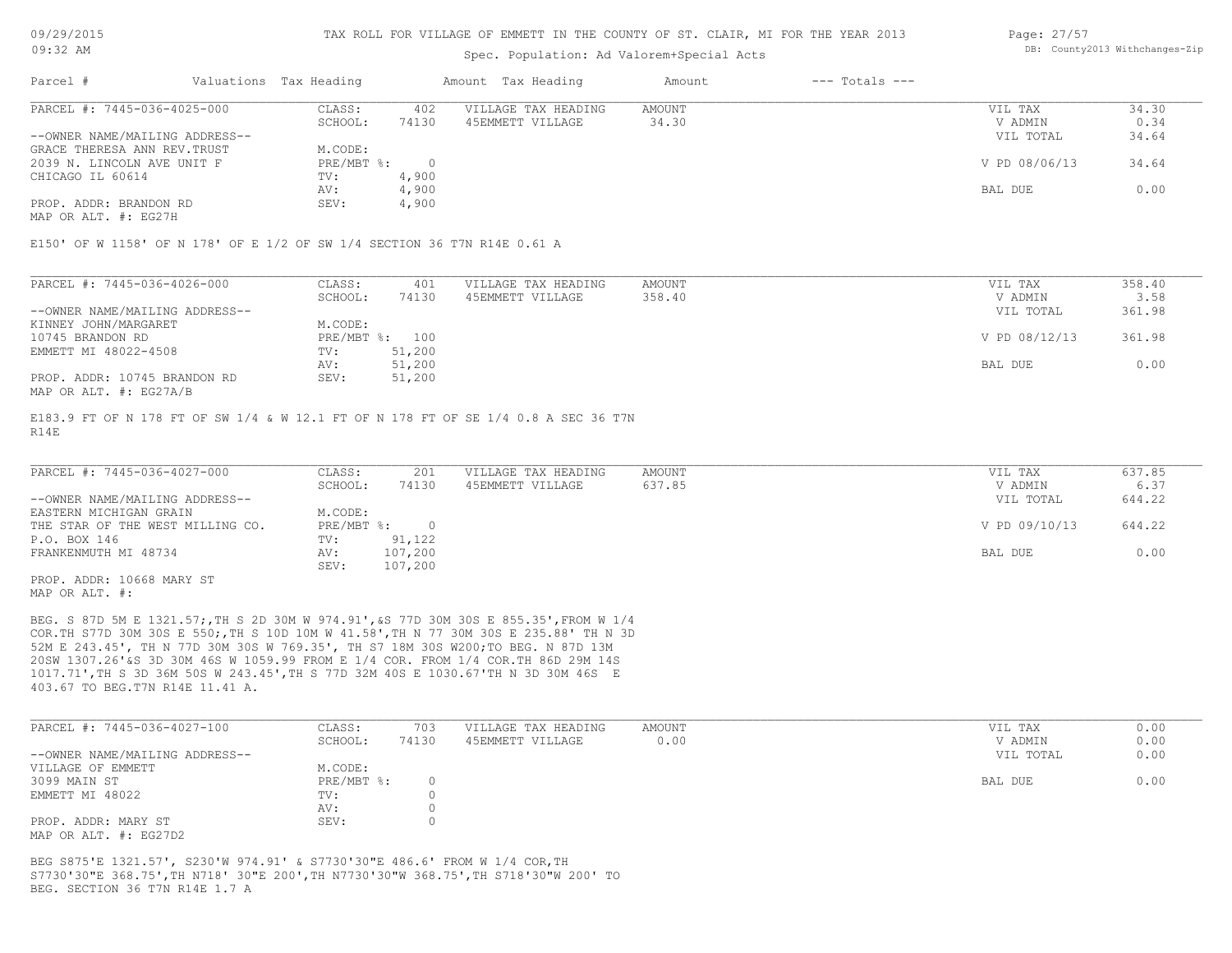## Spec. Population: Ad Valorem+Special Acts

| Page: 28/57 |                                |
|-------------|--------------------------------|
|             | DB: County2013 Withchanges-Zip |

| Parcel #                       | Valuations Tax Heading |        | Amount Tax Heading  | Amount | $---$ Totals $---$ |               |        |
|--------------------------------|------------------------|--------|---------------------|--------|--------------------|---------------|--------|
| PARCEL #: 7445-036-4028-001    | CLASS:                 | 402    | VILLAGE TAX HEADING | AMOUNT |                    | VIL TAX       | 431.90 |
|                                | SCHOOL:                | 74130  | 45EMMETT VILLAGE    | 431.90 |                    | V ADMIN       | 4.31   |
| --OWNER NAME/MAILING ADDRESS-- |                        |        |                     |        |                    | VIL TOTAL     | 436.21 |
| GROT STANLEY/SYLWIA            | M.CODE:                |        |                     |        |                    |               |        |
| 11927 HIAWATHA                 | PRE/MBT %: 100         |        |                     |        |                    | V PD 09/09/13 | 436.21 |
| UTICA MI 48315                 | TV:                    | 61,700 |                     |        |                    |               |        |
|                                | AV:                    | 61,700 |                     |        |                    | BAL DUE       | 0.00   |
| PROP. ADDR: KINNEY RD          | SEV:                   | 61,700 |                     |        |                    |               |        |
| MAP OR ALT, #: EG59A           |                        |        |                     |        |                    |               |        |

SECTION 36 T7N R16E 51.93 A SPLIT ON 10/05/2007 FROM 19-036-4028-000; 33D 27M 40S W 214.5', S 3D 6M 21S E 124.54', TH S 86D 39M 8S W 1105.88 TO BEG 40S W 313.5', S 30D 57M 40S W 132', S 49D 57M 40S W 726', S 73D 27M 40S W 247.5', S TH ALG COWHY DRAIN TH FOLLOWING SEVEN COURSES; S 37D 27M 40S W 107.87', S 61D 27M TH S 83D 49M 17S E 445.67', TH N 5D 59M 36S E 37.75', TH S 84D 0M 24S E 1234.32', 98.48', TH N 3D 26M 4S W 98.7', TH S 84D 0M 24S E 535.6', TH N 3D 26M 4S W 101.76', 29S W 250', TH N 85D 35M 34S E 70.38', TH N 3D 26M 4S W 49.5', TH N 85D 35M 34S E 39M 35S W 70.2', TH N 3D 58M 29S W 627.4', TH N 85D 35M 34S E 209.2', TH N 3D 58M BEG N 86D 39M 8S E 1382.76' FROM SW SEC COR, TH N 3D 58M 29S W 300.16', TH S 86D

| PARCEL #: 7445-036-4028-010        | CLASS:         | 703   | VILLAGE TAX HEADING | AMOUNT | VIL TAX   | 0.00 |
|------------------------------------|----------------|-------|---------------------|--------|-----------|------|
|                                    | SCHOOL:        | 74130 | 45EMMETT VILLAGE    | 0.00   | V ADMIN   | 0.00 |
| --OWNER NAME/MAILING ADDRESS--     |                |       |                     |        | VIL TOTAL | 0.00 |
| SOUTH BRANCH PINE RIVER DRAIN      | M.CODE:        |       |                     |        |           |      |
| DRAINAGE DISTRICT                  | PRE/MBT %: 100 |       |                     |        | BAL DUE   | 0.00 |
| ST CLAIR COUNTY DRAIN COMMISSIONER | TV:            |       |                     |        |           |      |
| 21 AIRPORT DR                      | AV:            |       |                     |        |           |      |
| SAINT CLAIR MI 48079               | SEV:           |       |                     |        |           |      |

MAP OR ALT. #: EG59B PROP. ADDR: KINNEY RD

10/05/2007 FROM 19-036-4028-000; 1342.74', TH S 86D 39M 8S W 84.96' TO BEG SECTION 36 T7N R16E 21.16 A SPLIT ON 107.87', TH S 84D 0M 24S E 55.01', TH S 2D 57M 44S E 1093.74', TH S 86D 18M 37S W 49D 57M 40S E 726', N 30D 57M 40S E 132', N 61D 27M 40S E 313.5', N 37D 27M 40S E COURSE; N 3D 6M 21S W 124.54', N 33D 27M 40S E 214.5', N 73D 27M 40S E 247.5', N BEG N 86D 39M 8S E 2488.64' FROM SW SEC COR, TH ALG COWHY DRAIN FOLLOWING SEVEN

| PARCEL #: 7445-036-4029-000    | CLASS:     | 201    | VILLAGE TAX HEADING | AMOUNT | VIL TAX       | 257.60 |
|--------------------------------|------------|--------|---------------------|--------|---------------|--------|
|                                | SCHOOL:    | 74130  | 45EMMETT VILLAGE    | 257.60 | V ADMIN       | 2.57   |
| --OWNER NAME/MAILING ADDRESS-- |            |        |                     |        | VIL TOTAL     | 260.17 |
| PIERCE INVESMENT LLC           | M.CODE:    |        |                     |        |               |        |
| 10895 BRANDON RD               | PRE/MBT %: |        |                     |        | V PD 09/10/13 | 260.17 |
| EMMETT MI 48022                | TV:        | 36,800 |                     |        |               |        |
|                                | AV:        | 36,800 |                     |        | BAL DUE       | 0.00   |
| PROP. ADDR: 3120 MAIN ST       | SEV:       | 36,800 |                     |        |               |        |

MAP OR ALT. #: EG59C

OF MECHANIC ST. 1 A SEC 36 T7N R14E N250 FT OF W 176.20 FT OF THAT PART OF E 1/2 OF SW 1/4 LYING E OF E LINE M-19 & S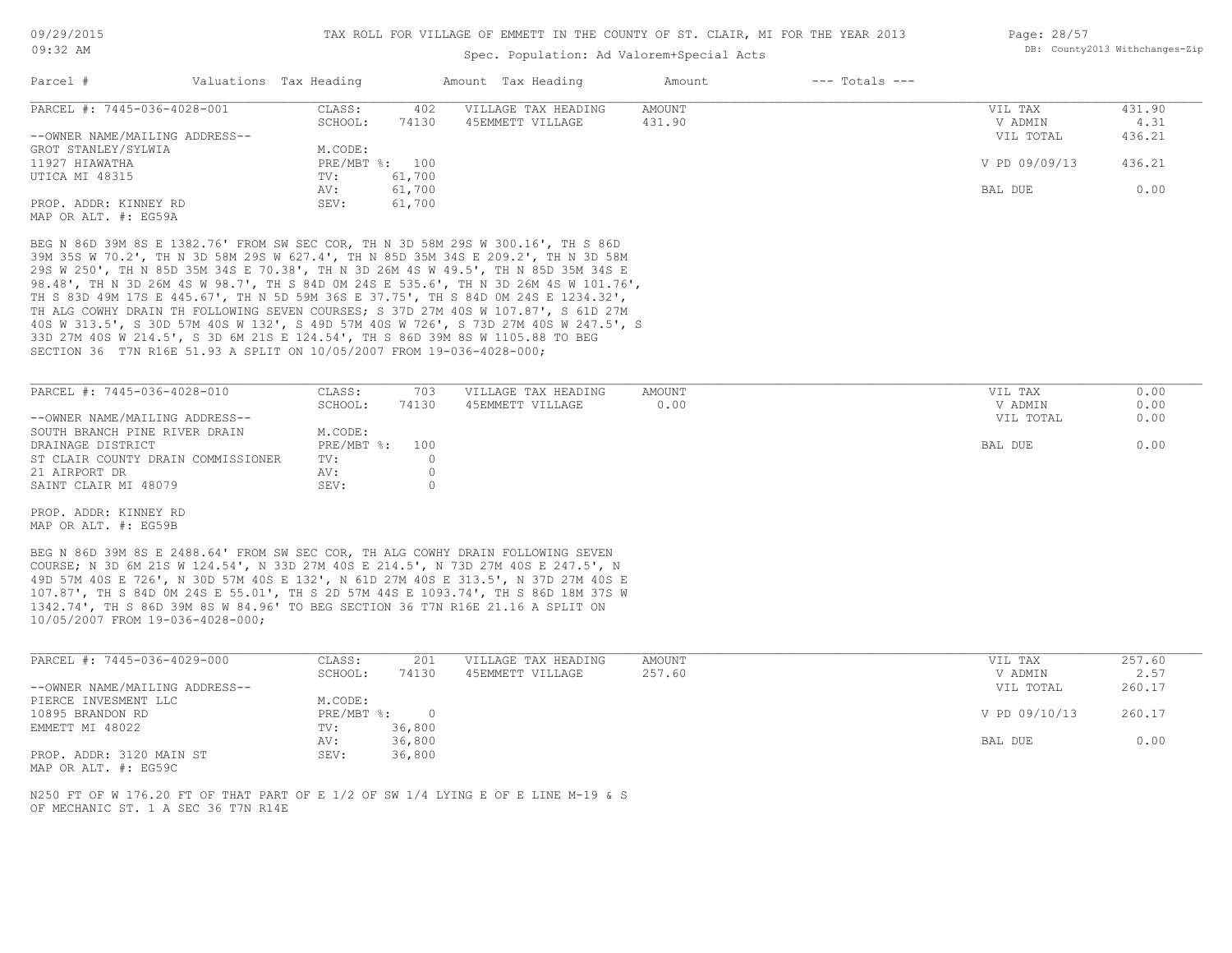## Spec. Population: Ad Valorem+Special Acts

| Page: 29/57 |                                |
|-------------|--------------------------------|
|             | DB: County2013 Withchanges-Zip |

| Parcel #                                                                                                                                                                                                                                                                          | Valuations Tax Heading |            | Amount Tax Heading  | Amount        | $---$ Totals $---$ |           |        |
|-----------------------------------------------------------------------------------------------------------------------------------------------------------------------------------------------------------------------------------------------------------------------------------|------------------------|------------|---------------------|---------------|--------------------|-----------|--------|
| PARCEL #: 7445-036-4030-000                                                                                                                                                                                                                                                       | CLASS:                 | 401        | VILLAGE TAX HEADING | AMOUNT        |                    | VIL TAX   | 253.40 |
|                                                                                                                                                                                                                                                                                   | SCHOOL:                | 74130      | 45EMMETT VILLAGE    | 253.40        |                    | V ADMIN   | 2.53   |
| --OWNER NAME/MAILING ADDRESS--                                                                                                                                                                                                                                                    |                        |            |                     |               |                    | VIL TOTAL | 255.93 |
| THIERRY TIMOTHY F/DEBRA                                                                                                                                                                                                                                                           | M.CODE:                |            |                     |               |                    |           |        |
| 8995 MORRIS RD                                                                                                                                                                                                                                                                    | $PRE/MBT$ $\div$       | $\bigcirc$ |                     |               |                    | BAL DUE   | 255.93 |
| GOODELLS MI 48027                                                                                                                                                                                                                                                                 | TV:                    | 36,200     |                     |               |                    |           |        |
|                                                                                                                                                                                                                                                                                   | AV:                    | 36,200     |                     |               |                    |           |        |
| PROP. ADDR: 3130 PATRICK ST<br>MAP OR ALT. #: EG58                                                                                                                                                                                                                                | SEV:                   | 36,200     |                     |               |                    |           |        |
| BEG AT THE SW COR OF LOT 8 DUNEGANS ADDITION TO EMMETT, TH S 77 DEG 30 MIN E 100 FT<br>TH S 2 DEG 30 MIN W 113.91 FT TO JOHN ST TH N 87 DEG 30 MIN W ALG JOHN ST 98.48 FT<br>TO PATRICK ST TH N 2 DEG 30 MIN E ALG PATRICK ST 131.3 FT TO PLACE OF BEG. . 28 A<br>SEC 36 T7N R14E |                        |            |                     |               |                    |           |        |
| PARCEL #: 7445-036-4031-000                                                                                                                                                                                                                                                       | CLASS:                 | 201        | VILLAGE TAX HEADING | <b>AMOUNT</b> |                    | VIL TAX   | 38.50  |
|                                                                                                                                                                                                                                                                                   | SCHOOL:                | 74130      | 45EMMETT VILLAGE    | 38.50         |                    | V ADMIN   | 0.38   |
| --OWNER NAME/MAILING ADDRESS--                                                                                                                                                                                                                                                    |                        |            |                     |               |                    | VIL TOTAL | 38.88  |
| GAUTHIER FREDERICK JR/MARTHA                                                                                                                                                                                                                                                      | M.CODE:                |            |                     |               |                    |           |        |
| 6800 BIG HAND RD                                                                                                                                                                                                                                                                  | PRE/MBT %:             | $\bigcirc$ |                     |               |                    | BAL DUE   | 38.88  |
| ST CLAIR MI 48079                                                                                                                                                                                                                                                                 | TV:                    | 5,500      |                     |               |                    |           |        |
|                                                                                                                                                                                                                                                                                   | AV:                    | 5,500      |                     |               |                    |           |        |
| PROP. ADDR: 10808 JOSEPH ST<br>MAP OR ALT. #: EG59B                                                                                                                                                                                                                               | SEV:                   | 5,500      |                     |               |                    |           |        |

DEG 32 MIN W 435.6 FT TO BEG. 1 A SEC 36 T7N R14E 30 MIN W 100 FT TH S 77 DEG 32 MIN E 435.6 FT TH N 2 DEG 30 MIN E 100 FT, TH N 77 ; LINE 484.5 FT, TH S 2 DEG 30 MIN W 39.4 FT TO BEG OF THIS DESC, TH S 2 DEG

| PARCEL #: 7445-036-4036-001    | CLASS:  | 401            | VILLAGE TAX HEADING | AMOUNT | VIL TAX       | 505.40 |
|--------------------------------|---------|----------------|---------------------|--------|---------------|--------|
|                                | SCHOOL: | 74130          | 45EMMETT VILLAGE    | 505.40 | V ADMIN       | 5.05   |
| --OWNER NAME/MAILING ADDRESS-- |         |                |                     |        | VIL TOTAL     | 510.45 |
| THOMAS WILLIAM/JENNIFER        | M.CODE: |                |                     |        |               |        |
| 3079 WASHINGTON ST             |         | PRE/MBT %: 100 |                     |        | V PD 09/10/13 | 510.45 |
| EMMETT MI 48022                | TV:     | 72,200         |                     |        |               |        |
|                                | AV:     | 72,200         |                     |        | BAL DUE       | 0.00   |
| PROP. ADDR: 3079 WASHINGTON ST | SEV:    | 72,200         |                     |        |               |        |
| MAP OR ALT. #: EG57            |         |                |                     |        |               |        |

VILLAGE OF MT CROWLEY SEC 36 T7N R14E .35 A. 88\* 28' 30" W 280', TH N 1\* 41' 30" E 401.98' TO BEG.2.17A ALSO SE COR.OF LOTS 28 51" E 162.66', TH S 0\* 45' E 150', TH N 89\* 11' E 100', TH S 0\* 45' E 256.35', TH N BEG N 0\* 41' 2" W 993.38' & S 88\* 27' 51" E 695.86' FROM SW SEC COR, TH S 88\* 27'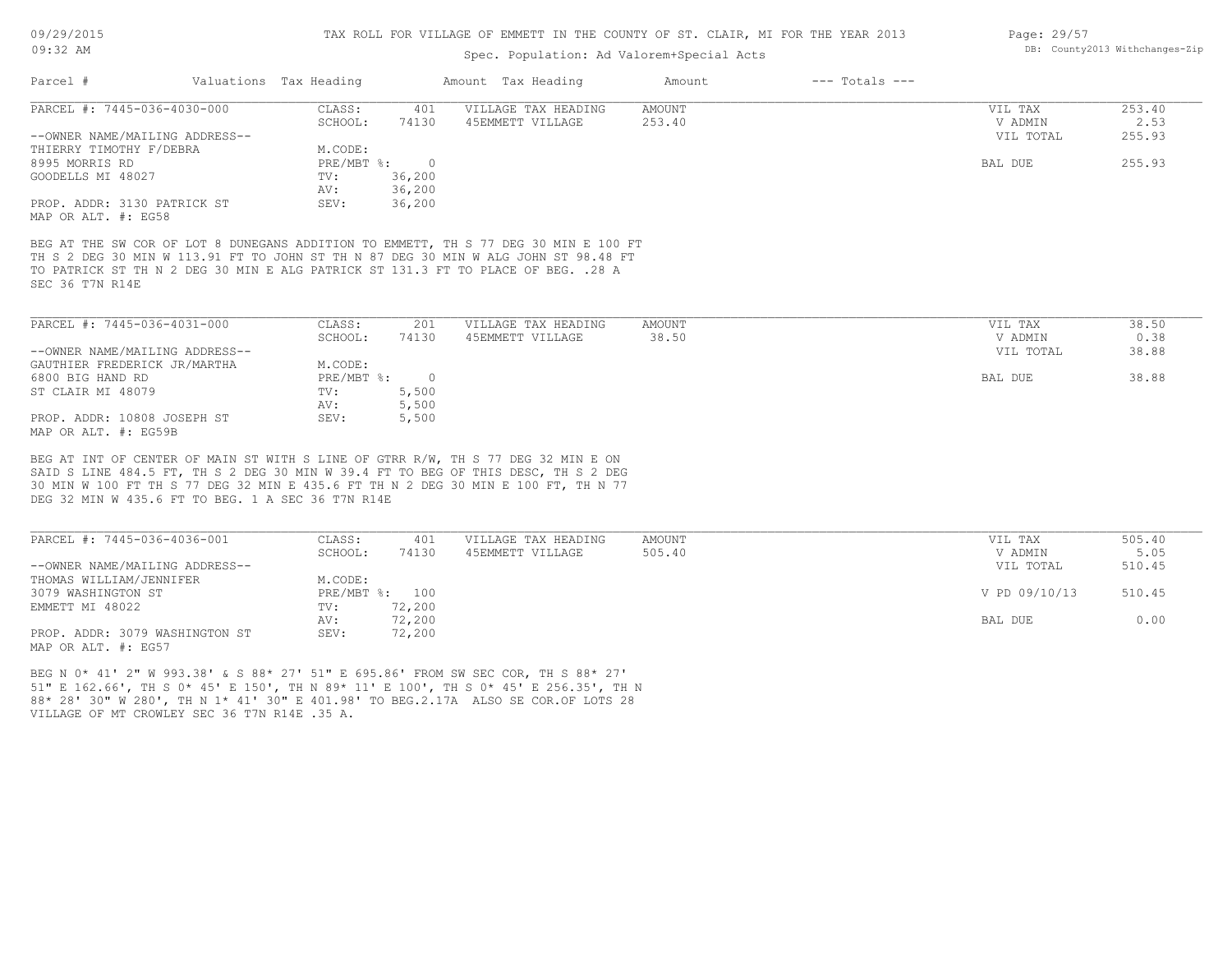| 09/29/2015 |  |
|------------|--|
| $09:32$ AM |  |

# Spec. Population: Ad Valorem+Special Acts

| Page: 30/57 |                                |
|-------------|--------------------------------|
|             | DB: County2013 Withchanges-Zip |

| Parcel #                                                                                                                                                                                     | Valuations Tax Heading            | Amount Tax Heading                      | $---$ Totals $---$<br>Amount |                                 |                        |
|----------------------------------------------------------------------------------------------------------------------------------------------------------------------------------------------|-----------------------------------|-----------------------------------------|------------------------------|---------------------------------|------------------------|
| PARCEL #: 7445-036-4036-100                                                                                                                                                                  | CLASS:                            | 201<br>VILLAGE TAX HEADING              | <b>AMOUNT</b>                | VIL TAX                         | 188.08                 |
|                                                                                                                                                                                              | SCHOOL:<br>74130                  | 45EMMETT VILLAGE                        | 188.08                       | V ADMIN                         | 1.88                   |
| --OWNER NAME/MAILING ADDRESS--<br>KASPAR ENTERPRISES, LLC                                                                                                                                    | M.CODE:                           |                                         |                              | VIL TOTAL                       | 189.96                 |
| 11114 BURT RD                                                                                                                                                                                | PRE/MBT %: 0                      |                                         |                              | V PD 09/13/13                   | 189.96                 |
| Emmett MI 48022                                                                                                                                                                              | 26,869<br>$\text{TV}$ :           |                                         |                              |                                 |                        |
|                                                                                                                                                                                              | 30,800<br>AV:                     |                                         |                              | BAL DUE                         | 0.00                   |
| PROP. ADDR: WASHINGTON ST                                                                                                                                                                    | 30,800<br>SEV:                    |                                         |                              |                                 |                        |
| MAP OR ALT. #: EG57B                                                                                                                                                                         |                                   |                                         |                              |                                 |                        |
| BEG N0^41'25"W 400' FROM SW SEC COR TH N0^41'25"W593.38', TH S88^27'51"E 695.86' TH<br>S1^41'30"W 401.98', TH S89^28'30"E 280', TH S0^45'E 165', TH S89^58'20"W 958.53' TO<br>BEG SECTION 36 | T7N R14E                          | 10.26 A                                 |                              |                                 |                        |
| PARCEL #: 7445-036-4037-000                                                                                                                                                                  | CLASS:<br>402                     | VILLAGE TAX HEADING                     | AMOUNT                       | VIL TAX                         | 11.18                  |
|                                                                                                                                                                                              | SCHOOL:<br>74130                  | 45EMMETT VILLAGE                        | 11.18                        | V ADMIN                         | 0.11                   |
| --OWNER NAME/MAILING ADDRESS--                                                                                                                                                               |                                   |                                         |                              | VIL TOTAL                       | 11.29                  |
| PROSCH TINA M                                                                                                                                                                                | M.CODE:                           |                                         |                              |                                 |                        |
| 10877 MECHANIC ST                                                                                                                                                                            | PRE/MBT %: 0                      |                                         |                              | V PD 09/10/13                   | 11.29                  |
| EMMETT MI 48022                                                                                                                                                                              | 1,598<br>TV:                      |                                         |                              |                                 |                        |
|                                                                                                                                                                                              | 2,300<br>AV:                      |                                         |                              | BAL DUE                         | 0.00                   |
| PROP. ADDR: WASHINGTON ST<br>MAP OR ALT. #: EG54/55                                                                                                                                          | 2,300<br>SEV:                     |                                         |                              |                                 |                        |
| PARCEL #: 7445-036-4038-000<br>--OWNER NAME/MAILING ADDRESS--                                                                                                                                | CLASS:<br>401<br>SCHOOL:<br>74130 | VILLAGE TAX HEADING<br>45EMMETT VILLAGE | AMOUNT<br>14.70              | VIL TAX<br>V ADMIN<br>VIL TOTAL | 14.70<br>0.14<br>14.84 |
| EVANS ELLIOTT G.                                                                                                                                                                             | M.CODE:                           |                                         |                              |                                 |                        |
| 14620 SCHAFER ST                                                                                                                                                                             | PRE/MBT %: 0                      |                                         |                              | BAL DUE                         | 14.84                  |
| Detroit MI 48227                                                                                                                                                                             | TV: 2,100                         |                                         |                              |                                 |                        |
|                                                                                                                                                                                              | 2,100<br>AV:                      |                                         |                              |                                 |                        |
| PROP. ADDR: 3084 WASHINGTON ST<br>MAP OR ALT. #: EG53B                                                                                                                                       | SEV:<br>2,100                     |                                         |                              |                                 |                        |
| N66 FT OF S 835.1 FT OF W 165 FT OF E 330 FT OF THAT PART OF W 1/2 OF SW 1/4 LYING<br>W OF M-19 & CONT 0.25 A. 0.25 A SEC 36 T7N R14E                                                        |                                   |                                         |                              |                                 |                        |
| PARCEL #: 7445-036-4040-000                                                                                                                                                                  | CLASS:<br>401                     | VILLAGE TAX HEADING                     | AMOUNT                       | VIL TAX                         | 242.90                 |
|                                                                                                                                                                                              | SCHOOL:<br>74130                  | 45EMMETT VILLAGE                        | 242.90                       | V ADMIN                         | 2.42                   |
| --OWNER NAME/MAILING ADDRESS--                                                                                                                                                               |                                   |                                         |                              | VIL TOTAL                       | 245.32                 |
| WITKOWSKI MARK/JANET                                                                                                                                                                         | M.CODE:                           |                                         |                              |                                 |                        |
| 3077 MAIN ST                                                                                                                                                                                 | PRE/MBT %: 100                    |                                         |                              | V PD 09/16/13                   | 245.32                 |
| EMMETT MI 48022                                                                                                                                                                              | TV: 34,700                        |                                         |                              |                                 |                        |
|                                                                                                                                                                                              | 34,700<br>AV:                     |                                         |                              | BAL DUE                         | 0.00                   |
| PROP. ADDR: 3077 MAIN ST<br>MAP OR ALT. #: EG52                                                                                                                                              | SEV:<br>34,700                    |                                         |                              |                                 |                        |

LYING W OF M-19. .75 A SEC 36 T7N R14E LYING W OF M-19 & N 66' OF S 835.1' OF E 165' OF ALL THAT PART OF W 1/2 OF SW 1/4 THE N 66 FT OF THE S 769.1 FT OF THE E 330 FT OF ALL THAT PART OF W 1/2 OF SW 1/4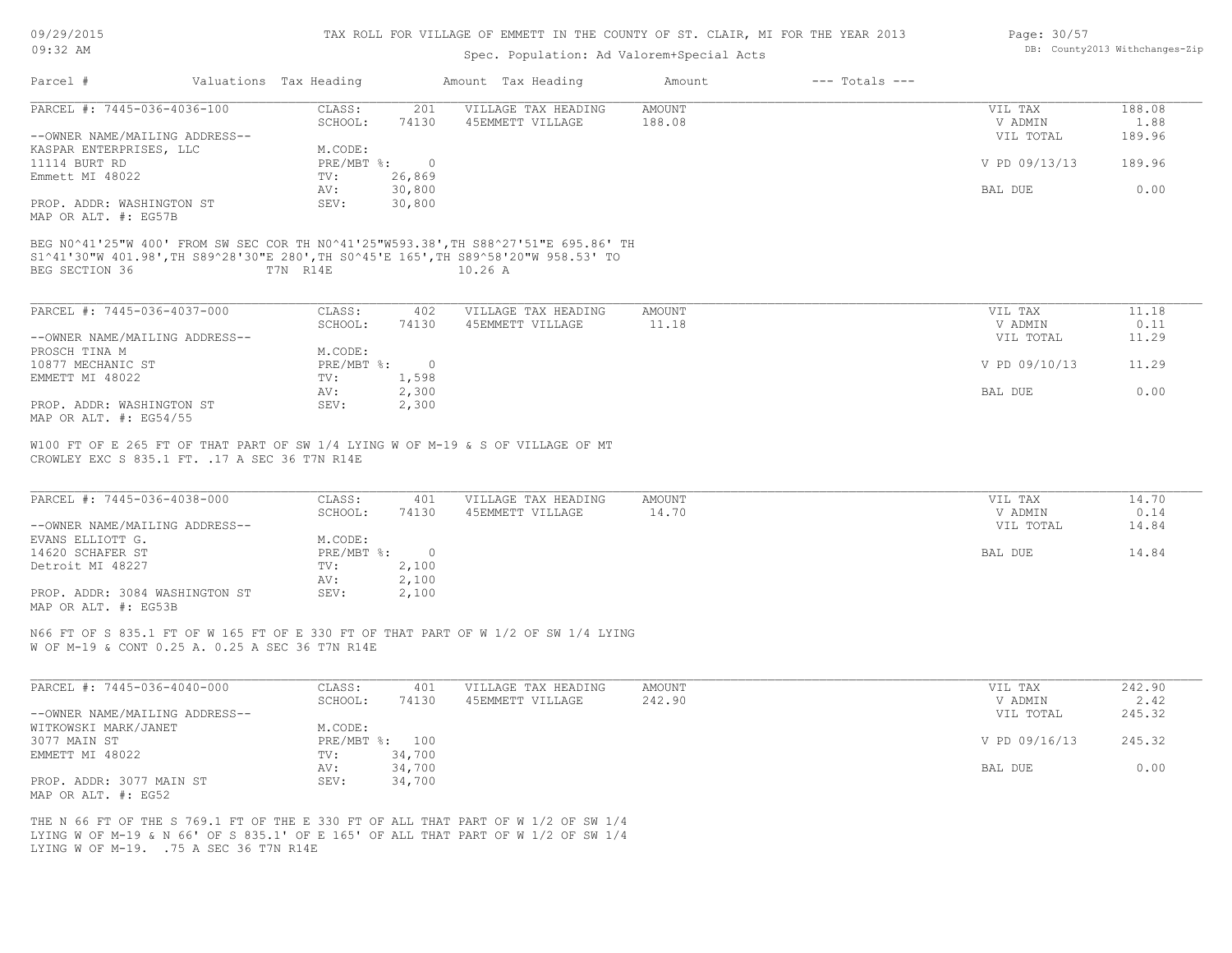| 09/29/2015 |  |
|------------|--|
| $09:32$ AM |  |

# Spec. Population: Ad Valorem+Special Acts

| Page: 31/57 |                                |
|-------------|--------------------------------|
|             | DB: County2013 Withchanges-Zip |

| Parcel #                                        | Valuations Tax Heading |                  | Amount Tax Heading                                                                                                                                                    | Amount                  | $---$ Totals $---$ |                    |                |
|-------------------------------------------------|------------------------|------------------|-----------------------------------------------------------------------------------------------------------------------------------------------------------------------|-------------------------|--------------------|--------------------|----------------|
| PARCEL #: 7445-036-4041-000                     | CLASS:                 | 401              | VILLAGE TAX HEADING                                                                                                                                                   | <b>AMOUNT</b>           |                    | VIL TAX            | 319.90         |
|                                                 | SCHOOL:                | 74130            | 45EMMETT VILLAGE                                                                                                                                                      | 319.90                  |                    | V ADMIN            | 3.19           |
| --OWNER NAME/MAILING ADDRESS--                  |                        |                  |                                                                                                                                                                       |                         |                    | VIL TOTAL          | 323.09         |
| MCNABB DALE R/AMY A                             | M.CODE:                |                  |                                                                                                                                                                       |                         |                    |                    |                |
| 3069 MAIN ST                                    |                        | PRE/MBT %: 100   |                                                                                                                                                                       |                         |                    | V PD 09/10/13      | 323.09         |
| EMMETT MI 48022                                 | TV:                    | 45,700           |                                                                                                                                                                       |                         |                    |                    |                |
|                                                 | AV:                    | 45,700           |                                                                                                                                                                       |                         |                    | BAL DUE            | 0.00           |
| PROP. ADDR: 3069 MAIN ST<br>MAP OR ALT. #: EG51 | SEV:                   | 45,700           |                                                                                                                                                                       |                         |                    |                    |                |
| 1/4 LYING W OF M-19 1 A SEC 36 T7N R14E         |                        |                  | THE N 132 FT OF THE S 703.1 FT OF THE E 330 FT OF ALL THAT PART OF THE W 1/2 OF SW                                                                                    |                         |                    |                    |                |
| PARCEL #: 7445-036-4042-000                     | CLASS:                 | 401              | VILLAGE TAX HEADING                                                                                                                                                   | <b>AMOUNT</b>           |                    | VIL TAX            | 238.00         |
|                                                 | SCHOOL:                | 74130            | 45EMMETT VILLAGE                                                                                                                                                      | 238.00                  |                    | V ADMIN            | 2.38           |
| --OWNER NAME/MAILING ADDRESS--                  |                        |                  |                                                                                                                                                                       |                         |                    | VIL TOTAL          | 240.38         |
| ROSE-WHITE TANIA                                | M.CODE:                |                  |                                                                                                                                                                       |                         |                    |                    |                |
| 3057 MAIN ST                                    |                        | PRE/MBT %: 100   |                                                                                                                                                                       |                         |                    | V PD 08/12/13      | 240.38         |
| EMMETT MI 48022                                 | TV:                    | 34,000           |                                                                                                                                                                       |                         |                    |                    |                |
|                                                 | AV:                    | 34,000           |                                                                                                                                                                       |                         |                    | BAL DUE            | 0.00           |
| PROP. ADDR: 3057 MAIN ST<br>MAP OR ALT. #: EG50 | SEV:                   | 34,000           |                                                                                                                                                                       |                         |                    |                    |                |
| PARCEL #: 7445-036-4043-000                     | CLASS:<br>SCHOOL:      | 401<br>74130     | VILLAGE TAX HEADING<br>45EMMETT VILLAGE                                                                                                                               | <b>AMOUNT</b><br>148.40 |                    | VIL TAX<br>V ADMIN | 148.40<br>1.48 |
| --OWNER NAME/MAILING ADDRESS--                  |                        |                  |                                                                                                                                                                       |                         |                    | VIL TOTAL          | 149.88         |
| TAYLOR RESA                                     | M.CODE:                |                  |                                                                                                                                                                       |                         |                    |                    |                |
| 3025 MAIN ST                                    |                        | PRE/MBT %: 100   |                                                                                                                                                                       |                         |                    | BAL DUE            | 149.88         |
| EMMETT MI 48022                                 | TV:                    | 21,200           |                                                                                                                                                                       |                         |                    |                    |                |
| PROP. ADDR: 3025 MAIN ST                        | AV:<br>SEV:            | 21,200<br>21,200 |                                                                                                                                                                       |                         |                    |                    |                |
| MAP OR ALT. #: EG49                             |                        |                  |                                                                                                                                                                       |                         |                    |                    |                |
| 1/4 LYING W OF M-19 0.30 A SEC 36 T7N R14E      |                        |                  | THE N 78 FT OF THE S 288.5 FT OF THE E 165 FT OF ALL THAT PART OF THE W 1/2 OF SW                                                                                     |                         |                    |                    |                |
| PARCEL #: 7445-036-4044-000                     | CLASS:                 | 401              | VILLAGE TAX HEADING                                                                                                                                                   | <b>AMOUNT</b>           |                    | VIL TAX            | 7.88           |
|                                                 | SCHOOL:                | 74130            | 45EMMETT VILLAGE                                                                                                                                                      | 7.88                    |                    | V ADMIN            | 0.07           |
| --OWNER NAME/MAILING ADDRESS--                  |                        |                  |                                                                                                                                                                       |                         |                    | VIL TOTAL          | 7.95           |
| MUNEIO MICHAEL/KEVIN                            | M.CODE:                |                  |                                                                                                                                                                       |                         |                    |                    |                |
| 7053 GRATIOT AVE                                | $PRE/MBT$ $\div$       | $\circ$          |                                                                                                                                                                       |                         |                    | V PD 09/16/13      | 7.95           |
| SAINT CLAIR MI 48079                            | TV:                    | 1,126            |                                                                                                                                                                       |                         |                    |                    |                |
|                                                 | AV:                    | 1,200            |                                                                                                                                                                       |                         |                    | BAL DUE            | 0.00           |
| PROP. ADDR: MAIN ST                             | SEV:                   | 1,200            |                                                                                                                                                                       |                         |                    |                    |                |
| MAP OR ALT. #: EG48                             |                        |                  |                                                                                                                                                                       |                         |                    |                    |                |
|                                                 |                        |                  | THE S 210.5' OF E 165' OF ALL THAT PART OF W 1/2 OF SW 1/4 LYING W OF M-19 & EXC<br>THAT PART S & E OF A LINE, BEG S8647'35"W 125' FROM NE COR SECTION 2 T6N R14E, TH |                         |                    |                    |                |

N3050'8"E 253.83' SECTION 36 T7N R14E 0.55 A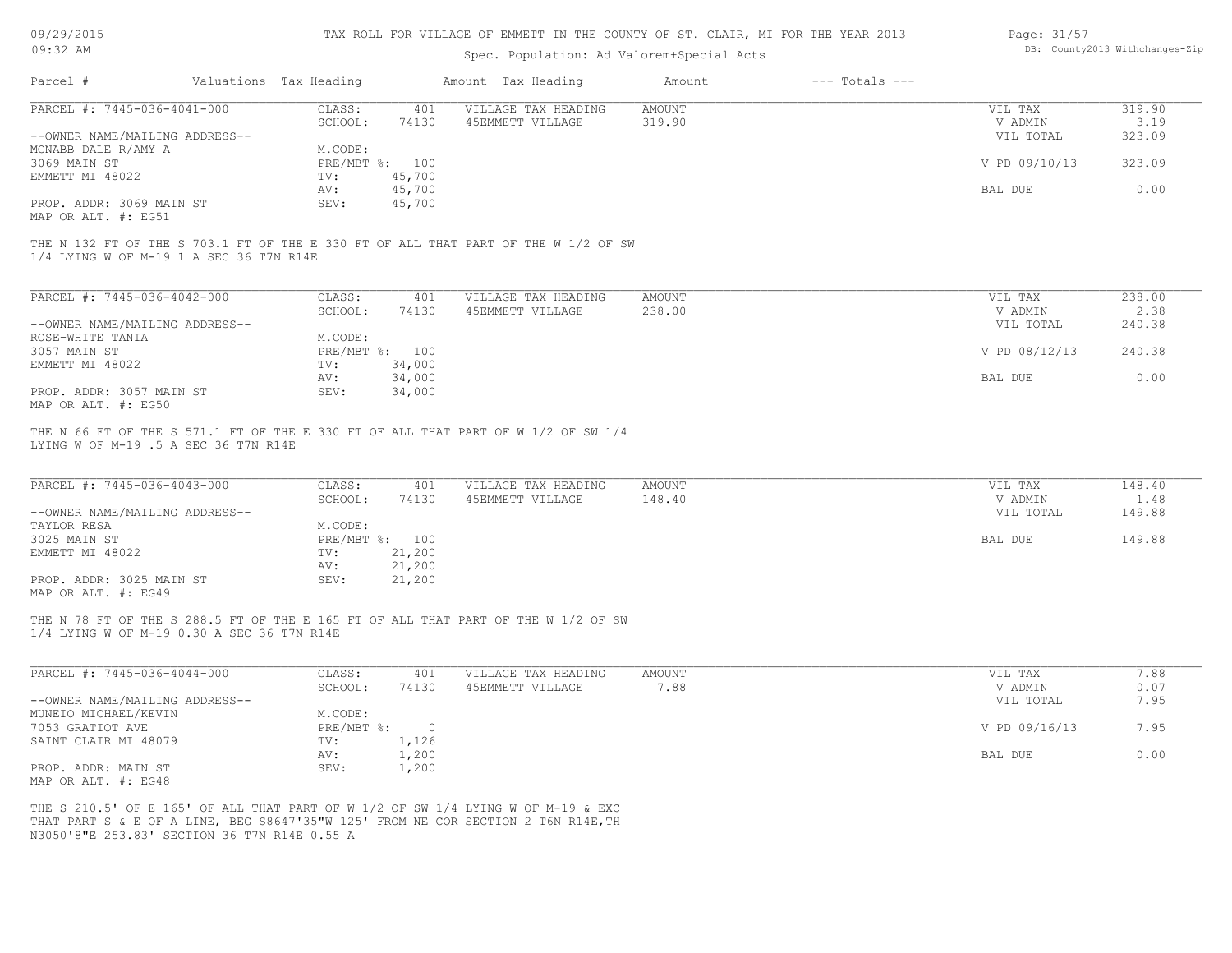## Spec. Population: Ad Valorem+Special Acts

| Page: 32/57 |                                |
|-------------|--------------------------------|
|             | DB: County2013 Withchanges-Zip |

| Parcel #                       | Valuations Tax Heading |        | Amount Tax Heading  | Amount | $---$ Totals $---$ |               |        |
|--------------------------------|------------------------|--------|---------------------|--------|--------------------|---------------|--------|
| PARCEL #: 7445-036-4045-000    | CLASS:                 | 201    | VILLAGE TAX HEADING | AMOUNT |                    | VIL TAX       | 340.20 |
|                                | SCHOOL:                | 74130  | 45EMMETT VILLAGE    | 340.20 |                    | V ADMIN       | 3.40   |
| --OWNER NAME/MAILING ADDRESS-- |                        |        |                     |        |                    | VIL TOTAL     | 343.60 |
| KASPAR ENTERPRISES, LLC        | M.CODE:                |        |                     |        |                    |               |        |
| 11114 BURT RD                  | PRE/MBT %:             |        |                     |        |                    | V PD 09/13/13 | 343.60 |
| Emmett MI 48022                | TV:                    | 48,600 |                     |        |                    |               |        |
|                                | AV:                    | 48,600 |                     |        |                    | BAL DUE       | 0.00   |
| PROP. ADDR: 11114 BURT RD      | SEV:                   | 48,600 |                     |        |                    |               |        |
|                                |                        |        |                     |        |                    |               |        |

MAP OR ALT. #: EG47A

S8958'20"W 558.95' TO BEG SECTION 36 T7N R14E 5.13 A BEG AT SW SEC COR,TH N041'25"W 400',TH N8958'20"E 558.53',TH S045'E 400',TH

| PARCEL #: 7445-036-4045-100    | CLASS:     | 401    | VILLAGE TAX HEADING | AMOUNT | 486.50<br>VIL TAX       |  |
|--------------------------------|------------|--------|---------------------|--------|-------------------------|--|
|                                | SCHOOL:    | 74130  | 45EMMETT VILLAGE    | 486.50 | 4.86<br>V ADMIN         |  |
| --OWNER NAME/MAILING ADDRESS-- |            |        |                     |        | 491.36<br>VIL TOTAL     |  |
| LEENKNEGT MATTHEW/JESSICA      | M.CODE:    |        |                     |        |                         |  |
| 3035 MAIN ST                   | PRE/MBT %: | 100    |                     |        | V PD 07/19/13<br>491.36 |  |
| EMMETT MI 48022                | TV:        | 69,500 |                     |        |                         |  |
|                                | AV:        | 69,500 |                     |        | 0.00<br>BAL DUE         |  |
| PROP. ADDR: 3035 KINNEY RD     | SEV:       | 69,500 |                     |        |                         |  |
| MAP OR ALT. #: EG47D           |            |        |                     |        |                         |  |

N216.6' OF S 505.1' OF E 330' OF SW 1/4 OF SW 1/4 SEC 36 T7N R14E 1.64 A

| PARCEL #: 7445-036-4045-200    | CLASS:     | 201    | VILLAGE TAX HEADING | AMOUNT | VIL TAX       | 105.97 |
|--------------------------------|------------|--------|---------------------|--------|---------------|--------|
|                                | SCHOOL:    | 74130  | 45EMMETT VILLAGE    | 105.97 | V ADMIN       | 1.05   |
| --OWNER NAME/MAILING ADDRESS-- |            |        |                     |        | VIL TOTAL     | 107.02 |
| MUNEIO MICHAEL/KEVIN           | M.CODE:    |        |                     |        |               |        |
| 7053 GRATIOT AVE               | PRE/MBT %: |        |                     |        | V PD 09/16/13 | 107.02 |
| SAINT CLAIR MI 48079           | TV:        | 15,139 |                     |        |               |        |
|                                | AV:        | 18,500 |                     |        | BAL DUE       | 0.00   |
| PROP. ADDR: 11110 BURT RD      | SEV:       | 18,500 |                     |        |               |        |
| MAP OR ALT. #: EG47E           |            |        |                     |        |               |        |

SECTION 36 T7N R14E 0.59 A PLAT,TH S876'E 101.34',TH S2 16'W 255.5',TH N876'W 101.19',TH N214'E 255.5' TO BEG. BEG S8526'E 28.02', S214'W 681.6' & S876'E 28' FROM SE COR LOT 28 MT CROWLEY

| PARCEL #: 7445-036-4045-300    | CLASS:     | 201    | VILLAGE TAX HEADING | AMOUNT | VIL TAX       | 150.01 |
|--------------------------------|------------|--------|---------------------|--------|---------------|--------|
|                                | SCHOOL:    | 74130  | 45EMMETT VILLAGE    | 150.01 | V ADMIN       | 1.50   |
| --OWNER NAME/MAILING ADDRESS-- |            |        |                     |        | VIL TOTAL     | 151.51 |
| MELDRUM TODD/TINA              | M.CODE:    |        |                     |        |               |        |
| 332 STINSON                    | PRE/MBT %: |        |                     |        | V PD 08/06/13 | 151.51 |
| MEMPHIS MI 48041               | TV:        | 21,431 |                     |        |               |        |
|                                | AV:        | 35,100 |                     |        | BAL DUE       | 0.00   |
| PROP. ADDR: 11112 BURT RD      | SEV:       | 35,100 |                     |        |               |        |
| MAP OR ALT. #: EG47F           |            |        |                     |        |               |        |

400',TH S8958'20"W 400' TO BEG SECTION 36 T7N R14E 3.67 A BEG N8958'20"E 558.95' FROM SW SEC COR,TH N045'W 400', TH N8958'20"E 400',TH S045'E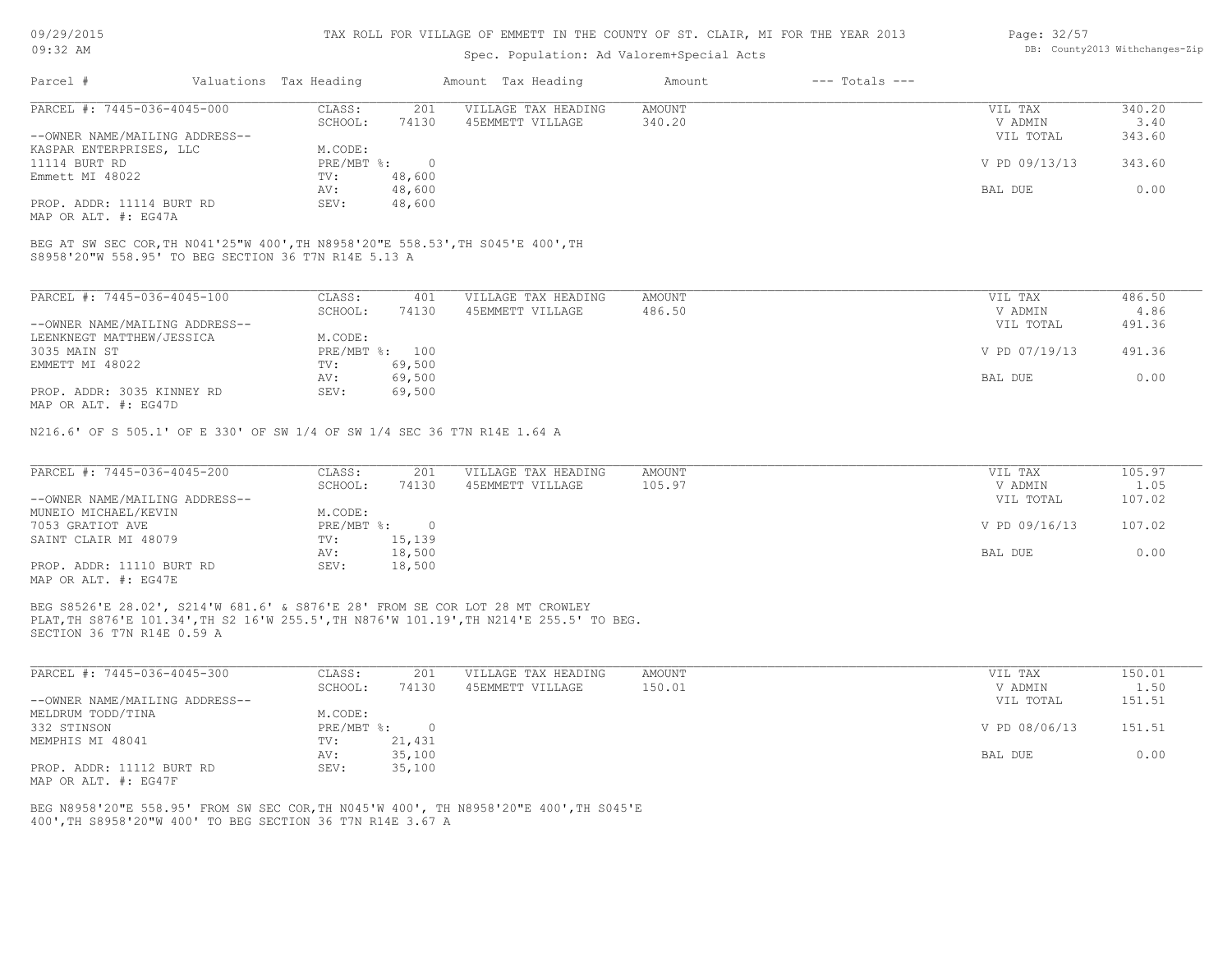# Spec. Population: Ad Valorem+Special Acts

| Page: 33/57 |                                |
|-------------|--------------------------------|
|             | DB: County2013 Withchanges-Zip |

| Parcel #                       | Valuations Tax Heading |        | Amount Tax Heading  | Amount | $---$ Totals $---$ |           |       |
|--------------------------------|------------------------|--------|---------------------|--------|--------------------|-----------|-------|
| PARCEL #: 7445-036-4046-000    | CLASS:                 | 402    | VILLAGE TAX HEADING | AMOUNT |                    | VIL TAX   | 62.88 |
|                                | SCHOOL:                | 74130  | 45EMMETT VILLAGE    | 62.88  |                    | V ADMIN   | 0.62  |
| --OWNER NAME/MAILING ADDRESS-- |                        |        |                     |        |                    | VIL TOTAL | 63.50 |
| ZAWADZKI CARL ET-AL            | M.CODE:                |        |                     |        |                    |           |       |
| 13578 GILBERT RD               | PRE/MBT %:             |        |                     |        |                    | BAL DUE   | 63.50 |
| ALLENTON MI 48002              | TV:                    | 8,983  |                     |        |                    |           |       |
|                                | AV:                    | 16,800 |                     |        |                    |           |       |
| PROP. ADDR: WASHINGTON ST      | SEV:                   | 16,800 |                     |        |                    |           |       |
|                                |                        |        |                     |        |                    |           |       |

MAP OR ALT. #: EG46

OF MT CROWLEY EXC THE S 993 FT THEREOF & CONT 13.5 A. 13.5 A SEC 36 T7N R14E ALL THAT PART OF W 1/2 OF SW 1/4 LYING S OF GTRR R/W & W OF THE PLAT OF THE VILLAGE

| PARCEL #: 7445-217-0001-000    | CLASS:     | 201   | VILLAGE TAX HEADING | AMOUNT | 35.92<br>VIL TAX       |  |
|--------------------------------|------------|-------|---------------------|--------|------------------------|--|
|                                | SCHOOL:    | 74130 | 45EMMETT VILLAGE    | 35.92  | 0.35<br>V ADMIN        |  |
| --OWNER NAME/MAILING ADDRESS-- |            |       |                     |        | 36.27<br>VIL TOTAL     |  |
| BISCOS INN                     | M.CODE:    |       |                     |        |                        |  |
| P.O. BOX 188                   | PRE/MBT %: |       |                     |        | V PD 09/25/13<br>36.27 |  |
| EMMETT MI 48022                | TV:        | 5,132 |                     |        |                        |  |
|                                | AV:        | 5,200 |                     |        | 0.00<br>BAL DUE        |  |
| PROP. ADDR: 3146 MAIN ST       | SEV:       | 5,200 |                     |        |                        |  |
| MAP OR ALT. $\#$ : EG62/64     |            |       |                     |        |                        |  |

LOT 1 DUNEGANS ADDITION TO VILLAGE OF EMMETT

| PARCEL #: 7445-217-0002-001                                        | CLASS:       | 401    | VILLAGE TAX HEADING | AMOUNT | VIL TAX       | 119.00 |
|--------------------------------------------------------------------|--------------|--------|---------------------|--------|---------------|--------|
|                                                                    | SCHOOL:      | 74130  | 45EMMETT VILLAGE    | 119.00 | V ADMIN       | 1.19   |
| --OWNER NAME/MAILING ADDRESS--                                     |              |        |                     |        | VIL TOTAL     | 120.19 |
| BIRKENSHAW ROBERT                                                  | M.CODE:      |        |                     |        |               |        |
| P.O. BOX 188                                                       | $PRE/MBT$ %: |        |                     |        | V PD 09/25/13 | 120.19 |
| EMMETT MI 48022                                                    | TV:          | 17,000 |                     |        |               |        |
|                                                                    | AV:          | 17,000 |                     |        | BAL DUE       | 0.00   |
| PROP. ADDR: 3146 MAIN ST<br>$1.755$ $2.55$ $1.756$ $1.756$ $1.755$ | SEV:         | 17,000 |                     |        |               |        |

MAP OR ALT. #: EG65/69/76A

#### 19-217-0002-000, 19-217-0006-000, 19-217-0012-000; LOT 3, 12 &14 DUNEGANS ADDITION TO VILLAGE OF EMMETT SPLIT ON 11/21/2007 FROM

| PARCEL #: 7445-217-0003-000    | CLASS:     | 201    | VILLAGE TAX HEADING | AMOUNT | 211.05<br>VIL TAX       |
|--------------------------------|------------|--------|---------------------|--------|-------------------------|
|                                | SCHOOL:    | 74130  | 45EMMETT VILLAGE    | 211.05 | 2.11<br>V ADMIN         |
| --OWNER NAME/MAILING ADDRESS-- |            |        |                     |        | 213.16<br>VIL TOTAL     |
| FENECH RICHARD/ELIZABETH       | M.CODE:    |        |                     |        |                         |
| PO BOX 93                      | PRE/MBT %: | 50     |                     |        | 213.16<br>V PD 09/26/13 |
| 3132 MAIN ST                   | TV:        | 30,150 |                     |        |                         |
| EMMETT MI 48022                | AV:        | 48,400 |                     |        | 0.00<br>BAL DUE         |
|                                | SEV:       | 48,400 |                     |        |                         |
| PROP. ADDR: 3132 MAIN ST       |            |        |                     |        |                         |

MAP OR ALT. #: EG66

LOT 4 DUNEGANS ADDITION TO VILLAGE OF EMMETT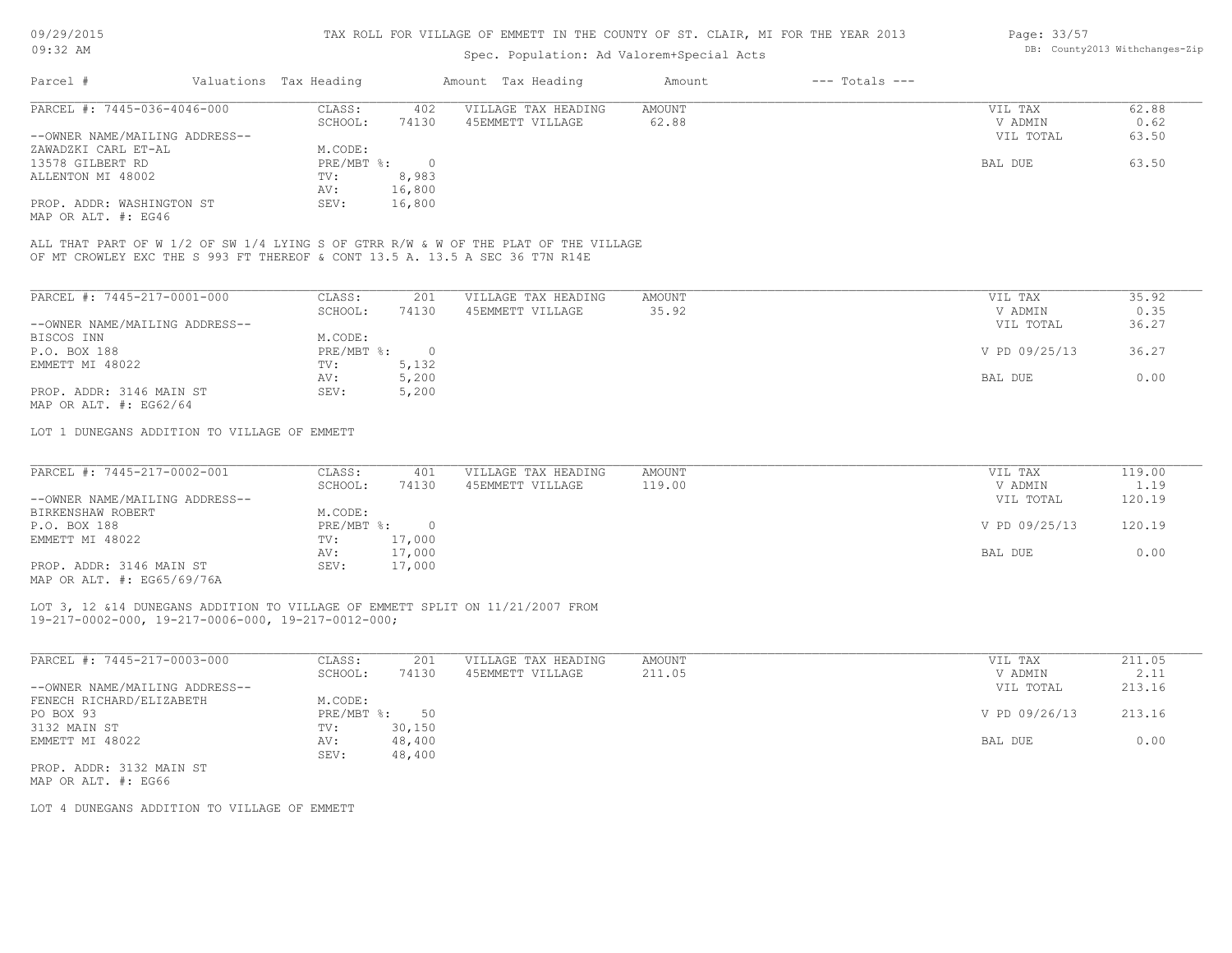# Spec. Population: Ad Valorem+Special Acts

#### Page: 34/57 DB: County2013 Withchanges-Zip

| Parcel #                       | Valuations Tax Heading |       | Amount Tax Heading  | Amount | $---$ Totals $---$ |           |      |
|--------------------------------|------------------------|-------|---------------------|--------|--------------------|-----------|------|
| PARCEL #: 7445-217-0004-000    | CLASS:                 | 705   | VILLAGE TAX HEADING | AMOUNT |                    | VIL TAX   | 0.00 |
|                                | SCHOOL:                | 74130 | 45EMMETT VILLAGE    | 0.00   |                    | V ADMIN   | 0.00 |
| --OWNER NAME/MAILING ADDRESS-- |                        |       |                     |        |                    | VIL TOTAL | 0.00 |
| GLEASON BUTLER MEM HALL        | M.CODE:                |       |                     |        |                    |           |      |
| 3128 MAIN ST                   | $PRE/MBT$ %:           |       |                     |        |                    | BAL DUE   | 0.00 |
| EMMETT MI 48022                | TV:                    |       |                     |        |                    |           |      |
|                                | AV:                    |       |                     |        |                    |           |      |
| PROP. ADDR: 3128 MAIN ST       | SEV:                   |       |                     |        |                    |           |      |
| MAP OR ALT. #: EG67            |                        |       |                     |        |                    |           |      |

LOT 5 DUNEGANS ADDITION TO VILLAGE OF EMMETT

| PARCEL #: 7445-217-0005-000    | CLASS:     | 201    | VILLAGE TAX HEADING | AMOUNT | VIL TAX       | 285.93 |
|--------------------------------|------------|--------|---------------------|--------|---------------|--------|
|                                | SCHOOL:    | 74130  | 45EMMETT VILLAGE    | 285.93 | V ADMIN       | 2.85   |
| --OWNER NAME/MAILING ADDRESS-- |            |        |                     |        | VIL TOTAL     | 288.78 |
| BISCOS INC                     | M.CODE:    |        |                     |        |               |        |
| P.O. BOX 188                   | PRE/MBT %: |        |                     |        | V PD 09/25/13 | 288.78 |
| EMMETT MI 48022                | TV:        | 40,848 |                     |        |               |        |
|                                | AV:        | 82,400 |                     |        | BAL DUE       | 0.00   |
| PROP. ADDR: 3146 MAIN ST       | SEV:       | 82,400 |                     |        |               |        |
|                                |            |        |                     |        |               |        |

MAP OR ALT. #: EG68

LOTS 2, 6 & 7 DUNEGANS ADDITION TO VILLAGE OF EMMETT

| PARCEL #: 7445-217-0007-000      | CLASS:  | 401            | VILLAGE TAX HEADING | AMOUNT | VIL TAX   | 91.70 |
|----------------------------------|---------|----------------|---------------------|--------|-----------|-------|
|                                  | SCHOOL: | 74130          | 45EMMETT VILLAGE    | 91.70  | V ADMIN   | 0.91  |
| --OWNER NAME/MAILING ADDRESS--   |         |                |                     |        | VIL TOTAL | 92.61 |
| GODD TODD HENRY/WILLETT MURIEL M | M.CODE: |                |                     |        |           |       |
| 10821 JOSEPH ST                  |         | PRE/MBT %: 100 |                     |        | BAL DUE   | 92.61 |
| EMMETT MI 48022                  | TV:     | 13,100         |                     |        |           |       |
|                                  | AV:     | 13,100         |                     |        |           |       |
| PROP. ADDR: 10821 JOSEPH ST      | SEV:    | 13,100         |                     |        |           |       |
| MAP OR ALT. #: EG70              |         |                |                     |        |           |       |

LOT 8 DUNEGANS ADDITION TO VILLAGE OF EMMETT

| CLASS:  | 401    | VILLAGE TAX HEADING | AMOUNT | VIL TAX       | 105.00 |
|---------|--------|---------------------|--------|---------------|--------|
| SCHOOL: | 74130  | 45EMMETT VILLAGE    | 105.00 | V ADMIN       | 1.05   |
|         |        |                     |        | VIL TOTAL     | 106.05 |
| M.CODE: |        |                     |        |               |        |
|         |        |                     |        | V PD 09/16/13 | 106.05 |
| TV:     | 15,000 |                     |        |               |        |
| AV:     | 15,000 |                     |        | BAL DUE       | 0.00   |
| SEV:    | 15,000 |                     |        |               |        |
|         |        | PRE/MBT %:          |        |               |        |

MAP OR ALT. #: EG71/72

LOT 9 DUNEGANS ADDITION TO VILLAGE OF EMMETT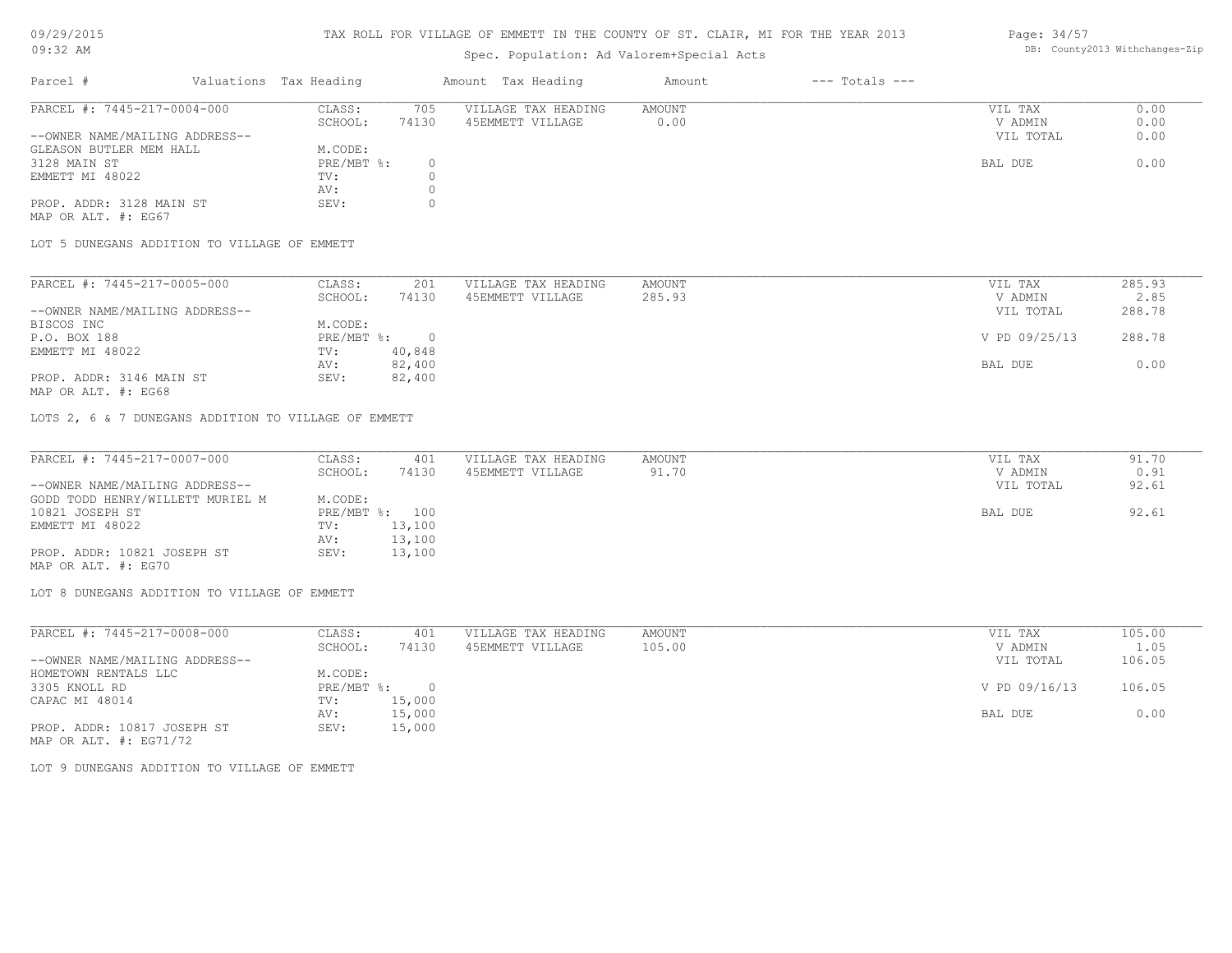# Spec. Population: Ad Valorem+Special Acts

#### Page: 35/57 DB: County2013 Withchanges-Zip

| Parcel #                       | Valuations Tax Heading |        | Amount Tax Heading  | Amount | $---$ Totals $---$ |           |       |
|--------------------------------|------------------------|--------|---------------------|--------|--------------------|-----------|-------|
| PARCEL #: 7445-217-0010-000    | CLASS:                 | 201    | VILLAGE TAX HEADING | AMOUNT |                    | VIL TAX   | 69.62 |
|                                | SCHOOL:                | 74130  | 45EMMETT VILLAGE    | 69.62  |                    | V ADMIN   | 0.69  |
| --OWNER NAME/MAILING ADDRESS-- |                        |        |                     |        |                    | VIL TOTAL | 70.31 |
| GAUTHIER FREDERICK J/MARTHA E  | M.CODE:                |        |                     |        |                    |           |       |
| 6800 BIG HAND RD               | $PRE/MBT$ %:           |        |                     |        |                    | BAL DUE   | 70.31 |
| ST. CLAIR MI 48079             | TV:                    | 9,946  |                     |        |                    |           |       |
|                                | AV:                    | 10,100 |                     |        |                    |           |       |
| PROP. ADDR: JOSEPH ST          | SEV:                   | 10,100 |                     |        |                    |           |       |
| MAP OR ALT. $\#$ : EG73/74     |                        |        |                     |        |                    |           |       |

LOT 11 DUNEGANS ADDITION TO VILLAGE OF EMMETT

| PARCEL #: 7445-217-0011-000    | CLASS:     | 705   | VILLAGE TAX HEADING | AMOUNT | VIL TAX   | 0.00 |
|--------------------------------|------------|-------|---------------------|--------|-----------|------|
|                                | SCHOOL:    | 74130 | 45EMMETT VILLAGE    | 0.00   | V ADMIN   | 0.00 |
| --OWNER NAME/MAILING ADDRESS-- |            |       |                     |        | VIL TOTAL | 0.00 |
| GLEASON BUTLER MEM HALL        | M.CODE:    |       |                     |        |           |      |
| 3128 MAIN ST                   | PRE/MBT %: |       |                     |        | BAL DUE   | 0.00 |
| EMMETT MI 48022                | TV:        |       |                     |        |           |      |
|                                | AV:        |       |                     |        |           |      |
| PROP. ADDR: MECHANIC ST        | SEV:       |       |                     |        |           |      |
| MAP OR ALT. #: EG75            |            |       |                     |        |           |      |

LOT 13 DUNEGANS ADDITION TO VILLAGE OF EMMETT

| PARCEL #: 7445-218-0002-000    | CLASS:     | 702   | VILLAGE TAX HEADING | AMOUNT | VIL TAX   | 0.00 |
|--------------------------------|------------|-------|---------------------|--------|-----------|------|
|                                | SCHOOL:    | 74130 | 45EMMETT VILLAGE    | 0.00   | V ADMIN   | 0.00 |
| --OWNER NAME/MAILING ADDRESS-- |            |       |                     |        | VIL TOTAL | 0.00 |
| M-19 R/W 77023                 | M.CODE:    |       |                     |        |           |      |
| EMMETT MI 48022                | PRE/MBT %: |       |                     |        | BAL DUE   | 0.00 |
|                                | TV:        |       |                     |        |           |      |
| PROP. ADDR: JOSEPH ST          | AV:        |       |                     |        |           |      |
| MAP OR ALT. #: EG59D           | SEV:       |       |                     |        |           |      |

ADDITION THAT PART OF M-19 R/W LYING WITHIN LOTS 15, 18, 19, 22, 23 & 26 DUNEGANS FIRST

| PARCEL #: 7445-538-0001-000    | CLASS:     | 201    | VILLAGE TAX HEADING | AMOUNT | VIL TAX       | 149.10 |
|--------------------------------|------------|--------|---------------------|--------|---------------|--------|
|                                | SCHOOL:    | 74130  | 45EMMETT VILLAGE    | 149.10 | V ADMIN       | 1.49   |
| --OWNER NAME/MAILING ADDRESS-- |            |        |                     |        | VIL TOTAL     | 150.59 |
| WENDLING HELEN M TRUST         | M.CODE:    |        |                     |        |               |        |
| 2775 BRICKER RD                | PRE/MBT %: | $\Box$ |                     |        | V PD 08/06/13 | 150.59 |
| GOODELLS MI 48027              | TV:        | 21,300 |                     |        |               |        |
|                                | AV:        | 21,300 |                     |        | BAL DUE       | 0.00   |
| PROP. ADDR: 3147 MAIN ST       | SEV:       | 21,300 |                     |        |               |        |
| MAP OR ALT. #: EG77            |            |        |                     |        |               |        |

 $\mathcal{L}_\mathcal{L} = \mathcal{L}_\mathcal{L} = \mathcal{L}_\mathcal{L} = \mathcal{L}_\mathcal{L} = \mathcal{L}_\mathcal{L} = \mathcal{L}_\mathcal{L} = \mathcal{L}_\mathcal{L} = \mathcal{L}_\mathcal{L} = \mathcal{L}_\mathcal{L} = \mathcal{L}_\mathcal{L} = \mathcal{L}_\mathcal{L} = \mathcal{L}_\mathcal{L} = \mathcal{L}_\mathcal{L} = \mathcal{L}_\mathcal{L} = \mathcal{L}_\mathcal{L} = \mathcal{L}_\mathcal{L} = \mathcal{L}_\mathcal{L}$ 

N1/2 OF LOT 1 VILLAGE OF MT CROWLEY ALTERATIONS & EXTENSION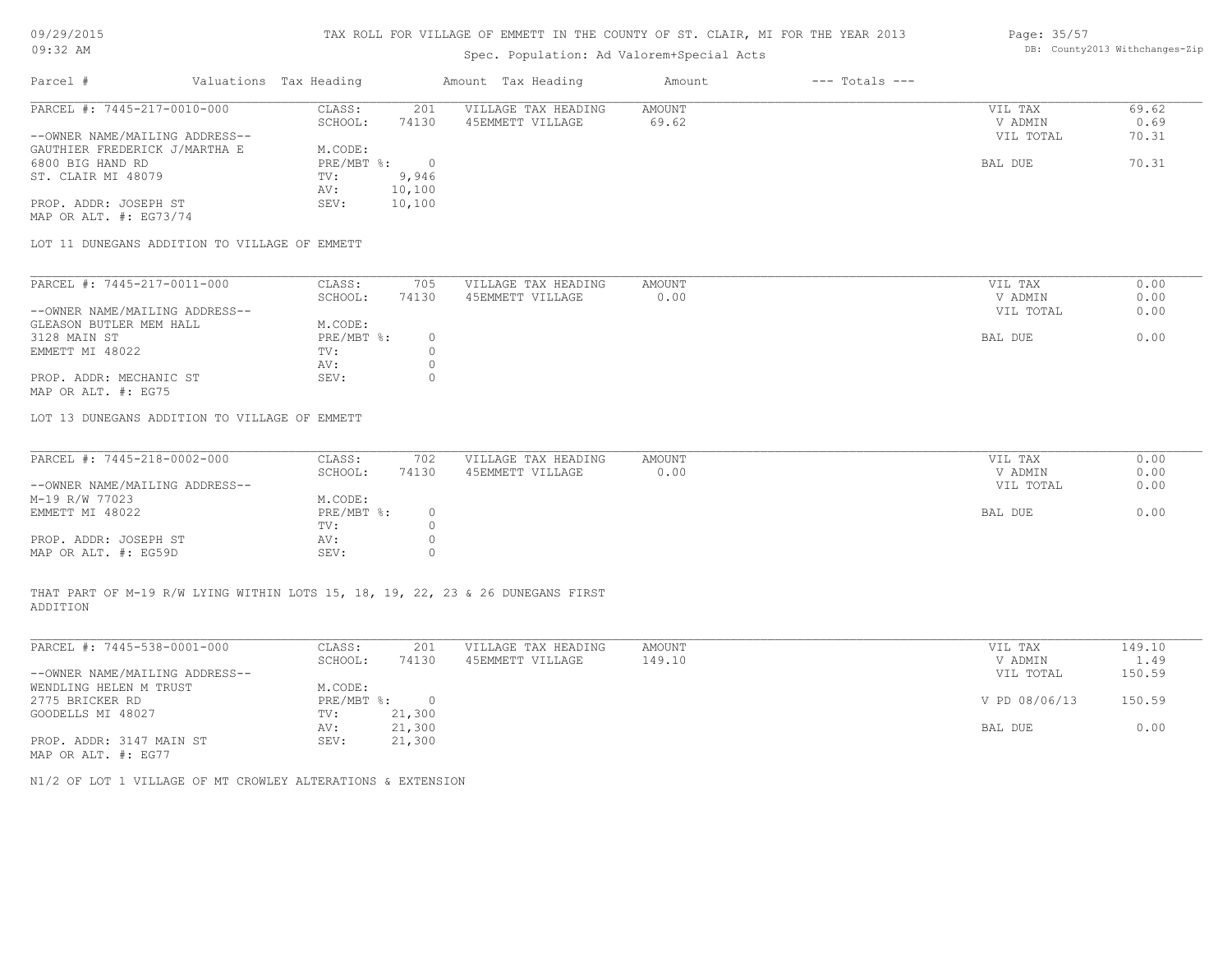| 09/29/2015                                                                                                                        | TAX ROLL FOR VILLAGE OF EMMETT IN THE COUNTY OF ST. CLAIR, MI FOR THE YEAR 2013 |                        |                                |  |                     |        |  |                    | Page: 36/57   |        |  |
|-----------------------------------------------------------------------------------------------------------------------------------|---------------------------------------------------------------------------------|------------------------|--------------------------------|--|---------------------|--------|--|--------------------|---------------|--------|--|
| $09:32$ AM                                                                                                                        |                                                                                 |                        | DB: County2013 Withchanges-Zip |  |                     |        |  |                    |               |        |  |
| Parcel #                                                                                                                          |                                                                                 | Valuations Tax Heading |                                |  | Amount Tax Heading  | Amount |  | $---$ Totals $---$ |               |        |  |
| PARCEL #: 7445-538-0002-000                                                                                                       |                                                                                 | CLASS:                 | 201                            |  | VILLAGE TAX HEADING | AMOUNT |  |                    | VIL TAX       | 234.50 |  |
|                                                                                                                                   |                                                                                 | SCHOOL:                | 74130                          |  | 45EMMETT VILLAGE    | 234.50 |  |                    | V ADMIN       | 2.34   |  |
| --OWNER NAME/MAILING ADDRESS--                                                                                                    |                                                                                 |                        |                                |  |                     |        |  |                    | VIL TOTAL     | 236.84 |  |
| GALAZKA ADRIAN/CHRISTINE                                                                                                          |                                                                                 | M.CODE:                |                                |  |                     |        |  |                    |               |        |  |
| 220 S. MAIN ST                                                                                                                    |                                                                                 | PRE/MBT %:             | $\overline{0}$                 |  |                     |        |  |                    | V PD 08/06/13 | 236.84 |  |
| YALE MI 48097                                                                                                                     |                                                                                 | TV:                    | 33,500                         |  |                     |        |  |                    |               |        |  |
|                                                                                                                                   |                                                                                 | AV:                    | 33,500                         |  |                     |        |  |                    | BAL DUE       | 0.00   |  |
| PROP. ADDR: 3143 MAIN ST<br>MAP OR ALT. #: EG78                                                                                   |                                                                                 | SEV:                   | 33,500                         |  |                     |        |  |                    |               |        |  |
| S1/2 OF LOT 1 VILLAGE OF MT CROWLEY ALTERATIONS & EXTENSION                                                                       |                                                                                 |                        |                                |  |                     |        |  |                    |               |        |  |
| PARCEL #: 7445-538-0004-001                                                                                                       |                                                                                 | CLASS:                 | 201                            |  | VILLAGE TAX HEADING | AMOUNT |  |                    | VIL TAX       | 35.00  |  |
|                                                                                                                                   |                                                                                 | SCHOOL:                | 74130                          |  | 45EMMETT VILLAGE    | 35.00  |  |                    | V ADMIN       | 0.35   |  |
| --OWNER NAME/MAILING ADDRESS--                                                                                                    |                                                                                 |                        |                                |  |                     |        |  |                    | VIL TOTAL     | 35.35  |  |
| HESS RICHARD                                                                                                                      |                                                                                 | M.CODE:                |                                |  |                     |        |  |                    |               |        |  |
| 4196 PINE GROVE ST                                                                                                                |                                                                                 | PRE/MBT %:             | $\overline{0}$                 |  |                     |        |  |                    | V PD 09/09/13 | 35.35  |  |
| Fort Gratiot MI 48059                                                                                                             |                                                                                 | TV:                    | 5,000                          |  |                     |        |  |                    |               |        |  |
|                                                                                                                                   |                                                                                 | AV:                    | 5,000                          |  |                     |        |  |                    | BAL DUE       | 0.00   |  |
| PROP. ADDR: MAIN ST                                                                                                               |                                                                                 | SEV:                   | 5,000                          |  |                     |        |  |                    |               |        |  |
| MAP OR ALT. #: EG79/80                                                                                                            |                                                                                 |                        |                                |  |                     |        |  |                    |               |        |  |
| LOT 2 & N 1/2 OF LOT 3 VILLAGE OF MT CROWLEY ALTERATIONS & EXTENSION SPLIT ON<br>02/01/2008 FROM 19-538-004-000, 19-538-0003-000; |                                                                                 |                        |                                |  |                     |        |  |                    |               |        |  |
| PARCEL #: 7445-538-0005-000                                                                                                       |                                                                                 | CLASS:                 | 201                            |  | VILLAGE TAX HEADING | AMOUNT |  |                    | VIL TAX       | 11.30  |  |
|                                                                                                                                   |                                                                                 | SCHOOL:                | 74130                          |  | 45EMMETT VILLAGE    | 11.30  |  |                    | V ADMIN       | 0.11   |  |
| --OWNER NAME/MAILING ADDRESS--                                                                                                    |                                                                                 |                        |                                |  |                     |        |  |                    | VIL TOTAL     | 11.41  |  |
| HESS RICHARD C                                                                                                                    |                                                                                 | M.CODE:                |                                |  |                     |        |  |                    |               |        |  |
| P.O. BOX 312                                                                                                                      |                                                                                 | PRE/MBT %:             | $\overline{0}$                 |  |                     |        |  |                    | V PD 09/09/13 | 11.41  |  |
| EMMETT MI 48022                                                                                                                   |                                                                                 | TV:                    | 1,615                          |  |                     |        |  |                    |               |        |  |
|                                                                                                                                   |                                                                                 | AV:                    | 2,500                          |  |                     |        |  |                    | BAL DUE       | 0.00   |  |
| PROP. ADDR: MAIN ST<br>MAP OR ALT. #: EG81                                                                                        |                                                                                 | SEV:                   | 2,500                          |  |                     |        |  |                    |               |        |  |
| THE N 37 FT OF THE S 60 FT OF THE E 66 FT OF LOT 4 VILLAGE OF MT CROWLEY<br>ALTERATIONS & EXTENSION                               |                                                                                 |                        |                                |  |                     |        |  |                    |               |        |  |

| PARCEL #: 7445-538-0006-000    | CLASS:     | 201      | VILLAGE TAX HEADING | AMOUNT | VIL TAX       | 125.82 |
|--------------------------------|------------|----------|---------------------|--------|---------------|--------|
|                                | SCHOOL:    | 74130    | 45EMMETT VILLAGE    | 125.82 | V ADMIN       | 1.25   |
| --OWNER NAME/MAILING ADDRESS-- |            |          |                     |        | VIL TOTAL     | 127.07 |
| HESS RICHARD C                 | M.CODE:    |          |                     |        |               |        |
| P.O. BOX 312                   | PRE/MBT %: | $\Omega$ |                     |        | V PD 09/09/13 | 127.07 |
| EMMETT MI 48022                | TV:        | 17,975   |                     |        |               |        |
|                                | AV:        | 27,500   |                     |        | BAL DUE       | 0.00   |
| PROP. ADDR: 3137 MAIN ST       | SEV:       | 27,500   |                     |        |               |        |
| MAP OR ALT. #: EG82            |            |          |                     |        |               |        |

CROWLEY ALTERATIONS & EXTENSION S1/2 OF LOT 3 ALSO LOT 4 EXC THE S 60 FT OF THE E 86 FT THEREOF. VILLAGE OF MT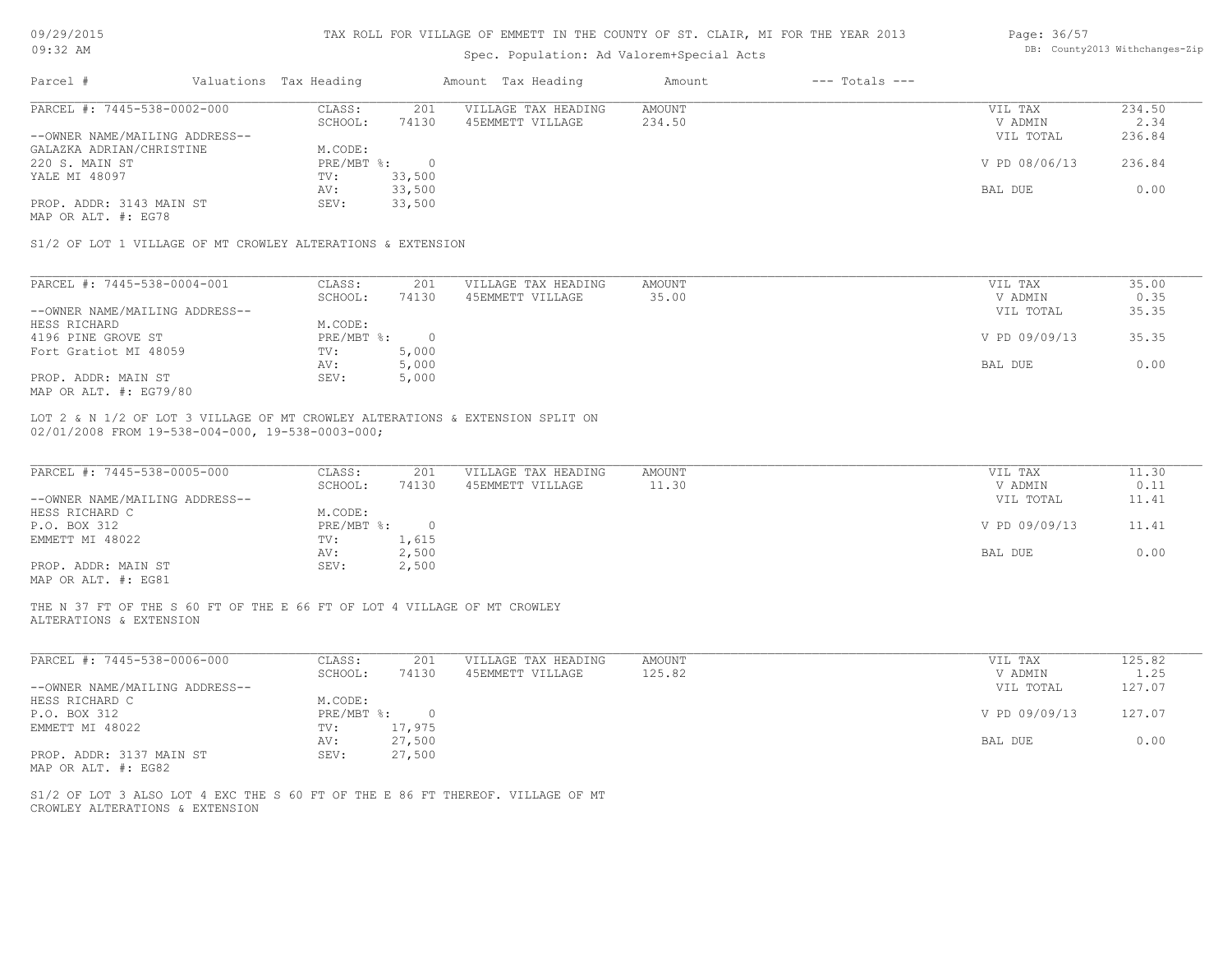| 09/29/2015 |  |
|------------|--|
| $09:32$ AM |  |

# Spec. Population: Ad Valorem+Special Acts

| Page: 37/57 |                                |
|-------------|--------------------------------|
|             | DB: County2013 Withchanges-Zip |

| Parcel #                       | Valuations Tax Heading |           | Amount Tax Heading  | Amount | $---$ Totals $---$ |               |       |
|--------------------------------|------------------------|-----------|---------------------|--------|--------------------|---------------|-------|
| PARCEL #: 7445-538-0007-000    | CLASS:                 | 201       | VILLAGE TAX HEADING | AMOUNT |                    | VIL TAX       | 12.71 |
|                                | SCHOOL:                | 74130     | 45EMMETT VILLAGE    | 12.71  |                    | V ADMIN       | 0.12  |
| --OWNER NAME/MAILING ADDRESS-- |                        |           |                     |        |                    | VIL TOTAL     | 12.83 |
| HESS RICHARD C                 | M.CODE:                |           |                     |        |                    |               |       |
| P.O. BOX 312                   | $PRE/MBT$ %:           | $\bigcap$ |                     |        |                    | V PD 09/09/13 | 12.83 |
| EMMETT MI 48022                | TV:                    | 1,816     |                     |        |                    |               |       |
|                                | AV:                    | 2,400     |                     |        |                    | BAL DUE       | 0.00  |
| PROP. ADDR: MAIN ST            | SEV:                   | 2,400     |                     |        |                    |               |       |
| MAP OR ALT. #: EG83            |                        |           |                     |        |                    |               |       |

CROWLEY ALTERATIONS & EXTENSION

| PARCEL #: 7445-538-0008-000    | CLASS:     | 703   | VILLAGE TAX HEADING | AMOUNT | VIL TAX   | 0.00 |
|--------------------------------|------------|-------|---------------------|--------|-----------|------|
|                                | SCHOOL:    | 74130 | 45EMMETT VILLAGE    | 0.00   | V ADMIN   | 0.00 |
| --OWNER NAME/MAILING ADDRESS-- |            |       |                     |        | VIL TOTAL | 0.00 |
| VILLAGE OF EMMETT              | M.CODE:    |       |                     |        |           |      |
| 3119 MAIN ST                   | PRE/MBT %: |       |                     |        | BAL DUE   | 0.00 |
| EMMETT MI 48022-4518           | TV:        |       |                     |        |           |      |
|                                | AV:        |       |                     |        |           |      |
| PROP. ADDR: 3119 MAIN ST       | SEV:       |       |                     |        |           |      |
| MAD OD ATH # . PCO 4/05        |            |       |                     |        |           |      |

MAP OR ALT. #: EG84/85

LOT 5 & N 31 FT OF LOT 6 VILLAGE OF MT CROWLEY ALTERATIONS & EXTENSION

| PARCEL #: 7445-538-0009-000    | CLASS:     | 703   | VILLAGE TAX HEADING | AMOUNT | VIL TAX   | 0.00 |
|--------------------------------|------------|-------|---------------------|--------|-----------|------|
|                                | SCHOOL:    | 74130 | 45EMMETT VILLAGE    | 0.00   | V ADMIN   | 0.00 |
| --OWNER NAME/MAILING ADDRESS-- |            |       |                     |        | VIL TOTAL | 0.00 |
| VILLAGE OF EMMETT              | M.CODE:    |       |                     |        |           |      |
| EMMETT MI 48022                | PRE/MBT %: |       |                     |        | BAL DUE   | 0.00 |
|                                | TV:        |       |                     |        |           |      |
| PROP. ADDR: 3099 MAIN ST       | AV:        |       |                     |        |           |      |
| MAP OR ALT. #: EG86            | SEV:       |       |                     |        |           |      |

EXTENSION LOT 6 EXC N 31 FT THEREOF & N 10 FT OF LOT 7 VILLAGE OF MT CROWLEY ALTERATIONS &

| PARCEL #: 7445-538-0010-000    | CLASS:     | 703   | VILLAGE TAX HEADING | AMOUNT | 0.00<br>VIL TAX   |
|--------------------------------|------------|-------|---------------------|--------|-------------------|
|                                | SCHOOL:    | 74130 | 45EMMETT VILLAGE    | 0.00   | 0.00<br>V ADMIN   |
| --OWNER NAME/MAILING ADDRESS-- |            |       |                     |        | 0.00<br>VIL TOTAL |
| VILLAGE OF EMMETT FIRE HALL    | M.CODE:    |       |                     |        |                   |
| 3109 MAIN ST                   | PRE/MBT %: |       |                     |        | BAL DUE<br>0.00   |
| EMMETT MI 48022                | TV:        |       |                     |        |                   |
|                                | AV:        |       |                     |        |                   |
| PROP. ADDR: 3109 MAIN ST       | SEV:       |       |                     |        |                   |
| MAP OR ALT. #: EG87A           |            |       |                     |        |                   |

EXTENSION LOT 7 EXC N 10 FT & N 38.2 FT OF LOT 8 VILLAGE OF MT CROWLEY ALTERATIONS &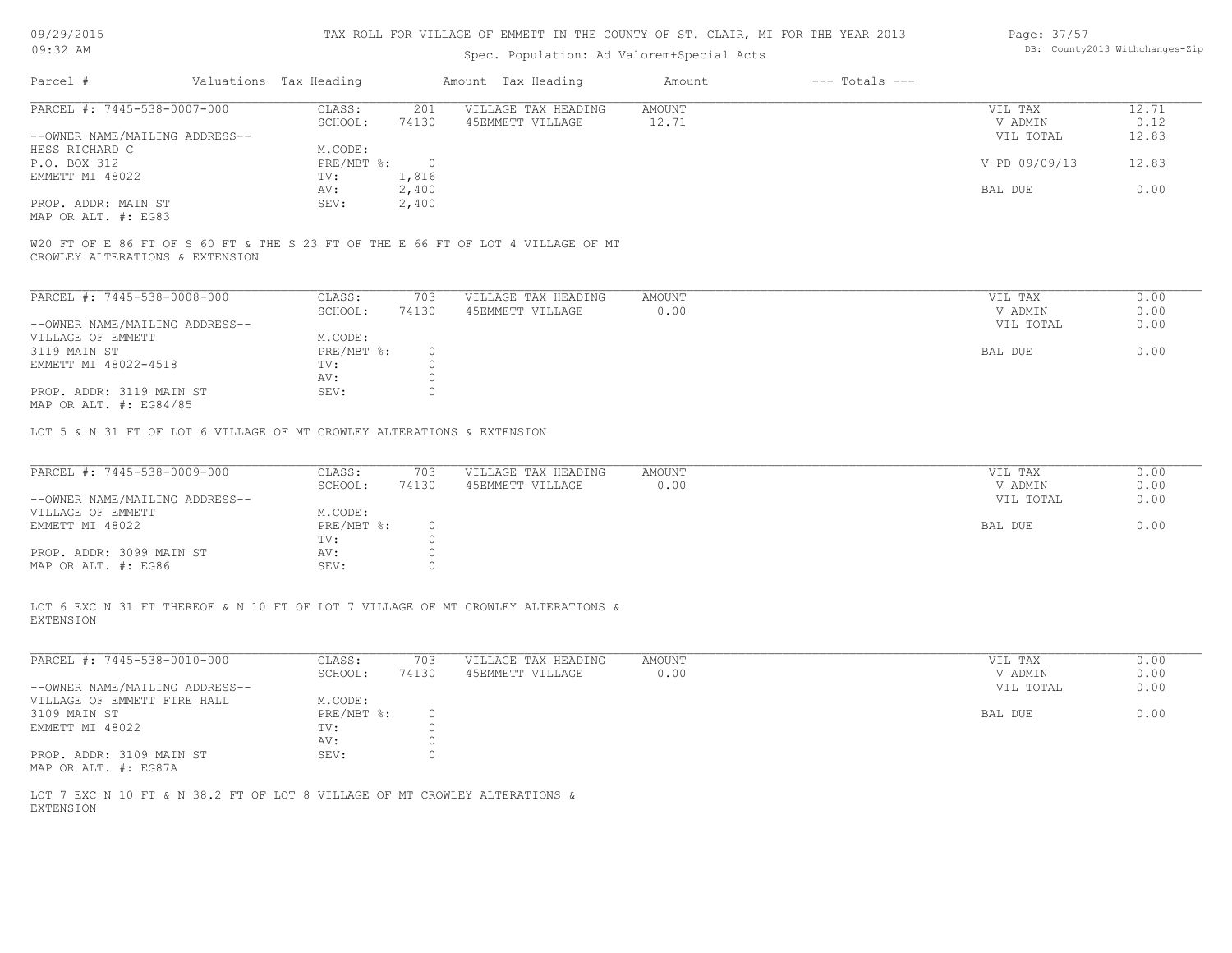## Spec. Population: Ad Valorem+Special Acts

| Page: 38/57 |                                |
|-------------|--------------------------------|
|             | DB: County2013 Withchanges-Zip |

| Parcel #                       | Valuations Tax Heading |        | Amount Tax Heading  | Amount | $---$ Totals $---$ |               |        |
|--------------------------------|------------------------|--------|---------------------|--------|--------------------|---------------|--------|
| PARCEL #: 7445-538-0011-000    | CLASS:                 | 401    | VILLAGE TAX HEADING | AMOUNT |                    | VIL TAX       | 198.80 |
|                                | SCHOOL:                | 74130  | 45EMMETT VILLAGE    | 198.80 |                    | V ADMIN       | 1.98   |
| --OWNER NAME/MAILING ADDRESS-- |                        |        |                     |        |                    | VIL TOTAL     | 200.78 |
| PATTERSON LISA REGINA          | M.CODE:                |        |                     |        |                    |               |        |
| 3093 MAIN ST                   | PRE/MBT %: 100         |        |                     |        |                    | V PD 09/03/13 | 200.78 |
| EMMETT MI 48022                | TV:                    | 28,400 |                     |        |                    |               |        |
|                                | AV:                    | 28,400 |                     |        |                    | BAL DUE       | 0.00   |
| PROP. ADDR: 3093 MAIN ST       | SEV:                   | 28,400 |                     |        |                    |               |        |
| MAP OR ALT. #: EG87B           |                        |        |                     |        |                    |               |        |

SEC 36 LYING W OF M-19 & S OF SAID PLAT, OWNED & OCC AS ONE LOT VILLAGE OF MT LOT 8 EXC N 38.2 FT ALSO N 72.2 FT OF E 165 FT OF THAT PART OF W 1/2 OF SW 1/2 OF

CROWLEY ALTERATIONS & EXTENSION

| PARCEL #: 7445-538-0012-000    | CLASS:       | 401   | VILLAGE TAX HEADING | AMOUNT | VIL TAX       | 14.70 |
|--------------------------------|--------------|-------|---------------------|--------|---------------|-------|
|                                | SCHOOL:      | 74130 | 45EMMETT VILLAGE    | 14.70  | V ADMIN       | 0.14  |
| --OWNER NAME/MAILING ADDRESS-- |              |       |                     |        | VIL TOTAL     | 14.84 |
| PROSCH TINA M                  | M.CODE:      |       |                     |        |               |       |
| 10877 MECHANIC ST              | $PRE/MBT$ %: |       |                     |        | V PD 09/10/13 | 14.84 |
| EMMETT MI 48022                | TV:          | 2,100 |                     |        |               |       |
|                                | AV:          | 2,100 |                     |        | BAL DUE       | 0.00  |
| PROP. ADDR: WASHINGTON ST      | SEV:         | 2,100 |                     |        |               |       |
| MAP OR ALT. #: EG87C           |              |       |                     |        |               |       |

LOT 9 VILLAGE OF MT CROWLEY ALTERATIONS & EXTENSION

| PARCEL #: 7445-538-0013-000    | CLASS:  | 401            | VILLAGE TAX HEADING | AMOUNT | VIL TAX       | 364.00 |
|--------------------------------|---------|----------------|---------------------|--------|---------------|--------|
|                                | SCHOOL: | 74130          | 45EMMETT VILLAGE    | 364.00 | V ADMIN       | 3.64   |
| --OWNER NAME/MAILING ADDRESS-- |         |                |                     |        | VIL TOTAL     | 367.64 |
| PROSCH TINA M                  | M.CODE: |                |                     |        |               |        |
| 10877 MECHANIC ST              |         | PRE/MBT %: 100 |                     |        | V PD 09/10/13 | 367.64 |
| EMMETT MI 48022                | TV:     | 52,000         |                     |        |               |        |
|                                | AV:     | 52,000         |                     |        | BAL DUE       | 0.00   |
| PROP. ADDR: 10877 MECHANIC ST  | SEV:    | 52,000         |                     |        |               |        |

MAP OR ALT. #: EG88

LOTS 10, 11 & 12 VILLAGE OF MT CROWLEY ALTERATIONS & EXTENSION

| PARCEL #: 7445-538-0014-000    | CLASS:       | 401    | VILLAGE TAX HEADING | AMOUNT | VIL TAX       | 171.50 |
|--------------------------------|--------------|--------|---------------------|--------|---------------|--------|
|                                | SCHOOL:      | 74130  | 45EMMETT VILLAGE    | 171.50 | V ADMIN       | 1.71   |
| --OWNER NAME/MAILING ADDRESS-- |              |        |                     |        | VIL TOTAL     | 173.21 |
| HORON RICHARD L/MONIQUE        | M.CODE:      |        |                     |        |               |        |
| 10876 MECHANIC ST              | $PRE/MBT$ %: | 100    |                     |        | V PD 09/10/13 | 173.21 |
| EMMETT MI 48022                | TV:          | 24,500 |                     |        |               |        |
|                                | AV:          | 24,500 |                     |        | BAL DUE       | 0.00   |
| PROP. ADDR: 10876 MECHANIC ST  | SEV:         | 24,500 |                     |        |               |        |
|                                |              |        |                     |        |               |        |

MAP OR ALT. #: EG89

LOTS 13, 14 & 15 VILLAGE OF MT CROWLEY ALTERATIONS & EXTENSION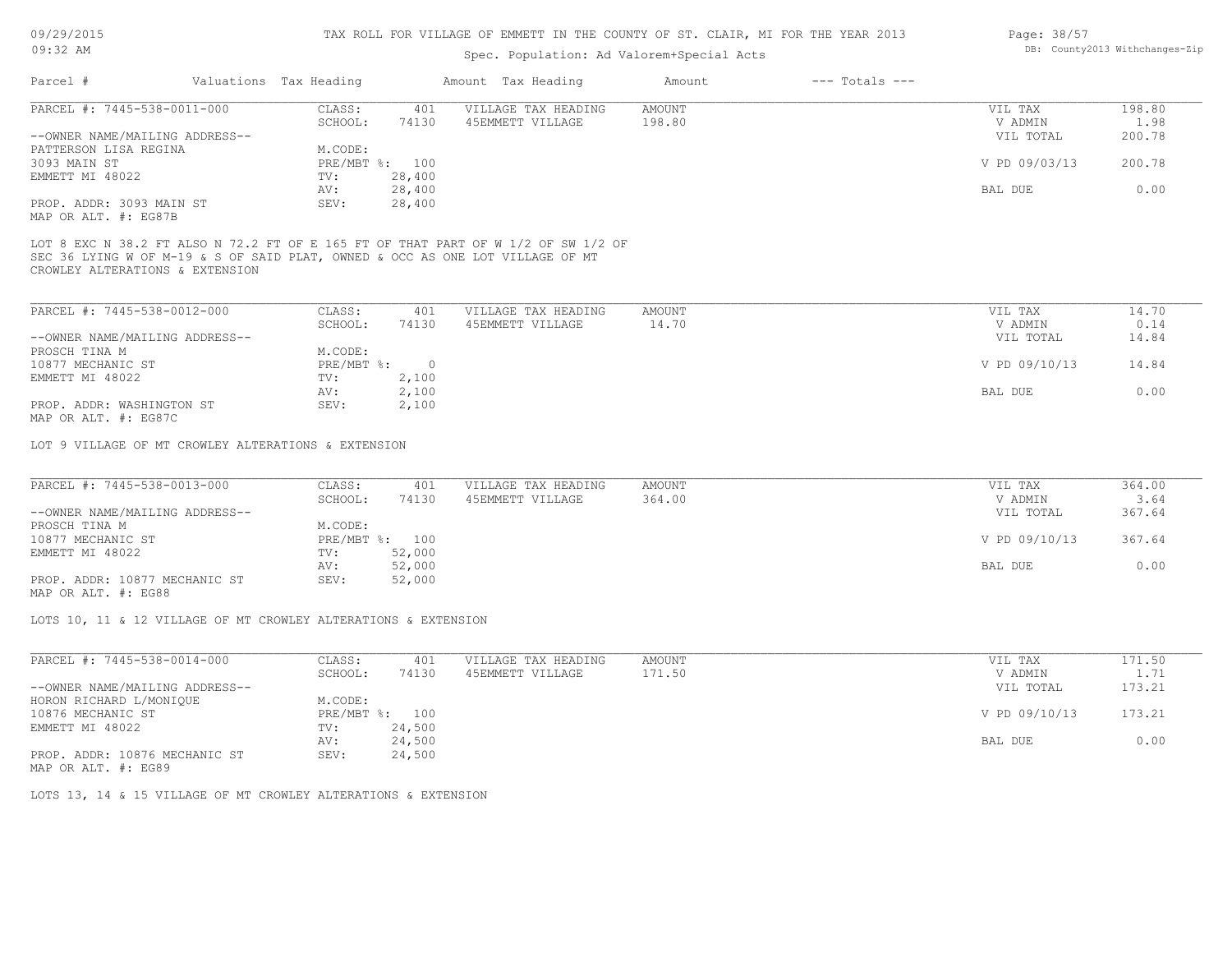# Spec. Population: Ad Valorem+Special Acts

| Page: 39/57 |                                |
|-------------|--------------------------------|
|             | DB: County2013 Withchanges-Zip |

| Parcel #                        | Valuations Tax Heading |       | Amount Tax Heading  | Amount            | $---$ Totals $---$ |           |      |
|---------------------------------|------------------------|-------|---------------------|-------------------|--------------------|-----------|------|
| PARCEL #: 7445-538-0015-000     | CLASS:                 | 705   | VILLAGE TAX HEADING | AMOUNT<br>VIL TAX |                    | 0.00      |      |
|                                 | SCHOOL:                | 74130 | 45EMMETT VILLAGE    | 0.00              |                    | V ADMIN   | 0.00 |
| --OWNER NAME/MAILING ADDRESS--  |                        |       |                     |                   |                    | VIL TOTAL | 0.00 |
| FRONTIER                        | M.CODE:                |       |                     |                   |                    |           |      |
| PROPERTYU TAX DEPARTMENT-NCA    | PRE/MBT %:             |       |                     |                   |                    | BAL DUE   | 0.00 |
| 805 CENTROL EXPY.SOUTH, STE.150 | TV:                    |       |                     |                   |                    |           |      |
| Allen TX 75013-8097             | AV:                    |       |                     |                   |                    |           |      |
|                                 | SEV:                   |       |                     |                   |                    |           |      |
| PROP. ADDR: 3147 WASHINGTON ST  |                        |       |                     |                   |                    |           |      |

MAP OR ALT. #: EG90

LOTS 16 & 17 VILLAGE OF MT CROWLEY ALTERATIONS & EXTENSION

| PARCEL #: 7445-538-0016-000    | CLASS:     | 401      | VILLAGE TAX HEADING | AMOUNT | VIL TAX       | 10.22 |
|--------------------------------|------------|----------|---------------------|--------|---------------|-------|
|                                | SCHOOL:    | 74130    | 45EMMETT VILLAGE    | 10.22  | V ADMIN       | 0.10  |
| --OWNER NAME/MAILING ADDRESS-- |            |          |                     |        | VIL TOTAL     | 10.32 |
| WENDLING HELEN M TRUST         | M.CODE:    |          |                     |        |               |       |
| 2775 BRICKER                   | PRE/MBT %: | $\Omega$ |                     |        | V PD 08/06/13 | 10.32 |
| GOODELLS MI 48027              | TV:        | 1,461    |                     |        |               |       |
|                                | AV:        | 4,900    |                     |        | BAL DUE       | 0.00  |
| PROP. ADDR: JOSEPH ST          | SEV:       | 4,900    |                     |        |               |       |

MAP OR ALT. #: EG91

LOT 18 VILLAGE OF MT CROWLEY ALTERATIONS & EXTENSION

| PARCEL #: 7445-538-0017-000    | CLASS:     | 401   | VILLAGE TAX HEADING | AMOUNT | VIL TAX   | 17.50 |
|--------------------------------|------------|-------|---------------------|--------|-----------|-------|
|                                | SCHOOL:    | 74130 | 45EMMETT VILLAGE    | 17.50  | V ADMIN   | 0.17  |
| --OWNER NAME/MAILING ADDRESS-- |            |       |                     |        | VIL TOTAL | 17.67 |
| MCKAY GARY & APRIL             | M.CODE:    |       |                     |        |           |       |
| P.O. BOX 124                   | PRE/MBT %: |       |                     |        | BAL DUE   | 17.67 |
| EMMETT MI 48022                | TV:        | 2,500 |                     |        |           |       |
|                                | AV:        | 2,500 |                     |        |           |       |
| PROP. ADDR: JOSEPH ST          | SEV:       | 2,500 |                     |        |           |       |
| MAP OR ALT. #: EG92            |            |       |                     |        |           |       |

LOT 19 VILLAGE OF MT CROWLEY ALTERATIONS & EXTENSION

| PARCEL #: 7445-538-0018-001      | CLASS:  | 401            | VILLAGE TAX HEADING | AMOUNT | VIL TAX   | 111.81 |
|----------------------------------|---------|----------------|---------------------|--------|-----------|--------|
|                                  | SCHOOL: | 74130          | 45EMMETT VILLAGE    | 111.81 | V ADMIN   | 1.11   |
| --OWNER NAME/MAILING ADDRESS--   |         |                |                     |        | VIL TOTAL | 112.92 |
| MCKAY GARY & APRIL               | M.CODE: |                |                     |        |           |        |
| PO BOX 124                       |         | PRE/MBT %: 100 |                     |        | BAL DUE   | 112.92 |
| EMMETT MI 48022                  | TV:     | 15,974         |                     |        |           |        |
|                                  | AV:     | 16,200         |                     |        |           |        |
| PROP. ADDR: 3137 WASHINGTON ST   | SEV:    | 16,200         |                     |        |           |        |
| MAP OR ALT. $\#$ : EG93A/B/C/D/E |         |                |                     |        |           |        |

11/08/2007 FROM 19-538-0018-000, 19-538-0019-000, 19-538-0020-000; LOTS 20, 21, 22 & 23 VILLAGE OF MT CROWLEY ALTERATIONS & EXTENSION SPLIT ON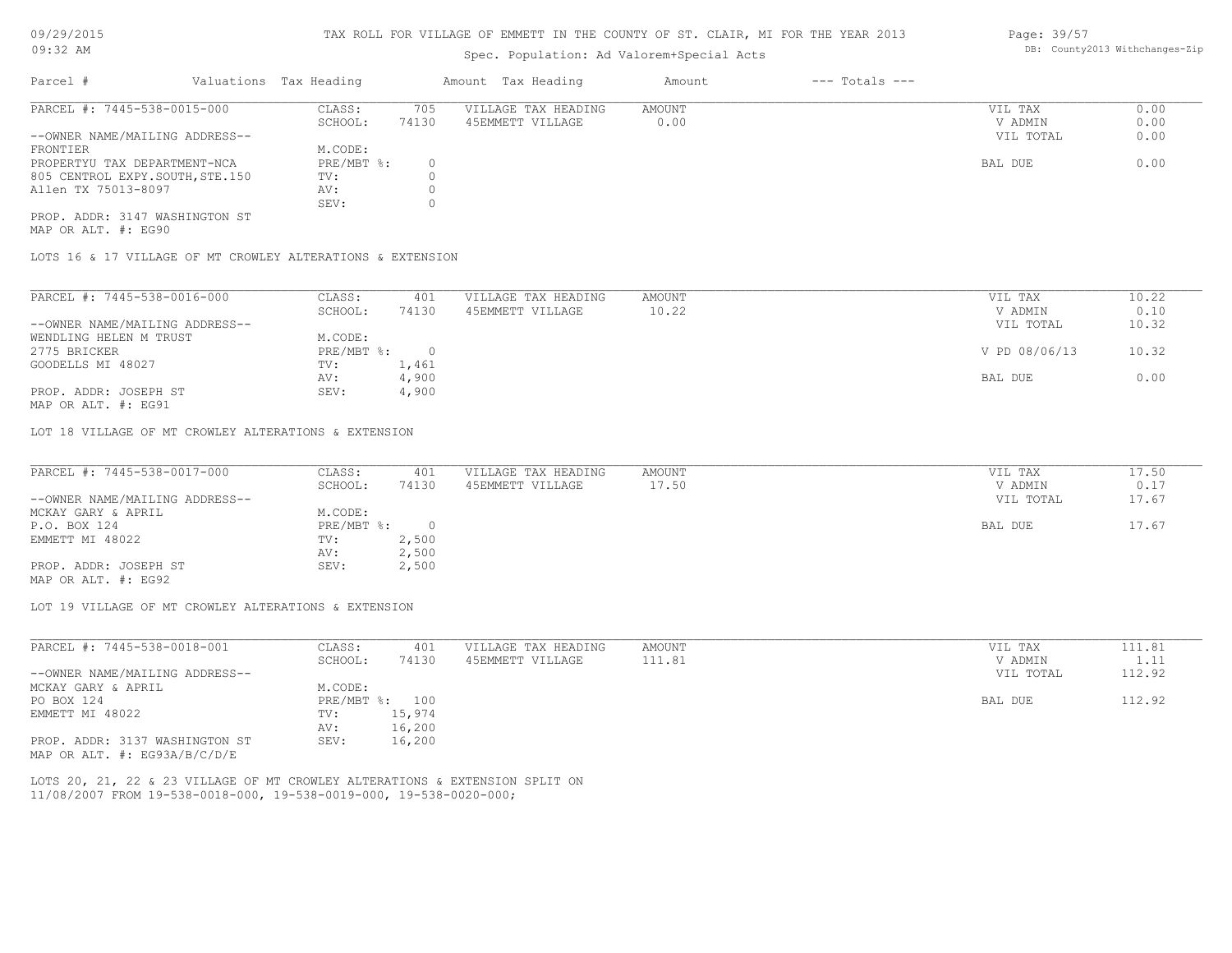| 09/29/2015                                                                                                                           |  |                        |                          |                                           |                                         |                    | TAX ROLL FOR VILLAGE OF EMMETT IN THE COUNTY OF ST. CLAIR, MI FOR THE YEAR 2013 | Page: 40/57        |                   |
|--------------------------------------------------------------------------------------------------------------------------------------|--|------------------------|--------------------------|-------------------------------------------|-----------------------------------------|--------------------|---------------------------------------------------------------------------------|--------------------|-------------------|
| $09:32$ AM                                                                                                                           |  |                        |                          | Spec. Population: Ad Valorem+Special Acts | DB: County2013 Withchanges-Zip          |                    |                                                                                 |                    |                   |
| Parcel #                                                                                                                             |  | Valuations Tax Heading |                          |                                           | Amount Tax Heading                      | Amount             | $---$ Totals $---$                                                              |                    |                   |
| PARCEL #: 7445-538-0021-000                                                                                                          |  | CLASS:                 | 401                      |                                           | VILLAGE TAX HEADING                     | AMOUNT             |                                                                                 | VIL TAX            | 16.80             |
|                                                                                                                                      |  | SCHOOL:                | 74130                    |                                           | 45EMMETT VILLAGE                        | 16.80              |                                                                                 | V ADMIN            | 0.16              |
| --OWNER NAME/MAILING ADDRESS--                                                                                                       |  |                        |                          |                                           |                                         |                    |                                                                                 | VIL TOTAL          | 16.96             |
| MILLER THOMAS A.                                                                                                                     |  | M.CODE:                |                          |                                           |                                         |                    |                                                                                 |                    |                   |
| 11736 LABS RD                                                                                                                        |  | $PRE/MBT$ $\div$       | $\overline{0}$           |                                           |                                         |                    |                                                                                 | BAL DUE            | 16.96             |
| Memphis MI 48041                                                                                                                     |  | TV:                    | 2,400                    |                                           |                                         |                    |                                                                                 |                    |                   |
| PROP. ADDR: WASHINGTON ST                                                                                                            |  | AV:<br>SEV:            | 2,400<br>2,400           |                                           |                                         |                    |                                                                                 |                    |                   |
| MAP OR ALT. #: EG93F                                                                                                                 |  |                        |                          |                                           |                                         |                    |                                                                                 |                    |                   |
| LOT 24 VILLAGE OF MT CROWLEY ALTERATIONS & EXTENSION                                                                                 |  |                        |                          |                                           |                                         |                    |                                                                                 |                    |                   |
|                                                                                                                                      |  |                        |                          |                                           |                                         |                    |                                                                                 |                    |                   |
| PARCEL #: 7445-538-0022-001                                                                                                          |  | CLASS:                 | 401                      |                                           | VILLAGE TAX HEADING                     | AMOUNT             |                                                                                 | VIL TAX            | 220.82            |
|                                                                                                                                      |  | SCHOOL:                | 74130                    |                                           | 45EMMETT VILLAGE                        | 220.82             |                                                                                 | V ADMIN            | 2.20              |
| --OWNER NAME/MAILING ADDRESS--                                                                                                       |  |                        |                          |                                           |                                         |                    |                                                                                 | VIL TOTAL          | 223.02            |
| PRATT ROBERT/KATHLEEN                                                                                                                |  | M.CODE:                |                          |                                           |                                         |                    |                                                                                 |                    | 223.02            |
| 3119 WASHINGTON ST<br>EMMETT MI 48022                                                                                                |  | TV:                    | PRE/MBT %: 100<br>31,546 |                                           |                                         |                    |                                                                                 | V PD 09/10/13      |                   |
|                                                                                                                                      |  | AV:                    | 40,400                   |                                           |                                         |                    |                                                                                 | BAL DUE            | 0.00              |
| PROP. ADDR: 3119 WASHINGTON ST                                                                                                       |  | SEV:                   | 40,400                   |                                           |                                         |                    |                                                                                 |                    |                   |
| MAP OR ALT. #: EG94/95                                                                                                               |  |                        |                          |                                           |                                         |                    |                                                                                 |                    |                   |
| LOTS 25,26, 27 & 28 VILLAGE OF MT CROWLEY ALTERATIONS & EXTENSION SPLIT ON<br>02/01/2008 FROM 19-538-0022-000, 19-538-0023-000;      |  |                        |                          |                                           |                                         |                    |                                                                                 |                    |                   |
|                                                                                                                                      |  |                        |                          |                                           |                                         |                    |                                                                                 |                    |                   |
| PARCEL #: 7445-864-0001-001                                                                                                          |  | CLASS:                 | 401                      |                                           | VILLAGE TAX HEADING                     | AMOUNT             |                                                                                 | VIL TAX            | 243.60            |
|                                                                                                                                      |  | SCHOOL:                | 74130                    |                                           | 45EMMETT VILLAGE                        | 243.60             |                                                                                 | V ADMIN            | 2.43              |
| --OWNER NAME/MAILING ADDRESS--                                                                                                       |  |                        |                          |                                           |                                         |                    |                                                                                 | VIL TOTAL          | 246.03            |
| KOROTKO MATTHEW/JOAN                                                                                                                 |  | M.CODE:                |                          |                                           |                                         |                    |                                                                                 |                    |                   |
| 3207 MAIN ST                                                                                                                         |  |                        | PRE/MBT %: 100           |                                           |                                         |                    |                                                                                 | V PD 07/19/13      | 246.03            |
| EMMETT MI 48022                                                                                                                      |  | TV:                    | 34,800                   |                                           |                                         |                    |                                                                                 |                    |                   |
|                                                                                                                                      |  | AV:                    | 34,800                   |                                           |                                         |                    |                                                                                 | BAL DUE            | 0.00              |
| PROP. ADDR: 3207 MAIN ST<br>MAP OR ALT. #:                                                                                           |  | SEV:                   | 34,800                   |                                           |                                         |                    |                                                                                 |                    |                   |
| LOTS 1, 2, 11 & 12 WATTERS CHILLSONS ADDITION TO THE VILLAGE OF EMMETT SPLIT ON<br>02/01/2007 FROM 19-864-0001-000, 19-864-0005-000; |  |                        |                          |                                           |                                         |                    |                                                                                 |                    |                   |
|                                                                                                                                      |  |                        |                          |                                           |                                         |                    |                                                                                 |                    |                   |
| PARCEL #: 7445-864-0003-000                                                                                                          |  | CLASS:<br>SCHOOL:      | 201<br>74130             |                                           | VILLAGE TAX HEADING<br>45EMMETT VILLAGE | AMOUNT<br>1,234.54 |                                                                                 | VIL TAX<br>V ADMIN | 1,234.54<br>12.34 |

| --OWNER NAME/MAILING ADDRESS-- |                 | VIL TOTAL              | 1,246.88 |
|--------------------------------|-----------------|------------------------|----------|
| CSB BANK                       | M.CODE:         |                        |          |
| 206 S MAIN ST                  | PRE/MBT %: 0    | V PD 08/30/13 1,246.88 |          |
| CAPAC MI 48014                 | TV:<br>176,363  |                        |          |
|                                | 192,700<br>AV:  | BAL DUE                | 0.00     |
| PROP. ADDR: 3177 MAIN ST       | 192,700<br>SEV: |                        |          |

MAP OR ALT. #: EG99

LOTS 3 TO 10 & LOTS 19 TO 24 WATTERS CHILLSONS ADDITION TO VILLAGE OF EMMETT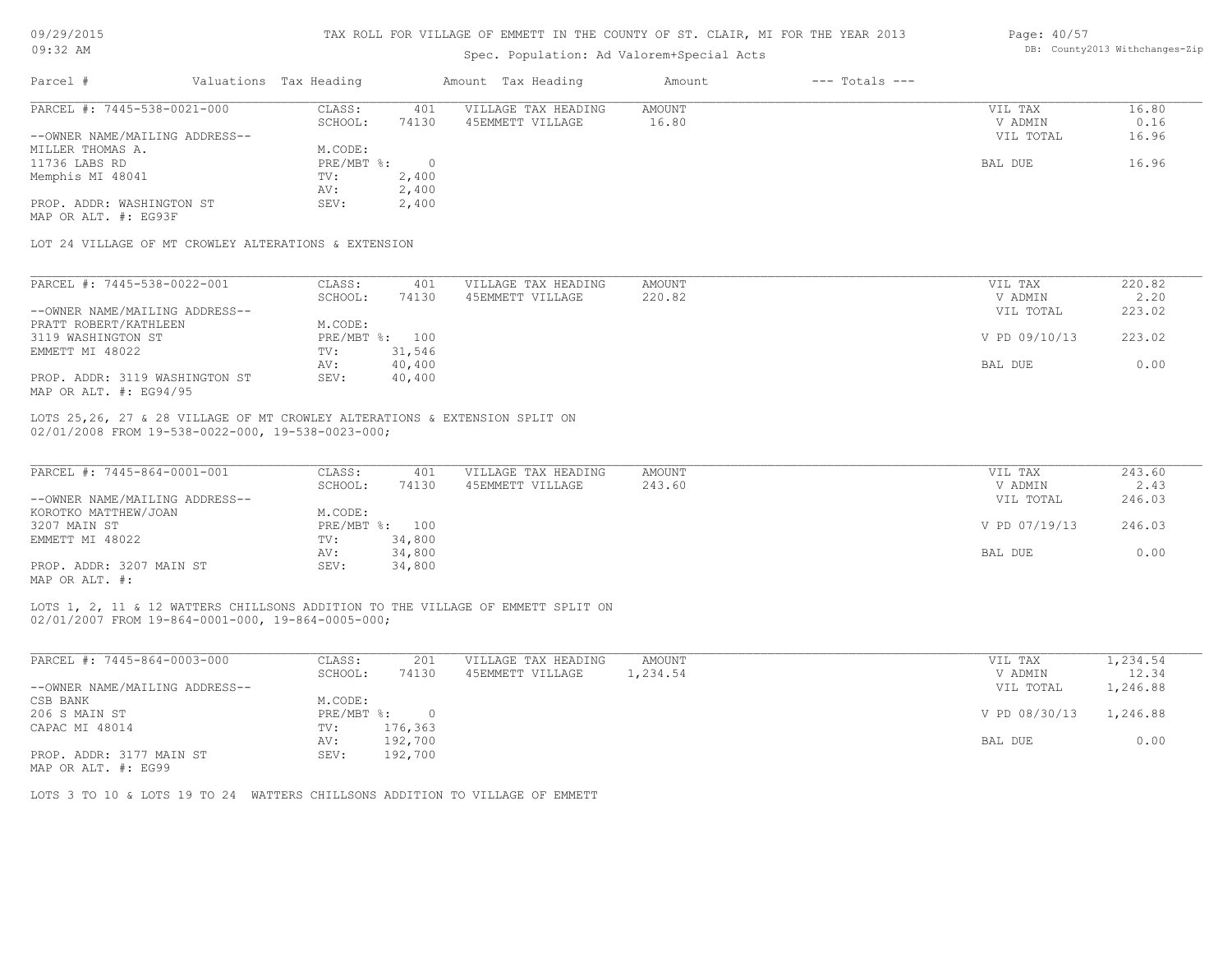| 09/29/2015 |  |
|------------|--|
| $09:32$ AM |  |

# Spec. Population: Ad Valorem+Special Acts

|                                                                                                                                                                     |                        |                |         | ppos. reparation. na varefem bpoetar :                                                                                                                                     |               |                    |               |        |
|---------------------------------------------------------------------------------------------------------------------------------------------------------------------|------------------------|----------------|---------|----------------------------------------------------------------------------------------------------------------------------------------------------------------------------|---------------|--------------------|---------------|--------|
| Parcel #                                                                                                                                                            | Valuations Tax Heading |                |         | Amount Tax Heading                                                                                                                                                         | Amount        | $---$ Totals $---$ |               |        |
| PARCEL #: 7445-864-0006-000                                                                                                                                         |                        | CLASS:         | 401     | VILLAGE TAX HEADING                                                                                                                                                        | <b>AMOUNT</b> |                    | VIL TAX       | 259.70 |
|                                                                                                                                                                     |                        | SCHOOL:        | 74130   | 45EMMETT VILLAGE                                                                                                                                                           | 259.70        |                    | V ADMIN       | 2.59   |
| --OWNER NAME/MAILING ADDRESS--                                                                                                                                      |                        |                |         |                                                                                                                                                                            |               |                    | VIL TOTAL     | 262.29 |
| VERNIER PATRICK/DOROTHY                                                                                                                                             |                        | M.CODE:        |         |                                                                                                                                                                            |               |                    |               |        |
| PO BOX 24                                                                                                                                                           |                        | PRE/MBT %: 100 |         |                                                                                                                                                                            |               |                    | V PD 09/03/13 | 262.29 |
| 10880 PROSPECT ST                                                                                                                                                   |                        | TV:            | 37,100  |                                                                                                                                                                            |               |                    |               |        |
| EMMETT MI 48022                                                                                                                                                     |                        | AV:            | 37,100  |                                                                                                                                                                            |               |                    | BAL DUE       | 0.00   |
|                                                                                                                                                                     |                        | SEV:           | 37,100  |                                                                                                                                                                            |               |                    |               |        |
| PROP. ADDR: 10880 PROSPECT ST                                                                                                                                       |                        |                |         |                                                                                                                                                                            |               |                    |               |        |
| MAP OR ALT. #: EG102                                                                                                                                                |                        |                |         |                                                                                                                                                                            |               |                    |               |        |
|                                                                                                                                                                     |                        |                |         |                                                                                                                                                                            |               |                    |               |        |
| A OWNED AND OCC AS ONE PARCEL                                                                                                                                       |                        |                |         | LOTS 13,14 & 15 WATTERS CHILLSON'S ADDITION & BEG AT NE COR LOT 13, TH W 198', TH<br>N230'E 124.02', TH S8953'23"E 198', TH S230'W 123.64' TO BEG SECTION 36 T7N R14E 0.56 |               |                    |               |        |
| PARCEL #: 7445-864-0007-000                                                                                                                                         |                        | CLASS:         | 401     | VILLAGE TAX HEADING                                                                                                                                                        | <b>AMOUNT</b> |                    | VIL TAX       | 163.80 |
|                                                                                                                                                                     |                        | SCHOOL:        |         |                                                                                                                                                                            | 163.80        |                    |               | 1.63   |
|                                                                                                                                                                     |                        |                | 74130   | 45EMMETT VILLAGE                                                                                                                                                           |               |                    | V ADMIN       |        |
| --OWNER NAME/MAILING ADDRESS--                                                                                                                                      |                        |                |         |                                                                                                                                                                            |               |                    | VIL TOTAL     | 165.43 |
| PIERCE D.R/PATRICK R./CECILA M.WARD                                                                                                                                 |                        | M.CODE:        |         |                                                                                                                                                                            |               |                    |               |        |
| 10895 BRANDON RD                                                                                                                                                    |                        | $PRE/MBT$ %:   | $\circ$ |                                                                                                                                                                            |               |                    | V PD 09/10/13 | 165.43 |
| EMMETT MI 48022                                                                                                                                                     |                        | TV:            | 23,400  |                                                                                                                                                                            |               |                    |               |        |
|                                                                                                                                                                     |                        | AV:            | 23,400  |                                                                                                                                                                            |               |                    | BAL DUE       | 0.00   |
| PROP. ADDR: 10890 PROSPECT ST<br>MAP OR ALT. #: EG103/104                                                                                                           |                        | SEV:           | 23,400  |                                                                                                                                                                            |               |                    |               |        |
| LOTS 16 & 17 & PRT SEC 36 DEXC AS BEG S0*4'13"W 495', S89*19'25"E 99', TH N<br>0*4'13"E 50' & S89*19'25"E 626.03' FROM W 1/4 COR, TH S89*19'25"E 132', TH<br>PARCEL |                        |                |         | S0*19'10"W 238.42', TH N89*16'22"W 132', TH N0*19'19"E 238.30' TO POB SEC 36<br>T7NR14E WATTERS CHILLSONS ADDITION TO VILLAGE OF EMMETT OWNED & OCCUPIED AS ONE            |               |                    |               |        |
| PARCEL #: 7445-864-0007-200                                                                                                                                         |                        | CLASS:         | 401     | VILLAGE TAX HEADING                                                                                                                                                        | <b>AMOUNT</b> |                    | VIL TAX       | 29.88  |
|                                                                                                                                                                     |                        | SCHOOL:        | 74130   | 45EMMETT VILLAGE                                                                                                                                                           | 29.88         |                    | V ADMIN       | 0.29   |
| --OWNER NAME/MAILING ADDRESS--                                                                                                                                      |                        |                |         |                                                                                                                                                                            |               |                    | VIL TOTAL     | 30.17  |
| PIERCE D.R./CECILIA WARD/PAT TRUST                                                                                                                                  |                        | M.CODE:        |         |                                                                                                                                                                            |               |                    |               |        |
| 10895 BRANDON RD                                                                                                                                                    |                        | PRE/MBT %:     | $\circ$ |                                                                                                                                                                            |               |                    | V PD 09/10/13 | 30.17  |
| EMMETT MI 48022                                                                                                                                                     |                        | TV:            | 4,269   |                                                                                                                                                                            |               |                    |               |        |
|                                                                                                                                                                     |                        | AV:            | 7,300   |                                                                                                                                                                            |               |                    | BAL DUE       | 0.00   |
| PROP. ADDR: PROSPECT ST                                                                                                                                             |                        | SEV:           | 7,300   |                                                                                                                                                                            |               |                    |               |        |
|                                                                                                                                                                     |                        |                |         |                                                                                                                                                                            |               |                    |               |        |
| MAP OR ALT. #: EG104                                                                                                                                                |                        |                |         |                                                                                                                                                                            |               |                    |               |        |
| PRT LOTS 18 & 30 & PRT SEC 36 DESC AS BEG S0*4'13"W 495', S89*19'25"E 99',                                                                                          |                        |                |         | NO*4'13"E 50', & S89*19'25"E 456.03' FROM W 1/4 COR, TH S89*19'25"E 170', TH                                                                                               |               |                    |               |        |

Page: 41/57 DB: County2013 Withchanges-Zip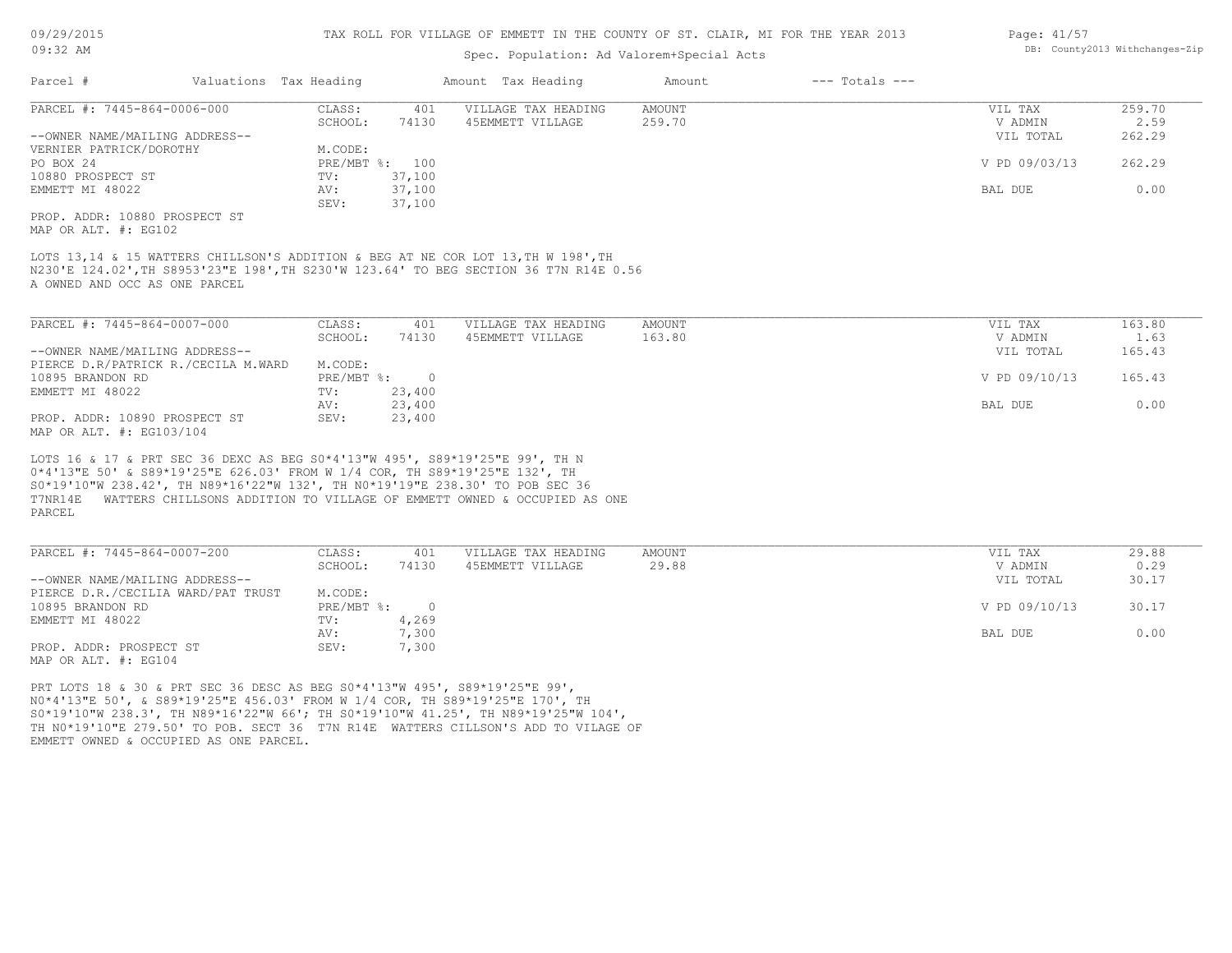# Spec. Population: Ad Valorem+Special Acts

| Page: 42/57 |                                |
|-------------|--------------------------------|
|             | DB: County2013 Withchanges-Zip |

| PARCEL #: 7445-864-0008-000                                                                                              | CLASS:             | 401          | VILLAGE TAX HEADING                                                                                                                                                                                                                                                                                         | AMOUNT                 | VIL TAX                         | 29.84                  |
|--------------------------------------------------------------------------------------------------------------------------|--------------------|--------------|-------------------------------------------------------------------------------------------------------------------------------------------------------------------------------------------------------------------------------------------------------------------------------------------------------------|------------------------|---------------------------------|------------------------|
| --OWNER NAME/MAILING ADDRESS--                                                                                           | SCHOOL:            | 74130        | 45EMMETT VILLAGE                                                                                                                                                                                                                                                                                            | 29.84                  | V ADMIN                         | 0.29                   |
|                                                                                                                          | M.CODE:            |              |                                                                                                                                                                                                                                                                                                             |                        | VIL TOTAL                       | 30.13                  |
| PIERCE DENNIS/CECILIA/PATRICK TRUST                                                                                      |                    |              |                                                                                                                                                                                                                                                                                                             |                        |                                 |                        |
| 10895 BRANDON RD                                                                                                         | PRE/MBT %: 100     |              |                                                                                                                                                                                                                                                                                                             |                        | V PD 09/10/13                   | 30.13                  |
| EMMETT MI 48022                                                                                                          | TV:                | 4,264        |                                                                                                                                                                                                                                                                                                             |                        |                                 |                        |
|                                                                                                                          | AV:                | 7,600        |                                                                                                                                                                                                                                                                                                             |                        | BAL DUE                         | 0.00                   |
| PROP. ADDR: 10900 PROSPECT ST<br>MAP OR ALT. #: EG116/120                                                                | SEV:               | 7,600        |                                                                                                                                                                                                                                                                                                             |                        |                                 |                        |
| EMMETT ' SEC 36 T7N R14E OWNED & OCC AS 1 PARCEL                                                                         |                    |              | PRT LOT 30 & PRT SEC 36 DESC AS BEG S0*4'13"W 495' FROM W 1'4 COR, TH S89*19'25"E<br>99', TH NO*4'13"E 50', TH S89*19'25"E 116.03', TH SO*19'10"W 279.5' TH N89*19'25"W<br>213.81', TH NO*4'13"E 229.5' TO POB WATTERS CHILLSON'S ADDITION TO VILLAGE OF                                                    |                        |                                 |                        |
| PARCEL #: 7445-864-0008-200                                                                                              | CLASS:             | 401          | VILLAGE TAX HEADING                                                                                                                                                                                                                                                                                         | AMOUNT                 | VIL TAX                         | 29.84                  |
|                                                                                                                          | SCHOOL:            | 74130        | 45EMMETT VILLAGE                                                                                                                                                                                                                                                                                            | 29.84                  | V ADMIN                         | 0.29                   |
| --OWNER NAME/MAILING ADDRESS--                                                                                           |                    |              |                                                                                                                                                                                                                                                                                                             |                        | VIL TOTAL                       | 30.13                  |
| PIERCE DENNIS/CECILIA/PATRICK TRUST                                                                                      | M.CODE:            |              |                                                                                                                                                                                                                                                                                                             |                        |                                 |                        |
| 10895 BRANDON RD                                                                                                         | $PRE/MBT$ %:       | $\sim$ 0     |                                                                                                                                                                                                                                                                                                             |                        | V PD 09/10/13                   | 30.13                  |
| EMMETT MI 48022                                                                                                          | TV:                | 4,264        |                                                                                                                                                                                                                                                                                                             |                        |                                 |                        |
|                                                                                                                          | AV:                | 7,300        |                                                                                                                                                                                                                                                                                                             |                        | <b>BAL DUE</b>                  | 0.00                   |
| PROP. ADDR: PROSPECT ST                                                                                                  | SEV:               | 7,300        |                                                                                                                                                                                                                                                                                                             |                        |                                 |                        |
| MAP OR ALT. #: EG117                                                                                                     |                    |              |                                                                                                                                                                                                                                                                                                             |                        |                                 |                        |
| ADD TO VILAGE OF EMMETT OWNED & OCCUPIED AS ONE PARCEL.<br>PARCEL #: 7445-864-0008-400<br>--OWNER NAME/MAILING ADDRESS-- | CLASS:<br>SCHOOL:  | 401<br>74130 | PRT LOT 30 & PRT SEC 36 DESC AS BEG S0*4'13"W 495', S89*19'25"E 99', N0*4'13"E 50',<br>& S89*19'25"E 116.03' FROM W 1/4 COR, TH S89*19'25"E 170', TH S0*19'10"W 279.5', TH<br>N89*19'25"W 170'; TH N0*19'10"E 279.5' TO POB. SECT 36 T7N R14E WATTERS CHILLSON'S<br>VILLAGE TAX HEADING<br>45EMMETT VILLAGE | <b>AMOUNT</b><br>29.84 | VIL TAX<br>V ADMIN<br>VIL TOTAL | 29.84<br>0.29<br>30.13 |
| PIERCE CECILIA M.WARD TRUST                                                                                              | M.CODE:            |              |                                                                                                                                                                                                                                                                                                             |                        |                                 |                        |
| 10895 BRANDON RD                                                                                                         | $PRE/MBT$ $\div$ 0 |              |                                                                                                                                                                                                                                                                                                             |                        | V PD 09/10/13                   | 30.13                  |
| EMMETT MI 48022                                                                                                          | TV:                | 4,264        |                                                                                                                                                                                                                                                                                                             |                        |                                 |                        |
|                                                                                                                          | AV:                | 7,300        |                                                                                                                                                                                                                                                                                                             |                        | <b>BAL DUE</b>                  | 0.00                   |
| PROP. ADDR: PROSPECT ST                                                                                                  | SEV:               | 7,300        |                                                                                                                                                                                                                                                                                                             |                        |                                 |                        |
| MAP OR ALT. #: EG116                                                                                                     |                    |              |                                                                                                                                                                                                                                                                                                             |                        |                                 |                        |
|                                                                                                                          |                    |              | PRT LOT 30 & PRT SEC 36 DESC AS BEG S0*4'13"W 495', S89*19'25"E 99', N0*4'13"E 50',                                                                                                                                                                                                                         |                        |                                 |                        |

| PARCEL #: 7445-864-0013-000    | CLASS:       | 401   | VILLAGE TAX HEADING | AMOUNT | VIL TAX       | 16.34 |
|--------------------------------|--------------|-------|---------------------|--------|---------------|-------|
|                                | SCHOOL:      | 74130 | 45EMMETT VILLAGE    | 16.34  | V ADMIN       | 0.16  |
| --OWNER NAME/MAILING ADDRESS-- |              |       |                     |        | VIL TOTAL     | 16.50 |
| HOFMAN CARL A                  | M.CODE:      |       |                     |        |               |       |
| P.O. BOX 73                    | $PRE/MBT$ %: |       |                     |        | V PD 08/07/13 | 16.50 |
| EMMETT MI 48022                | TV:          | 2,335 |                     |        |               |       |
|                                | AV:          | 3,700 |                     |        | BAL DUE       | 0.00  |
| PROP. ADDR: MARY ST            | SEV:         | 3,700 |                     |        |               |       |
| MAP OR ALT. #: EG107/109       |              |       |                     |        |               |       |

LOT 25 WATTERS CHILLSONS ADDITION TO VILLAGE OF EMMETT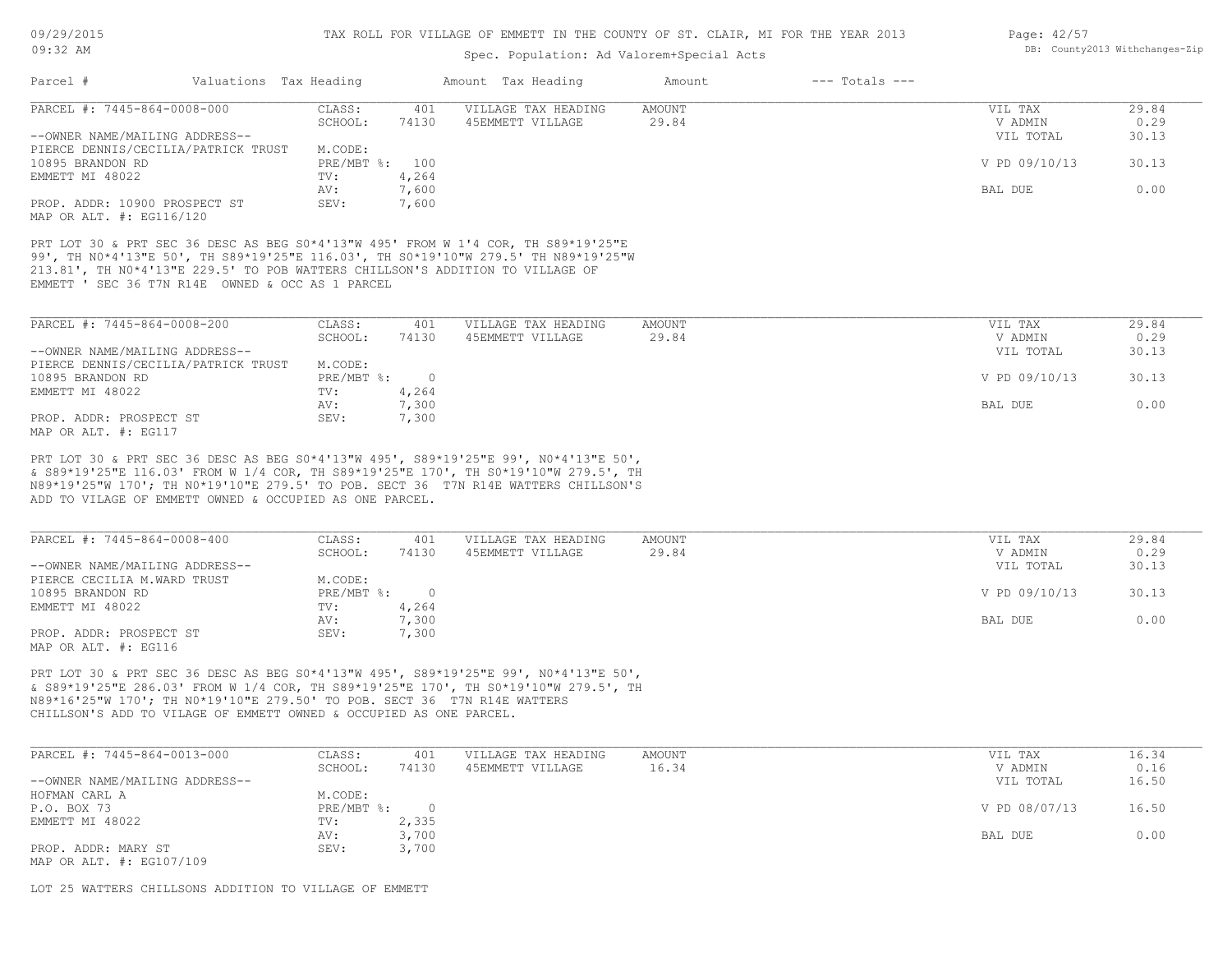| 09/29/2015 |    |
|------------|----|
| ∩ ດ ∙ २ ?  | ΔM |

### Page: 43/57 DB: County2013 Withchanges-Zip

| Parcel #<br>Valuations Tax Heading<br>Amount Tax Heading<br>$---$ Totals $---$<br>Amount<br>PARCEL #: 7445-864-0014-000<br>CLASS:<br>401<br>VILLAGE TAX HEADING<br>AMOUNT<br>VIL TAX<br>SCHOOL:<br>104.30<br>74130<br>45EMMETT VILLAGE<br>V ADMIN<br>--OWNER NAME/MAILING ADDRESS--<br>VIL TOTAL<br>HOFMAN CARL A<br>M.CODE:<br>P.O. 73<br>PRE/MBT %:<br>$\overline{0}$<br>V PD 08/07/13<br>EMMETT MI 48022<br>14,900<br>TV:<br>14,900<br>AV:<br>BAL DUE<br>14,900<br>PROP. ADDR: 10888 MARY ST<br>SEV:<br>MAP OR ALT. #: EG110<br>LOT 26 WATTERS CHILLSONS ADDITION TO VILLAGE OF EMMETT<br>PARCEL #: 7445-864-0015-001<br>CLASS:<br>401<br>VILLAGE TAX HEADING<br>AMOUNT<br>VIL TAX<br>45EMMETT VILLAGE<br>24.92<br>V ADMIN<br>SCHOOL:<br>74130<br>--OWNER NAME/MAILING ADDRESS--<br>VIL TOTAL<br>MCGUIRE JEAN M.TRUST<br>M.CODE:<br>P.O. BOX 56<br>$PRE/MBT$ %:<br>$\overline{0}$<br>BAL DUE<br>GOODELLS MI 48027<br>3,560<br>TV:<br>21,100<br>AV:<br>21,100<br>PROP. ADDR: 10894 MARY ST<br>SEV:<br>MAP OR ALT. #: EG111/112<br>LOTS 27 & 28 WATTERS CHILLSONS ADDITION TO VILLAGE OF EMMETT SPLIT ON 10/02/2007<br>FROM 19-864-0015-000, 19-864-0016-000;<br>PARCEL #: 7445-864-0017-000<br>CLASS:<br>AMOUNT<br>401<br>VILLAGE TAX HEADING<br>VIL TAX<br>SCHOOL:<br>45EMMETT VILLAGE<br>207.20<br>V ADMIN<br>74130<br>--OWNER NAME/MAILING ADDRESS--<br>VIL TOTAL<br>CORNEILLIE DANNY/CYNTHIA<br>M.CODE:<br>PRE/MBT %: 100<br>PO BOX 162<br>V PD 09/16/13<br>29,600<br>EMMETT MI 48022<br>TV:<br>29,600<br>AV:<br>BAL DUE<br>PROP. ADDR: 3195 2ND ST<br>SEV:<br>29,600<br>MAP OR ALT. #: EG113<br>S8.25 FT OF LOT 30 & LOT 29 EXC THE E 11 RDS OF S 5 RDS THEREOF. WATTERS CHILLSONS<br>ADDITION TO VILLAGE OF EMMETT<br>PARCEL #: 7445-864-0018-000<br>CLASS:<br>401<br>VILLAGE TAX HEADING<br>AMOUNT<br>VIL TAX<br>221.20<br>SCHOOL:<br>74130<br>45EMMETT VILLAGE<br>V ADMIN<br>--OWNER NAME/MAILING ADDRESS--<br>VIL TOTAL<br>TAYLOR JONNY<br>M.CODE:<br>3187 2ND ST.<br>PRE/MBT %:<br>$\overline{0}$<br>BAL DUE<br>EMMETT MI 48022<br>TV:<br>31,600 | 104.30<br>1.04<br>105.34 |
|--------------------------------------------------------------------------------------------------------------------------------------------------------------------------------------------------------------------------------------------------------------------------------------------------------------------------------------------------------------------------------------------------------------------------------------------------------------------------------------------------------------------------------------------------------------------------------------------------------------------------------------------------------------------------------------------------------------------------------------------------------------------------------------------------------------------------------------------------------------------------------------------------------------------------------------------------------------------------------------------------------------------------------------------------------------------------------------------------------------------------------------------------------------------------------------------------------------------------------------------------------------------------------------------------------------------------------------------------------------------------------------------------------------------------------------------------------------------------------------------------------------------------------------------------------------------------------------------------------------------------------------------------------------------------------------------------------------------------------------------------------------------------------------------------------------------------------------------------------------------------------------------------------------------------------------------------------------------------------------------------------------------------------------------------------------|--------------------------|
|                                                                                                                                                                                                                                                                                                                                                                                                                                                                                                                                                                                                                                                                                                                                                                                                                                                                                                                                                                                                                                                                                                                                                                                                                                                                                                                                                                                                                                                                                                                                                                                                                                                                                                                                                                                                                                                                                                                                                                                                                                                              |                          |
|                                                                                                                                                                                                                                                                                                                                                                                                                                                                                                                                                                                                                                                                                                                                                                                                                                                                                                                                                                                                                                                                                                                                                                                                                                                                                                                                                                                                                                                                                                                                                                                                                                                                                                                                                                                                                                                                                                                                                                                                                                                              |                          |
|                                                                                                                                                                                                                                                                                                                                                                                                                                                                                                                                                                                                                                                                                                                                                                                                                                                                                                                                                                                                                                                                                                                                                                                                                                                                                                                                                                                                                                                                                                                                                                                                                                                                                                                                                                                                                                                                                                                                                                                                                                                              |                          |
|                                                                                                                                                                                                                                                                                                                                                                                                                                                                                                                                                                                                                                                                                                                                                                                                                                                                                                                                                                                                                                                                                                                                                                                                                                                                                                                                                                                                                                                                                                                                                                                                                                                                                                                                                                                                                                                                                                                                                                                                                                                              |                          |
|                                                                                                                                                                                                                                                                                                                                                                                                                                                                                                                                                                                                                                                                                                                                                                                                                                                                                                                                                                                                                                                                                                                                                                                                                                                                                                                                                                                                                                                                                                                                                                                                                                                                                                                                                                                                                                                                                                                                                                                                                                                              |                          |
|                                                                                                                                                                                                                                                                                                                                                                                                                                                                                                                                                                                                                                                                                                                                                                                                                                                                                                                                                                                                                                                                                                                                                                                                                                                                                                                                                                                                                                                                                                                                                                                                                                                                                                                                                                                                                                                                                                                                                                                                                                                              | 105.34                   |
|                                                                                                                                                                                                                                                                                                                                                                                                                                                                                                                                                                                                                                                                                                                                                                                                                                                                                                                                                                                                                                                                                                                                                                                                                                                                                                                                                                                                                                                                                                                                                                                                                                                                                                                                                                                                                                                                                                                                                                                                                                                              |                          |
|                                                                                                                                                                                                                                                                                                                                                                                                                                                                                                                                                                                                                                                                                                                                                                                                                                                                                                                                                                                                                                                                                                                                                                                                                                                                                                                                                                                                                                                                                                                                                                                                                                                                                                                                                                                                                                                                                                                                                                                                                                                              | 0.00                     |
|                                                                                                                                                                                                                                                                                                                                                                                                                                                                                                                                                                                                                                                                                                                                                                                                                                                                                                                                                                                                                                                                                                                                                                                                                                                                                                                                                                                                                                                                                                                                                                                                                                                                                                                                                                                                                                                                                                                                                                                                                                                              |                          |
|                                                                                                                                                                                                                                                                                                                                                                                                                                                                                                                                                                                                                                                                                                                                                                                                                                                                                                                                                                                                                                                                                                                                                                                                                                                                                                                                                                                                                                                                                                                                                                                                                                                                                                                                                                                                                                                                                                                                                                                                                                                              |                          |
|                                                                                                                                                                                                                                                                                                                                                                                                                                                                                                                                                                                                                                                                                                                                                                                                                                                                                                                                                                                                                                                                                                                                                                                                                                                                                                                                                                                                                                                                                                                                                                                                                                                                                                                                                                                                                                                                                                                                                                                                                                                              |                          |
|                                                                                                                                                                                                                                                                                                                                                                                                                                                                                                                                                                                                                                                                                                                                                                                                                                                                                                                                                                                                                                                                                                                                                                                                                                                                                                                                                                                                                                                                                                                                                                                                                                                                                                                                                                                                                                                                                                                                                                                                                                                              | 24.92                    |
|                                                                                                                                                                                                                                                                                                                                                                                                                                                                                                                                                                                                                                                                                                                                                                                                                                                                                                                                                                                                                                                                                                                                                                                                                                                                                                                                                                                                                                                                                                                                                                                                                                                                                                                                                                                                                                                                                                                                                                                                                                                              | 0.24                     |
|                                                                                                                                                                                                                                                                                                                                                                                                                                                                                                                                                                                                                                                                                                                                                                                                                                                                                                                                                                                                                                                                                                                                                                                                                                                                                                                                                                                                                                                                                                                                                                                                                                                                                                                                                                                                                                                                                                                                                                                                                                                              | 25.16                    |
|                                                                                                                                                                                                                                                                                                                                                                                                                                                                                                                                                                                                                                                                                                                                                                                                                                                                                                                                                                                                                                                                                                                                                                                                                                                                                                                                                                                                                                                                                                                                                                                                                                                                                                                                                                                                                                                                                                                                                                                                                                                              |                          |
|                                                                                                                                                                                                                                                                                                                                                                                                                                                                                                                                                                                                                                                                                                                                                                                                                                                                                                                                                                                                                                                                                                                                                                                                                                                                                                                                                                                                                                                                                                                                                                                                                                                                                                                                                                                                                                                                                                                                                                                                                                                              | 25.16                    |
|                                                                                                                                                                                                                                                                                                                                                                                                                                                                                                                                                                                                                                                                                                                                                                                                                                                                                                                                                                                                                                                                                                                                                                                                                                                                                                                                                                                                                                                                                                                                                                                                                                                                                                                                                                                                                                                                                                                                                                                                                                                              |                          |
|                                                                                                                                                                                                                                                                                                                                                                                                                                                                                                                                                                                                                                                                                                                                                                                                                                                                                                                                                                                                                                                                                                                                                                                                                                                                                                                                                                                                                                                                                                                                                                                                                                                                                                                                                                                                                                                                                                                                                                                                                                                              |                          |
|                                                                                                                                                                                                                                                                                                                                                                                                                                                                                                                                                                                                                                                                                                                                                                                                                                                                                                                                                                                                                                                                                                                                                                                                                                                                                                                                                                                                                                                                                                                                                                                                                                                                                                                                                                                                                                                                                                                                                                                                                                                              |                          |
|                                                                                                                                                                                                                                                                                                                                                                                                                                                                                                                                                                                                                                                                                                                                                                                                                                                                                                                                                                                                                                                                                                                                                                                                                                                                                                                                                                                                                                                                                                                                                                                                                                                                                                                                                                                                                                                                                                                                                                                                                                                              |                          |
|                                                                                                                                                                                                                                                                                                                                                                                                                                                                                                                                                                                                                                                                                                                                                                                                                                                                                                                                                                                                                                                                                                                                                                                                                                                                                                                                                                                                                                                                                                                                                                                                                                                                                                                                                                                                                                                                                                                                                                                                                                                              | 207.20                   |
|                                                                                                                                                                                                                                                                                                                                                                                                                                                                                                                                                                                                                                                                                                                                                                                                                                                                                                                                                                                                                                                                                                                                                                                                                                                                                                                                                                                                                                                                                                                                                                                                                                                                                                                                                                                                                                                                                                                                                                                                                                                              | 2.07                     |
|                                                                                                                                                                                                                                                                                                                                                                                                                                                                                                                                                                                                                                                                                                                                                                                                                                                                                                                                                                                                                                                                                                                                                                                                                                                                                                                                                                                                                                                                                                                                                                                                                                                                                                                                                                                                                                                                                                                                                                                                                                                              | 209.27                   |
|                                                                                                                                                                                                                                                                                                                                                                                                                                                                                                                                                                                                                                                                                                                                                                                                                                                                                                                                                                                                                                                                                                                                                                                                                                                                                                                                                                                                                                                                                                                                                                                                                                                                                                                                                                                                                                                                                                                                                                                                                                                              |                          |
|                                                                                                                                                                                                                                                                                                                                                                                                                                                                                                                                                                                                                                                                                                                                                                                                                                                                                                                                                                                                                                                                                                                                                                                                                                                                                                                                                                                                                                                                                                                                                                                                                                                                                                                                                                                                                                                                                                                                                                                                                                                              | 209.27                   |
|                                                                                                                                                                                                                                                                                                                                                                                                                                                                                                                                                                                                                                                                                                                                                                                                                                                                                                                                                                                                                                                                                                                                                                                                                                                                                                                                                                                                                                                                                                                                                                                                                                                                                                                                                                                                                                                                                                                                                                                                                                                              |                          |
|                                                                                                                                                                                                                                                                                                                                                                                                                                                                                                                                                                                                                                                                                                                                                                                                                                                                                                                                                                                                                                                                                                                                                                                                                                                                                                                                                                                                                                                                                                                                                                                                                                                                                                                                                                                                                                                                                                                                                                                                                                                              | 0.00                     |
|                                                                                                                                                                                                                                                                                                                                                                                                                                                                                                                                                                                                                                                                                                                                                                                                                                                                                                                                                                                                                                                                                                                                                                                                                                                                                                                                                                                                                                                                                                                                                                                                                                                                                                                                                                                                                                                                                                                                                                                                                                                              |                          |
|                                                                                                                                                                                                                                                                                                                                                                                                                                                                                                                                                                                                                                                                                                                                                                                                                                                                                                                                                                                                                                                                                                                                                                                                                                                                                                                                                                                                                                                                                                                                                                                                                                                                                                                                                                                                                                                                                                                                                                                                                                                              |                          |
|                                                                                                                                                                                                                                                                                                                                                                                                                                                                                                                                                                                                                                                                                                                                                                                                                                                                                                                                                                                                                                                                                                                                                                                                                                                                                                                                                                                                                                                                                                                                                                                                                                                                                                                                                                                                                                                                                                                                                                                                                                                              |                          |
|                                                                                                                                                                                                                                                                                                                                                                                                                                                                                                                                                                                                                                                                                                                                                                                                                                                                                                                                                                                                                                                                                                                                                                                                                                                                                                                                                                                                                                                                                                                                                                                                                                                                                                                                                                                                                                                                                                                                                                                                                                                              |                          |
|                                                                                                                                                                                                                                                                                                                                                                                                                                                                                                                                                                                                                                                                                                                                                                                                                                                                                                                                                                                                                                                                                                                                                                                                                                                                                                                                                                                                                                                                                                                                                                                                                                                                                                                                                                                                                                                                                                                                                                                                                                                              | 221.20                   |
|                                                                                                                                                                                                                                                                                                                                                                                                                                                                                                                                                                                                                                                                                                                                                                                                                                                                                                                                                                                                                                                                                                                                                                                                                                                                                                                                                                                                                                                                                                                                                                                                                                                                                                                                                                                                                                                                                                                                                                                                                                                              | 2.21                     |
|                                                                                                                                                                                                                                                                                                                                                                                                                                                                                                                                                                                                                                                                                                                                                                                                                                                                                                                                                                                                                                                                                                                                                                                                                                                                                                                                                                                                                                                                                                                                                                                                                                                                                                                                                                                                                                                                                                                                                                                                                                                              | 223.41                   |
|                                                                                                                                                                                                                                                                                                                                                                                                                                                                                                                                                                                                                                                                                                                                                                                                                                                                                                                                                                                                                                                                                                                                                                                                                                                                                                                                                                                                                                                                                                                                                                                                                                                                                                                                                                                                                                                                                                                                                                                                                                                              |                          |
|                                                                                                                                                                                                                                                                                                                                                                                                                                                                                                                                                                                                                                                                                                                                                                                                                                                                                                                                                                                                                                                                                                                                                                                                                                                                                                                                                                                                                                                                                                                                                                                                                                                                                                                                                                                                                                                                                                                                                                                                                                                              | 223.41                   |
|                                                                                                                                                                                                                                                                                                                                                                                                                                                                                                                                                                                                                                                                                                                                                                                                                                                                                                                                                                                                                                                                                                                                                                                                                                                                                                                                                                                                                                                                                                                                                                                                                                                                                                                                                                                                                                                                                                                                                                                                                                                              |                          |
| 31,600<br>AV:                                                                                                                                                                                                                                                                                                                                                                                                                                                                                                                                                                                                                                                                                                                                                                                                                                                                                                                                                                                                                                                                                                                                                                                                                                                                                                                                                                                                                                                                                                                                                                                                                                                                                                                                                                                                                                                                                                                                                                                                                                                |                          |
| PROP. ADDR: 3187 2ND ST<br>31,600<br>SEV:<br>MAP OR ALT. #: EG114/115                                                                                                                                                                                                                                                                                                                                                                                                                                                                                                                                                                                                                                                                                                                                                                                                                                                                                                                                                                                                                                                                                                                                                                                                                                                                                                                                                                                                                                                                                                                                                                                                                                                                                                                                                                                                                                                                                                                                                                                        |                          |
| THE E 11 RDS OF LOT 29 EXC THE N 5 RDS THEREOF. WATTERS CHILLSONS ADDITION TO<br>VILLAGE OF EMMETT                                                                                                                                                                                                                                                                                                                                                                                                                                                                                                                                                                                                                                                                                                                                                                                                                                                                                                                                                                                                                                                                                                                                                                                                                                                                                                                                                                                                                                                                                                                                                                                                                                                                                                                                                                                                                                                                                                                                                           |                          |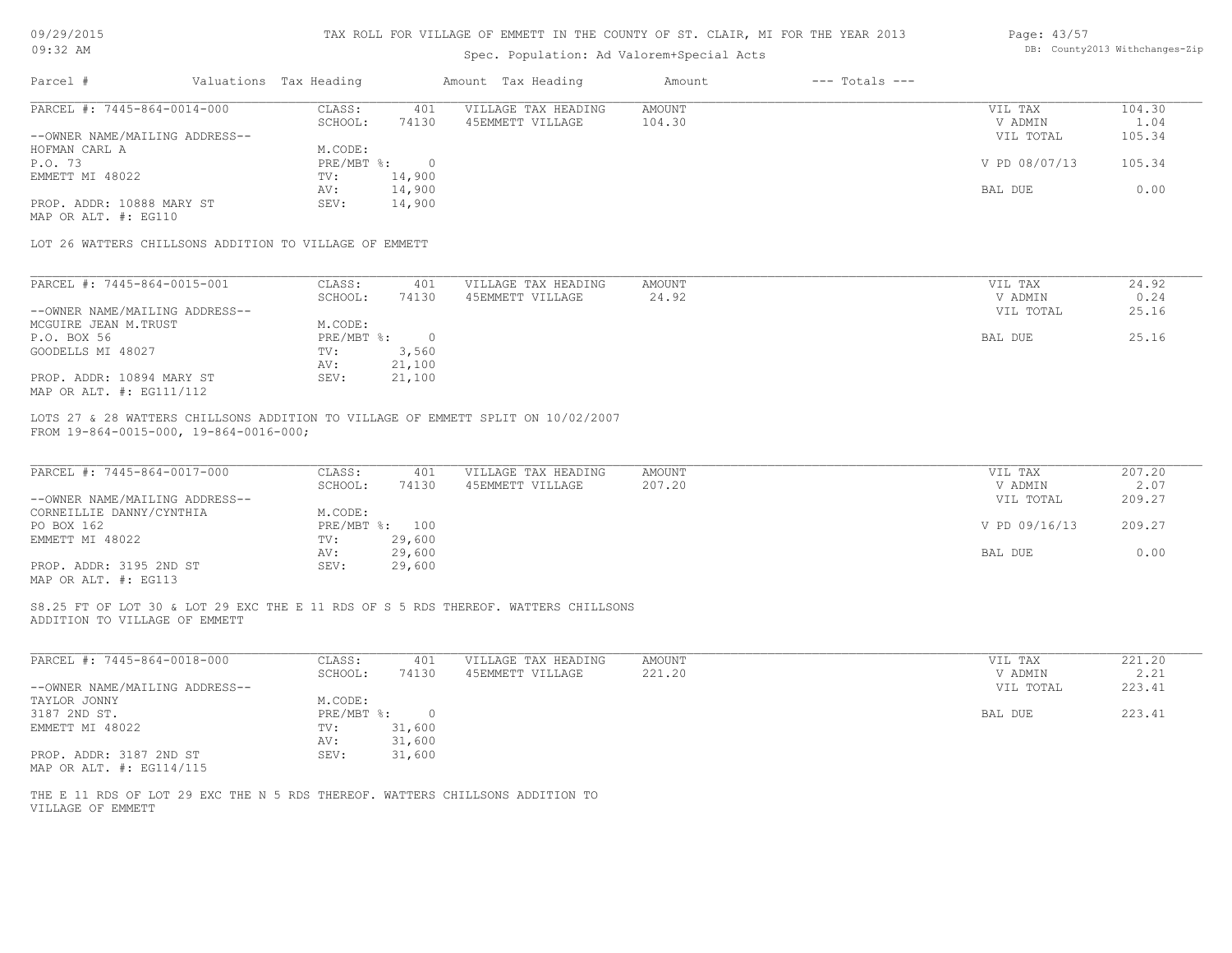## 09/29/2015 09:32 AM

# TAX ROLL FOR VILLAGE OF EMMETT IN THE COUNTY OF ST. CLAIR, MI FOR THE YEAR 2013

# Spec. Population: Ad Valorem+Special Acts

### Page: 44/57 DB: County2013 Withchanges-Zip

| Parcel #                                                      | Valuations Tax Heading           |                  | Amount Tax Heading                      | Amount                  | $---$ Totals $---$ |                                 |                        |
|---------------------------------------------------------------|----------------------------------|------------------|-----------------------------------------|-------------------------|--------------------|---------------------------------|------------------------|
| PARCEL #: 7445-870-0001-000<br>--OWNER NAME/MAILING ADDRESS-- | CLASS:<br>SCHOOL:                | 401<br>74130     | VILLAGE TAX HEADING<br>45EMMETT VILLAGE | AMOUNT<br>11.90         |                    | VIL TAX<br>V ADMIN<br>VIL TOTAL | 11.90<br>0.11<br>12.01 |
| KEEGAN JAMES/NANCY<br>3516 EMMETT RD<br>EMMETT MI 48022       | M.CODE:<br>PRE/MBT %: 0<br>TV:   | 1,700            |                                         |                         |                    | V PD 08/30/13                   | 12.01                  |
| PROP. ADDR: EMMETT RD                                         | AV:<br>SEV:                      | 1,700<br>1,700   |                                         |                         |                    | BAL DUE                         | 0.00                   |
| MAP OR ALT. #: EG121                                          |                                  |                  |                                         |                         |                    |                                 |                        |
| LOT 1 MARTIN F WEIR SUBDIVISION                               |                                  |                  |                                         |                         |                    |                                 |                        |
| PARCEL #: 7445-870-0002-000                                   | CLASS:<br>SCHOOL:                | 401<br>74130     | VILLAGE TAX HEADING<br>45EMMETT VILLAGE | <b>AMOUNT</b><br>170.80 |                    | VIL TAX<br>V ADMIN              | 170.80<br>1.70         |
| --OWNER NAME/MAILING ADDRESS--<br>WELSH WILLIAM L/LAURA K     | M.CODE:                          |                  |                                         |                         |                    | VIL TOTAL                       | 172.50                 |
| 3427 EMMETT RD<br>EMMETT MI 48022-4516                        | PRE/MBT %: 100<br>TV:            | 24,400           |                                         |                         |                    | V PD 09/13/13                   | 172.50                 |
| PROP. ADDR: 3427 EMMETT RD<br>MAP OR ALT. #: EG122            | AV:<br>SEV:                      | 24,400<br>24,400 |                                         |                         |                    | BAL DUE                         | 0.00                   |
| LOT 2 MARTIN F WEIR SUBDIVISION                               |                                  |                  |                                         |                         |                    |                                 |                        |
| PARCEL #: 7445-870-0003-000                                   | CLASS:                           | 401              | VILLAGE TAX HEADING                     | AMOUNT                  |                    | VIL TAX                         | 222.67                 |
| --OWNER NAME/MAILING ADDRESS--                                | SCHOOL:                          | 74130            | 45EMMETT VILLAGE                        | 222.67                  |                    | V ADMIN<br>VIL TOTAL            | 2.22<br>224.89         |
| BETHWAY IRENE ET-AL<br>3423 EMMETT RD<br>EMMETT MI 48022-4516 | M.CODE:<br>PRE/MBT %: 100<br>TV: | 31,810           |                                         |                         |                    | V PD 09/16/13                   | 224.89                 |
| PROP. ADDR: 3423 EMMETT RD                                    | AV:<br>SEV:                      | 35,900<br>35,900 |                                         |                         |                    | BAL DUE                         | 0.00                   |
| MAP OR ALT. #: EG123                                          |                                  |                  |                                         |                         |                    |                                 |                        |
| LOT 3 MARTIN F WEIR SUBDIVISION                               |                                  |                  |                                         |                         |                    |                                 |                        |
| PARCEL #: 7445-870-0004-000                                   | CLASS:<br>SCHOOL:                | 401<br>74130     | VILLAGE TAX HEADING<br>45EMMETT VILLAGE | <b>AMOUNT</b><br>279.30 |                    | VIL TAX<br>V ADMIN              | 279.30<br>2.79         |
| --OWNER NAME/MAILING ADDRESS--<br>FOX BRIAN/MATHEWS JENNIFER  | M.CODE:                          |                  |                                         |                         |                    | VIL TOTAL                       | 282.09                 |
| 4425 KILGORE RD<br>Avoca MI 48006-3820                        | PRE/MBT %: 100<br>TV:            | 39,900           |                                         |                         |                    | V PD 09/10/13                   | 282.09                 |
| PROP. ADDR: 3419 EMMETT RD<br>MAP OR ALT. #: EG124            | AV:<br>SEV:                      | 39,900<br>39,900 |                                         |                         |                    | BAL DUE                         | 0.00                   |
| LOT 4 MARTIN F WEIR SUBDIVISION                               |                                  |                  |                                         |                         |                    |                                 |                        |
|                                                               |                                  |                  |                                         |                         |                    |                                 |                        |
|                                                               |                                  |                  |                                         |                         |                    |                                 |                        |
|                                                               |                                  |                  |                                         |                         |                    |                                 |                        |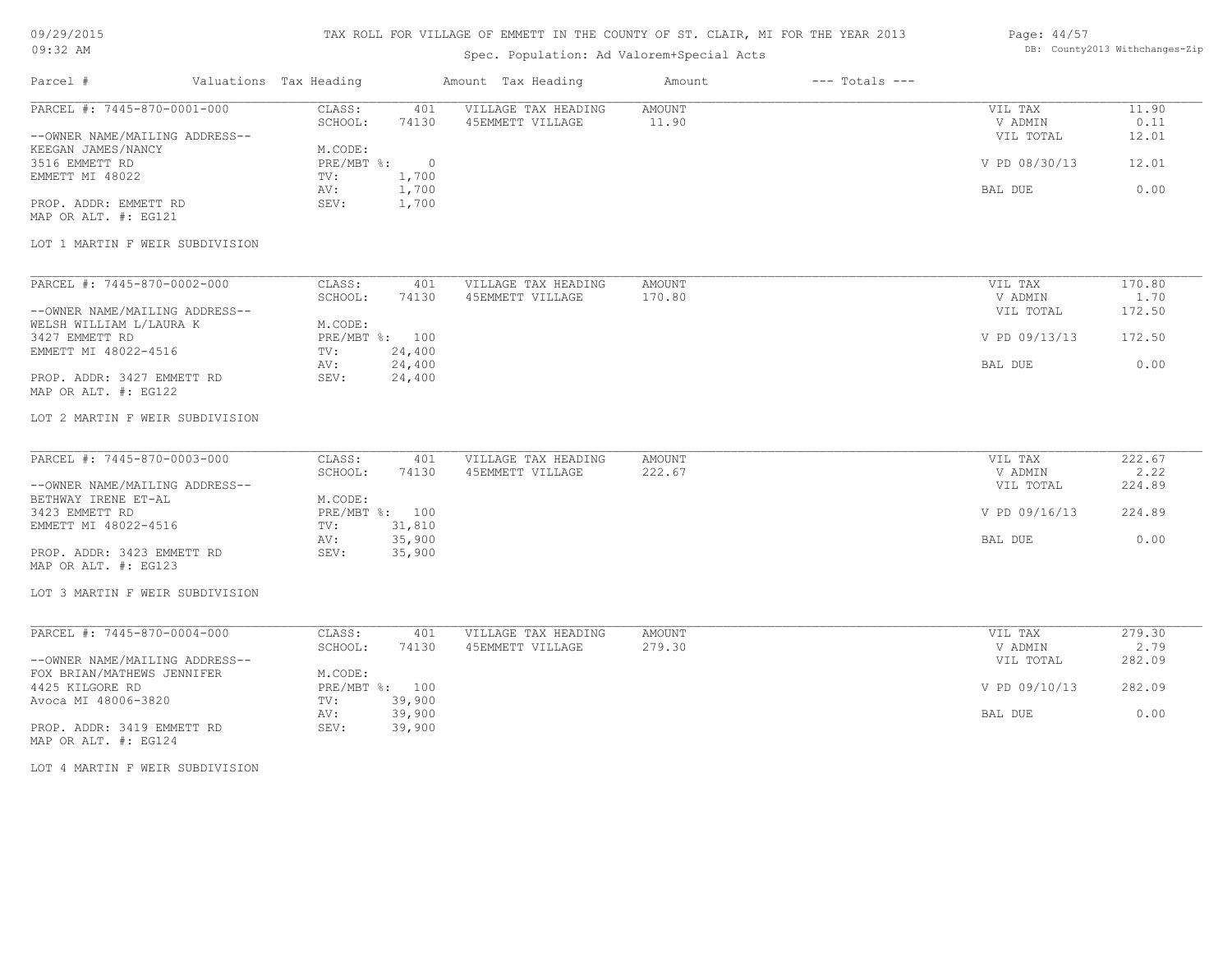## 09/29/2015 09:32 AM

## TAX ROLL FOR VILLAGE OF EMMETT IN THE COUNTY OF ST. CLAIR, MI FOR THE YEAR 2013

# Spec. Population: Ad Valorem+Special Acts

#### Page: 45/57 DB: County2013 Withchanges-Zip

| Parcel #                       | Valuations Tax Heading |                | Amount Tax Heading  | Amount | $---$ Totals $---$ |           |        |
|--------------------------------|------------------------|----------------|---------------------|--------|--------------------|-----------|--------|
| PARCEL #: 7445-870-0005-000    | CLASS:                 | 401            | VILLAGE TAX HEADING | AMOUNT |                    | VIL TAX   | 226.10 |
|                                | SCHOOL:                | 74130          | 45EMMETT VILLAGE    | 226.10 |                    | V ADMIN   | 2.26   |
| --OWNER NAME/MAILING ADDRESS-- |                        |                |                     |        |                    | VIL TOTAL | 228.36 |
| MC CARTY PATRICK/EVELYN        | M.CODE:                |                |                     |        |                    |           |        |
| 3415 EMMETT RD                 |                        | PRE/MBT %: 100 |                     |        |                    | BAL DUE   | 228.36 |
| EMMETT MI 48022-4516           | TV:                    | 32,300         |                     |        |                    |           |        |
|                                | AV:                    | 32,300         |                     |        |                    |           |        |
| PROP. ADDR: 3415 EMMETT RD     | SEV:                   | 32,300         |                     |        |                    |           |        |
| MAP OR ALT. #: EG125           |                        |                |                     |        |                    |           |        |

#### LOT 5 MARTIN F WEIR SUBDIVISION

| PARCEL #: 7445-870-0006-001    | CLASS:  | 401            | VILLAGE TAX HEADING | AMOUNT | VIL TAX       | 402.50 |
|--------------------------------|---------|----------------|---------------------|--------|---------------|--------|
|                                | SCHOOL: | 74130          | 45EMMETT VILLAGE    | 402.50 | V ADMIN       | 4.02   |
| --OWNER NAME/MAILING ADDRESS-- |         |                |                     |        | VIL TOTAL     | 406.52 |
| SCHADE VIRGINIA                | M.CODE: |                |                     |        |               |        |
| 3395 EMMETT RD                 |         | PRE/MBT %: 100 |                     |        | V PD 08/13/13 | 406.52 |
| EMMETT MI 48022                | TV:     | 57,500         |                     |        |               |        |
|                                | AV:     | 57,500         |                     |        | BAL DUE       | 0.00   |
| PROP. ADDR: 3395 EMMETT RD     | SEV:    | 57,500         |                     |        |               |        |
| MAP OR ALT. #: EG126/127       |         |                |                     |        |               |        |

19-870-0007-000; LOT 6 & LOT 7 MARTIN F WEIR SUBDIVISION SPLIT ON 07/24/2007 FROM 19-870-0006-000,

| PARCEL #: 7445-870-0009-001    | CLASS:  | 401            | VILLAGE TAX HEADING | AMOUNT | VIL TAX   | 292.60 |
|--------------------------------|---------|----------------|---------------------|--------|-----------|--------|
|                                | SCHOOL: | 74130          | 45EMMETT VILLAGE    | 292.60 | V ADMIN   | 2.92   |
| --OWNER NAME/MAILING ADDRESS-- |         |                |                     |        | VIL TOTAL | 295.52 |
| CHENCHICK DANIEL J.            | M.CODE: |                |                     |        |           |        |
| 3379 EMMETT RD                 |         | PRE/MBT %: 100 |                     |        | BAL DUE   | 295.52 |
| EMMETT MI 48022                | TV:     | 41,800         |                     |        |           |        |
|                                | AV:     | 41,800         |                     |        |           |        |
| PROP. ADDR: 3379 EMMETT RD     | SEV:    | 41,800         |                     |        |           |        |
| MAP OR ALT. #: EG128/129/130   |         |                |                     |        |           |        |

19-870-0008-000, 19-870-0010-000; LOTS 8, 9 & 10 MARTIN F WEIR SUBDIVISION SPLIT ON 11/08/2007 FROM 19-870-0009-000,

| PARCEL #: 7445-870-0011-000    | CLASS:     | 401       | VILLAGE TAX HEADING | AMOUNT | VIL TAX       | 242.20 |
|--------------------------------|------------|-----------|---------------------|--------|---------------|--------|
|                                | SCHOOL:    | 74130     | 45EMMETT VILLAGE    | 242.20 | V ADMIN       | 2.42   |
| --OWNER NAME/MAILING ADDRESS-- |            |           |                     |        | VIL TOTAL     | 244.62 |
| HULL JAMES                     | M.CODE:    |           |                     |        |               |        |
| 11933 BRYCE RD                 | PRE/MBT %: | $\bigcap$ |                     |        | V PD 09/10/13 | 244.62 |
| EMMETT MI 48022                | TV:        | 34,600    |                     |        |               |        |
|                                | AV:        | 34,600    |                     |        | BAL DUE       | 0.00   |
| PROP. ADDR: 3365 EMMETT RD     | SEV:       | 34,600    |                     |        |               |        |
| MAP OR ALT. #: EG131           |            |           |                     |        |               |        |

LOT 11 MARTIN F WEIR SUBDIVISION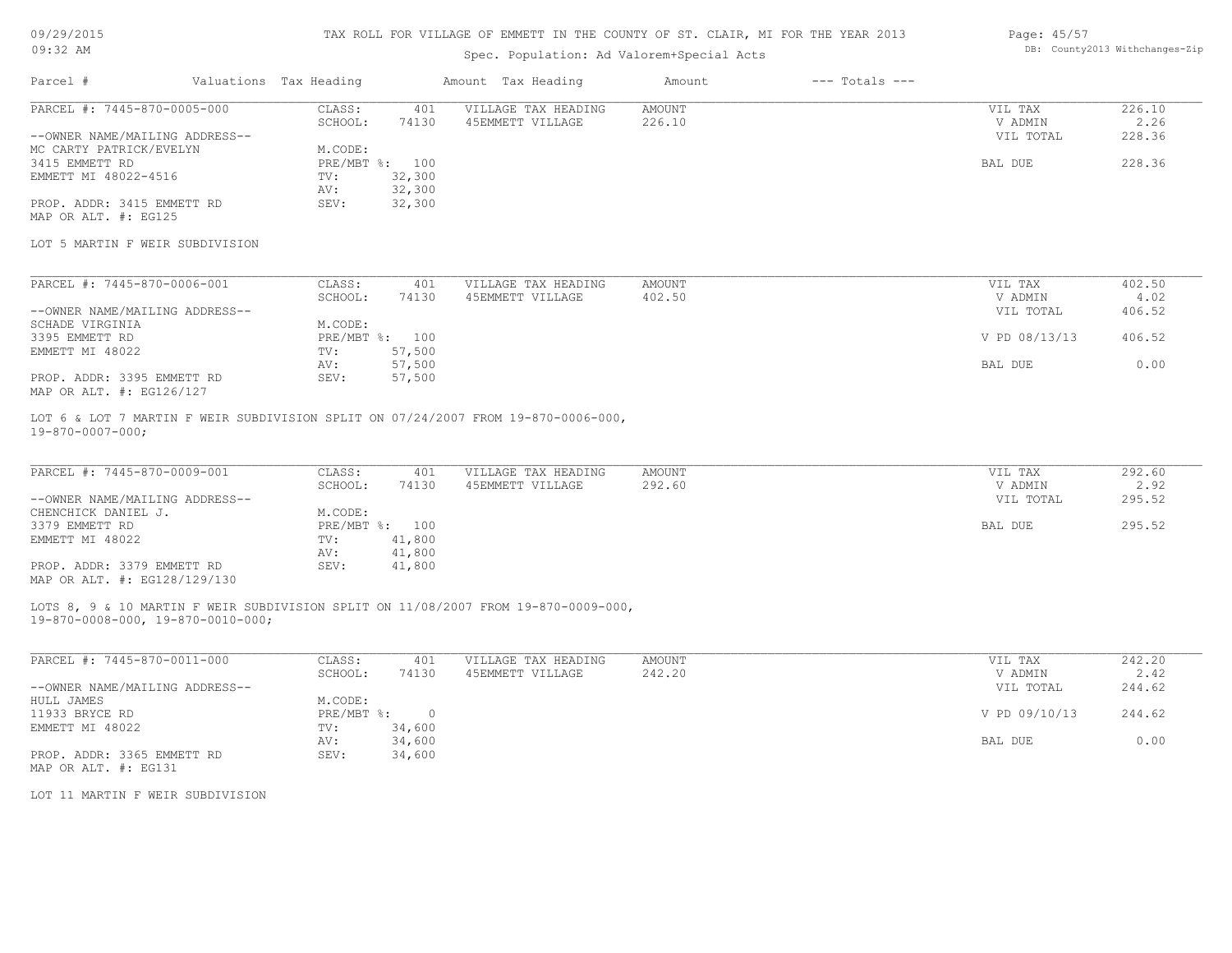# Spec. Population: Ad Valorem+Special Acts

### Page: 46/57 DB: County2013 Withchanges-Zip

| Parcel #                       | Valuations Tax Heading |        | Amount Tax Heading  | Amount | $---$ Totals $---$ |               |        |
|--------------------------------|------------------------|--------|---------------------|--------|--------------------|---------------|--------|
| PARCEL #: 7445-870-0012-000    | CLASS:                 | 401    | VILLAGE TAX HEADING | AMOUNT |                    | VIL TAX       | 168.70 |
|                                | SCHOOL:                | 74130  | 45EMMETT VILLAGE    | 168.70 |                    | V ADMIN       | 1.68   |
| --OWNER NAME/MAILING ADDRESS-- |                        |        |                     |        |                    | VIL TOTAL     | 170.38 |
| SPEIGEL WILLIAM/JOANN          | M.CODE:                |        |                     |        |                    |               |        |
| PO BOX 7                       | PRE/MBT %: 100         |        |                     |        |                    | V PD 09/13/13 | 170.38 |
| 3359 EMMETT RD                 | TV:                    | 24,100 |                     |        |                    |               |        |
| EMMETT MI 48022                | AV:                    | 24,100 |                     |        |                    | BAL DUE       | 0.00   |
|                                | SEV:                   | 24,100 |                     |        |                    |               |        |
| PROP. ADDR: 3359 EMMETT RD     |                        |        |                     |        |                    |               |        |

MAP OR ALT. #: EG132

## LOT 12 MARTIN F WEIR SUBDIVISION

| PARCEL #: 7445-870-0013-001      | CLASS:     | 401    | VILLAGE TAX HEADING | AMOUNT | 36.39<br>VIL TAX       |
|----------------------------------|------------|--------|---------------------|--------|------------------------|
|                                  | SCHOOL:    | 74130  | 45EMMETT VILLAGE    | 36.39  | 0.36<br>V ADMIN        |
| --OWNER NAME/MAILING ADDRESS--   |            |        |                     |        | 36.75<br>VIL TOTAL     |
| MCINTYRE DENNIS/WEBB MICHAEL     | M.CODE:    |        |                     |        |                        |
| 1217 ALLEN RD                    | PRE/MBT %: | $\cap$ |                     |        | V PD 09/09/13<br>36.75 |
| SMITHS CREEK MI 48074            | TV:        | 5,199  |                     |        |                        |
|                                  | AV:        | 7,400  |                     |        | 0.00<br>BAL DUE        |
| PROP. ADDR: DUNNIGAN RD          | SEV:       | 7,400  |                     |        |                        |
| MAP OR ALT. #: EG133/134/135/136 |            |        |                     |        |                        |

LOT 13,14,15, & 16 MARTIN F WEIR SUBDIVISION

| PARCEL #: 7445-870-0017-000    | CLASS:       | 401   | VILLAGE TAX HEADING | AMOUNT | VIL TAX       | 8.40 |
|--------------------------------|--------------|-------|---------------------|--------|---------------|------|
|                                | SCHOOL:      | 74130 | 45EMMETT VILLAGE    | 8.40   | V ADMIN       | 0.08 |
| --OWNER NAME/MAILING ADDRESS-- |              |       |                     |        | VIL TOTAL     | 8.48 |
| NEUMANN DONALD J./DONNA        | M.CODE:      |       |                     |        |               |      |
| 5575 GLEASON RD                | $PRE/MBT$ %: |       |                     |        | V PD 09/16/13 | 8.48 |
| EMMETT MI 48022                | TV:          | 1,200 |                     |        |               |      |
|                                | AV:          | 1,200 |                     |        | BAL DUE       | 0.00 |
| PROP. ADDR: EMMETT RD          | SEV:         | 1,200 |                     |        |               |      |
| MAP OR ALT. #: EG137           |              |       |                     |        |               |      |

LOT 17 MARTIN F WEIR SUBDIVISION

| PARCEL #: 7445-870-0017-500    | CLASS:     | 401   | VILLAGE TAX HEADING | AMOUNT | VIL TAX       | 28.70 |
|--------------------------------|------------|-------|---------------------|--------|---------------|-------|
|                                | SCHOOL:    | 74130 | 45EMMETT VILLAGE    | 28.70  | V ADMIN       | 0.28  |
| --OWNER NAME/MAILING ADDRESS-- |            |       |                     |        | VIL TOTAL     | 28.98 |
| NEUMANN DONALD/DONNA           | M.CODE:    |       |                     |        |               |       |
| 5575 GLEASON RD                | PRE/MBT %: |       |                     |        | V PD 09/16/13 | 28.98 |
| Emmett MI 48022                | TV:        | 4,100 |                     |        |               |       |
|                                | AV:        | 4,100 |                     |        | BAL DUE       | 0.00  |
| PROP. ADDR: DUNNIGAN RD        | SEV:       | 4,100 |                     |        |               |       |
| MAP OR ALT. #: EG138           |            |       |                     |        |               |       |

LOT 18 MARTIN F WEIR SUBDIVISION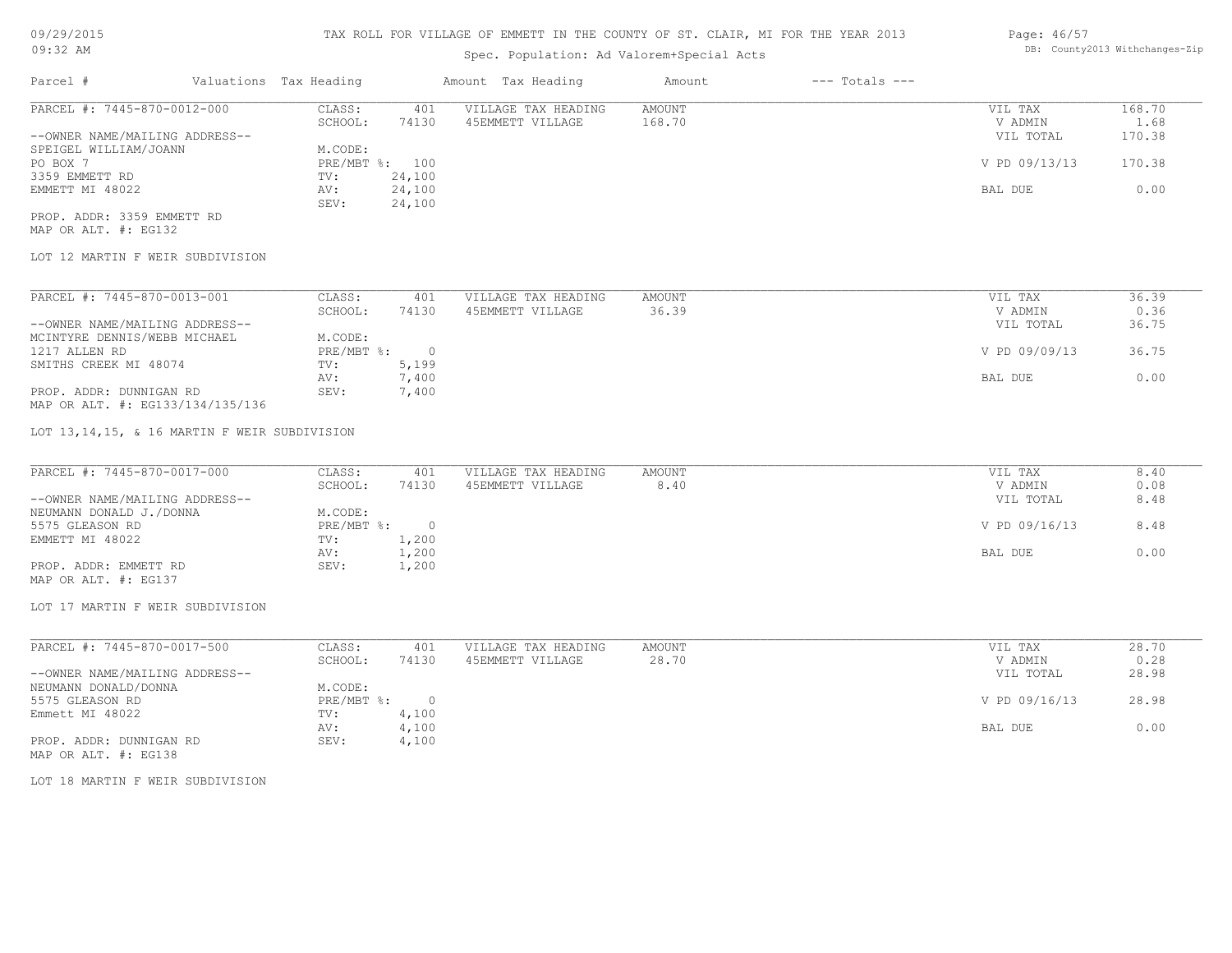## 09/29/2015 09:32 AM

### TAX ROLL FOR VILLAGE OF EMMETT IN THE COUNTY OF ST. CLAIR, MI FOR THE YEAR 2013

## Spec. Population: Ad Valorem+Special Acts

#### Page: 47/57 DB: County2013 Withchanges-Zip

| Parcel #                       |         | Valuations Tax Heading |                  | Amount Tax Heading  | Amount | $---$ Totals $---$ |               |       |
|--------------------------------|---------|------------------------|------------------|---------------------|--------|--------------------|---------------|-------|
| PARCEL #: 7445-870-0018-000    |         | CLASS:                 | 401              | VILLAGE TAX HEADING | AMOUNT |                    | VIL TAX       | 73.05 |
|                                | SCHOOL: | 74130                  | 45EMMETT VILLAGE | 73.05               |        | V ADMIN            | 0.73          |       |
| --OWNER NAME/MAILING ADDRESS-- |         |                        |                  |                     |        |                    | VIL TOTAL     | 73.78 |
| BTS INVESTMENTS LLC            |         | M.CODE:                |                  |                     |        |                    |               |       |
| 8423 HEWITT RD                 |         | $PRE/MBT$ %:           | $\Omega$         |                     |        |                    | V PD 08/30/13 | 73.78 |
| AVOCA MI 48006                 |         | TV:                    | 10,436           |                     |        |                    |               |       |
|                                |         | AV:                    | 14,800           |                     |        |                    | BAL DUE       | 0.00  |
| PROP. ADDR: 3340 KINNEY RD     |         | SEV:                   | 14,800           |                     |        |                    |               |       |
| MAP OR ALT. #: EG139           |         |                        |                  |                     |        |                    |               |       |

## LOT 19 MARTIN F WEIR SUBDIVISION

| PARCEL #: 7445-870-0019-001      | CLASS:  | 401            | VILLAGE TAX HEADING | AMOUNT | VIL TAX       | 454.69 |
|----------------------------------|---------|----------------|---------------------|--------|---------------|--------|
|                                  | SCHOOL: | 74130          | 45EMMETT VILLAGE    | 454.69 | V ADMIN       | 4.54   |
| --OWNER NAME/MAILING ADDRESS--   |         |                |                     |        | VIL TOTAL     | 459.23 |
| SZYSKA JOSEPH/MARY               | M.CODE: |                |                     |        |               |        |
| 3418 KINNEY RD                   |         | PRE/MBT %: 100 |                     |        | V PD 09/17/13 | 459.23 |
| EMMETT MI 48022                  | TV:     | 64,957         |                     |        |               |        |
|                                  | AV:     | 68,700         |                     |        | BAL DUE       | 0.00   |
| PROP. ADDR: 3418 KINNEY RD       | SEV:    | 68,700         |                     |        |               |        |
| MAP OR ALT. #: EG140/141/142/143 |         |                |                     |        |               |        |

19-870-0019-000, 19-870-0020-000, 19-870-0021-000, 19-870-0022-000; LOTS 20, 21, 22 & 23 MARTIN F WEIR SUBDIVISION SPLIT ON 11/21/2007 FROM

| PARCEL #: 7445-900-1000-000      | CLASS:       | 305     | VILLAGE TAX HEADING | AMOUNT | VIL TAX       | 875.00 |
|----------------------------------|--------------|---------|---------------------|--------|---------------|--------|
|                                  | SCHOOL:      | 74130   | 45EMMETT VILLAGE    | 875.00 | V ADMIN       | 0.00   |
| --OWNER NAME/MAILING ADDRESS--   |              |         |                     |        | VIL TOTAL     | 875.00 |
| EASTERN MICHIGAN GRAIN           | M.CODE:      |         |                     |        |               |        |
| THE STAR OF THE WEST MILLING CO. | $PRE/MBT$ %: |         |                     |        | V PD 09/10/13 | 875.00 |
| P.O. BOX 146                     | TV:          | 250,000 |                     |        |               |        |
| FRANKENMUTH MI 48734             | AV:          | 250,000 |                     |        | BAL DUE       | 0.00   |
|                                  | SEV:         | 250,000 |                     |        |               |        |
| PROP. ADDR: 10668 MARY ST        |              |         |                     |        |               |        |

MAP OR ALT. #:

403.67 TO BEG.T7N R14E 11.41 A. 1017.71',TH S 3D 36M 50S W 243.45',TH S 77D 32M 40S E 1030.67'TH N 3D 30M 46S E 20SW 1307.26'&S 3D 30M 46S W 1059.99 FROM E 1/4 COR. FROM 1/4 COR.TH 86D 29M 14S 52M E 243.45', TH N 77D 30M 30S W 769.35', TH S7 18M 30S W200;TO BEG. N 87D 13M COR.TH S77D 30M 30S E 550;,TH S 10D 10M W 41.58',TH N 77 30M 30S E 235.88' TH N 3D BEG. S 87D 5M E 1321.57;,TH S 2D 30M W 974.91',&S 77D 30M 30S E 855.35',FROM W 1/4

| PARCEL #: 7445-901-1001-000      | CLASS:  | 352            | VILLAGE TAX HEADING | AMOUNT | VIL TAX       | 828.10 |
|----------------------------------|---------|----------------|---------------------|--------|---------------|--------|
|                                  | SCHOOL: | 74130          | 45EMMETT VILLAGE    | 828.10 | V ADMIN       | 0.00   |
| --OWNER NAME/MAILING ADDRESS--   |         |                |                     |        | VIL TOTAL     | 828.10 |
| EASTERN MICHIGAN GRAIN INC       | M.CODE: |                |                     |        |               |        |
| THE STAR OF THE WEST MILLING CO. |         | PRE/MBT %: 100 |                     |        | V PD 09/10/13 | 828.10 |
| 953-IFT                          | TV:     | 236,600        |                     |        |               |        |
| P.O. BOX 146                     | AV:     | 236,600        |                     |        | BAL DUE       | 0.00   |
| FRANKENMUTH MI 48734             | SEV:    | 236,600        |                     |        |               |        |

MAP OR ALT. #: PROP. ADDR: 10668 MARY ST

PERSONAL PROPERTY IFT 953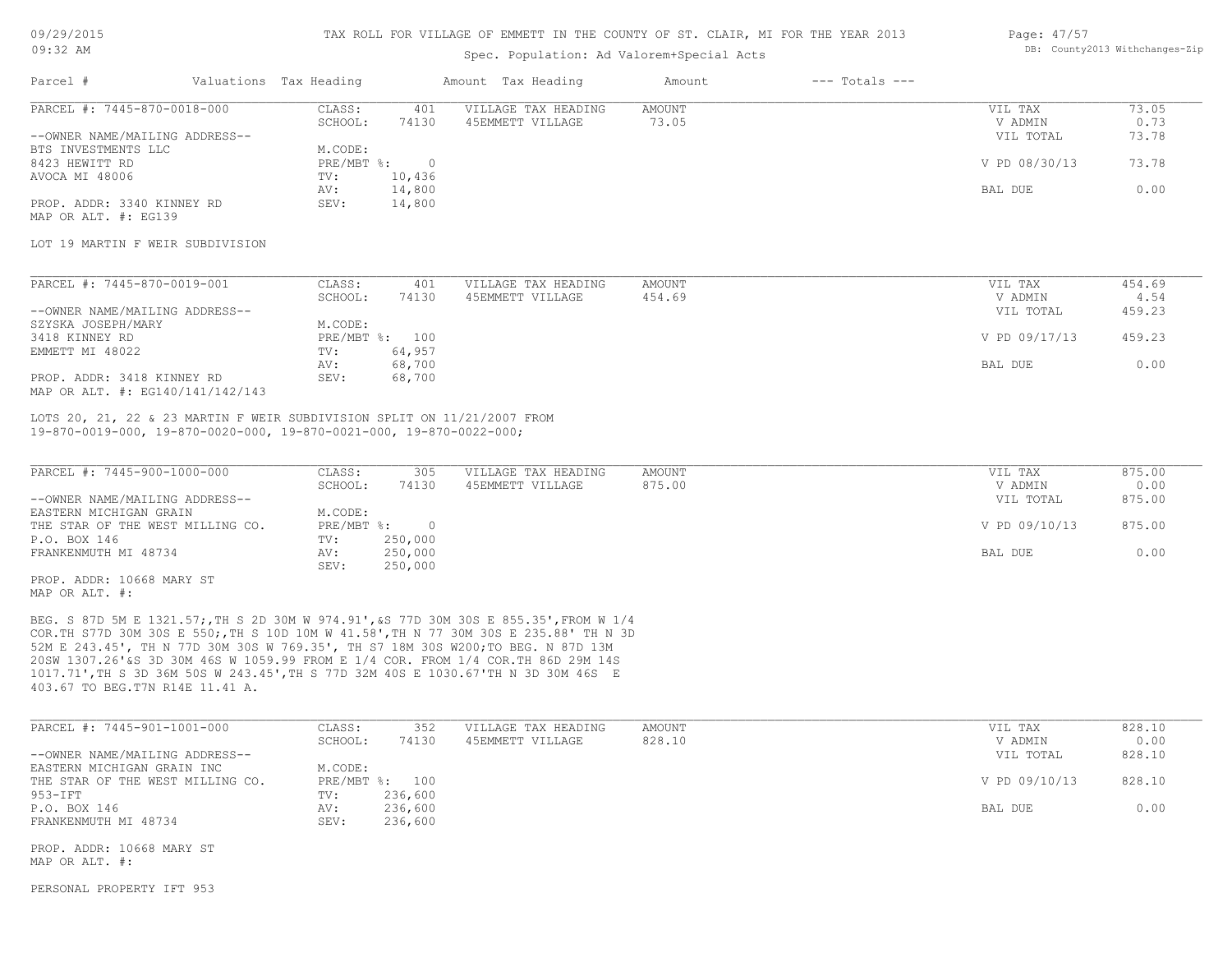| 09:32 AM                                                      |  |                                                | DB: County2013 Withchanges-Zip          |                    |                    |                                 |                        |
|---------------------------------------------------------------|--|------------------------------------------------|-----------------------------------------|--------------------|--------------------|---------------------------------|------------------------|
| Parcel #                                                      |  | Valuations Tax Heading                         | Amount Tax Heading                      | Amount             | $---$ Totals $---$ |                                 |                        |
| PARCEL #: 7445-999-0002-000<br>--OWNER NAME/MAILING ADDRESS-- |  | CLASS:<br>251<br>SCHOOL:<br>74130              | VILLAGE TAX HEADING<br>45EMMETT VILLAGE | AMOUNT<br>23.10    |                    | VIL TAX<br>V ADMIN<br>VIL TOTAL | 23.10<br>0.23<br>23.33 |
| BISCOS INN<br>PO BOX 188                                      |  | M.CODE:<br>PRE/MBT %: 100                      |                                         |                    |                    | V PD 09/25/13                   | 23.33                  |
| 3146 MAIN ST<br>EMMETT MI 48022                               |  | TV:<br>3,300<br>3,300<br>AV:                   |                                         |                    |                    | BAL DUE                         | 0.00                   |
| PROP. ADDR: 3146 MAIN ST<br>MAP OR ALT. #:                    |  | SEV:<br>3,300                                  |                                         |                    |                    |                                 |                        |
| PERSONAL PROPERTY                                             |  |                                                |                                         |                    |                    |                                 |                        |
| PARCEL #: 7445-999-0003-075                                   |  | CLASS:<br>551<br>SCHOOL:<br>74130              | VILLAGE TAX HEADING<br>45EMMETT VILLAGE | AMOUNT<br>1,797.60 |                    | VIL TAX<br>V ADMIN              | 1,797.60<br>17.97      |
| --OWNER NAME/MAILING ADDRESS--<br>DTE ENERGY COM.             |  | M.CODE:                                        |                                         |                    |                    | VIL TOTAL                       | 1,815.57               |
| P.O. BOX 33017<br>DETROIT MI 48232                            |  | PRE/MBT %:<br>$\overline{0}$<br>256,800<br>TV: |                                         |                    |                    | V PD 08/30/13                   | 1,815.57               |
| PROP. ADDR: VILLAGE OF EMMETT<br>MAP OR ALT. #:               |  | 256,800<br>AV:<br>SEV:<br>256,800              |                                         |                    |                    | BAL DUE                         | 0.00                   |
| PERSONAL PROPERTY                                             |  |                                                |                                         |                    |                    |                                 |                        |
| PARCEL #: 7445-999-0005-000                                   |  | CLASS:<br>251                                  | VILLAGE TAX HEADING                     | AMOUNT             |                    | VIL TAX                         | 98.00                  |
| --OWNER NAME/MAILING ADDRESS--<br>GREENIA SHELL SERVICE       |  | SCHOOL:<br>74130<br>M.CODE:                    | 45EMMETT VILLAGE                        | 98.00              |                    | V ADMIN<br>VIL TOTAL            | 0.98<br>98.98          |
| PO BOX 155<br>10820 DUNNIGAN RD                               |  | PRE/MBT %: 100<br>14,000<br>TV:                |                                         |                    |                    | V PD 09/13/13                   | 98.98                  |
| EMMETT MI 48022                                               |  | 14,000<br>AV:<br>14,000<br>SEV:                |                                         |                    |                    | BAL DUE                         | 0.00                   |
| PROP. ADDR: 10820 DUNNIGAN RD<br>MAP OR ALT. #:               |  |                                                |                                         |                    |                    |                                 |                        |
| PERSONAL PROPERTY                                             |  |                                                |                                         |                    |                    |                                 |                        |
| PARCEL #: 7445-999-0007-000                                   |  | CLASS:<br>251<br>SCHOOL:<br>74130              | VILLAGE TAX HEADING<br>45EMMETT VILLAGE | AMOUNT<br>0.00     |                    | VIL TAX<br>V ADMIN              | 0.00<br>0.00           |
| --OWNER NAME/MAILING ADDRESS--<br>CRAZY DANCE MOVES           |  | M.CODE:                                        |                                         |                    |                    | VIL TOTAL                       | 0.00                   |
| 3035 MAIN ST<br>EMMETT MI 48022                               |  | PRE/MBT %: 100<br>$\circ$<br>TV:               |                                         |                    |                    | BAL DUE                         | 0.00                   |
| PROP. ADDR:<br>MAP OR ALT. #:                                 |  | AV: 1,000<br>1,000<br>SEV:                     |                                         |                    |                    |                                 |                        |
| PERSONAL PROPERTY                                             |  |                                                |                                         |                    |                    |                                 |                        |
|                                                               |  |                                                |                                         |                    |                    |                                 |                        |
|                                                               |  |                                                |                                         |                    |                    |                                 |                        |
|                                                               |  |                                                |                                         |                    |                    |                                 |                        |
|                                                               |  |                                                |                                         |                    |                    |                                 |                        |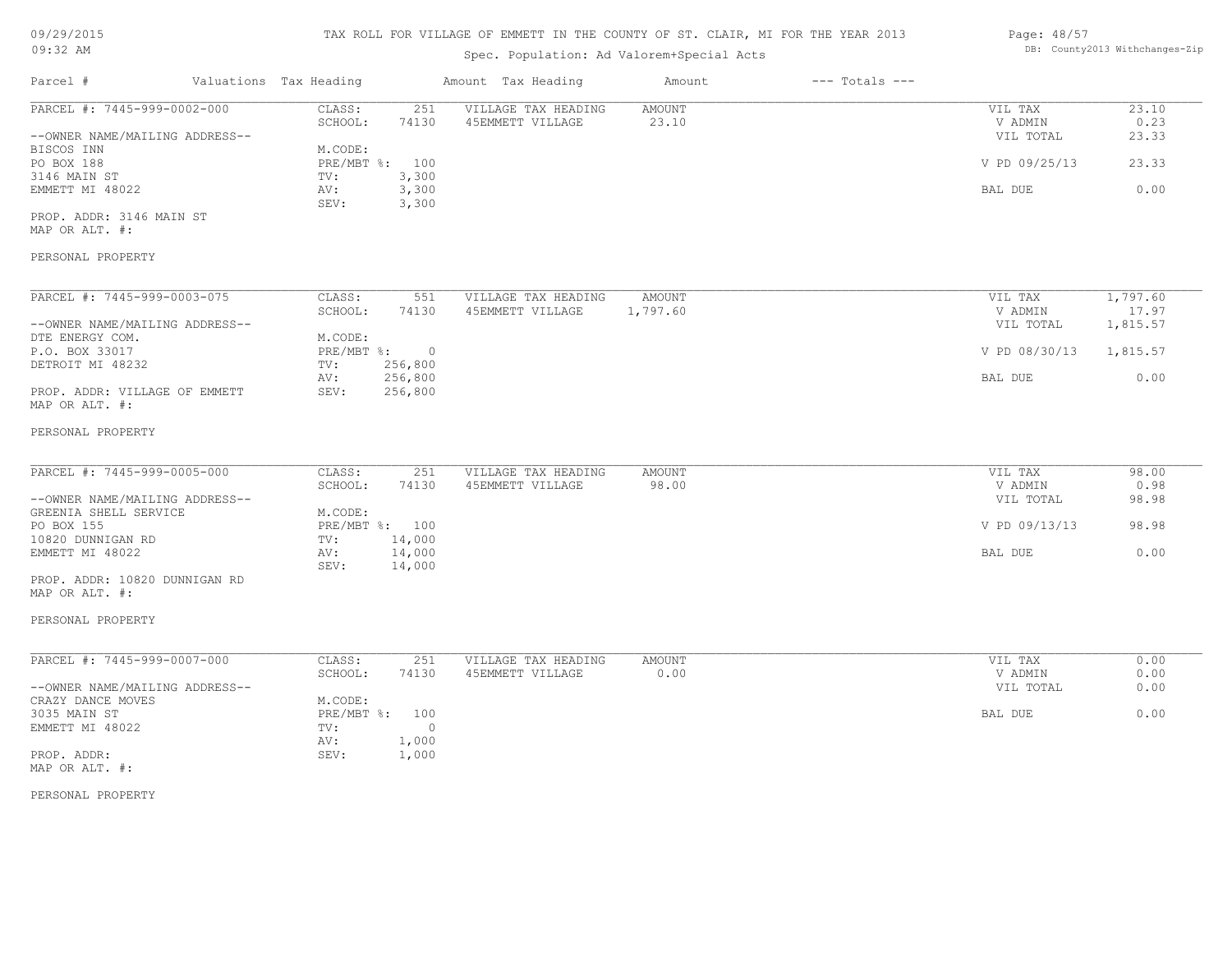## 09/29/2015 09:32 AM

# TAX ROLL FOR VILLAGE OF EMMETT IN THE COUNTY OF ST. CLAIR, MI FOR THE YEAR 2013

# Spec. Population: Ad Valorem+Special Acts

### Page: 49/57 DB: County2013 Withchanges-Zip

| PARCEL #: 7445-999-0012-000<br>VILLAGE TAX HEADING<br>CLASS:<br>551<br>AMOUNT<br>VIL TAX<br>SCHOOL:<br>74130<br>45EMMETT VILLAGE<br>446.60<br>V ADMIN<br>VIL TOTAL<br>--OWNER NAME/MAILING ADDRESS--<br>SEMCO ENERGY, INC.<br>M.CODE:<br>1411 3RD ST STE A<br>$PRE/MBT$ %:<br>$\circ$<br>V PD 09/09/13<br>Port Huron MI 48061-5004<br>63,800<br>TV:<br>63,800<br>AV:<br>BAL DUE<br>PROP. ADDR: VILLAGE OF EMMETT<br>SEV:<br>63,800<br>MAP OR ALT. #:<br>PERSONAL PROPERTY<br>PARCEL #: 7445-999-0013-000<br>CLASS:<br>251<br>VILLAGE TAX HEADING<br>AMOUNT<br>VIL TAX<br>SCHOOL:<br>45EMMETT VILLAGE<br>2.10<br>V ADMIN<br>74130<br>--OWNER NAME/MAILING ADDRESS--<br>VIL TOTAL<br>M.CODE:<br>EMMETT HARDWARE<br>2775 BRICKER<br>PRE/MBT %:<br>V PD 08/06/13<br>100<br>300<br>GOODELLS MI 48027<br>TV:<br>300<br>BAL DUE<br>AV:<br>PROP. ADDR: 3147 MAIN ST<br>SEV:<br>300<br>MAP OR ALT. #:<br>PERSONAL PROPERTY<br>PARCEL #: 7445-999-0014-000<br>CLASS:<br>VILLAGE TAX HEADING<br>AMOUNT<br>351<br>VIL TAX<br>SCHOOL:<br>74130<br>45EMMETT VILLAGE<br>2,158.10<br>V ADMIN<br>--OWNER NAME/MAILING ADDRESS--<br>VIL TOTAL<br>EASTERN MICHIGAN GRAIN LLC<br>M.CODE:<br>THE STAR OF THE WEST MILLING CO<br>PRE/MBT %: 100<br>V PD 09/10/13<br>308,300<br>P.O. BOX 146<br>TV:<br>FRANKENMUTH MI 48734<br>308,300<br>AV:<br>BAL DUE<br>308,300<br>SEV:<br>PROP. ADDR: 10730 MARY ST<br>MAP OR ALT. #:<br>PERSONAL PROPERTY<br>PARCEL #: 7445-999-0015-000<br>CLASS:<br>251<br>VILLAGE TAX HEADING<br>AMOUNT<br>VIL TAX<br>SCHOOL:<br>74130<br>45EMMETT VILLAGE<br>21.00<br>V ADMIN |                | $---$ Totals $---$ | Amount | Amount Tax Heading |  | Valuations Tax Heading | Parcel # |
|----------------------------------------------------------------------------------------------------------------------------------------------------------------------------------------------------------------------------------------------------------------------------------------------------------------------------------------------------------------------------------------------------------------------------------------------------------------------------------------------------------------------------------------------------------------------------------------------------------------------------------------------------------------------------------------------------------------------------------------------------------------------------------------------------------------------------------------------------------------------------------------------------------------------------------------------------------------------------------------------------------------------------------------------------------------------------------------------------------------------------------------------------------------------------------------------------------------------------------------------------------------------------------------------------------------------------------------------------------------------------------------------------------------------------------------------------------------------------------------------------------------------------------------------------------------------------------|----------------|--------------------|--------|--------------------|--|------------------------|----------|
|                                                                                                                                                                                                                                                                                                                                                                                                                                                                                                                                                                                                                                                                                                                                                                                                                                                                                                                                                                                                                                                                                                                                                                                                                                                                                                                                                                                                                                                                                                                                                                                  | 446.60<br>4.46 |                    |        |                    |  |                        |          |
|                                                                                                                                                                                                                                                                                                                                                                                                                                                                                                                                                                                                                                                                                                                                                                                                                                                                                                                                                                                                                                                                                                                                                                                                                                                                                                                                                                                                                                                                                                                                                                                  | 451.06         |                    |        |                    |  |                        |          |
|                                                                                                                                                                                                                                                                                                                                                                                                                                                                                                                                                                                                                                                                                                                                                                                                                                                                                                                                                                                                                                                                                                                                                                                                                                                                                                                                                                                                                                                                                                                                                                                  | 451.06         |                    |        |                    |  |                        |          |
|                                                                                                                                                                                                                                                                                                                                                                                                                                                                                                                                                                                                                                                                                                                                                                                                                                                                                                                                                                                                                                                                                                                                                                                                                                                                                                                                                                                                                                                                                                                                                                                  | 0.00           |                    |        |                    |  |                        |          |
|                                                                                                                                                                                                                                                                                                                                                                                                                                                                                                                                                                                                                                                                                                                                                                                                                                                                                                                                                                                                                                                                                                                                                                                                                                                                                                                                                                                                                                                                                                                                                                                  |                |                    |        |                    |  |                        |          |
|                                                                                                                                                                                                                                                                                                                                                                                                                                                                                                                                                                                                                                                                                                                                                                                                                                                                                                                                                                                                                                                                                                                                                                                                                                                                                                                                                                                                                                                                                                                                                                                  |                |                    |        |                    |  |                        |          |
|                                                                                                                                                                                                                                                                                                                                                                                                                                                                                                                                                                                                                                                                                                                                                                                                                                                                                                                                                                                                                                                                                                                                                                                                                                                                                                                                                                                                                                                                                                                                                                                  | 2.10           |                    |        |                    |  |                        |          |
|                                                                                                                                                                                                                                                                                                                                                                                                                                                                                                                                                                                                                                                                                                                                                                                                                                                                                                                                                                                                                                                                                                                                                                                                                                                                                                                                                                                                                                                                                                                                                                                  | 0.02           |                    |        |                    |  |                        |          |
|                                                                                                                                                                                                                                                                                                                                                                                                                                                                                                                                                                                                                                                                                                                                                                                                                                                                                                                                                                                                                                                                                                                                                                                                                                                                                                                                                                                                                                                                                                                                                                                  | 2.12           |                    |        |                    |  |                        |          |
|                                                                                                                                                                                                                                                                                                                                                                                                                                                                                                                                                                                                                                                                                                                                                                                                                                                                                                                                                                                                                                                                                                                                                                                                                                                                                                                                                                                                                                                                                                                                                                                  |                |                    |        |                    |  |                        |          |
|                                                                                                                                                                                                                                                                                                                                                                                                                                                                                                                                                                                                                                                                                                                                                                                                                                                                                                                                                                                                                                                                                                                                                                                                                                                                                                                                                                                                                                                                                                                                                                                  | 2.12           |                    |        |                    |  |                        |          |
|                                                                                                                                                                                                                                                                                                                                                                                                                                                                                                                                                                                                                                                                                                                                                                                                                                                                                                                                                                                                                                                                                                                                                                                                                                                                                                                                                                                                                                                                                                                                                                                  |                |                    |        |                    |  |                        |          |
|                                                                                                                                                                                                                                                                                                                                                                                                                                                                                                                                                                                                                                                                                                                                                                                                                                                                                                                                                                                                                                                                                                                                                                                                                                                                                                                                                                                                                                                                                                                                                                                  | 0.00           |                    |        |                    |  |                        |          |
|                                                                                                                                                                                                                                                                                                                                                                                                                                                                                                                                                                                                                                                                                                                                                                                                                                                                                                                                                                                                                                                                                                                                                                                                                                                                                                                                                                                                                                                                                                                                                                                  |                |                    |        |                    |  |                        |          |
|                                                                                                                                                                                                                                                                                                                                                                                                                                                                                                                                                                                                                                                                                                                                                                                                                                                                                                                                                                                                                                                                                                                                                                                                                                                                                                                                                                                                                                                                                                                                                                                  |                |                    |        |                    |  |                        |          |
|                                                                                                                                                                                                                                                                                                                                                                                                                                                                                                                                                                                                                                                                                                                                                                                                                                                                                                                                                                                                                                                                                                                                                                                                                                                                                                                                                                                                                                                                                                                                                                                  | 2,158.10       |                    |        |                    |  |                        |          |
|                                                                                                                                                                                                                                                                                                                                                                                                                                                                                                                                                                                                                                                                                                                                                                                                                                                                                                                                                                                                                                                                                                                                                                                                                                                                                                                                                                                                                                                                                                                                                                                  | 21.58          |                    |        |                    |  |                        |          |
|                                                                                                                                                                                                                                                                                                                                                                                                                                                                                                                                                                                                                                                                                                                                                                                                                                                                                                                                                                                                                                                                                                                                                                                                                                                                                                                                                                                                                                                                                                                                                                                  | 2,179.68       |                    |        |                    |  |                        |          |
|                                                                                                                                                                                                                                                                                                                                                                                                                                                                                                                                                                                                                                                                                                                                                                                                                                                                                                                                                                                                                                                                                                                                                                                                                                                                                                                                                                                                                                                                                                                                                                                  |                |                    |        |                    |  |                        |          |
|                                                                                                                                                                                                                                                                                                                                                                                                                                                                                                                                                                                                                                                                                                                                                                                                                                                                                                                                                                                                                                                                                                                                                                                                                                                                                                                                                                                                                                                                                                                                                                                  | 2,179.68       |                    |        |                    |  |                        |          |
|                                                                                                                                                                                                                                                                                                                                                                                                                                                                                                                                                                                                                                                                                                                                                                                                                                                                                                                                                                                                                                                                                                                                                                                                                                                                                                                                                                                                                                                                                                                                                                                  |                |                    |        |                    |  |                        |          |
|                                                                                                                                                                                                                                                                                                                                                                                                                                                                                                                                                                                                                                                                                                                                                                                                                                                                                                                                                                                                                                                                                                                                                                                                                                                                                                                                                                                                                                                                                                                                                                                  | 0.00           |                    |        |                    |  |                        |          |
|                                                                                                                                                                                                                                                                                                                                                                                                                                                                                                                                                                                                                                                                                                                                                                                                                                                                                                                                                                                                                                                                                                                                                                                                                                                                                                                                                                                                                                                                                                                                                                                  |                |                    |        |                    |  |                        |          |
|                                                                                                                                                                                                                                                                                                                                                                                                                                                                                                                                                                                                                                                                                                                                                                                                                                                                                                                                                                                                                                                                                                                                                                                                                                                                                                                                                                                                                                                                                                                                                                                  |                |                    |        |                    |  |                        |          |
|                                                                                                                                                                                                                                                                                                                                                                                                                                                                                                                                                                                                                                                                                                                                                                                                                                                                                                                                                                                                                                                                                                                                                                                                                                                                                                                                                                                                                                                                                                                                                                                  |                |                    |        |                    |  |                        |          |
|                                                                                                                                                                                                                                                                                                                                                                                                                                                                                                                                                                                                                                                                                                                                                                                                                                                                                                                                                                                                                                                                                                                                                                                                                                                                                                                                                                                                                                                                                                                                                                                  | 21.00<br>0.21  |                    |        |                    |  |                        |          |
| --OWNER NAME/MAILING ADDRESS--<br>VIL TOTAL                                                                                                                                                                                                                                                                                                                                                                                                                                                                                                                                                                                                                                                                                                                                                                                                                                                                                                                                                                                                                                                                                                                                                                                                                                                                                                                                                                                                                                                                                                                                      | 21.21          |                    |        |                    |  |                        |          |
| FREEDOM DISPOSAL<br>M.CODE:                                                                                                                                                                                                                                                                                                                                                                                                                                                                                                                                                                                                                                                                                                                                                                                                                                                                                                                                                                                                                                                                                                                                                                                                                                                                                                                                                                                                                                                                                                                                                      |                |                    |        |                    |  |                        |          |
| P.O. BOX 113<br>PRE/MBT %: 100<br>V PD 09/13/13                                                                                                                                                                                                                                                                                                                                                                                                                                                                                                                                                                                                                                                                                                                                                                                                                                                                                                                                                                                                                                                                                                                                                                                                                                                                                                                                                                                                                                                                                                                                  | 21.21          |                    |        |                    |  |                        |          |
| EMMETT MI 48022<br>TV:<br>3,000                                                                                                                                                                                                                                                                                                                                                                                                                                                                                                                                                                                                                                                                                                                                                                                                                                                                                                                                                                                                                                                                                                                                                                                                                                                                                                                                                                                                                                                                                                                                                  |                |                    |        |                    |  |                        |          |
| 3,000<br>BAL DUE<br>AV:                                                                                                                                                                                                                                                                                                                                                                                                                                                                                                                                                                                                                                                                                                                                                                                                                                                                                                                                                                                                                                                                                                                                                                                                                                                                                                                                                                                                                                                                                                                                                          | 0.00           |                    |        |                    |  |                        |          |
| PROP. ADDR:<br>SEV:<br>3,000<br>MAP OR ALT. #:                                                                                                                                                                                                                                                                                                                                                                                                                                                                                                                                                                                                                                                                                                                                                                                                                                                                                                                                                                                                                                                                                                                                                                                                                                                                                                                                                                                                                                                                                                                                   |                |                    |        |                    |  |                        |          |

PERSONAL PROPERTY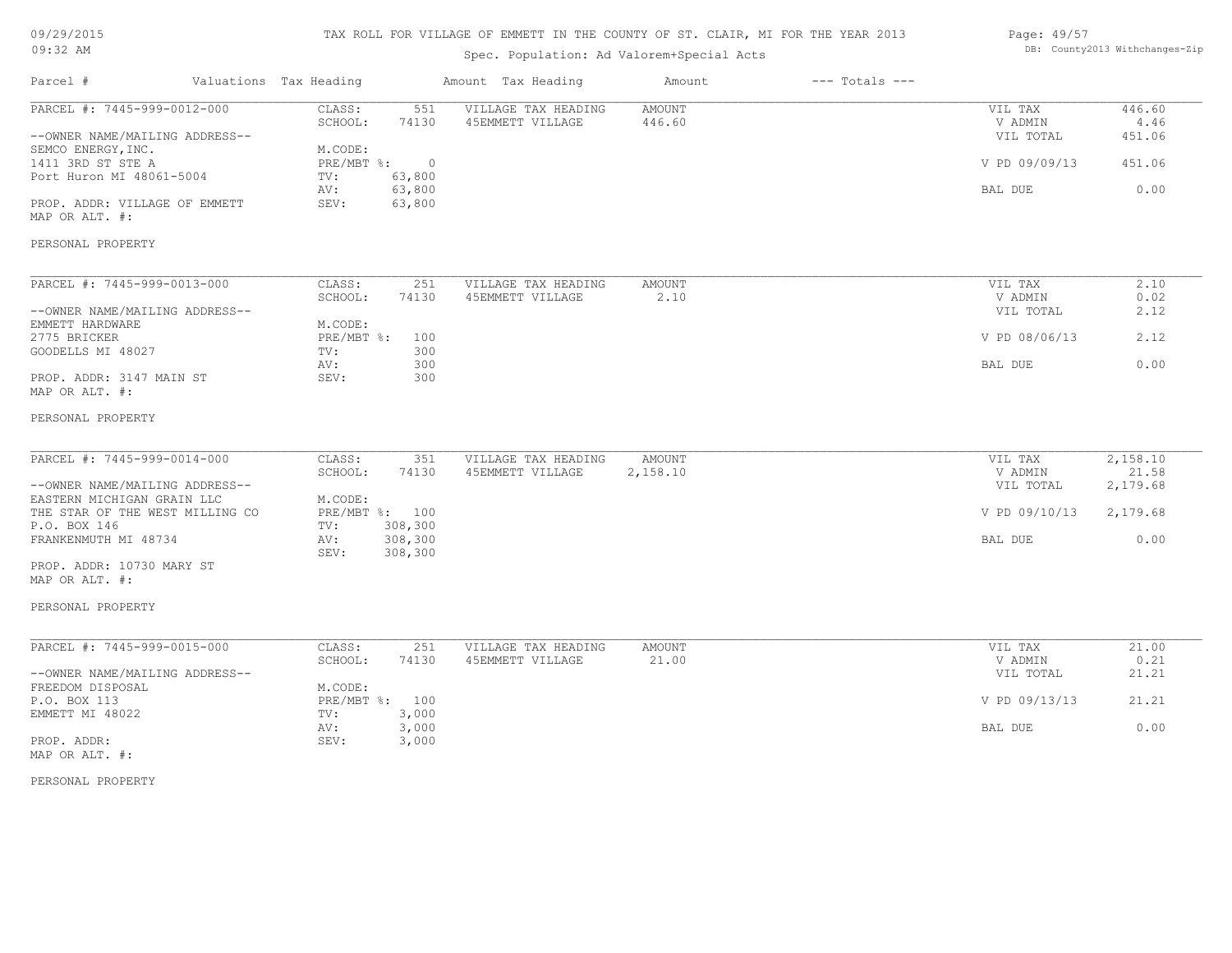| 09/29/2015 |  |
|------------|--|
|------------|--|

## 09:32 AM

# TAX ROLL FOR VILLAGE OF EMMETT IN THE COUNTY OF ST. CLAIR, MI FOR THE YEAR 2013

# Spec. Population: Ad Valorem+Special Acts

### Page: 50/57 DB: County2013 Withchanges-Zip

| Parcel #                                                      | Valuations Tax Heading    |                         | Amount Tax Heading                      | Amount          | $---$ Totals $---$ |                                 |                        |
|---------------------------------------------------------------|---------------------------|-------------------------|-----------------------------------------|-----------------|--------------------|---------------------------------|------------------------|
| PARCEL #: 7445-999-0016-000<br>--OWNER NAME/MAILING ADDRESS-- | CLASS:<br>SCHOOL:         | 251<br>74130            | VILLAGE TAX HEADING<br>45EMMETT VILLAGE | AMOUNT<br>27.30 |                    | VIL TAX<br>V ADMIN<br>VIL TOTAL | 27.30<br>0.27<br>27.57 |
| JEFF'S RUBBISH DISPOSAL<br>10580 METCALF RD                   | M.CODE:<br>PRE/MBT %: 100 |                         |                                         |                 |                    | V PD 07/31/13                   | 19.08                  |
| YALE MI 48097                                                 | TV:<br>AV:                | 3,900<br>3,900          |                                         |                 |                    | BAL DUE                         | 8.49                   |
| PROP. ADDR:<br>MAP OR ALT. #:                                 | SEV:                      | 3,900                   |                                         |                 |                    |                                 |                        |
| PERSONAL PROPERTY                                             |                           |                         |                                         |                 |                    |                                 |                        |
| PARCEL #: 7445-999-0017-000                                   | CLASS:                    | 251                     | VILLAGE TAX HEADING                     | AMOUNT          |                    | VIL TAX                         | 12.60                  |
| --OWNER NAME/MAILING ADDRESS--                                | SCHOOL:                   | 74130                   | 45EMMETT VILLAGE                        | 12.60           |                    | V ADMIN<br>VIL TOTAL            | 0.12<br>12.72          |
| WASTE MANAGEMENT<br>Marvin F. Poer & Co.                      | M.CODE:<br>PRE/MBT %: 100 |                         |                                         |                 |                    | V PD 09/09/13                   | 12.72                  |
| P.O. BOX 802206<br>Dallas TX 75380-2206                       | TV:<br>AV:<br>SEV:        | 1,800<br>1,800<br>1,800 |                                         |                 |                    | BAL DUE                         | 0.00                   |
| PROP. ADDR:<br>MAP OR ALT. #:                                 |                           |                         |                                         |                 |                    |                                 |                        |
| PERSONAL PROPERTY                                             |                           |                         |                                         |                 |                    |                                 |                        |
| PARCEL #: 7445-999-0018-000                                   | CLASS:                    | 251                     | VILLAGE TAX HEADING                     | AMOUNT          |                    | VIL TAX                         | 35.00                  |
| --OWNER NAME/MAILING ADDRESS--                                | SCHOOL:                   | 74130                   | 45EMMETT VILLAGE                        | 35.00           |                    | V ADMIN<br>VIL TOTAL            | 0.35<br>35.35          |
| EMMETT MAIN STREET DINER<br>3134 MAIN ST                      | M.CODE:<br>PRE/MBT %: 100 |                         |                                         |                 |                    | V PD 07/23/13                   | 35.35                  |
| 8080 BRYCE RD<br>Avoca MI 48006                               | TV:<br>AV:                | 5,000<br>5,000          |                                         |                 |                    | BAL DUE                         | 0.00                   |
| PROP. ADDR: 3134 MAIN STREET<br>MAP OR ALT. #:                | SEV:                      | 5,000                   |                                         |                 |                    |                                 |                        |
| PERSONAL PROPERTY                                             |                           |                         |                                         |                 |                    |                                 |                        |
| PARCEL #: 7445-999-0020-000                                   | CLASS:                    | 251                     | VILLAGE TAX HEADING                     | AMOUNT          |                    | VIL TAX                         | 16.80                  |
| --OWNER NAME/MAILING ADDRESS--                                | SCHOOL:                   | 74130                   | 45EMMETT VILLAGE                        | 16.80           |                    | V ADMIN<br>VIL TOTAL            | 0.16<br>16.96          |
| FENECH ELIZABETH M/RICHARD S<br>SCOOTERS PUB                  | M.CODE:<br>PRE/MBT %: 100 |                         |                                         |                 |                    | V PD 09/26/13                   | 16.96                  |
| PO BOX 93<br>3132 MAIN ST<br>EMMETT MI 48022                  | TV:<br>AV:<br>SEV:        | 2,400<br>2,400<br>2,400 |                                         |                 |                    | BAL DUE                         | 0.00                   |
| PROP. ADDR: 3132 MAIN ST                                      |                           |                         |                                         |                 |                    |                                 |                        |
| MAP OR ALT. #:                                                |                           |                         |                                         |                 |                    |                                 |                        |

PERSONAL PROPERTY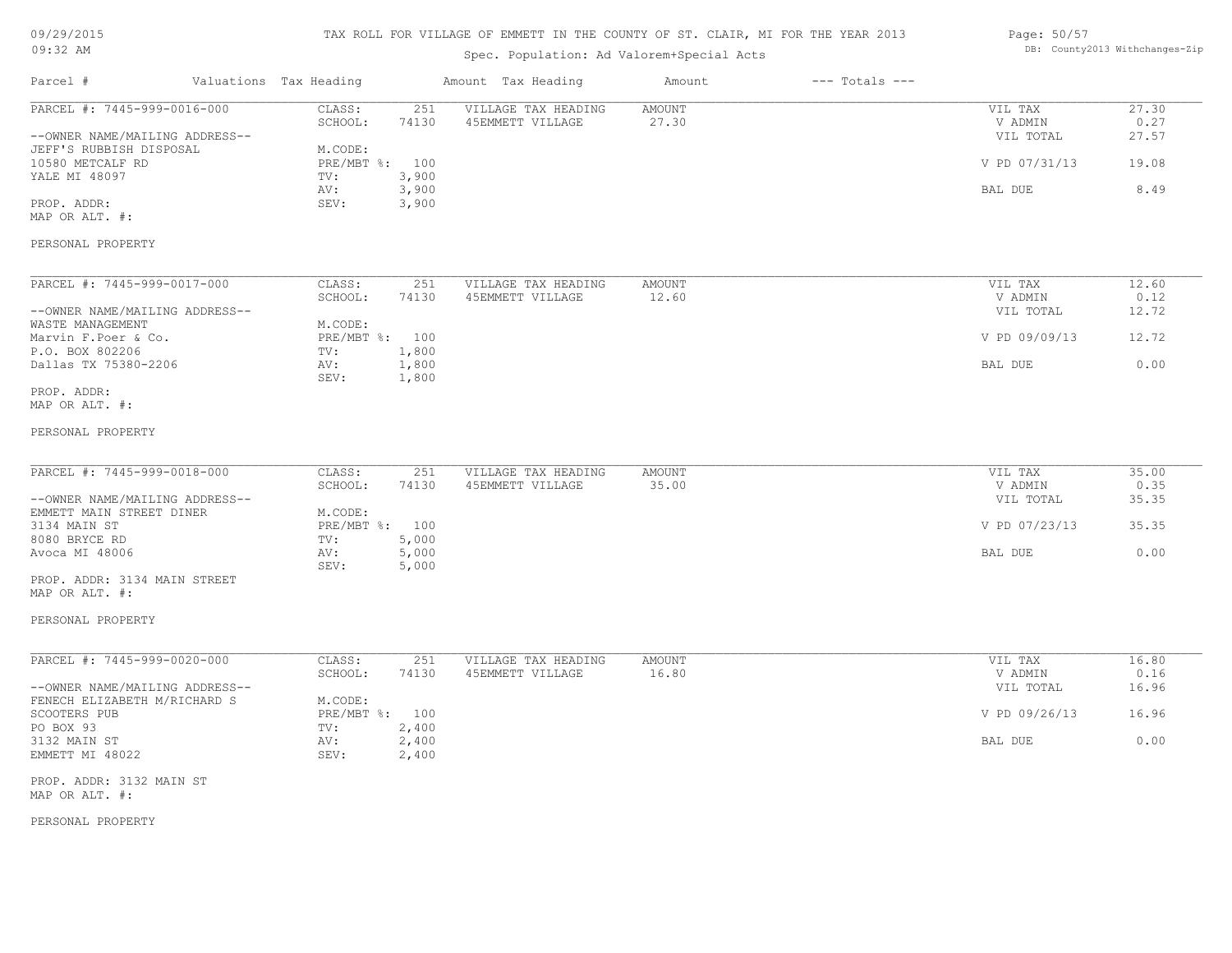| 09/29/2015 |  |
|------------|--|
| $09:32$ AM |  |

# Spec. Population: Ad Valorem+Special Acts

| Page: 51/57 |                                |
|-------------|--------------------------------|
|             | DB: County2013 Withchanges-Zip |

| Parcel #<br>Valuations Tax Heading  |                               | Amount Tax Heading  | Amount        | $---$ Totals $---$ |               |       |
|-------------------------------------|-------------------------------|---------------------|---------------|--------------------|---------------|-------|
| PARCEL #: 7445-999-0024-000         | CLASS:<br>251                 | VILLAGE TAX HEADING | <b>AMOUNT</b> |                    | VIL TAX       | 21.00 |
|                                     | 74130<br>SCHOOL:              | 45EMMETT VILLAGE    | 21.00         |                    | V ADMIN       | 0.21  |
| --OWNER NAME/MAILING ADDRESS--      |                               |                     |               |                    | VIL TOTAL     | 21.21 |
| MORAN WELDING                       | M.CODE:                       |                     |               |                    |               |       |
| 3188 MAIN ST                        | PRE/MBT %: 100                |                     |               |                    | V PD 08/30/13 | 21.21 |
| EMMETT MI 48022                     | 3,000<br>TV:                  |                     |               |                    |               |       |
|                                     | 3,000<br>AV:                  |                     |               |                    | BAL DUE       | 0.00  |
| PROP. ADDR: 3188 MAIN ST            | SEV:<br>3,000                 |                     |               |                    |               |       |
| MAP OR ALT. #:                      |                               |                     |               |                    |               |       |
| PARCEL #: 7445-999-0059-000         | CLASS:<br>251                 | VILLAGE TAX HEADING | AMOUNT        |                    | VIL TAX       | 0.00  |
|                                     | SCHOOL:<br>74040              |                     |               |                    | V ADMIN       | 0.00  |
| --OWNER NAME/MAILING ADDRESS--      |                               |                     |               |                    | VIL TOTAL     | 0.00  |
| EMMETT BLD & LANDSCAPE SUPPLIES LLC | M.CODE:                       |                     |               |                    |               |       |
| 11114 BURT RD                       | $PRE/MBT$ $\div$<br>100       |                     |               |                    | BAL DUE       | 0.00  |
| Emmett MI 48022                     | $\circ$<br>TV:                |                     |               |                    |               |       |
|                                     | $\circ$<br>AV:                |                     |               |                    |               |       |
| PROP. ADDR: 11114 BURT RD           | SEV:<br>$\circ$               |                     |               |                    |               |       |
| MAP OR ALT. #:                      |                               |                     |               |                    |               |       |
|                                     |                               |                     |               |                    |               |       |
| PARCEL #: 7445-999-0060-000         | CLASS:<br>251                 | VILLAGE TAX HEADING | AMOUNT        |                    | VIL TAX       | 1.40  |
|                                     | SCHOOL:<br>74130              | 45EMMETT VILLAGE    | 1.40          |                    | V ADMIN       | 0.01  |
| --OWNER NAME/MAILING ADDRESS--      |                               |                     |               |                    | VIL TOTAL     | 1.41  |
| LOEHNIS TRUCKING                    | M.CODE:                       |                     |               |                    |               |       |
| 11114 BURT RD                       | PRE/MBT %:<br>100             |                     |               |                    | V PD 09/13/13 | 1.41  |
| EMMETT MI 48022                     | 200<br>TV:                    |                     |               |                    |               |       |
|                                     | 200<br>AV:                    |                     |               |                    | BAL DUE       | 0.00  |
| PROP. ADDR: 11114 BURT RD           | 200<br>SEV:                   |                     |               |                    |               |       |
| MAP OR ALT. #:                      |                               |                     |               |                    |               |       |
| PERSONAL PROPERTY                   |                               |                     |               |                    |               |       |
| PARCEL #: 7445-999-0061-000         | CLASS:<br>251                 | VILLAGE TAX HEADING | <b>AMOUNT</b> |                    | VIL TAX       | 0.00  |
|                                     | SCHOOL:<br>74130              | 45EMMETT VILLAGE    | 0.00          |                    | V ADMIN       | 0.00  |
| --OWNER NAME/MAILING ADDRESS--      |                               |                     |               |                    | VIL TOTAL     | 0.00  |
| LOEHNIS INC                         | M.CODE:                       |                     |               |                    |               |       |
| 11114 BURT RD                       | PRE/MBT %:<br>100             |                     |               |                    | V PD 09/13/13 | 84.84 |
| EMMETT MI 48022                     | $\circ$<br>TV:                |                     |               |                    |               |       |
|                                     | $\circ$<br>AV:                |                     |               |                    | BAL DUE       | 0.00  |
| PROP. ADDR: 11114 BURT RD           | SEV:<br>$\circ$               |                     |               |                    |               |       |
| MAP OR ALT. #:                      |                               |                     |               |                    |               |       |
| PERSONAL PROPERTY                   |                               |                     |               |                    |               |       |
|                                     |                               |                     |               |                    |               |       |
| PARCEL #: 7445-999-0062-000         | CLASS:<br>251                 | VILLAGE TAX HEADING | <b>AMOUNT</b> |                    | VIL TAX       | 18.90 |
|                                     | SCHOOL:<br>74130              | 45EMMETT VILLAGE    | 18.90         |                    | V ADMIN       | 0.18  |
| --OWNER NAME/MAILING ADDRESS--      |                               |                     |               |                    | VIL TOTAL     | 19.08 |
| TODD MELDRUM                        | M.CODE:                       |                     |               |                    |               |       |
| 332 STINSON RD                      | PRE/MBT %: 100                |                     |               |                    | V PD 08/06/13 | 19.08 |
| Memphis MI 48041                    | 2,700<br>TV:                  |                     |               |                    |               |       |
| PROP. ADDR: 11112 BURT RD           | 2,700<br>AV:<br>2,700<br>SEV: |                     |               |                    | BAL DUE       | 0.00  |

PERSONAL PROPERTY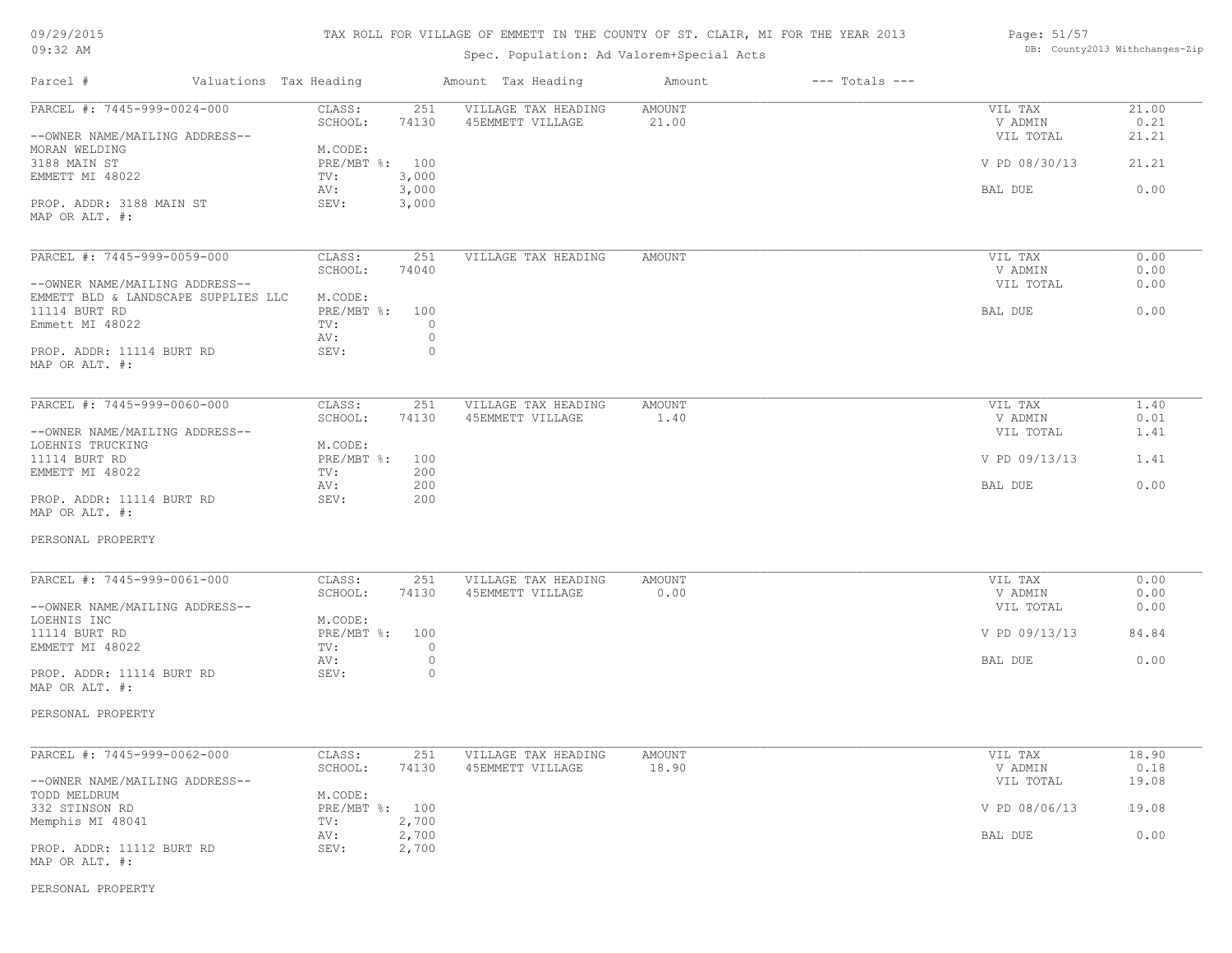# Spec. Population: Ad Valorem+Special Acts

### Page: 52/57 DB: County2013 Withchanges-Zip

| Parcel #                        | Valuations Tax Heading |       | Amount Tax Heading  | Amount | $---$ Totals $---$ |               |      |
|---------------------------------|------------------------|-------|---------------------|--------|--------------------|---------------|------|
| PARCEL #: 7445-999-0066-000     | CLASS:                 | 251   | VILLAGE TAX HEADING | AMOUNT |                    | VIL TAX       | 6.30 |
|                                 | SCHOOL:                | 74130 | 45EMMETT VILLAGE    | 6.30   |                    | V ADMIN       | 0.06 |
| --OWNER NAME/MAILING ADDRESS--  |                        |       |                     |        |                    | VIL TOTAL     | 6.36 |
| PBG MICHIGAN LLC PEPSI BOTTLING | M.CODE:                |       |                     |        |                    |               |      |
| ATTN=TAX DEPT, 3A-300           | PRE/MBT %: 100         |       |                     |        |                    | V PD 09/16/13 | 9.89 |
| P.O. BOX 660634                 | TV:                    | 900   |                     |        |                    |               |      |
| DALLAS TX 75266--063            | AV:                    | 900   |                     |        |                    | BAL DUE       | 0.00 |
|                                 | SEV:                   | 900   |                     |        |                    |               |      |
| PROP. ADDR:                     |                        |       |                     |        |                    |               |      |

MAP OR ALT. #:

PERSONAL PROPERTY VILLAGE OF EMMETT

| PARCEL #: 7445-999-0070-000         | CLASS:       | 251   | VILLAGE TAX HEADING | AMOUNT | VIL TAX   | 2.10 |
|-------------------------------------|--------------|-------|---------------------|--------|-----------|------|
|                                     | SCHOOL:      | 74130 | 45EMMETT VILLAGE    | 2.10   | V ADMIN   | 0.02 |
| --OWNER NAME/MAILING ADDRESS--      |              |       |                     |        | VIL TOTAL | 2.12 |
| PITNEY BOWES GLOBAL FIN.SVES L.L.C. | M.CODE:      |       |                     |        |           |      |
| 5310 CYPRESS CENTER DR-STE 110      | PRE/MBT %:   | 100   |                     |        | BAL DUE   | 2.12 |
| Tampa FL 33609                      | TV:          | 300   |                     |        |           |      |
|                                     | AV:          | 300   |                     |        |           |      |
| PROP. ADDR: 10730                   | SEV:         | 300   |                     |        |           |      |
| MAP OR ALT. #:                      |              |       |                     |        |           |      |
|                                     |              |       |                     |        |           |      |
|                                     |              |       |                     |        |           |      |
| PARCEL #: 7445-999-0072-000         | CLASS:       | 251   | VILLAGE TAX HEADING | AMOUNT | VIL TAX   | 0.00 |
|                                     | SCHOOL:      | 74040 |                     |        | V ADMIN   | 0.00 |
| --OWNER NAME/MAILING ADDRESS--      |              |       |                     |        | VIL TOTAL | 0.00 |
| NAVITAS LEASE CORP.                 | M.CODE:      |       |                     |        |           |      |
| 1909 ROUTE 70 EAST STE-302          | $PRE/MBT$ %: | 100   |                     |        | BAL DUE   | 0.00 |
| Cherry Hill NJ 08003                | TV:          | 2,800 |                     |        |           |      |
|                                     | AV:          | 2,800 |                     |        |           |      |
| PROP. ADDR: 3996 KEEGAN RD          | SEV:         | 2,800 |                     |        |           |      |
|                                     |              |       |                     |        |           |      |

MAP OR ALT. #: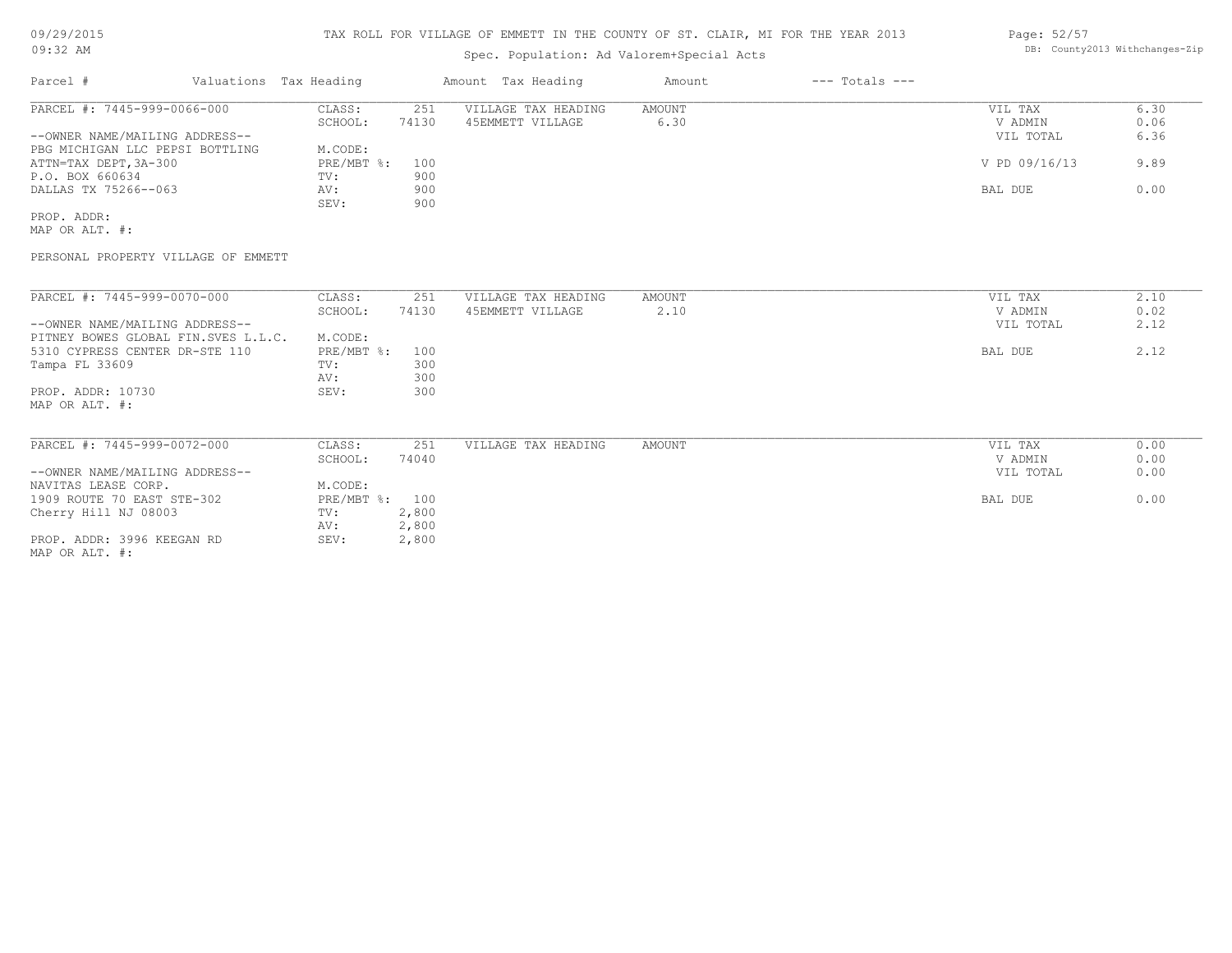Page: 53/57 DB: County2013 Withchanges-Zip

| TOTAL ALL DISTRICTS | <b>REAL</b> | (BAL DUE) | PERSONAL | (BAL DUE) | EXEMPT | (BAL DUE) |
|---------------------|-------------|-----------|----------|-----------|--------|-----------|
| PARCEL COUNT        | 165         |           | 21       |           | 14     |           |
| TAXABLE VALUE       | 5,447,748   |           | 909,100  |           | 0      |           |
| ASSESSED VALUE      | 6,240,600   |           | 910,100  |           | 0      |           |
| SEV VALUE           | 6,240,600   |           | 910,100  |           |        |           |
| PRE/MBT TAXABLE     | 3,689,971   |           | 588,500  |           | 0      |           |
| N PRE/MBT TAXABLE   | 1,757,777   |           | 320,600  |           | 0      |           |
| V 45EMMETT VILLAG   | 37,258.97   | 3,767.80  | 5,516.00 | 10.50     | 0.00   | 0.00      |
| * SP. ASSESSMENTS   | 0.00        | 0.00      | 0.00     | 0.00      | 0.00   | 0.00      |
| V ADMIN FEE         | 363.06      | 37.53     | 46.83    | 0.11      | 0.00   | 0.00      |
| V TOTALS            | 37,622.03   | 3,805.33  | 5,562.83 | 10.61     | 0.00   | 0.00      |
| GRAND TOTALS        | 37,622.03   | 3,805.33  | 5,562.83 | 10.61     | 0.00   | 0.00      |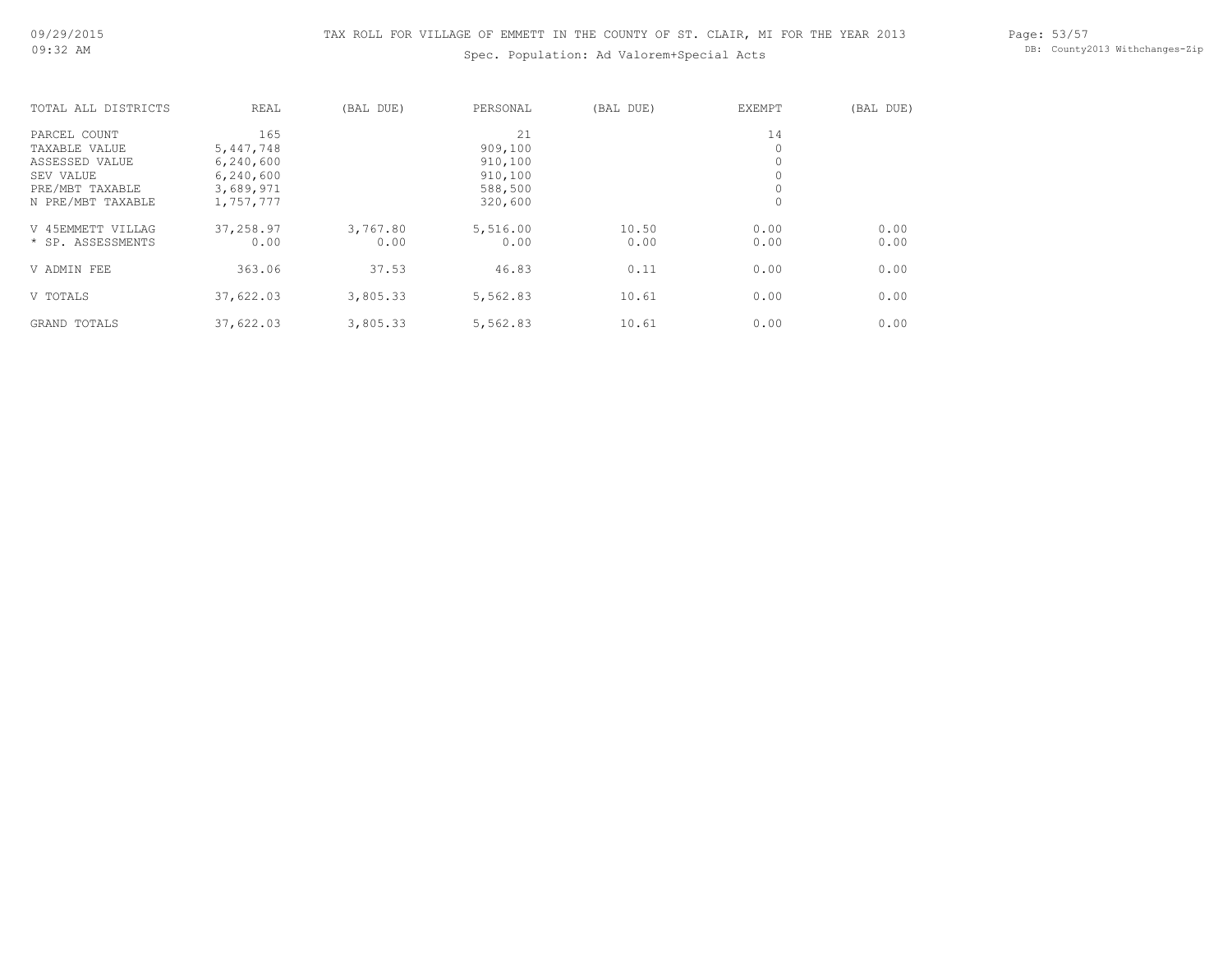Page: 54/57 DB: County2013 Withchanges-Zip

| TOTAL ALL DISTRICTS | LEASED LAND | (BAL DUE) | TOTAL     | (BAL DUE) |
|---------------------|-------------|-----------|-----------|-----------|
| PARCEL COUNT        | $\circ$     |           | 200       |           |
| TAXABLE VALUE       |             |           | 6,356,848 |           |
| ASSESSED VALUE      |             |           | 7,150,700 |           |
| SEV VALUE           |             |           | 7,150,700 |           |
| PRE/MBT TAXABLE     |             |           | 4,278,471 |           |
| NON PRE/MBT TAXABLE |             |           | 2,078,377 |           |
| V 45EMMETT VILLAGE  | 0.00        | 0.00      | 42,774.97 | 3,778.30  |
| * SP. ASSESSMENTS   | 0.00        | 0.00      | 0.00      | 0.00      |
| V ADMIN FEE         | 0.00        | 0.00      | 409.89    | 37.64     |
| V TOTALS            | 0.00        | 0.00      | 43,184.86 | 3,815.94  |
| GRAND TOTALS        | 0.00        | 0.00      | 43,184.86 | 3,815.94  |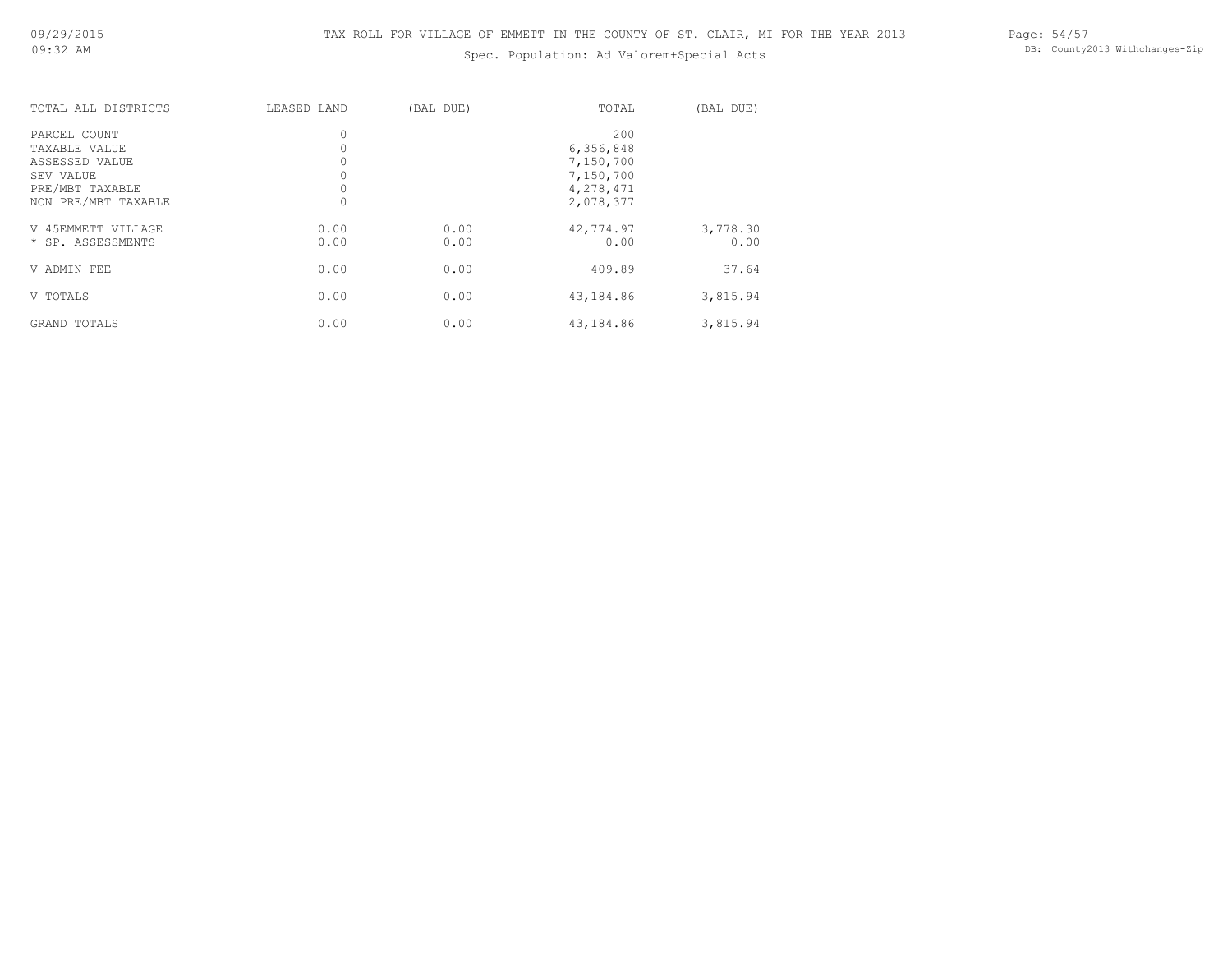Page: 55/57 DB: County2013 Withchanges-Zip

| SCHOOL DISTRICT 74040<br>UNIT 45                                                | REAL | PERSONAL                         | EXEMPT | LEASED LAND | TOTAL                            |
|---------------------------------------------------------------------------------|------|----------------------------------|--------|-------------|----------------------------------|
| PARCEL COUNT<br>TAXABLE VALUE<br>ASSESSED VALUE<br>SEV VALUE<br>PRE/MBT TAXABLE |      | 2,800<br>2,800<br>2,800<br>2,800 |        |             | 2,800<br>2,800<br>2,800<br>2,800 |
| NON PRE/MBT TAXABLE<br>SP. ASSESSMENTS<br>$(*)$                                 | 0.00 | 0.00                             | 0.00   | 0.00        | 0.00                             |
| GRAND TOTALS                                                                    | 0.00 | 0.00                             | 0.00   | 0.00        | 0.00                             |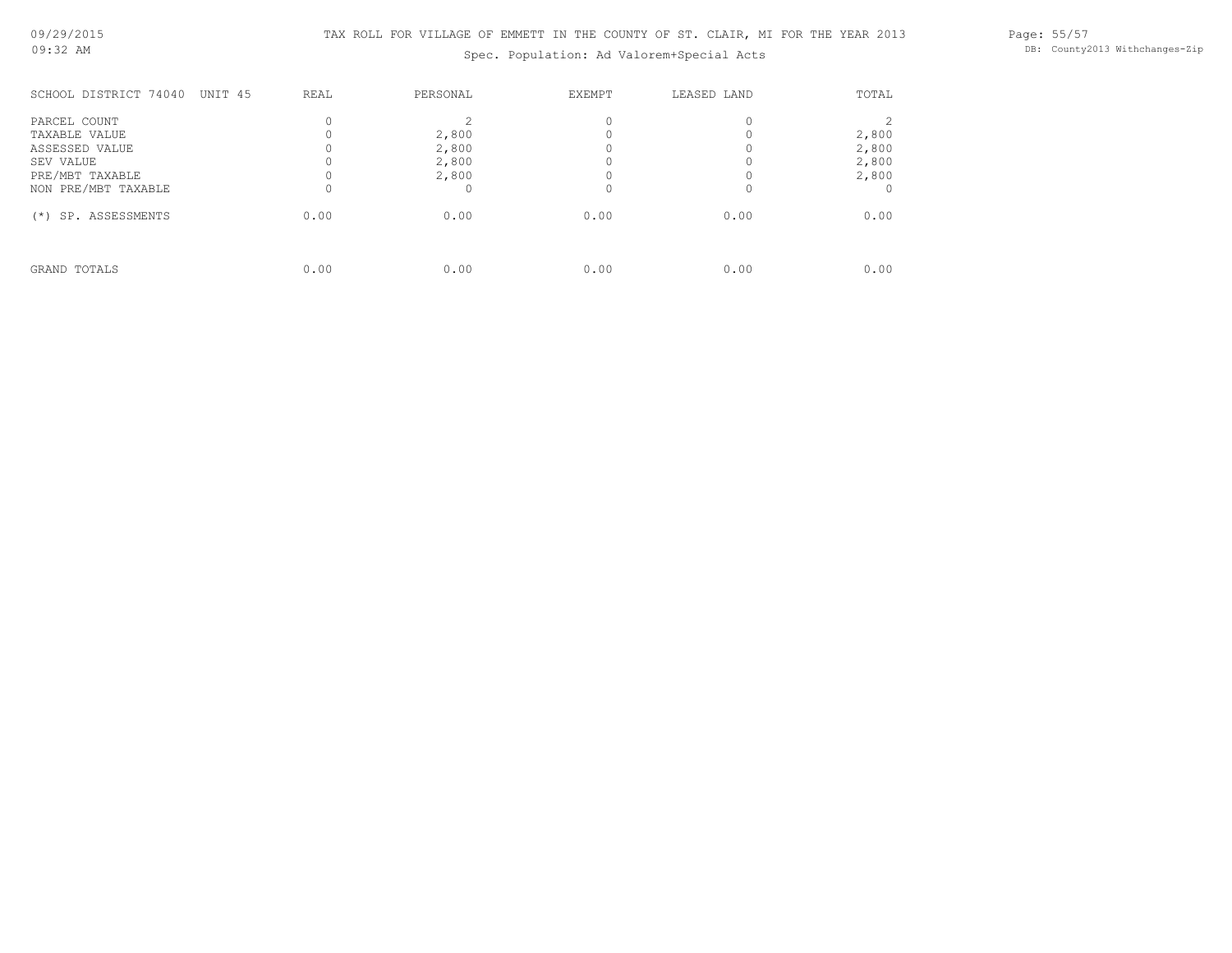Page: 56/57 DB: County2013 Withchanges-Zip

| SCHOOL DISTRICT 74130    | UNIT 45 | REAL      | PERSONAL | <b>EXEMPT</b> | LEASED LAND | TOTAL     |
|--------------------------|---------|-----------|----------|---------------|-------------|-----------|
| PARCEL COUNT             |         | 165       | 19       | 14            |             | 198       |
| TAXABLE VALUE            |         | 5,447,748 | 906,300  |               |             | 6,354,048 |
| ASSESSED VALUE           |         | 6,240,600 | 907,300  |               |             | 7,147,900 |
| SEV VALUE                |         | 6,240,600 | 907,300  |               |             | 7,147,900 |
| PRE/MBT TAXABLE          |         | 3,689,971 | 585,700  |               |             | 4,275,671 |
| NON PRE/MBT TAXABLE      |         | 1,757,777 | 320,600  | 0             | 0           | 2,078,377 |
| 45EMMETT VILLAGE<br>(V)  |         | 37,258.97 | 5,516.00 | 0.00          | 0.00        | 42,774.97 |
| SP. ASSESSMENTS<br>$(*)$ |         | 0.00      | 0.00     | 0.00          | 0.00        | 0.00      |
| ADMIN FEE<br>(V)         |         | 363.06    | 46.83    | 0.00          | 0.00        | 409.89    |
| TOTALS<br>(V)            |         | 37,622.03 | 5,562.83 | 0.00          | 0.00        | 43,184.86 |
| GRAND TOTALS             |         | 37,622.03 | 5,562.83 | 0.00          | 0.00        | 43,184.86 |